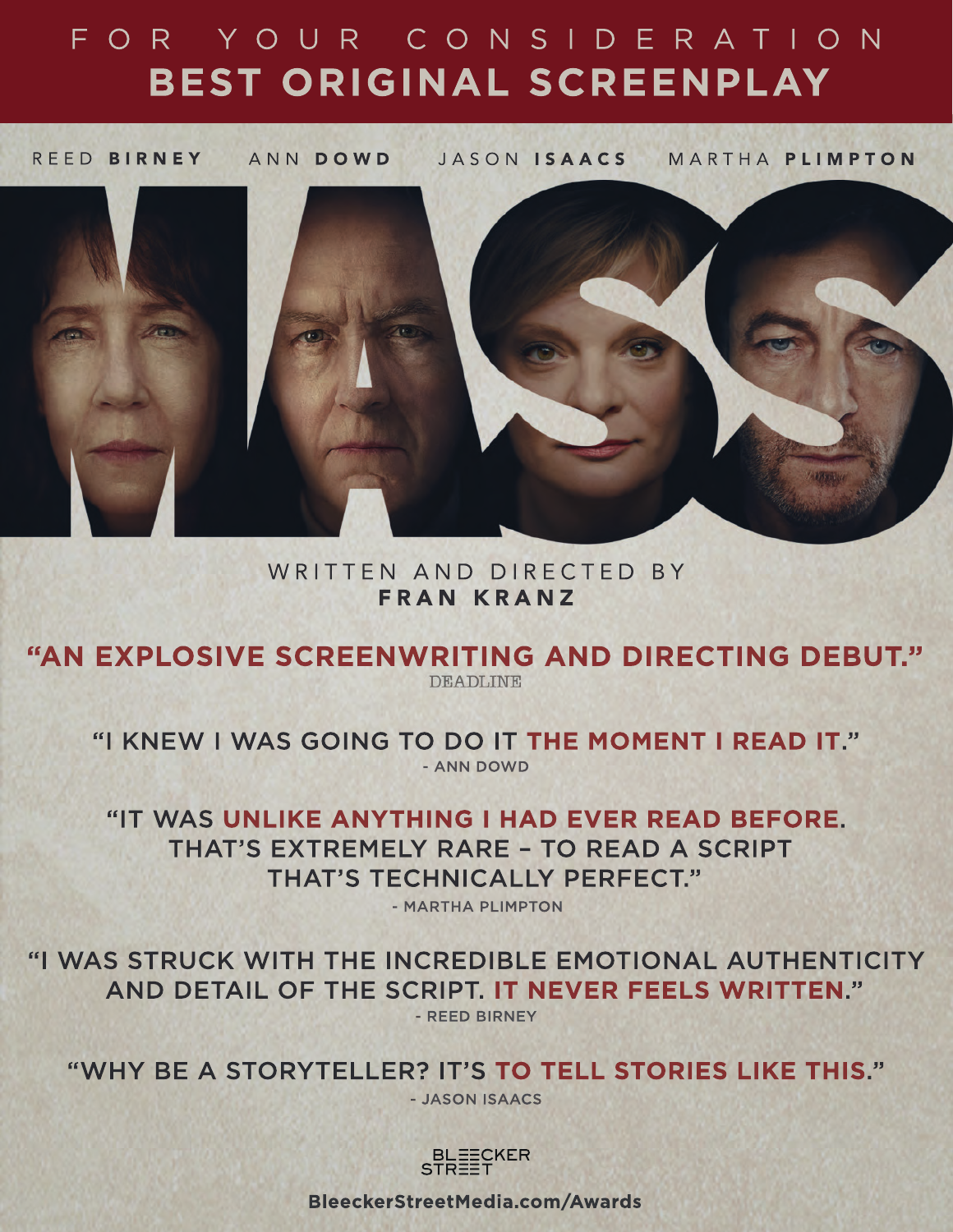# MASS

Written & Directed by Fran Kranz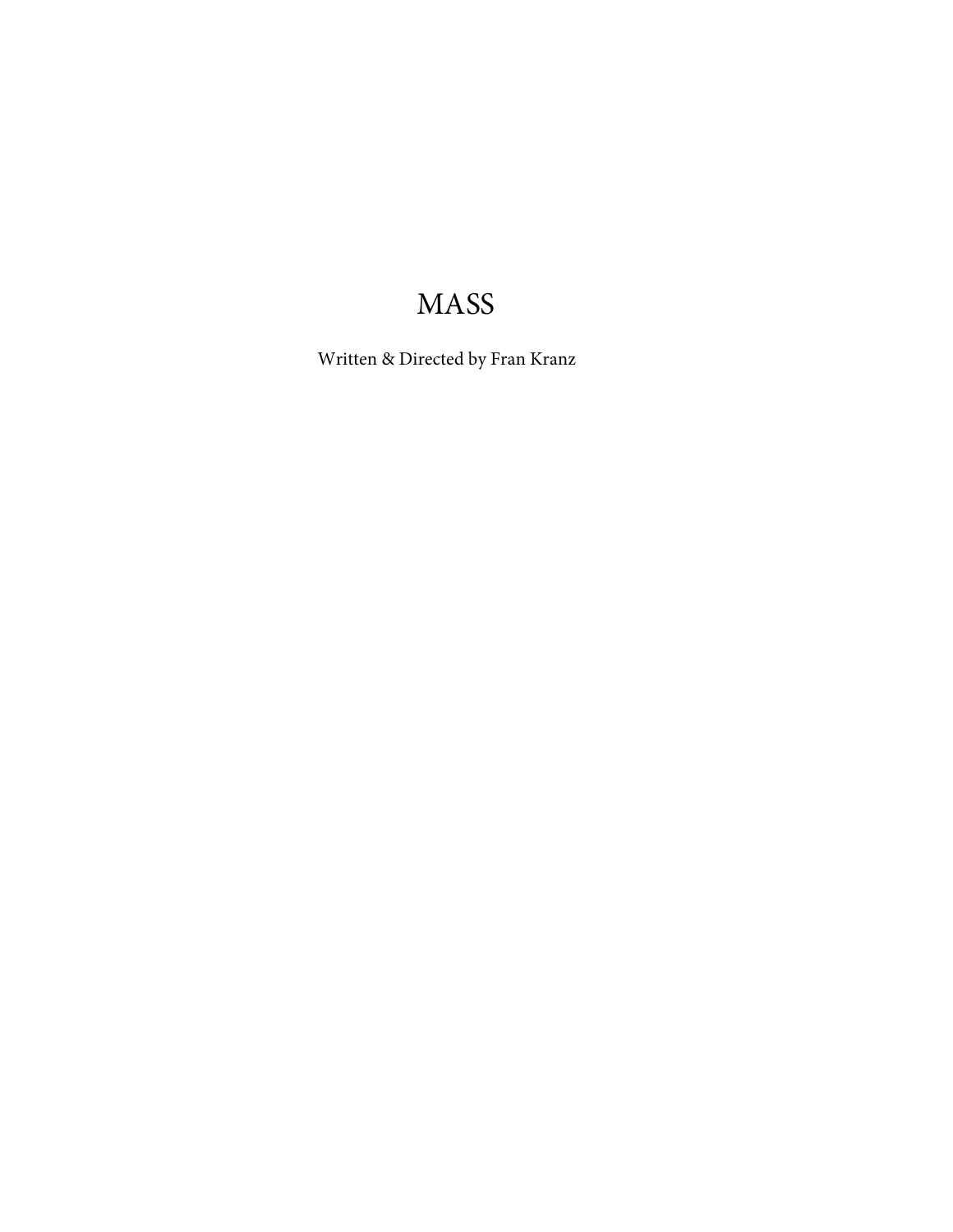# 1 EXT. SUBURBAN NEIGHBORHOOD - DAWN 1

It's dawn somewhere in America. The first hint of sunrise glows on the horizon, barely illuminating the otherwise dark suburban street.

Red taillights appear as a garage door opens a few houses \* down the road. An SUV pulls out onto the street.

# 2 EXT. SHOPPING DISTRICT - DAWN 2

The roads are still empty as the sky turns a lighter shade of violet. The SUV passes local malls and businesses, making its way to the interstate.

# 3 EXT. INTERSTATE - DOWNTOWN - SUNRISE 3

Office lights flicker in the distance as the SUV makes its way out of the city. Sunlight breaks over the horizon, reflecting off buildings' glass facades.

# 4 EXT. INTERSTATE - COUNTRY - MORNING 4

Later, the sun casts an even heat over farmlands. The SUV speeds through the country on a journey that seems to take several hours.

Eventually, the flat farmlands give way to foothills. Miles ahead, the hills compound themselves into massive mountains. The SUV disappears into the rising landscape.

CUT TO BLACK:

# 5 EXT. EMMANUEL EPISCOPAL CHURCH - MORNING 5

The modest red brick Gothic revival church sits on the corner of a small town street. Behind it, built much later, are the church offices and meeting halls.

A piano plays inside the church. It's a familiar melody, just unsure of itself. "*Hey diddle diddle, the cat and the fiddle, the cow jumped over the moon...*"

An old beat up Subaru parks out front. JUDY (30's, nervous but well meaning) exits her car, grabs groceries from the back seat and hurries toward the church.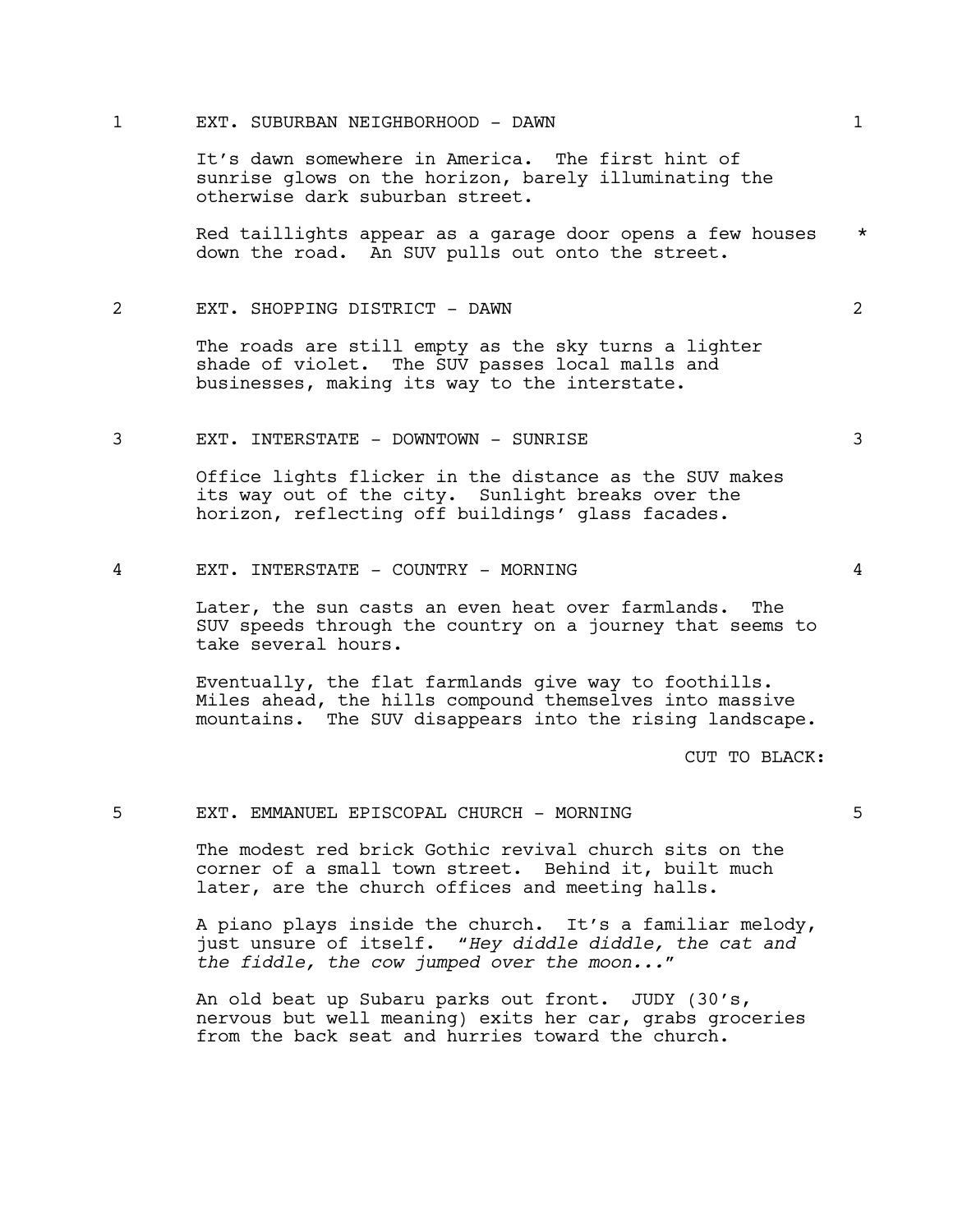# 6 INT. EMMANUEL EPISCOPAL CHURCH - NAVE - MORNING 6

A YOUNG STUDENT struggles to read sheet music as his PIANO TEACHER guides him through the notes. They play at an upright piano at the foot of the altar.

Judy enters at the other end of the nave. She waves to the teacher as she takes a seat in the back pew dropping her groceries down beside her.

After praying, she makes a quick sign of the cross. Collecting her things, she waves goodbye to the teacher and makes her way down a set of stairs and into...

7 INT. EMMANUEL EPISCOPAL CHURCH - BASEMENT - MORNING 7

The church basement. It's a large but cluttered space. The walls are covered with community flyers and religious plaques.

In an open kitchen, ANTHONY (a peculiar young man in his late teens) does dishes.

JUDY

I'm late. (no response) I know...

Judy drops her things on a table as she rushes across the room and up a small flight of stairs into...

7A INT. EMMANUEL EPISCOPAL CHURCH - OFFICES - MORNING 7A

The church offices. She checks the phone for messages and turns on a desktop computer.

> JUDY (CONT'D) (calling to Anthony) Has anyone called?

ANTHONY (calling back) No.

JUDY

Kendra?

ANTHONY

No. No one.

(CONTINUED)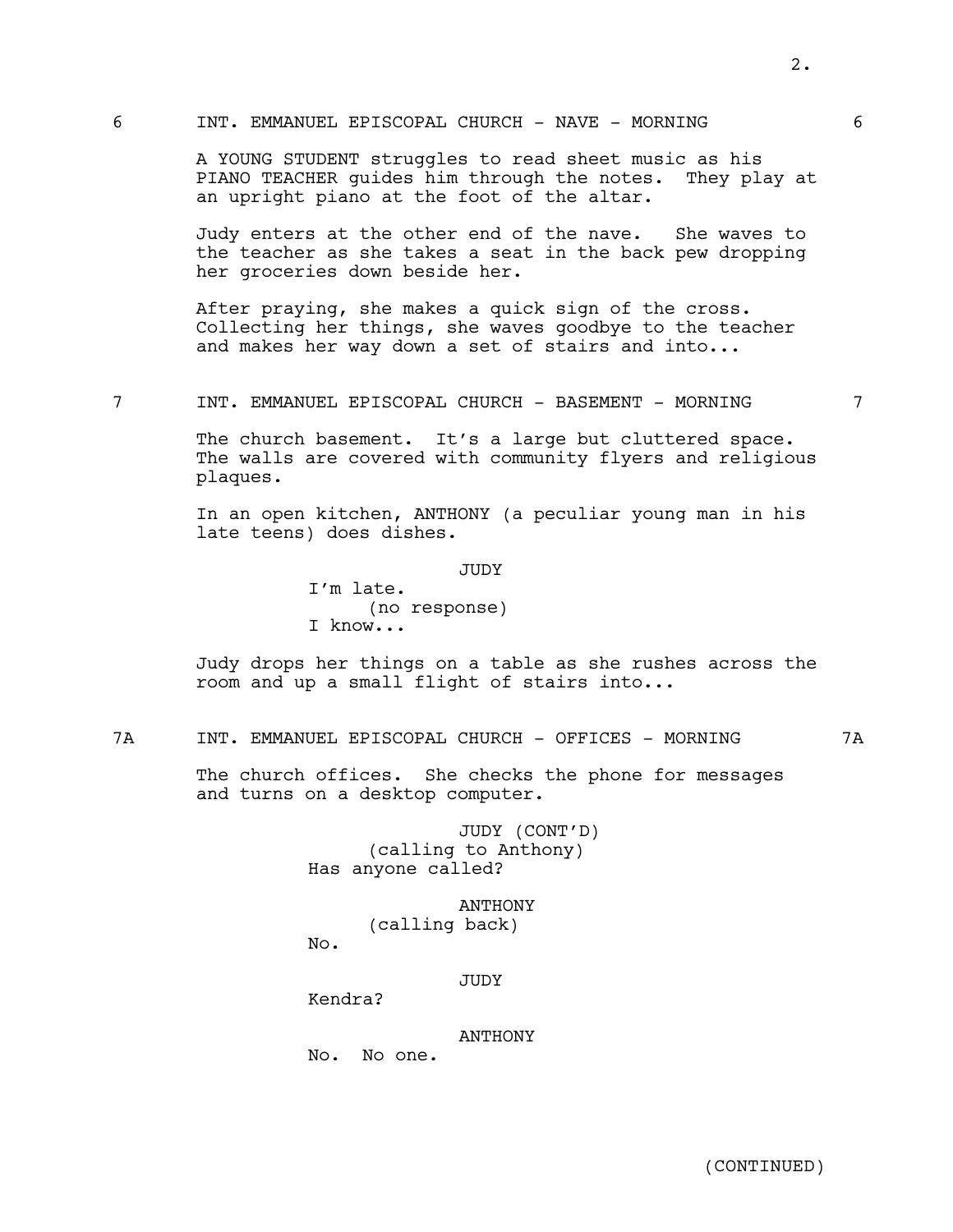JUDY

Okay, good.

Judy crosses back to the basement.

7B INT. EMMANUEL EPISCOPAL CHURCH - BASEMENT - MORNING 7B

Stopping on the stairs, Judy takes a deep breath.

JUDY My son had a game this morning but he wanted me to wait till his dad got there, then I got stuck in

traffic on the way back... Or some accident...

ANTHONY You got in an accident?

JUDY No I got... stuck in the traffic of an accident. (noticing the dishes) What are you doing?

# ANTHONY

Dishes.

**JUDY** Okay. Will you help me set up?

ANTHONY What do we need to set up?

JUDY The room for the meeting. (then) Why are you doing dishes?

ANTHONY No one cleaned up from this morning.

JUDY

Oh, I'm sorry...

ANTHONY We got to tell them to clean up after themselves...

**JUDY** We did. Was this AA?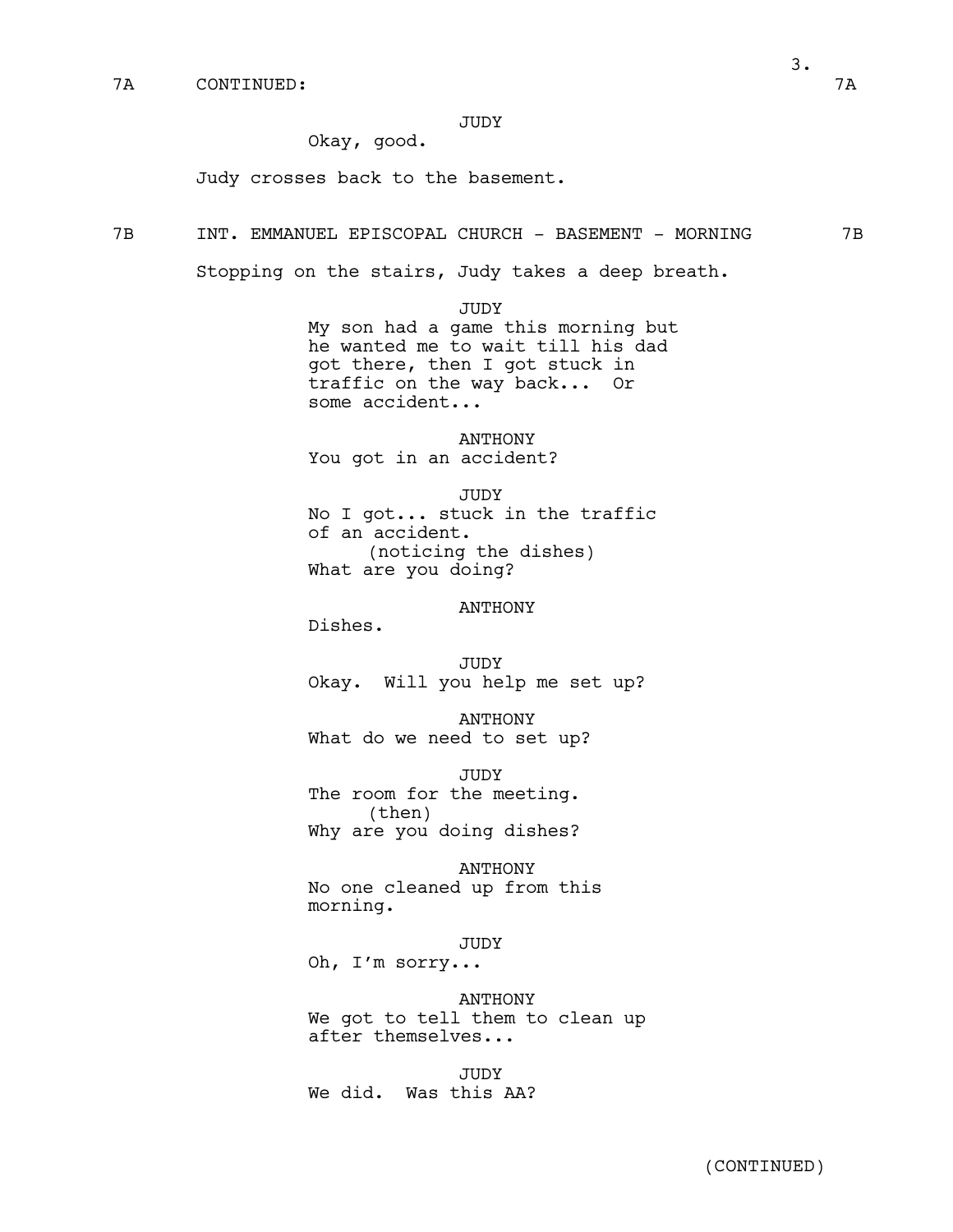#### ANTHONY

No Al-Anon. AA clean up after themselves.

JUDY

Just leave it for now, okay? I want it all set up when Kendra gets here.

He stops and dries his hands. He leaves the kitchen and makes his way across the basement, brushing past Judy on his way up the stairs.

# JUDY

Thank you...

8 INT. EMMANUEL EPISCOPAL CHURCH - PARISH HALL - MORNING 8

It's a light filled room with an assortment of furniture including a wooden table and chairs placed against a wall featuring the artwork of Sunday School students.

Judy and Anthony enter, turn on the overhead lights, and survey the room.

> JUDY Here... let's pull the table out.

They lift the table and waddle it to the center of the room. Anthony waits for Judy.

> JUDY (CONT'D) Thinking. It's so... exposed.

> > ANTHONY

Table cloth?

JUDY Definitely not. It shouldn't be so formal.

ANTHONY This looks pretty informal to me.

**JUDY** Let's grab some chairs. I don't want it to look so prepared for them, you know?

She goes to grab two chairs. He follows.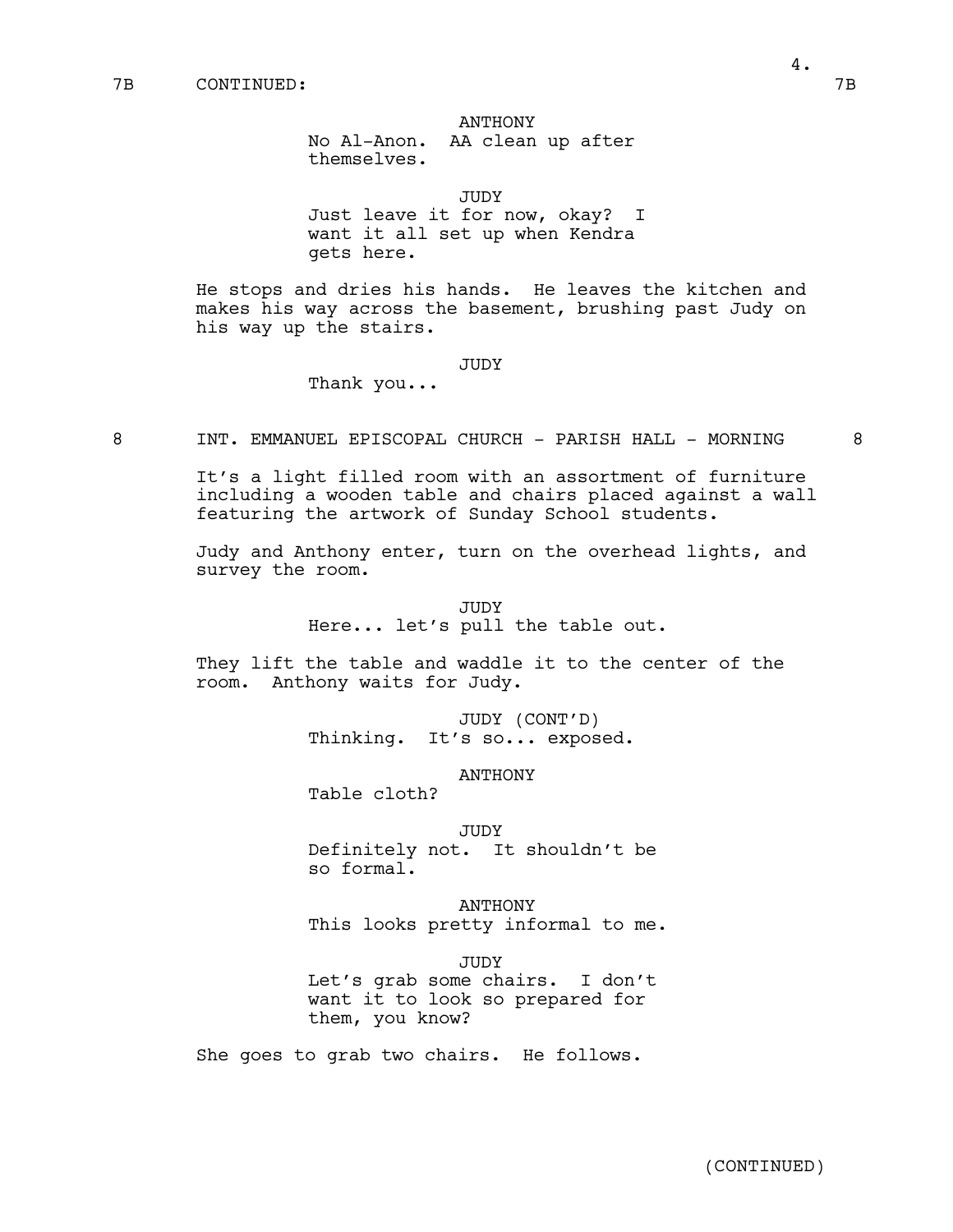#### ANTHONY

Then why are we preparing it for them?

JUDY

Because they asked for the space. It's part of our service. (remembering) "Unobserved!" That's what Kendra said. "Unobserved." I think... She had all these requests. (then) I just don't want them to feel like we've thought too much about it.

ANTHONY Little do they know...

Judy looks at the table, suddenly concerned he might be right. In the office, a phone rings.

> JUDY Oh dear... That must be her.

9 EXT. EMMANUEL EPISCOPAL CHURCH - STREET - MORNING 9

KENDRA (early 30's, dressed sharply) closes the door of a rental car. Judy and Anthony walk over from the church to welcome her.

# JUDY

Hi!

KENDRA Good morning. Are you Judy?

JUDY

Yes! I'm Judy! Are you Kendra?

KENDRA

Kendra Carter, pleasure.

#### JUDY

So nice to meet you! I mean, I thought I recognized your voice, but I didn't want to presume... I recognized your voice...

#### KENDRA

That's okay.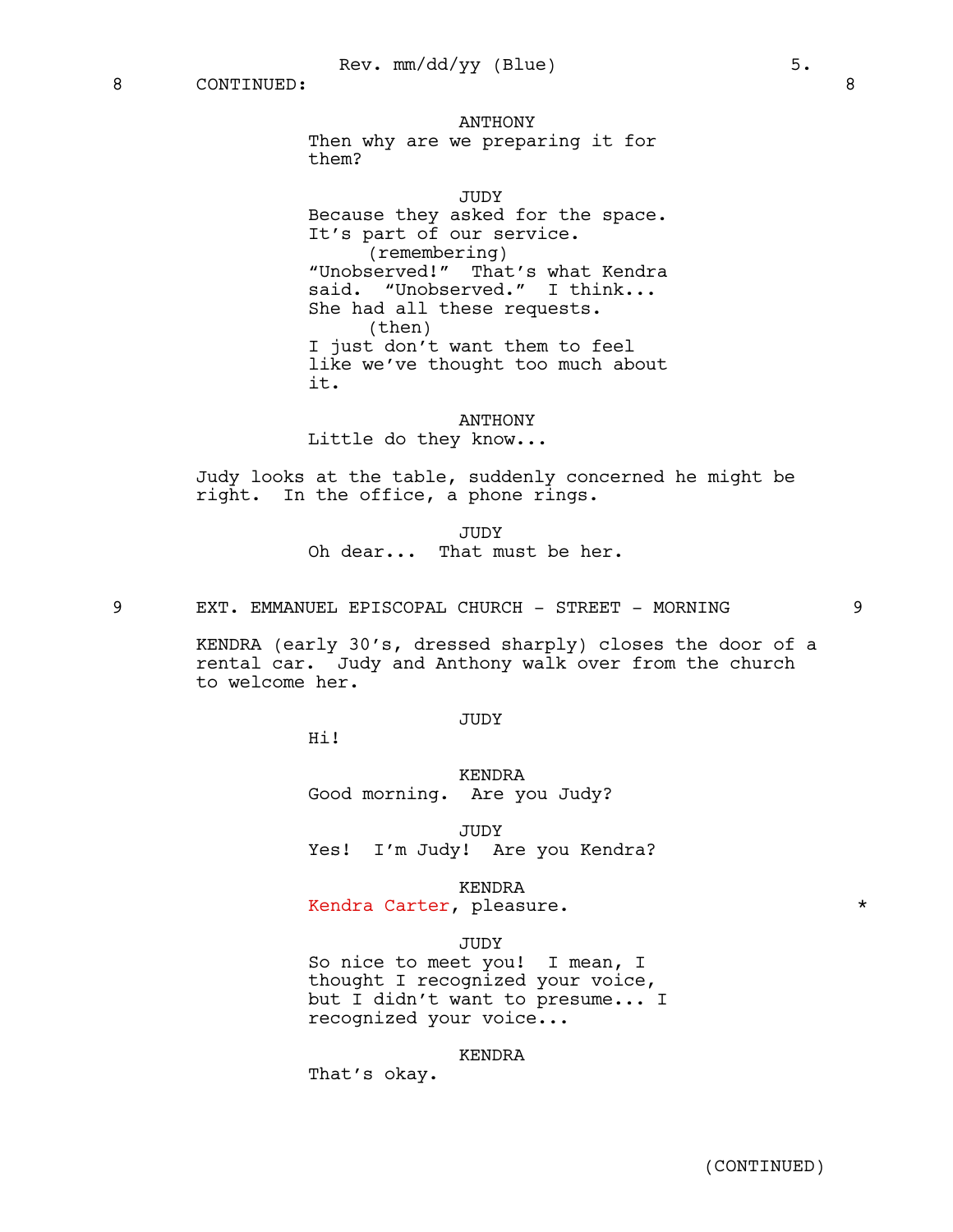9 CONTINUED: 9

# JUDY And that's okay! Thank you for coming.

Judy goes in for a mildly reciprocated hug.

JUDY

How was your flight?

KENDRA

It was fine.

**JUDY** 

Good. (beat)

Oh, this is Anthony! I'm sorry.

KENDRA

Nice to meet you.

Kendra shakes Anthony's hand.

JUDY I think you two have spoken...

KENDRA Yes. Thank you both for your help. (looks around) It's a... very nice church.

JUDY

Oh, thank you. You want to see inside? (Kendra hesitates) Yeah, sure, we have a minute. Get  $*$ out of the cold...

Kendra politely follows them inside the church.

10 INT. EMMANUEL EPISCOPAL CHURCH - NAVE 10

Now the piano teacher plays. Another familiar tune, but this one without mistakes. The student watches.

Judy, Anthony, and Kendra enter from the street. Judy stops to allow Kendra a moment to take in the space.

KENDRA

(obligated) It's nice.

(CONTINUED)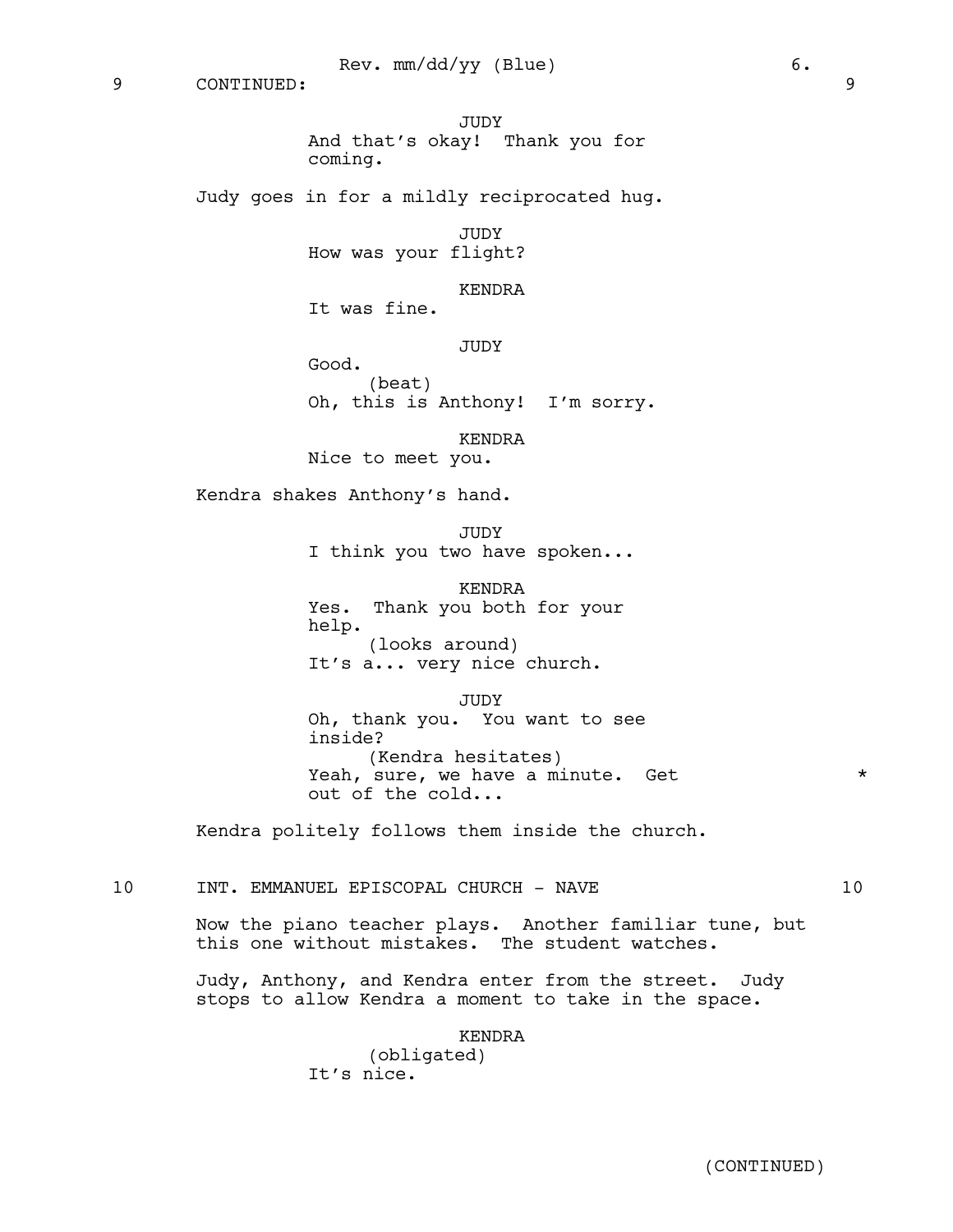# JUDY

Thank you. We think so. Most  $*$ people drive north to St. Thomas \*\*\* these days, but... we still find plenty to do.

KENDRA Where will they be meeting?

JUDY

Oh. Sorry...

#### KENDRA

I don't mean to be rude, I just...

JUDY

No, it's okay. Good question. Downstairs. Just follow me here.

Judy leads them down the stairs.

11 INT. EMMANUEL EPISCOPAL CHURCH - BASEMENT - MORNING 11

Judy, Anthony, and Kendra enter the basement from the church stairwell. The piano can be heard from above. Judy leads them through the basement to the offices.

JUDY

We hold most meetings in here, but \* Charlotte thought they should have more privacy, so we'll put them in  $*$ back.

KENDRA If you think it's best.

JUDY

Yeah, I think so... (as if it's a deal) I mean, it's much nicer. Lots of light.

# KENDRA

And Linda approved?  $*$ 

#### JUDY

Oh, well, I haven't actually met Linda before. She's not um... a \* parishioner.

#### KENDRA

But she's seen it?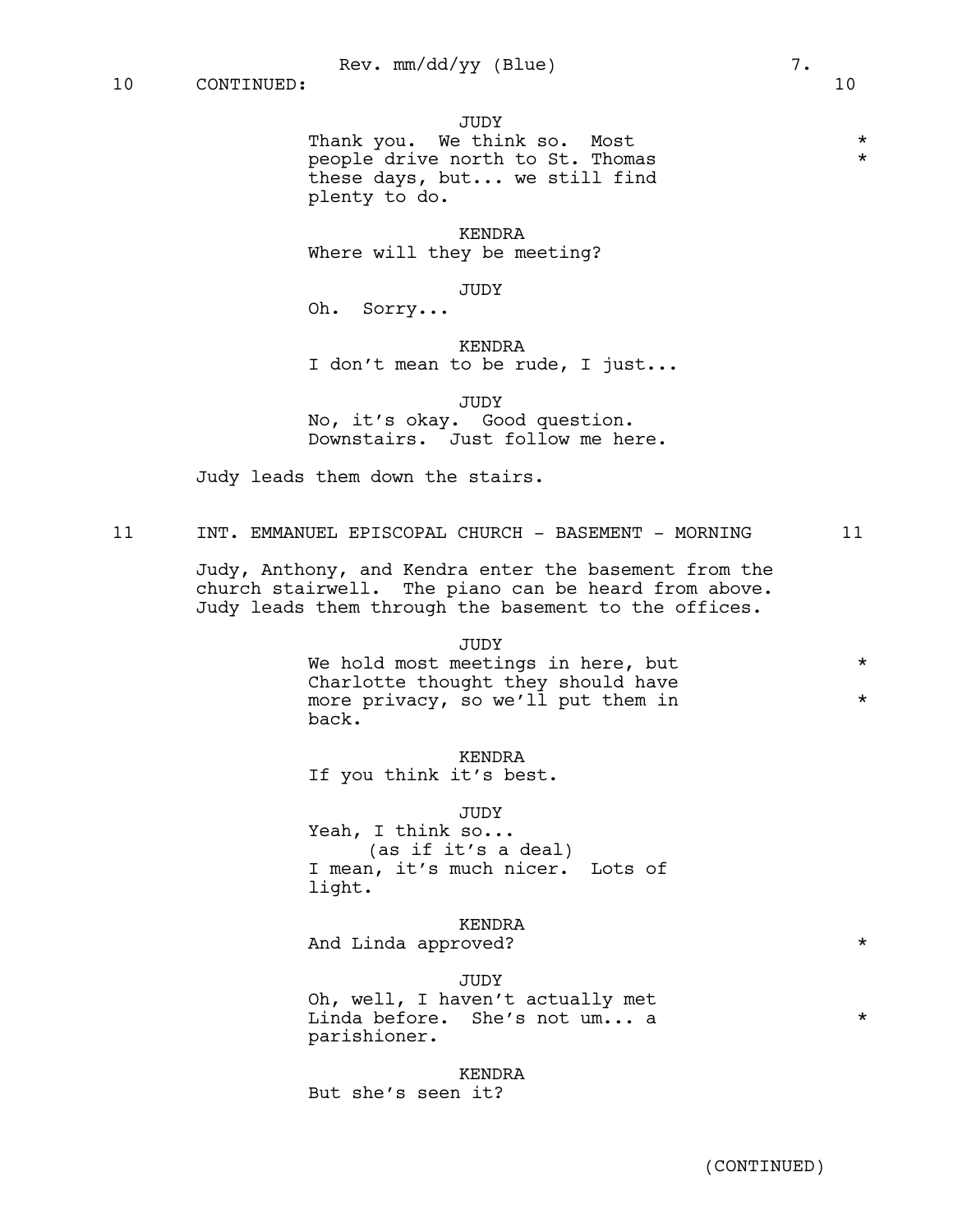JUDY

I assume so, she and Charlotte have met here privately a few times, so...

They head up the stairs and into the offices.

# 11A INT. EMMANUEL EPISCOPAL CHURCH - OFFICES - MORNING 11A

The three of them turn the corner and head back to the parish hall. Kendra lingers for a moment.

> KENDRA Will we hear the music back here?

Judy and Anthony stop to consider.

JUDY Oh shoot. Will that be a problem?

KENDRA It might be can they stop?

JUDY They're having lessons today...

ANTHONY Can't we just close the doors?

KENDRA I just don't want it to be a distraction.

JUDY Of course, we'll talk to them. (back to the room) You want to see back here?

# KENDRA

Thank you.

They head back to the parish hall.

12 INT. EMMANUEL EPISCOPAL CHURCH - PARISH HALL 12

Judy, again, gives Kendra a chance to take in the space.

JUDY (re: the room) What do you think?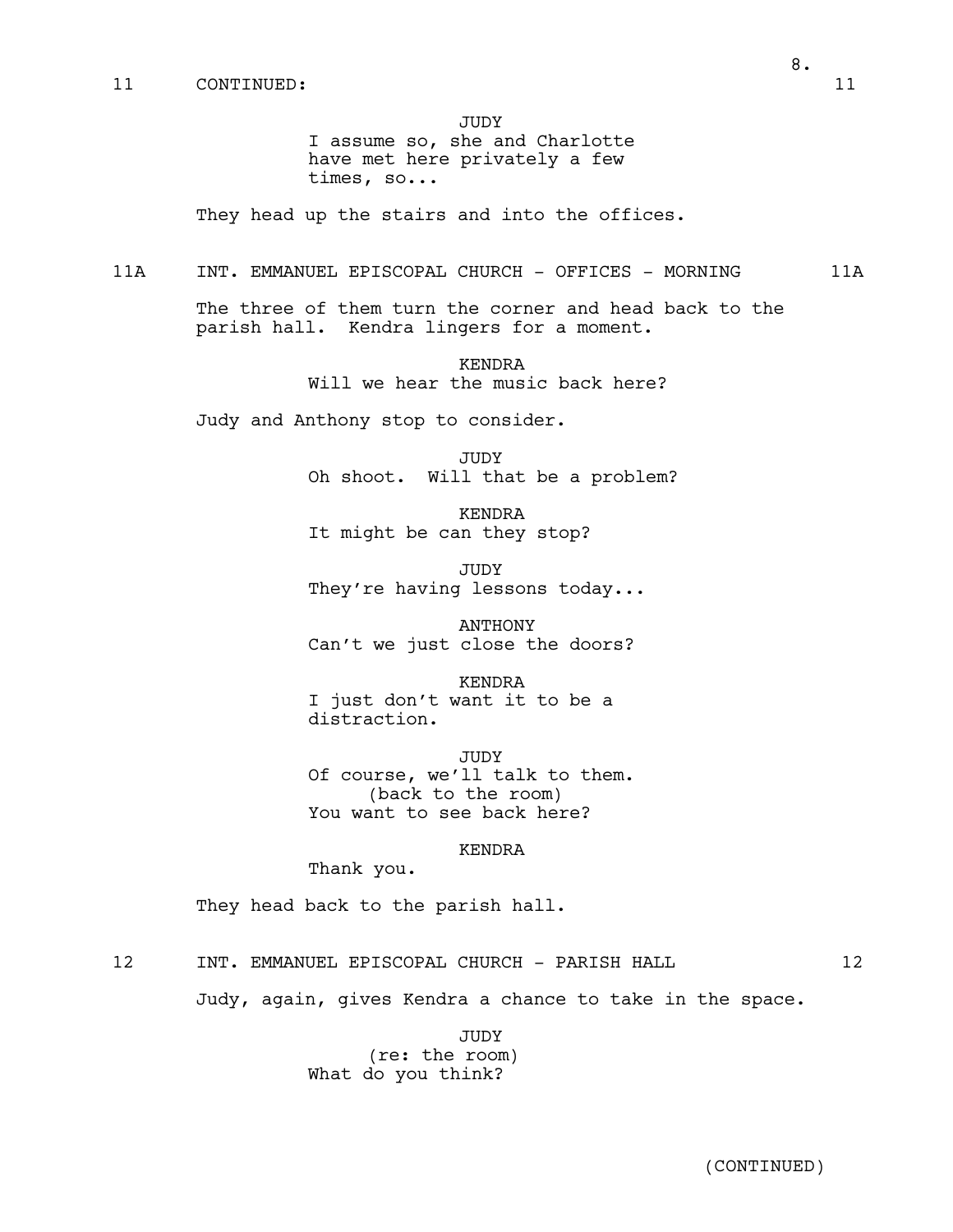KENDRA (still on the music) It's better back here.

# JUDY

Oh right...

Kendra moves to the table. She rearranges the chairs so \* that there are two on either side facing each other.  $*$ 

KENDRA

I was told no one would be in the building is all.

# JUDY

Oh, I'm sorry. Well they normally practice in here but we moved them up to the church...

#### KENDRA

Okay, will anyone else be here?

#### ANTHONY

The choir's rehearsing for tomorrow.

# JUDY

| Oh right sorry I put the chairs |  |  |  |  |
|---------------------------------|--|--|--|--|
| that $way$                      |  |  |  |  |

#### KENDRA

| It's fine. They rehearse up in | $\star$ |
|--------------------------------|---------|
| the church though?             | $\star$ |
| (Anthony nods)                 |         |
| That should be fine.           |         |

(still saddened by \* the chairs)  $*$ I'm sorry, we're all a little disorganized with Charlotte leaving on short notice.

#### KENDRA

Yeah, I'm sorry I won't meet her,  $*$ she said her mother was sick?

#### JUDY

Yes, it's so sad, she has um...  $*$ early Alzheimers...?

# ANTHONY

Dementia.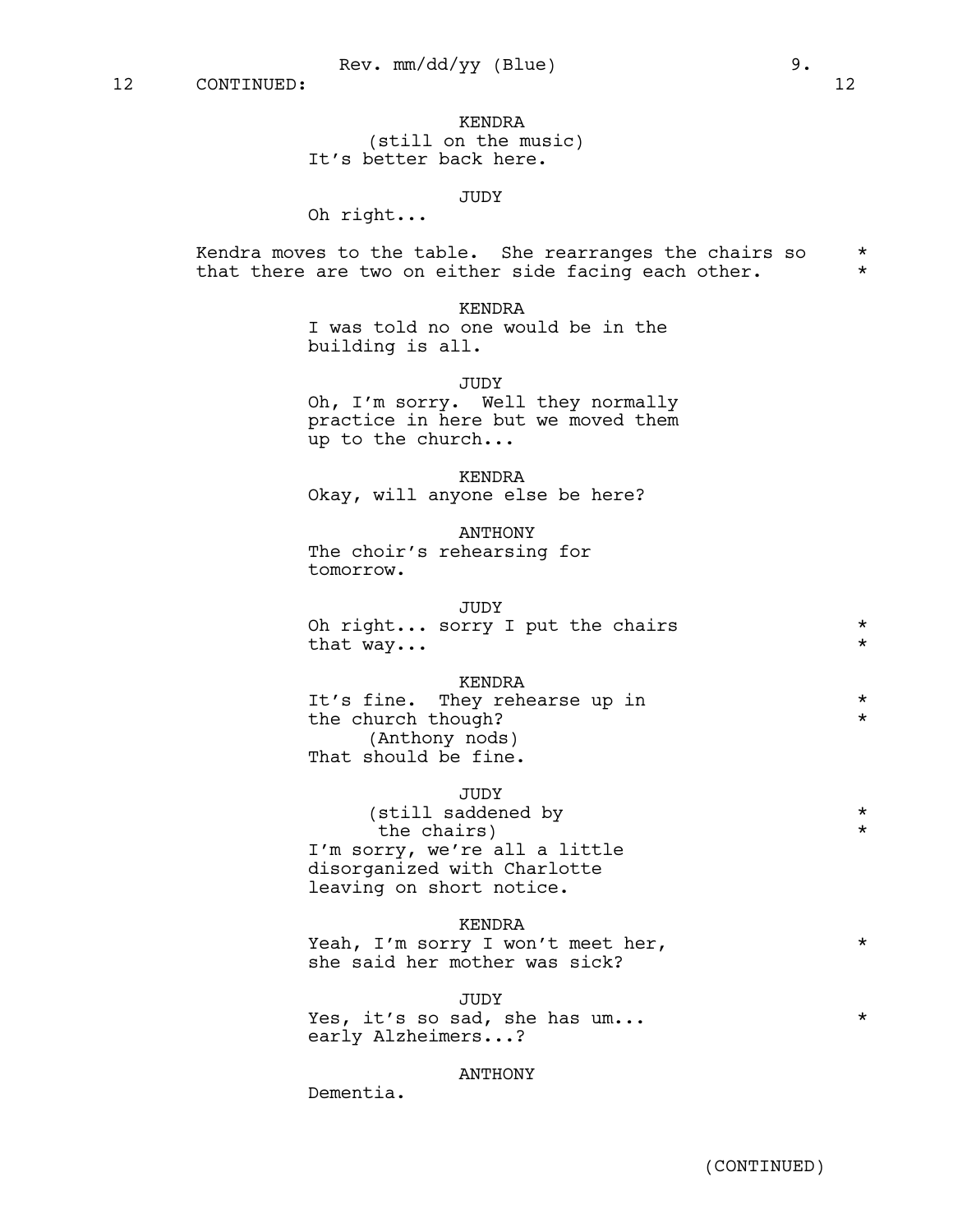JUDY

Okay, yeah, and um... it's just \* awful. She started calling here  $*$ this week, Charlotte's mom, asking for her husband. He passed over ten years ago.

# KENDRA

Oh god.  $\star$ 

#### JUDY

I know, right? I mean looking for \* your dead husband? It's scary.

#### ANTHONY

It'd be scary if she found him.

# JUDY

 $\star$ Anthony, will you go grab some of  $*$ the snacks I brought? They're \* downstairs. Maybe lay them out on  $*$ the far table?

Anthony leaves them alone to get the groceries. Judy mouths "sorry" to Kendra who doesn't seem to mind.

# JUDY (CONT'D)

(hopeful) But the room's okay?

# KENDRA

I think so...

Kendra starts to look around, inspecting the room.

JUDY

We got some water and bagels.  $*$ (remembering) Oh coffee! I'll brew some coffee.

#### KENDRA

That would be nice.

#### JUDY

And sorry about the chairs but,  $*$ how's the table?

# KENDRA

The table?

JUDY Placement? The placement?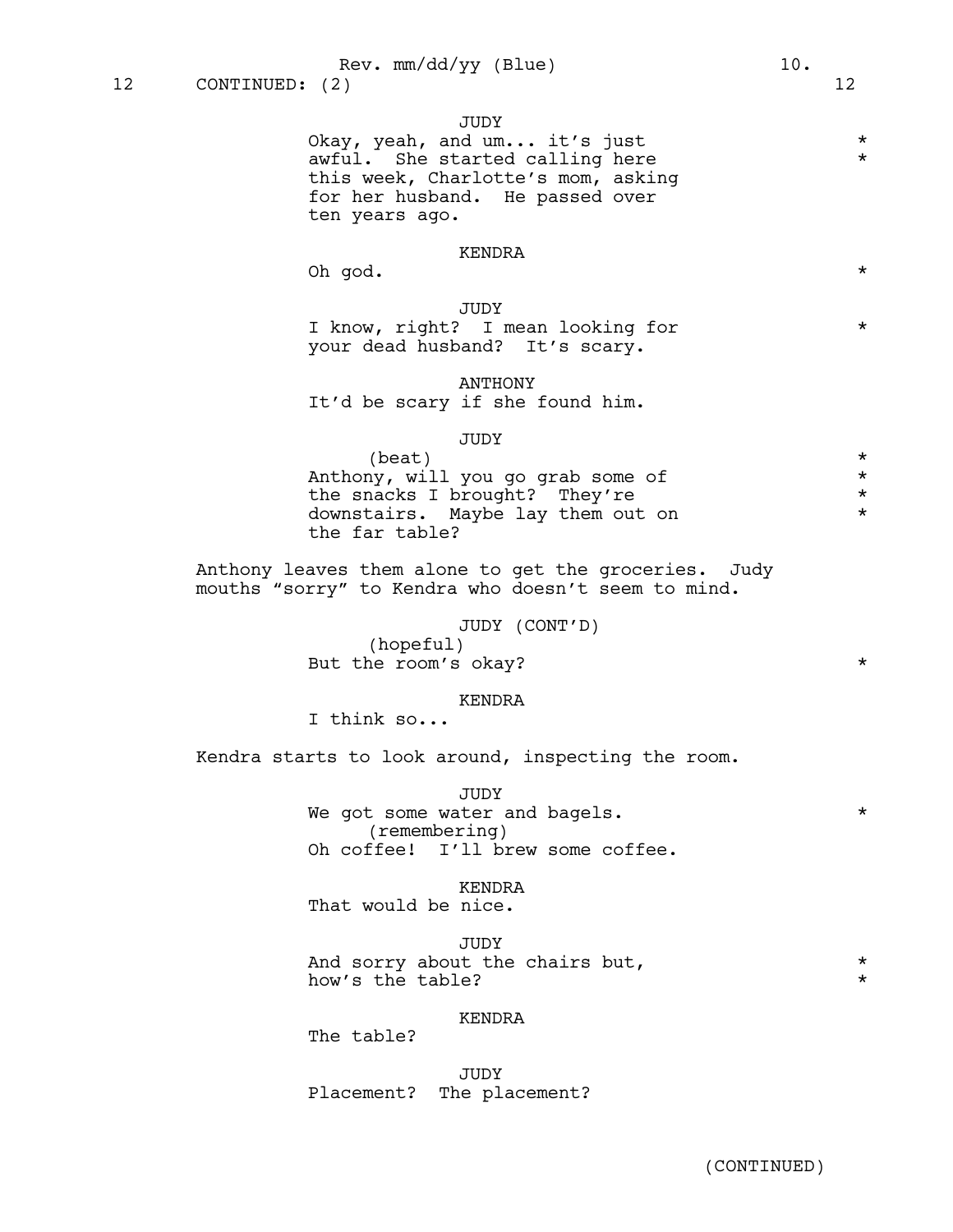KENDRA

(confused) It's fine.

JUDY (proud of herself) Good. Yeah...

Anthony returns with the groceries.

JUDY (to Anthony, proudly) Table's good.

KENDRA You have some tissue? Tissue box...?

JUDY Tissue! Yeah, of course. There  $*$ should be some right here...

Judy crosses to a bookshelf. Anthony lays out food.

JUDY Good thinking. Alright, we're getting somewhere...

Judy finds a tissue box. Kendra checks her phone.

ANTHONY How many people are coming again?

JUDY

Um... why?

KENDRA There'll be four of them.

ANTHONY You got like lot of food.

KENDRA Yeah, I don't think they'll be eating...

JUDY Oh, really? I just thought...

Anthony raises a large serving container.

ANTHONY

What is this?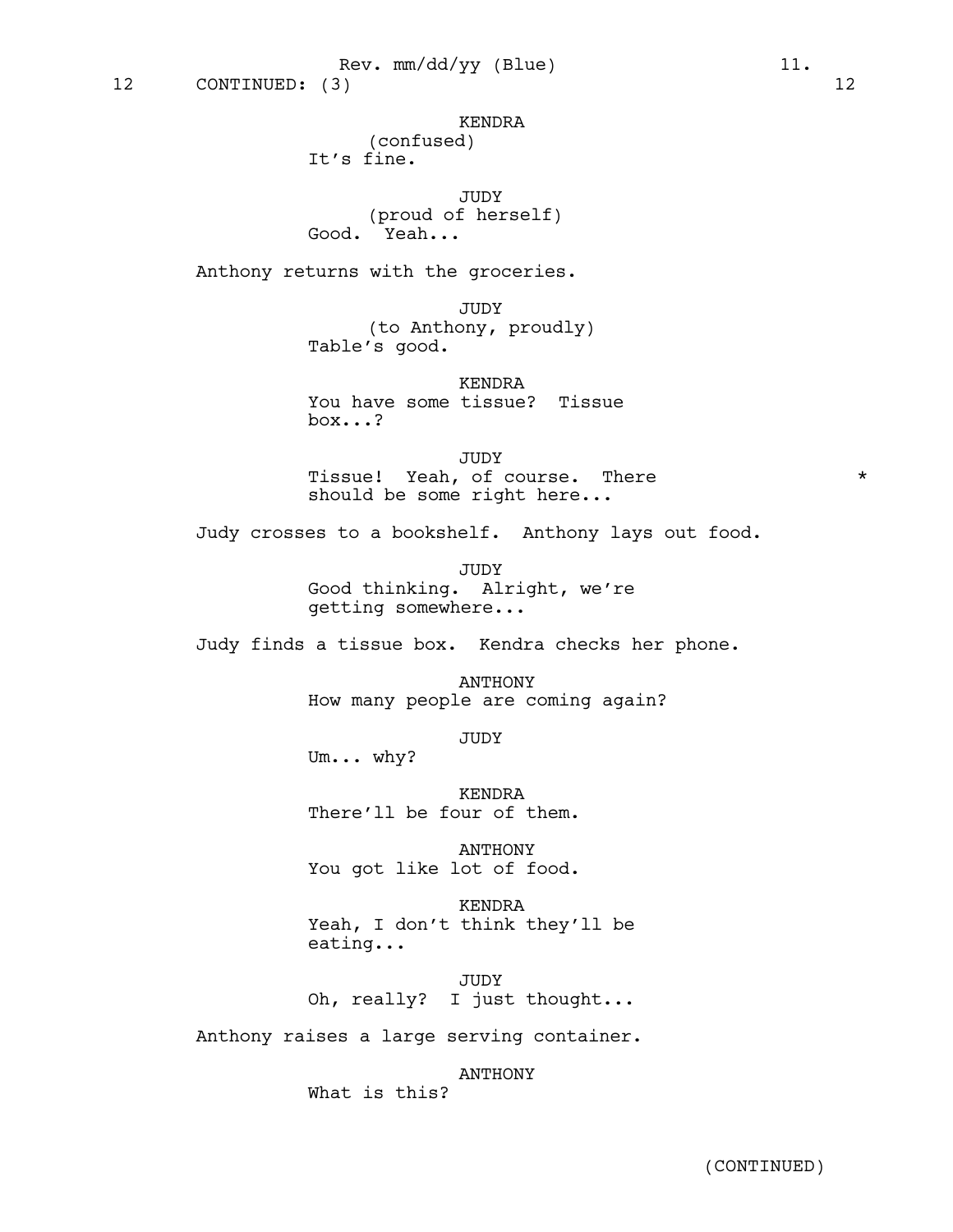JUDY

(maybe a lie) That's my lunch... Charlotte said to have food.

# KENDRA

And it's a nice thought, but I don't think we need to have all that out. We shouldn't.

JUDY Okay, well, we'll save it. \*

ANTHONY So how long have you worked with the families?

# JUDY

Anthony...

KENDRA That's okay. And just the one family, but... six years now.

ANTHONY

Oh wow...

JUDY

Oh wow...

JUDY (CONT'D) So... were you... working with them before, or...

KENDRA No. It's why we met.

JUDY

Oh.

# ANTHONY

(beat) Have they done this before?

JUDY *Anthony*. That's none of our business. (getting rid of him) You want to start printing out for tomorrow?

ANTHONY

I did.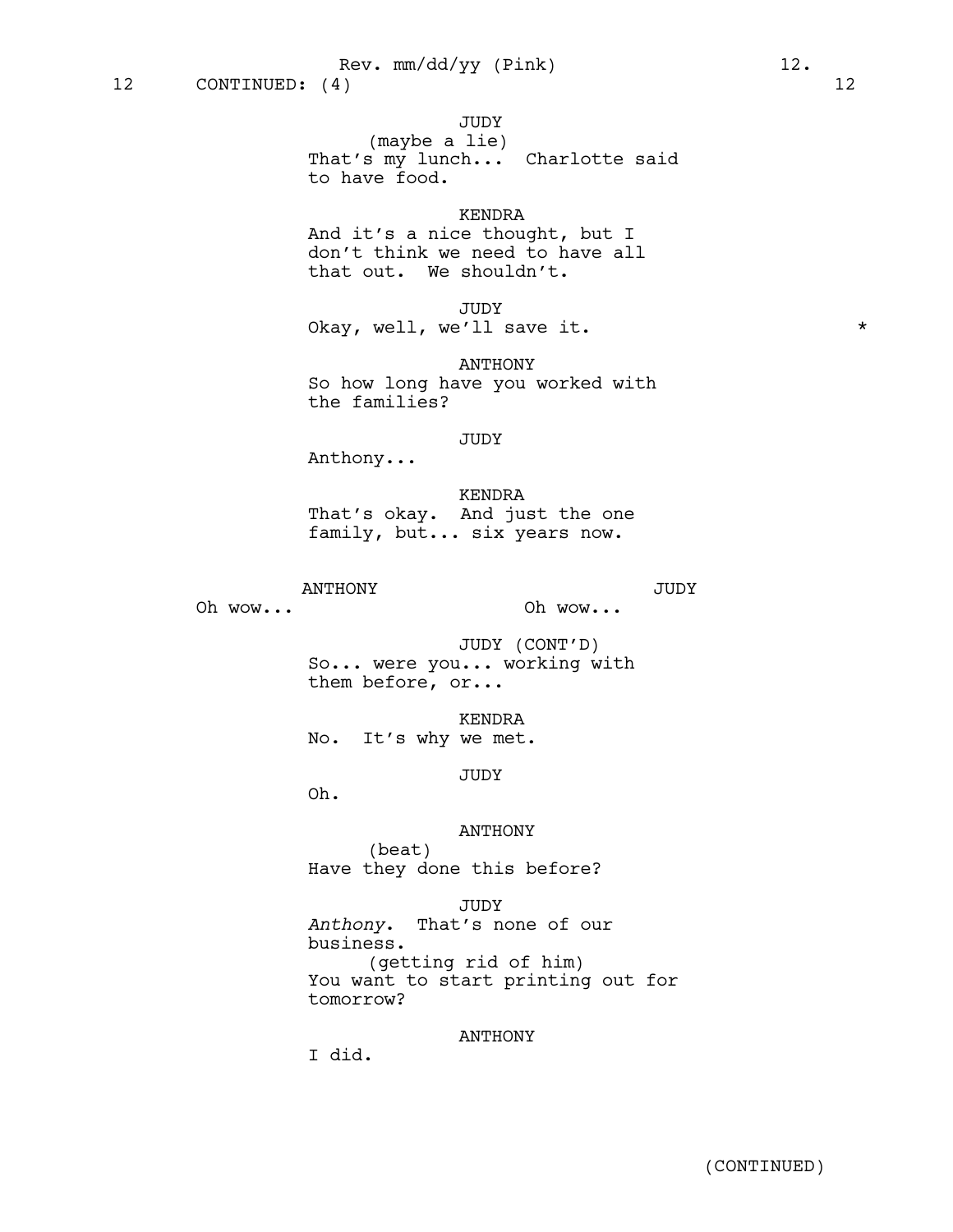JUDY

# Okay, have you folded?

Anthony hasn't. He goes to leave then stops at the door.

ANTHONY Are we going to ring the bell?

Judy isn't sure. She looks at Kendra.

KENDRA What time do you do that?

JUDY We always ring the bell at noon.

KENDRA

(not ideal timing)  $*$ That's up to you.

Anthony leaves. Judy crosses back to the table with a box of tissue.  $\star$ 

> JUDY (CONT'D) I'm sorry about him.

# KENDRA

He's fine.

**JUDY** We thought about giving him the day off, but his family... they want him busy.

KENDRA You don't need to explain.

JUDY

Okay. That's good of you. (then) God knows he's not your typical church employee. Then again we are Episcopalian... (laughs) Sorry. Christian humor.

Judy places the tissues in the center of the table.

KENDRA Don't put it in the center. (off her look) It's freaky. Put it on the side or maybe... (MORE)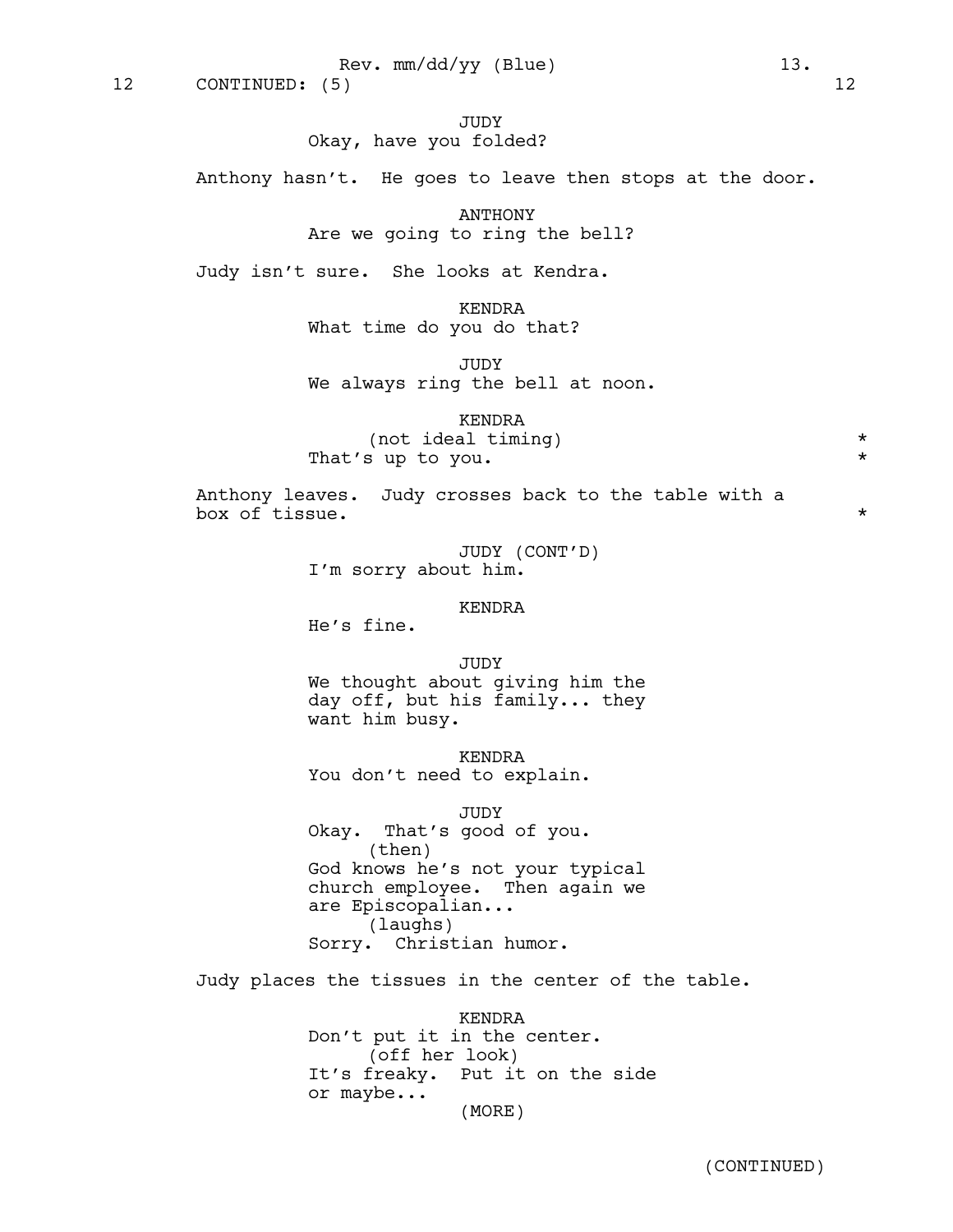(re: the counter) Back where it was. So they see it, but not... you know? KENDRA (CONT'D)

JUDY

Oh, okay... sorry.

As Judy puts the tissues away. Kendra pays closer attention to the artwork in the room - children's art. In particular, FAUX STAINED GLASS TISSUE PAPER HANGINGS by the windows.

> JUDY (CONT'D) So where will you be during all of this? With them?

> > KENDRA

(still looking) No. They agreed to be alone.

JUDY

Okay, do you want to wait with us? We got lots of space. Great wifi.

KENDRA I actually have some calls to make so I'll probably work from my car.

JUDY Oh no, that's sad, stay with us. Use Charlotte's office.

KENDRA Okay, we'll figure it out... (the hangings)

Um... what are these?

JUDY

Oh, aren't those great. That was a school project. They're supposed to be, you know, stained glass... (then, sensing) Is something wrong...

Kendra looks at the rest of the artwork around the room, framed and mounted to the walls. Judy follows her eyes.

> JUDY (CONT'D) (realizing)

 $Oh...$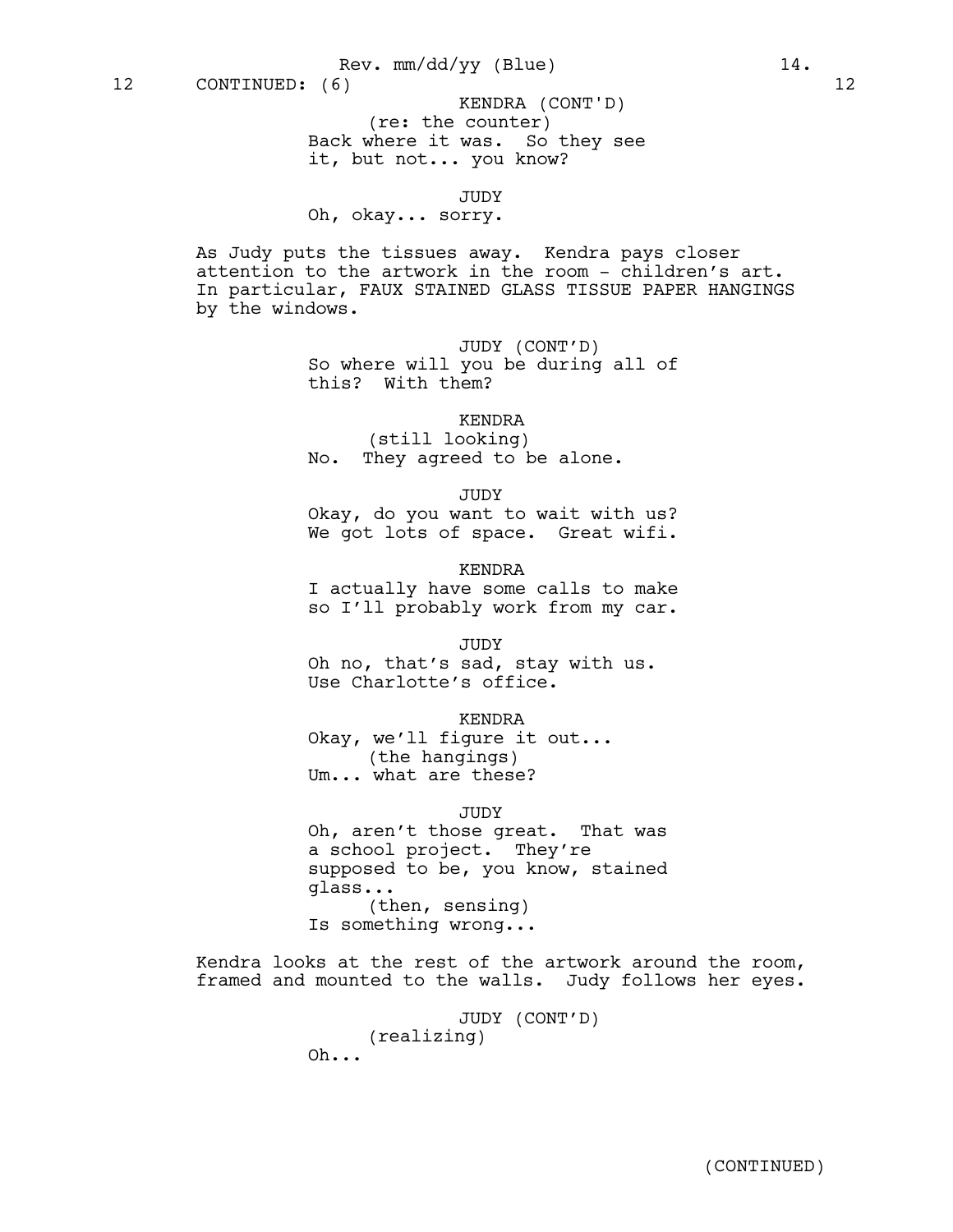KENDRA (beat, then)  $*$ It's fine. I'm going to step out and make a call, okay? JUDY Okay, sure, yeah... take your \* time.  $\star$ Kendra leaves. Judy's left alone, staring sadly at the paper hangings. 13 EXT. EMMANUEL EPISCOPAL CHURCH - STREET - MORNING 13 The SUV from earlier comes to a stop at the church intersection. 14 INT. THE PERRY'S SUV - MORNING 14 JAY and GAIL PERRY (50's) look nervously at the church. JAY That must be it... Gail's eyes are hard, her body unmoving. GAIL Keep driving... JAY What? GAIL Just... keep driving. Not right now. Not ready yet... JAY Where should we go? I don't know where we are... GAIL Anywhere. Just keep driving. (more urgent) Just go that way somewhere and pull over. Just go... JAY

Okay. Okay.

He drives off, away from the church.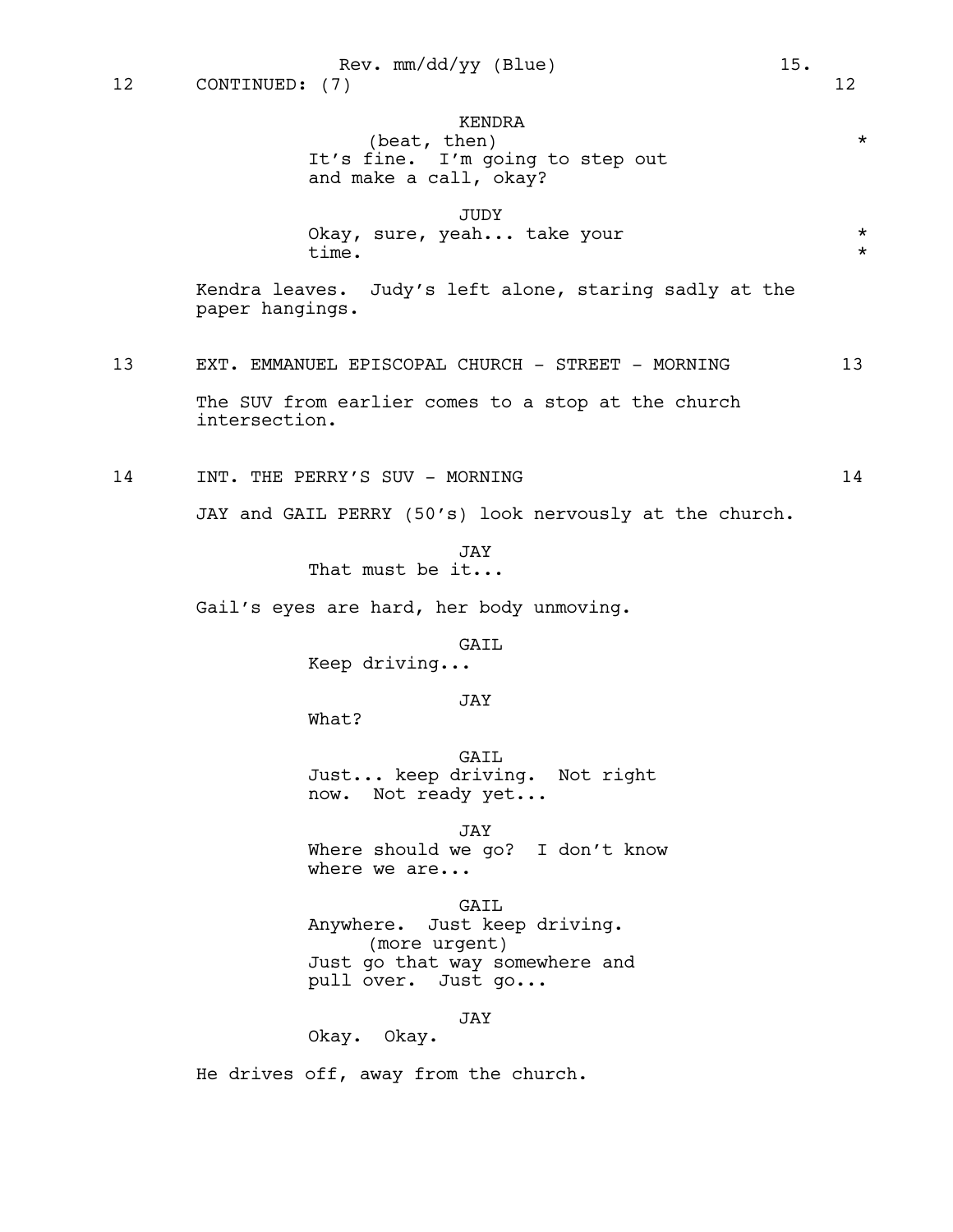# 15 EXT. EMMANUEL EPISCOPAL CHURCH - STREET 15

Kendra exits from the office onto the street. Up the road, the SUV drives away. Kendra makes a phone call as she heads towards her car.

# KENDRA

Hi Linda... No problem, I'm here. Take your time.... You spoke with the reverend? Good. I know she's  $*$ sorry to miss you... Well, I've \* met the others filling in, yeah. They're fine. You don't have to meet them if you don't want... We'll figure it out.

Kendra opens the car door and grabs her briefcase.

# KENDRA

How are you feeling? It's okay to be nervous. You're showing up. How's Richard? Okay. And he's staying with you? I think that's  $*$ nice, Linda. I do. Alright. And you're walking over now? Okay. Well, it'll be good to see you two... Yeah. See you soon.

She hangs up, takes a deep breath, and looks around at the mountains surrounding her.

- $16$  OMIT  $16$ 
	-
- 17 INT. THE PERRY'S SUV MORNING 17

The SUV is parked at a dirt turn out by a wooden fence  $*$ that borders a meadow and mountains.  $\star$ 

# GATT. Where the hell are we...?

Across the road, Jay notices a part of the fence is broken. Yellow tape tries to pieces together what's missing, as if some accident happened there.

He turns back to Gail.

# JAY

How you doing?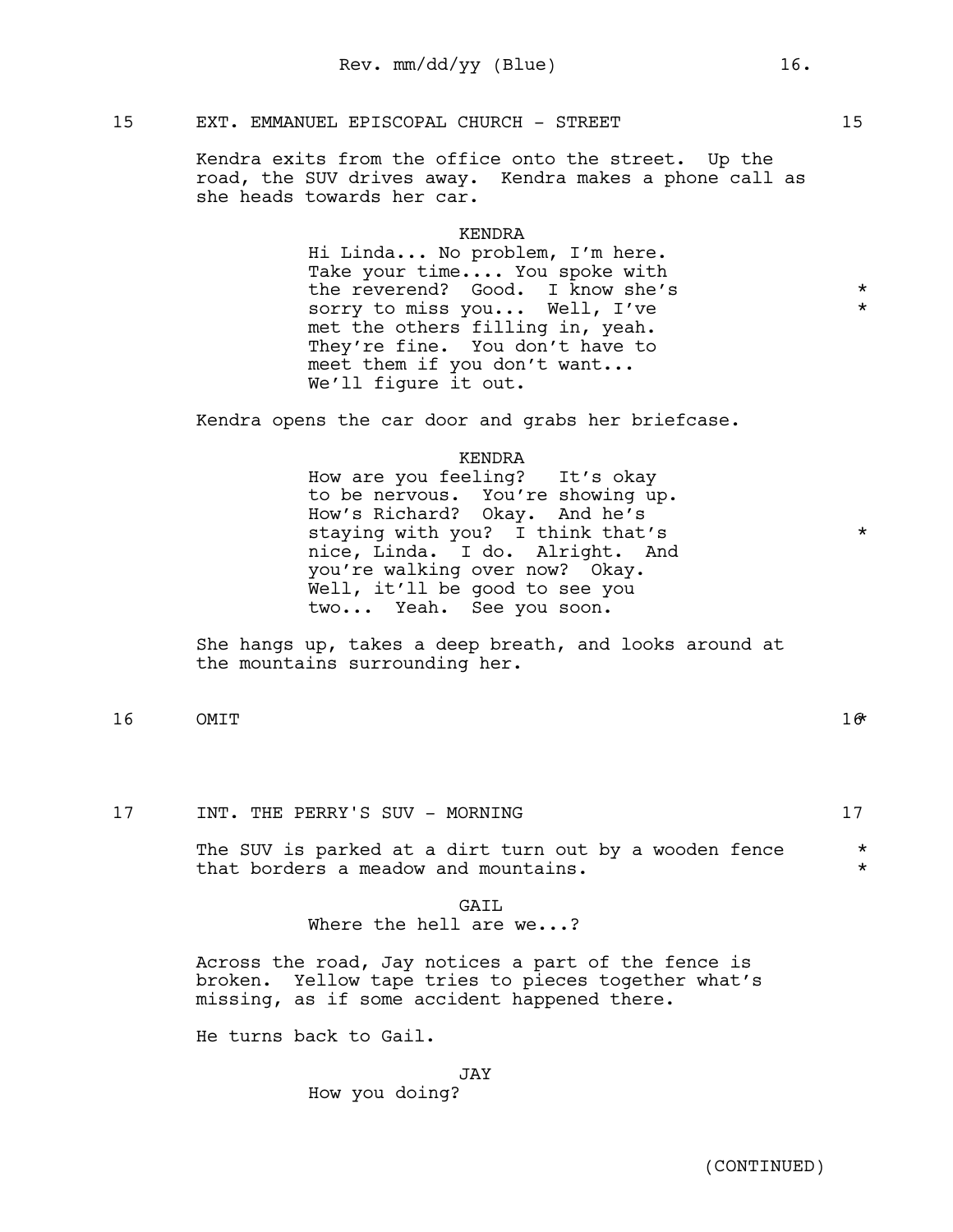17 CONTINUED: 17

Gail avoids eye contact. She doesn't look well.

JAY (CONT'D)

Honey...

Gail shakes her head.

# GATL.

I don't know...

JAY

Okay...

GAIL No. I don't think I can... I don't think I can do it.

JAY

(pause, considering) Well. We don't have to, I guess.  $*$ We can go. We can leave right now if you want.

GATL. No, I mean... I don't think I can say it.

# JAY

(understanding) Oh, okay... (beat) You don't have to. We can hear  $*$ what they say, right? But you don't have to do it.

Gail nods weakly, struggling. Jay looks back across the road, something about the landscape haunts him.

> GAIL If I don't...? (turning to him) Would you?

She looks at him now, expectantly. Jay is torn.

GAIL (CONT'D) I'm sorry. That's not fair.

JAY It's okay. I don't... No, I \* wouldn't. (beat, an option) But we can.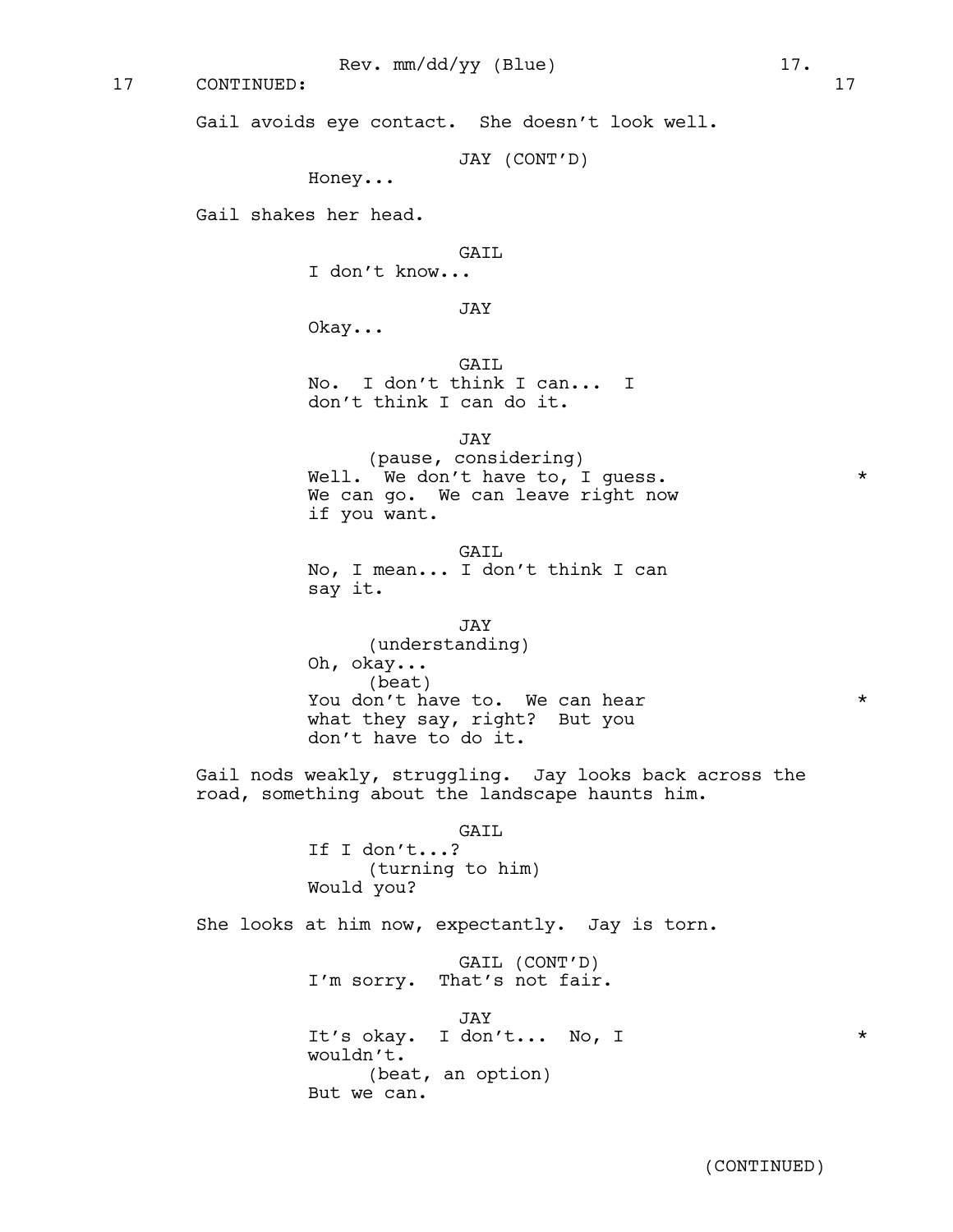17 CONTINUED: (2) 17

He shrugs, almost sweetly, trying to make the best of this.

# JAY

(softly) Are you ready to go back?

Like it's the hardest question she's ever been asked.

# GAIL

Okay...

- 18 EXT. SECLUDED STREET THE PERRY'S SUV MORNING 18 The SUV pulls away. The yellow tape blows in the wind.
- 19 EXT. EMMANUEL EPISCOPAL CHURCH MORNING 19

The piano music has stopped. Kendra is back inside. The church and street appear to wait in anticipatory silence.

20 INT. EMMANUEL EPISCOPAL CHURCH - PARISH HALL - MORNING 20

The room is empty but prepared, water bottles and tissue placed. The coffee finishes brewing with a soft alarm.

21 INT. EMMANUEL EPISCOPAL CHURCH - OFFICES - MORNING 21

Kendra works in Charlotte's office on her computer. Anthony folds leaflets for Sunday Mass.

Judy enters from the parish hall having tidied up last minute things. As she enters the office she notices the SUV pulling up outside the church.

JUDY

Oh dear...

22 EXT. EMMANUEL EPISCOPAL CHURCH - FRONT ENTRANCE - MORNING 22

Jay and Gail exit their car. They wait for one another and then slowly make their way to the office door.

Gail stops to take in a little garden beside the entrance.

> KENDRA (O.C.) Mr. and Mrs. Perry?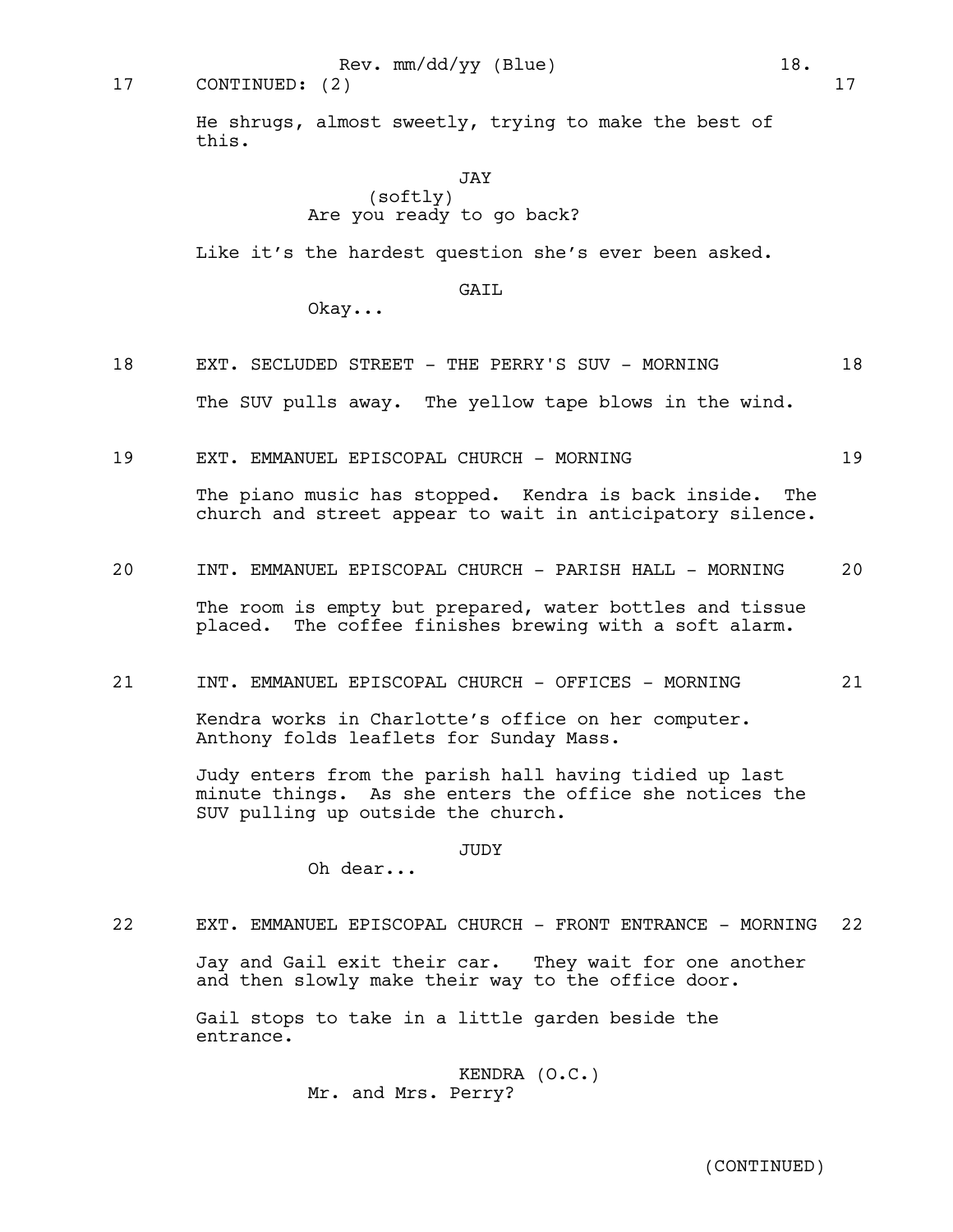JAY (O.C.) Hi... yeah, Jay Perry... My wife, Gail. Are you Kendra? KENDRA (O.C.) Yes. So nice to meet you in person. Come on in... JAY (O.C.) Gail turns back and heads inside the church. 23 INT. EMMANUEL EPISCOPAL CHURCH - OFFICES 23 Gail and Jay have met everyone, but still stand uncomfortably by the door. \* JAY Thank you for providing the space. **VUIIT.** 

|                              | u u u i |  |  |
|------------------------------|---------|--|--|
| Of course. We're so happy to |         |  |  |
| help                         |         |  |  |

| KENDRA |  |  |  |  |  |  |                                   |  |
|--------|--|--|--|--|--|--|-----------------------------------|--|
|        |  |  |  |  |  |  | We have you all set up back here. |  |

| TUDY.                         | *       |
|-------------------------------|---------|
| Yeah, there's food and water, | $\star$ |
| coffee. Do you all want       |         |
| something?                    |         |

JAY (to Gail) I think we're good for now, right?

# GAIL

I'm fine.

Gail...?

# JUDY

Okay. Anything you need, you know, you just... let us know. Make yourselves at home.

KENDRA That's right. Thank you, Judy.

# JAY \*

Yeah, thank you.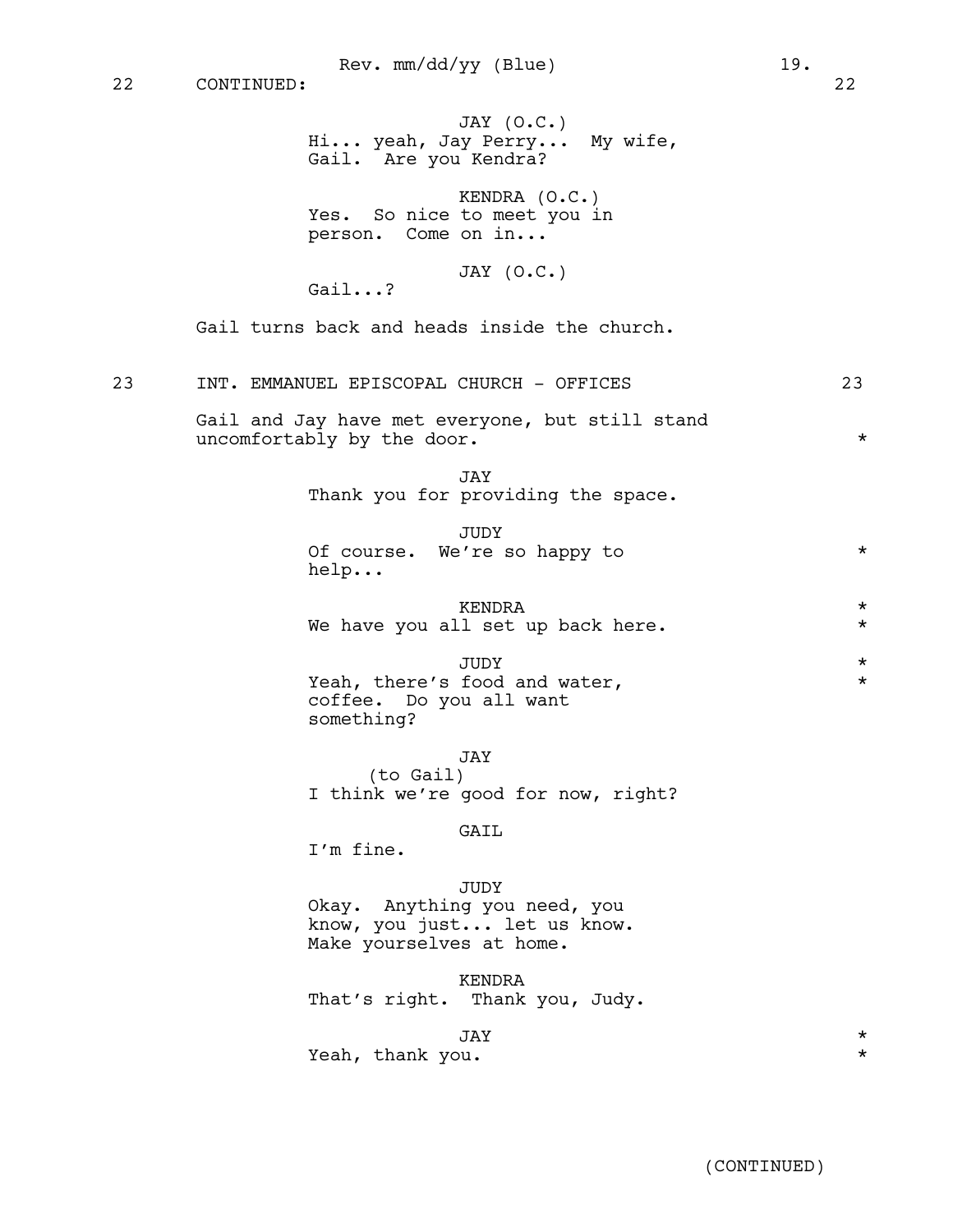Sure... (not taking her cue) Would you like me to show you the space?

Jay and Gail look to Kendra for further instructions.

#### KENDRA

I'll show them.

JUDY

Okay... (taking her cue) Well, it was nice meeting you. We'll be here if you need anything.

JAY

Nice meeting you... JUDY You too... ANTHONY Nice meeting you.

KENDRA

You can follow me.

Kendra leads the Perry's back to the parish hall, leaving Judy and Anthony behind.

24 INT. EMMANUEL EPISCOPAL CHURCH - PARISH HALL 24

Kendra walks Jay and Gail into the room. Now in Judy's role she let's them take in the space.

> KENDRA Is the room okay for you?

> > JAY

Yeah, it's fine, thanks.

#### KENDRA

Good. I'm sorry you'll miss the reverend but we're in good hands here. They've been very nice. (they don't care) Well, I know we've gotten your signatures on everything and you're all squared away as far as our offices are concerned, but while it's just the three of us is there anything you'd like to ask me?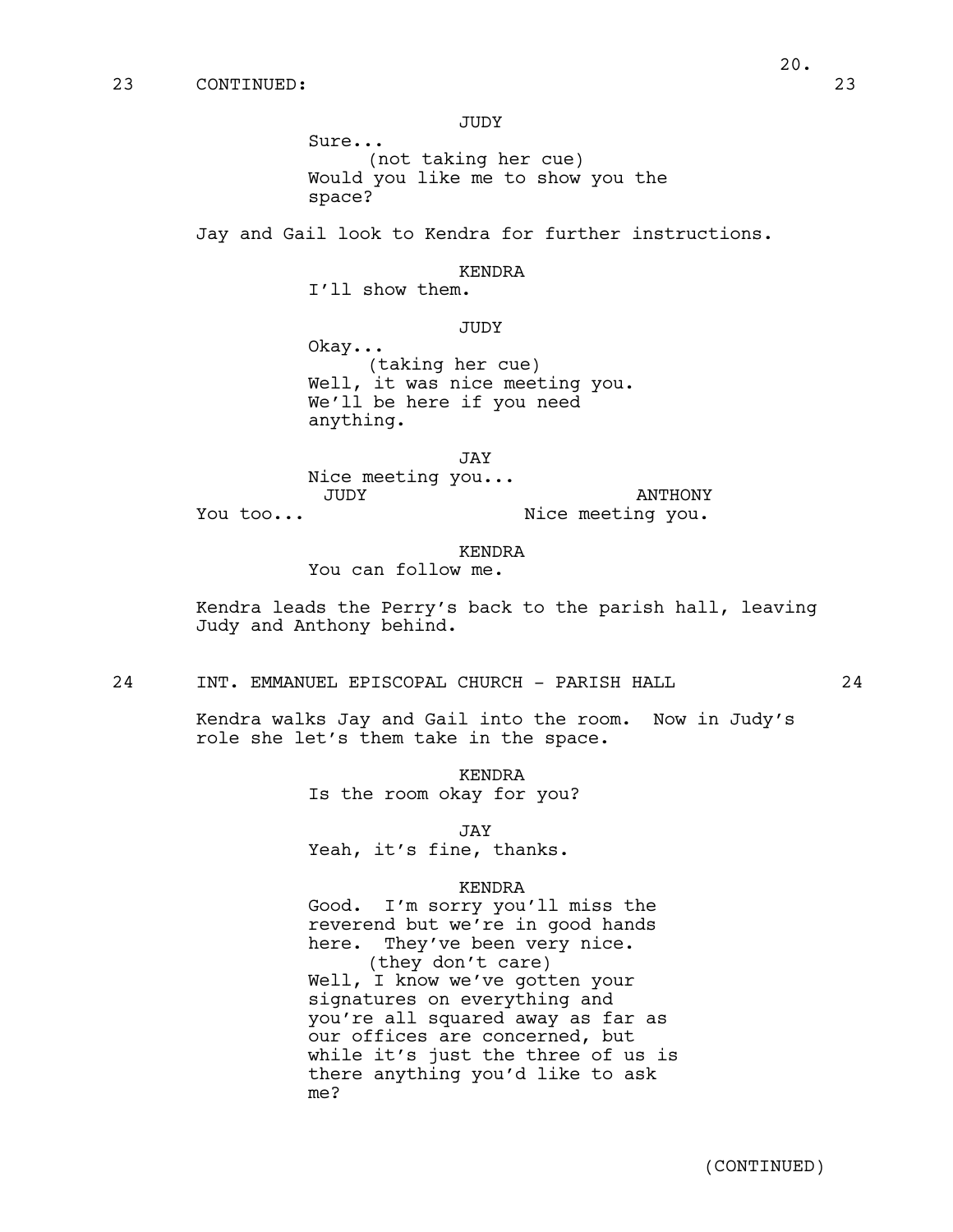JAY

# I think we're okay.

GATL Will they be here soon?

KENDRA I just spoke with them, and they should be here any minute.

# GAIL

Oh.

KENDRA I can check again. Will you be okay if I leave you alone for a minute?

JAY Yeah, I think so, yeah, please, go ahead...

KENDRA

I'll be right back.

She leaves the parish hall. Jay and Gail stay standing, afraid to commit to anything beyond that. Jay watches his wife. She cautiously studies the room.

| 25 | EXT. EMMANUEL EPISCOPAL CHURCH            |  |  |  | 25 |
|----|-------------------------------------------|--|--|--|----|
|    | Judy and Anthony sit quietly in the pews. |  |  |  |    |

26 EXT. EMMANUEL EPISCOPAL CHURCH - FRONT ENTRANCE - MORNING 26

Kendra stands on the sidewalk, waiting. It looks as if she just wanted to be alone, or away from the Perry's. After a moment her phone buzzes and she answers it.

# KENDRA Hi. I'm outside. Oh... (turns up the street) I see you...

- 27 OMIT 27
	-
- 28 INT. EMMANUEL EPISCOPAL CHURCH PARISH HALL MORNING 28 Jay and Gail are as we left them. Waiting.

(CONTINUED)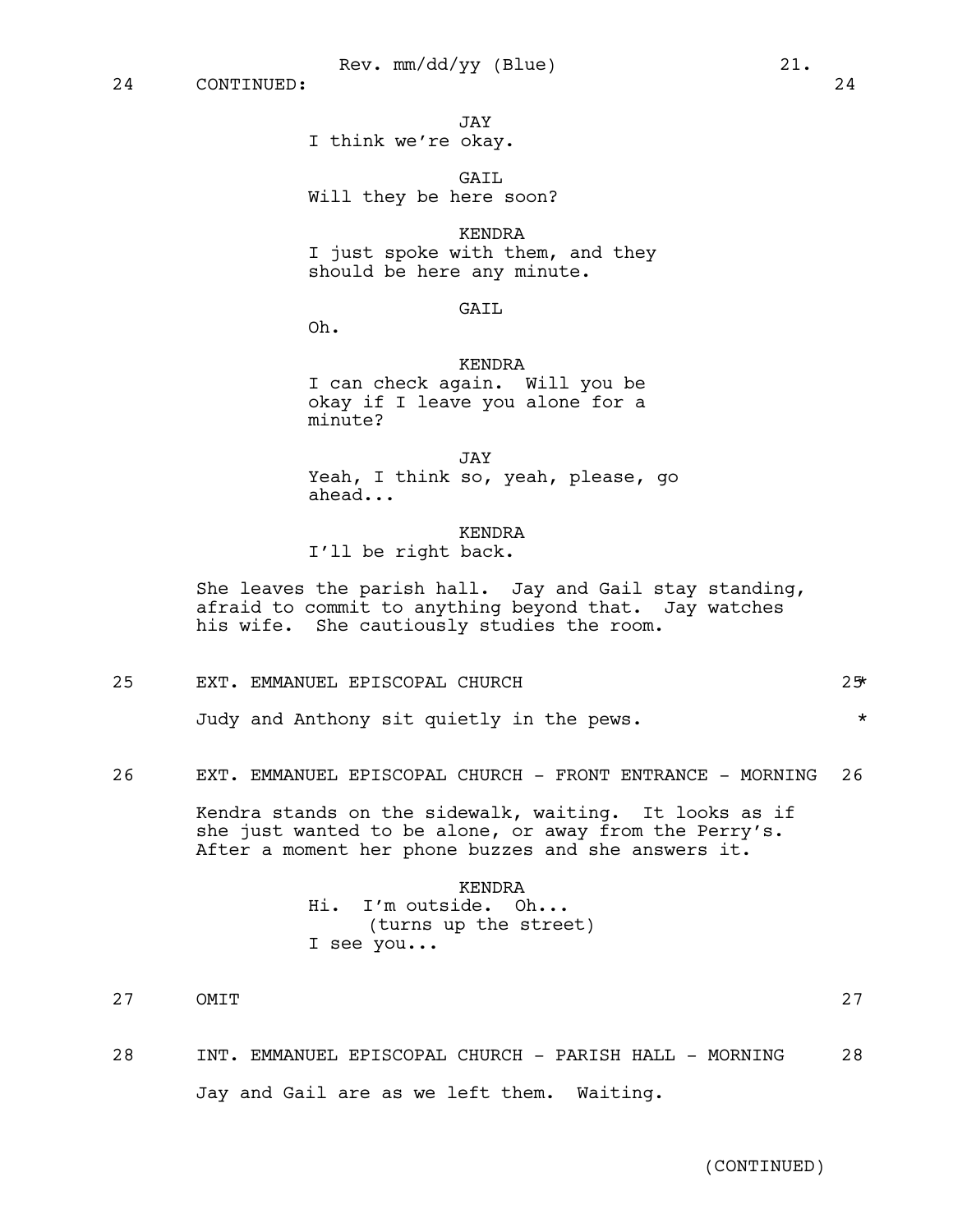KENDRA (O.S.) We're right in here...

Kendra enters with RICHARD and LINDA (50's). Linda  $*$ carries a small flower display. They have a ghostly quality. A kind of expectation to be disliked precedes them.

# RICHARD

Hello.

KENDRA Richard, Linda, this is Jay and  $*$ Gail Perry.

JAY

Hi... (to Kendra) We've met before actually.

KENDRA

Of course, I'm sorry.

JAY That's alright. It was... a long time ago.

RICHARD It's nice to meet you again.

LINDA

How are you?

JAY

Fine, thank you.

They greet each other without touching.

KENDRA I hope this room is comfortable for you all.

RICHARD Have you been waiting long?

JAY No, we just got here, haven't even sat down... (the room) Is this okay with you guys?

RICHARD

It's fine.

(CONTINUED)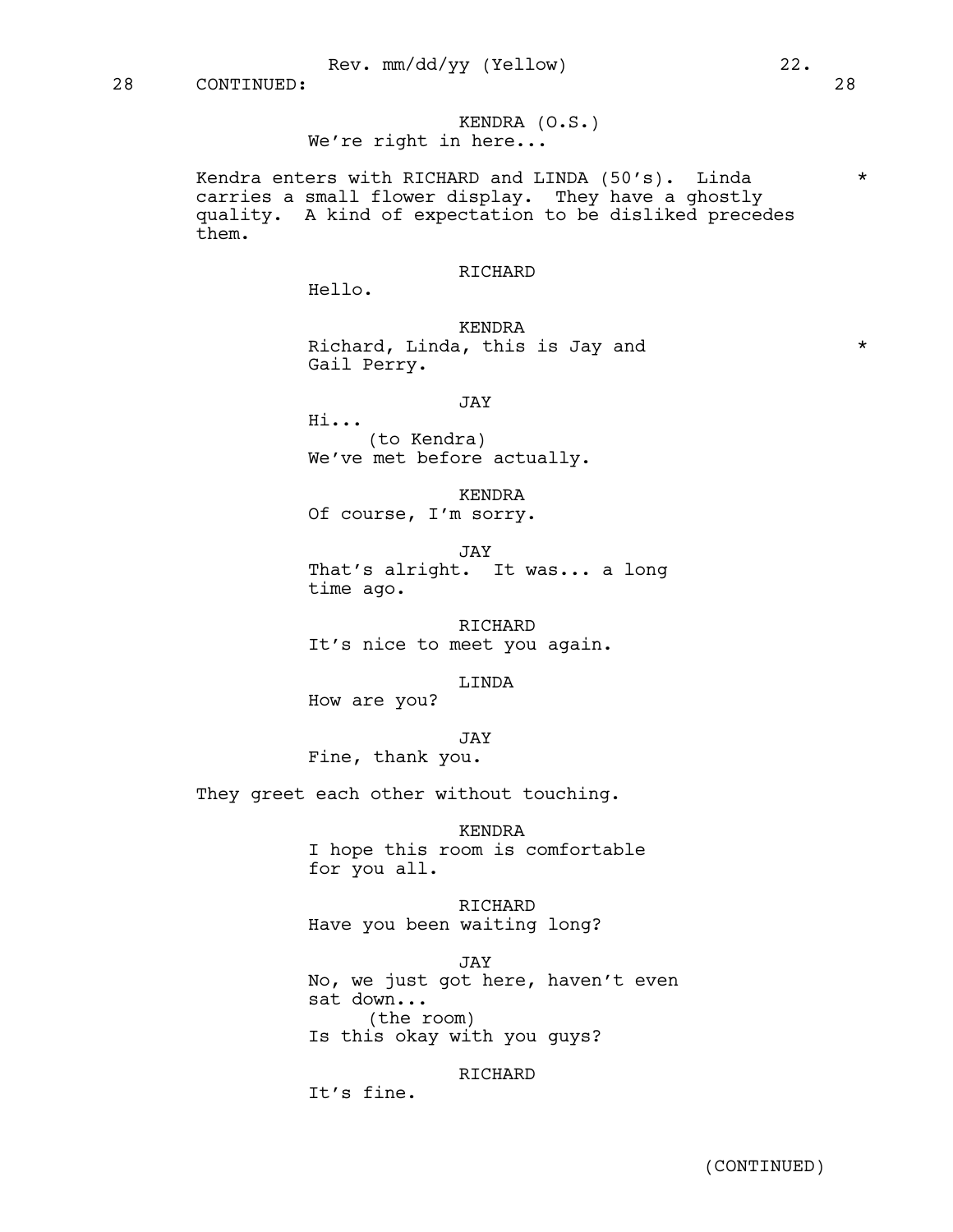He looks at Linda.

LINDA Yes, I thought so...  $\star$ 

JAY

Gail...?

GAIL

I'm okay.

KENDRA

Okay, good.

Linda raises the flowers towards Gail.

LINDA (unsure of herself) I brought these. For you.

GAIL

Oh...

LINDA

I'm sorry... \*

GAIL

No. They're...

LINDA

Small...

GAIL (not taking them) No. Thank you. They're... very nice.

Linda cradles the flowers again, embarrassed.

RICHARD

Should we sit?

JAY

Yeah, let's have a seat.

The couples take a seat at the table. Linda places the flowers down in front of her.

Kendra pulls up a chair to sit with the couples.  $*$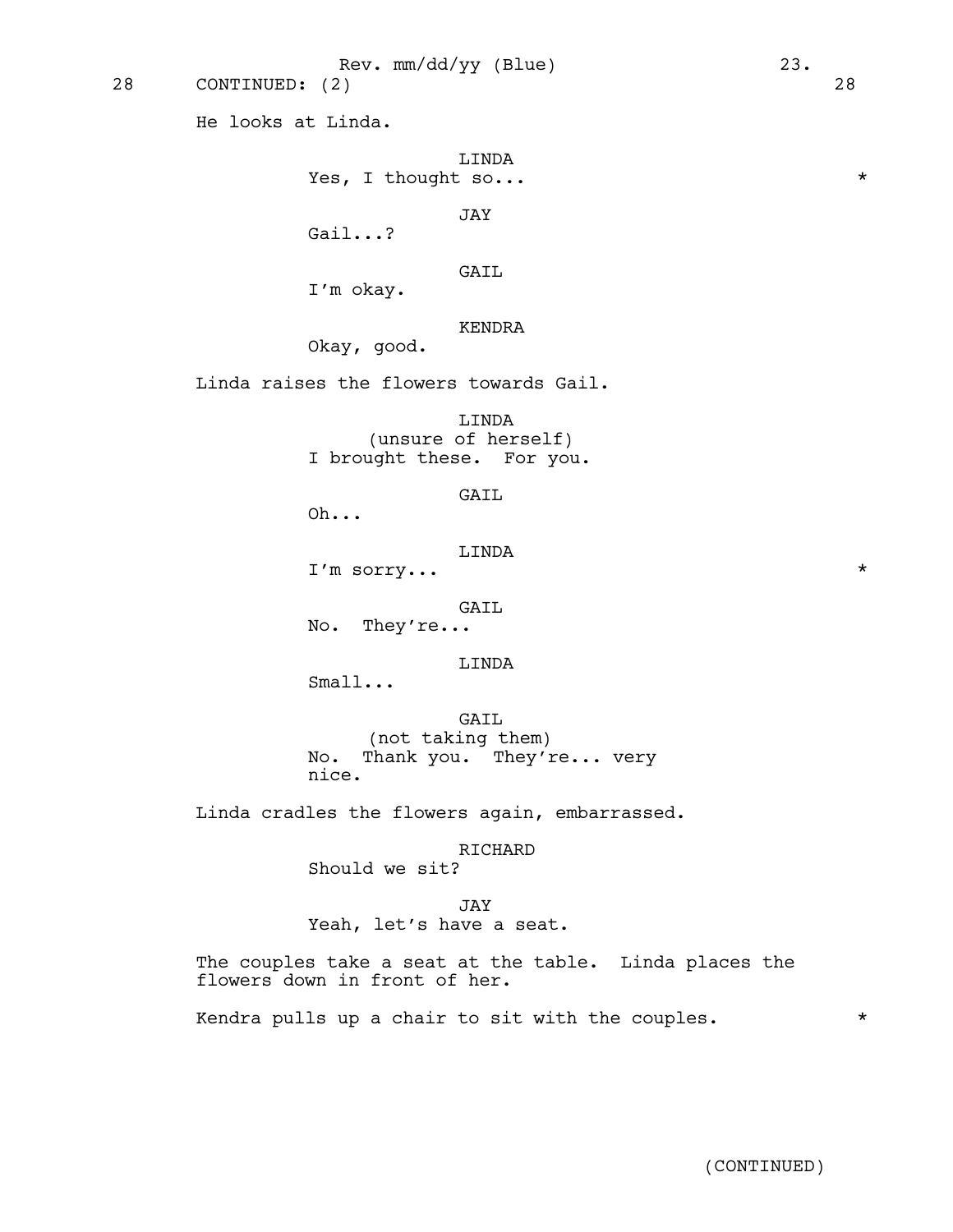## KENDRA

Alright... (to the Perry's) We've spoken.].

JAY

I think we're set, yeah...

# KENDRA

We are, yes. (to the group) Well, I'm really grateful to finally see you all together. May I say that? And I hope, we all feel this was the right thing to do once we've left here today. Is that okay?

# RICHARD

Yes.

# JAY

Thank you, Kendra.

# KENDRA

Alright. I'll leave you alone then, but if you need anything, let me know. (to Richard and  $\star$ Linda) \* I'll be staying right in there. (to the Perry's) Nice meeting you both.

JAY

You too.

She exits to the offices. Her absence, and the silence that comes with it, is devastating.

Gail inspects the flowers.

# GAIL

These are nice.

# LINDA

(still embarrassed) Oh, thank you. They... caught my eye I wanted to bring something.

Jay smiles tightly, not sure what to make of them. Gail spins them around and then places them out of her way.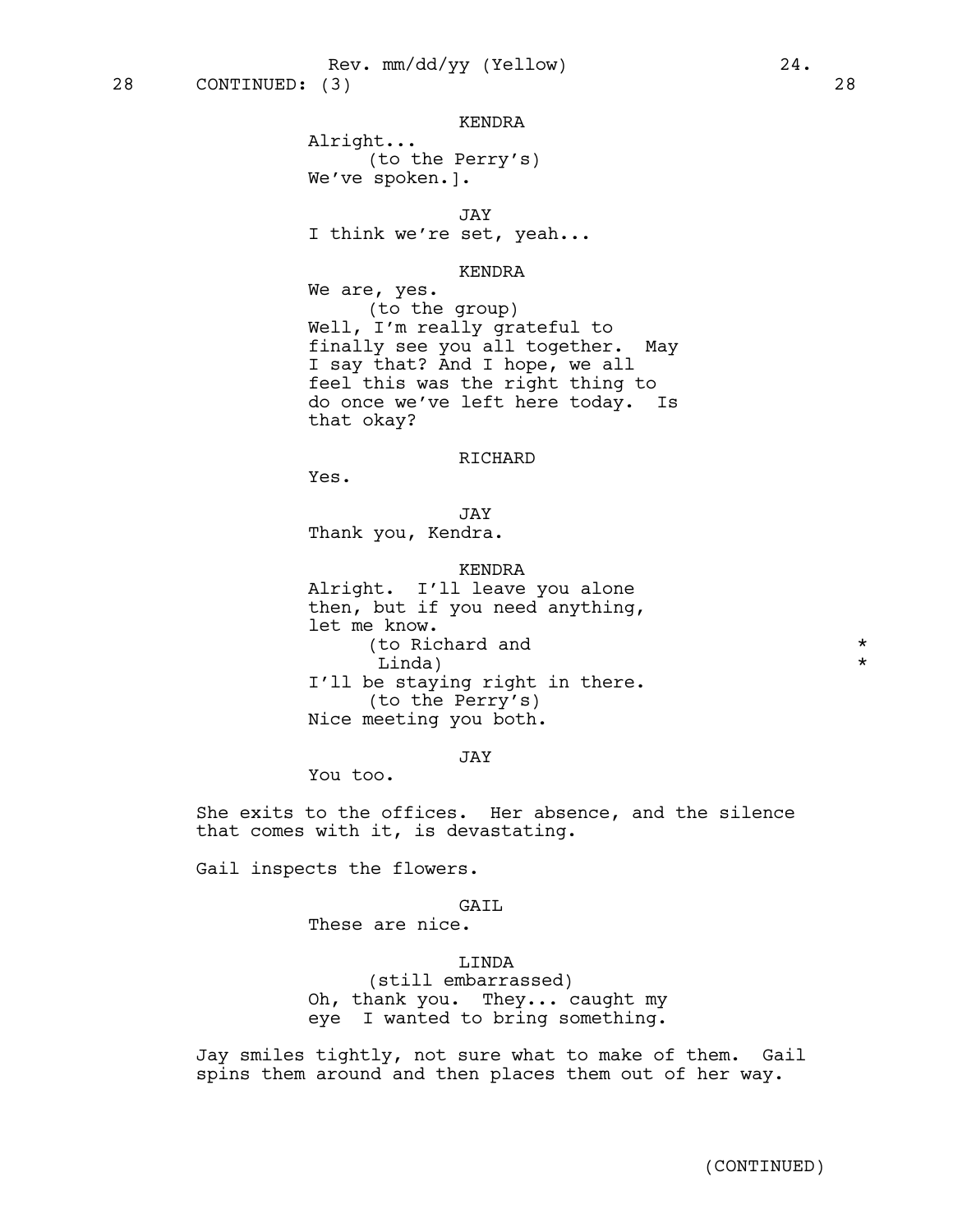# LINDA

I can take them...

Linda places the flowers out of the way.

# RICHARD

(pushing forward) How was your... trip out here...? \*

JAY

Drive? We drove. It was fine. (to Richard) \* Did you...? Or...? \*

RICHARD \*<br>pight. I'm staving \* \* \* I flew in last night. I'm staying with Linda.  $\star$ 

# JAY \*

Right, okay...  $\star$ 

Richard and Linda's separation creates some awkwardness for the four of them. Linda pushes on.

> LINDA Will you be driving back or...?

#### JAY

We're not sure. We have a room, a hotel arranged, but we may not...

# LINDA

Head back?

JAY Want to stay, yeah, right. But... Thank you for agreeing to meet us. And together.

LINDA You're welcome. I appreciate you...

She looks to Richard, him having made a trip also.

LINDA All of you, making the journey. I know I'm not easy to get to...

RICHARD We're happy to come to you, Linda.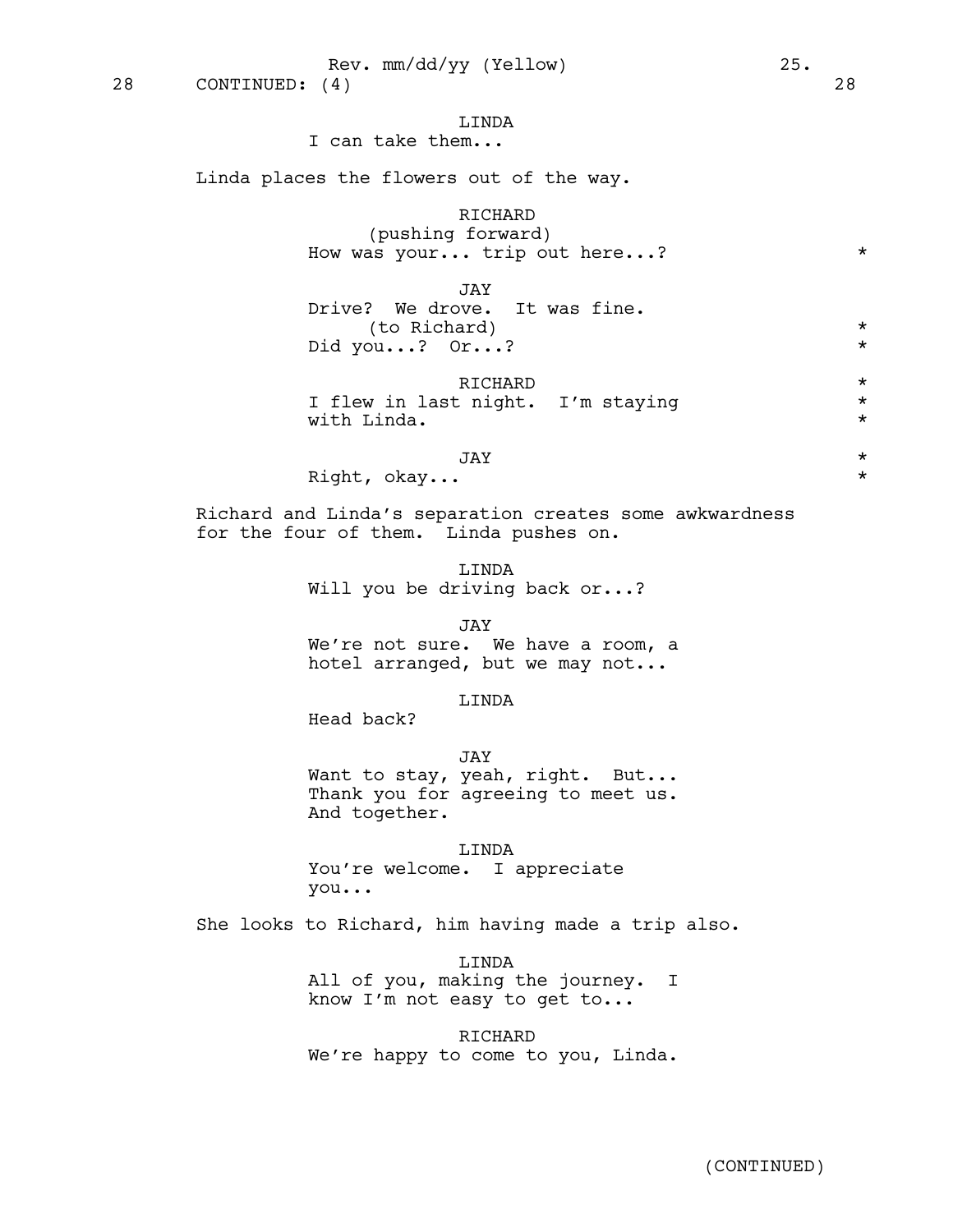JAY

Yes. I mean, it wasn't easy... for any of us, I'm sure, to be here. No matter where...

# LINDA

Thank you.

JAY

Yeah. And I know... we regret some things we've said.

LINDA

Don't be. Regretful.

RICHARD

We wish we didn't have to rely so much on our attorneys, but...

JAY

I understand better now than I did.

RICHARD We've already given so much, at this point it's really to protect our son.

The Perry's shift slightly at the mention of a "son." Richard clarifies.

RICHARD (CONT'D)

Stephen.

JAY

Yeah. How is he...?

RICHARD

He's doing well, thank you for asking. They're in Maryland now. Not far from me. They have a boy on the way.

JAY

Oh, that's great...

LINDA

(beat) And how is your daughter? Sophie?

GATT.

Yes.

Thank you.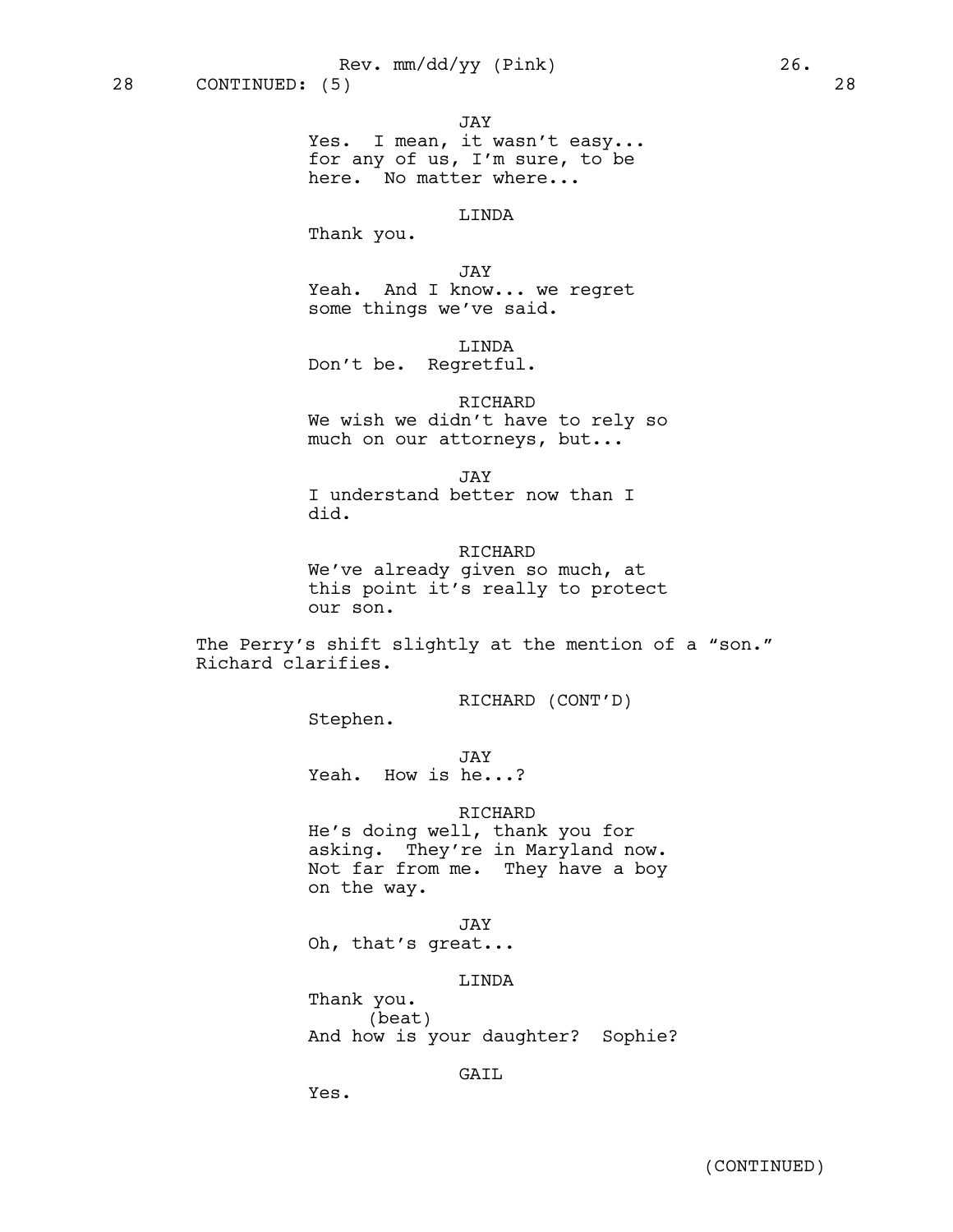JAY

She's...

GAIL

She's doing fine.

JAY

Yeah... Much better. She's made real progress in the last year. She says she's ready to apply for schools. College.

LINDA

That's wonderful...

JAY

For the fall.

RICHARD

That's great.

JAY Thank you. Yeah.

More silence. This is hard. Jay looks at Gail for some support, she's staying silent.

> JAY (CONT'D) Do we have...? (to Richard and Linda) Did you all bring photos?

> > LINDA

Yes...

JAY I know we talked about sharing some... Gail? You want to...?

RICHARD Alright. Linda, you...?

LINDA I brought some other things as well.

JAY Oh yeah, that's right, Kendra told us you might.

LINDA

Okay, good.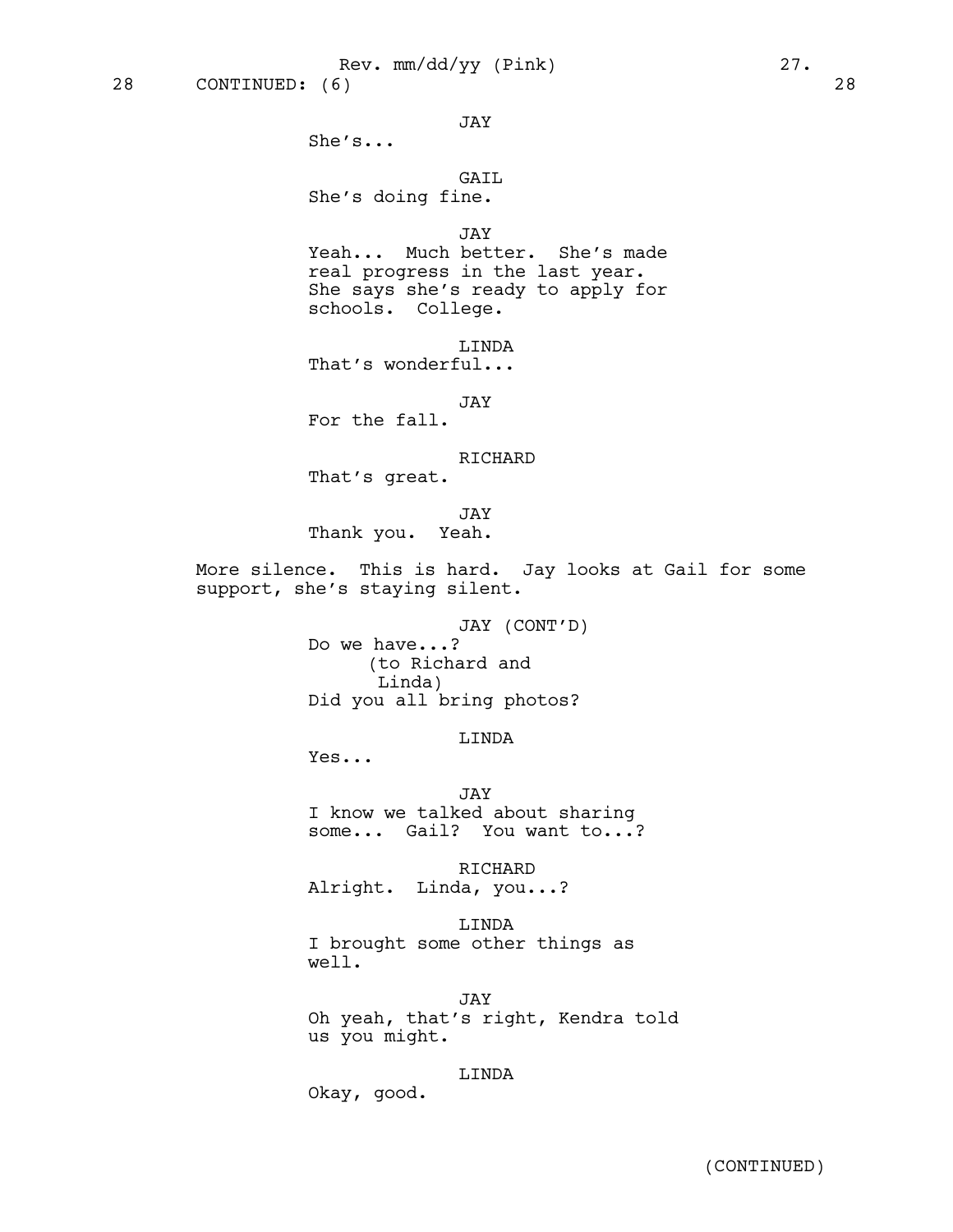JAY (beat) Well, should we...? (off Gail) Or do you want to wait?

GAIL I'm okay. We agreed. Here.

Gail searches her purse for photographs.

GAIL (CONT'D) (offers one photo) Here's Sophie.

LINDA (taking it) Oh. She's beautiful.

RICHARD (glancing over) She's a young lady now.

JAY Yeah. She's grown up a lot.

GAIL (more photos) Here are some of...

Gail stops, unable to go through with it.

LINDA I'd like to see them.

GAIL

Okay.

Even if they agreed to it, this is hard.

GAIL (CONT'D) This is Evan. When he was three...

Gail hands over a worn photograph. Linda takes it respectfully. She and Richard look at it somberly.

LINDA

Oh dear...

RICHARD What's he got there?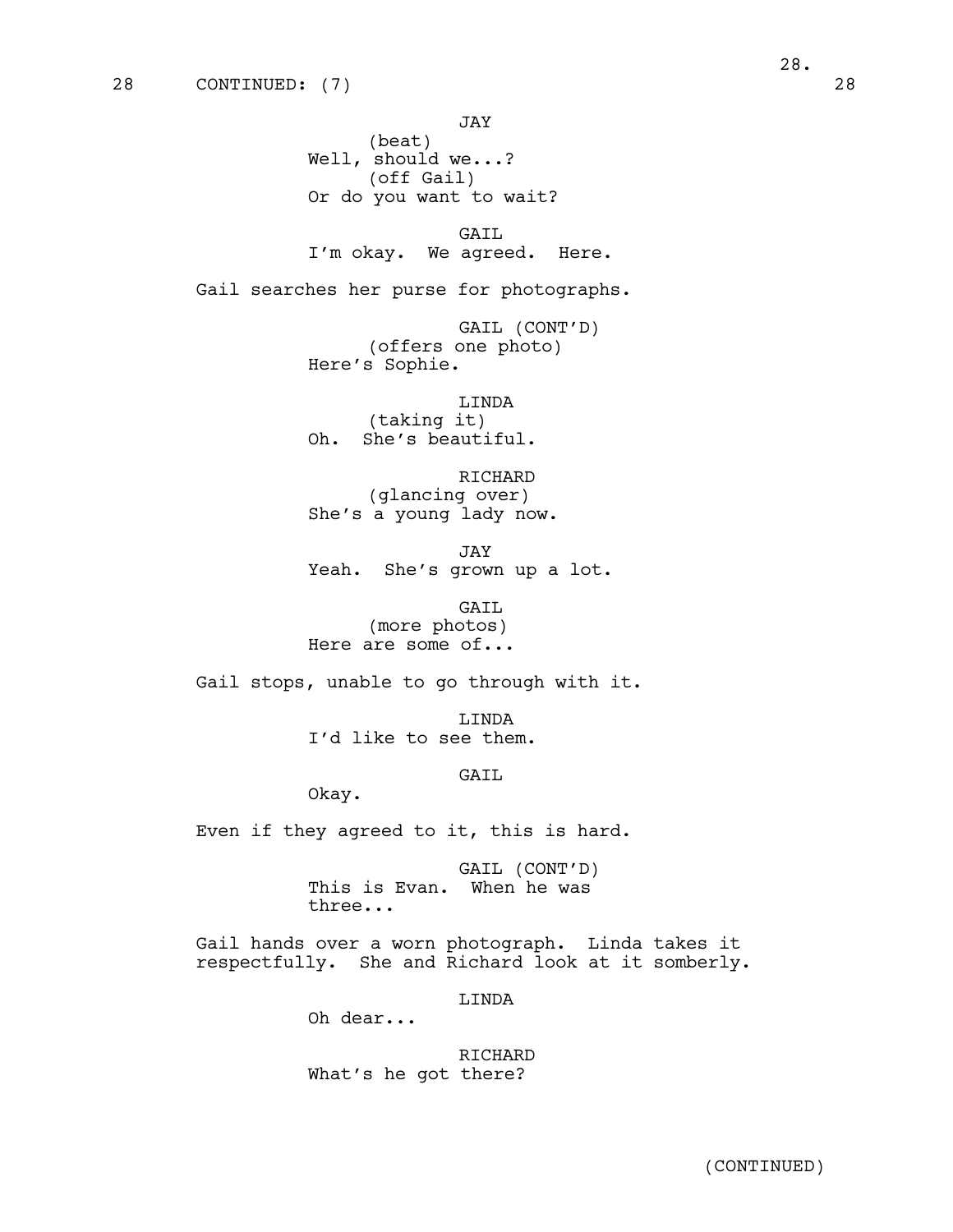So sweet...

# JAY

(looking) Oh that was this roller toy, with the balls that bounce... Or pop? They popped, right?

RICHARD

I remember those.

JAY

(to Gail) Where's the catcher, the catcher outfit?

GAIL (he's asked before) It's here. We brought it... (producing a photo) Here. I think he was twelve. Little league...

JAY Love that photo...

Linda smiles sadly at the boy in the picture.

RICHARD He was a good athlete, wasn't he?

JAY

He was, he was... loved sports. I mean, he... had lots of interests, but, yes he was a very good athlete. (then) He actually didn't want to play catcher, but then loved the gear so...

Jay laughs, then stops, uncomfortable sharing.

JAY (CONT'D) (back to Gail) Do we have one of all of us?

GAIL (her mood is darkening) Of course. Lots.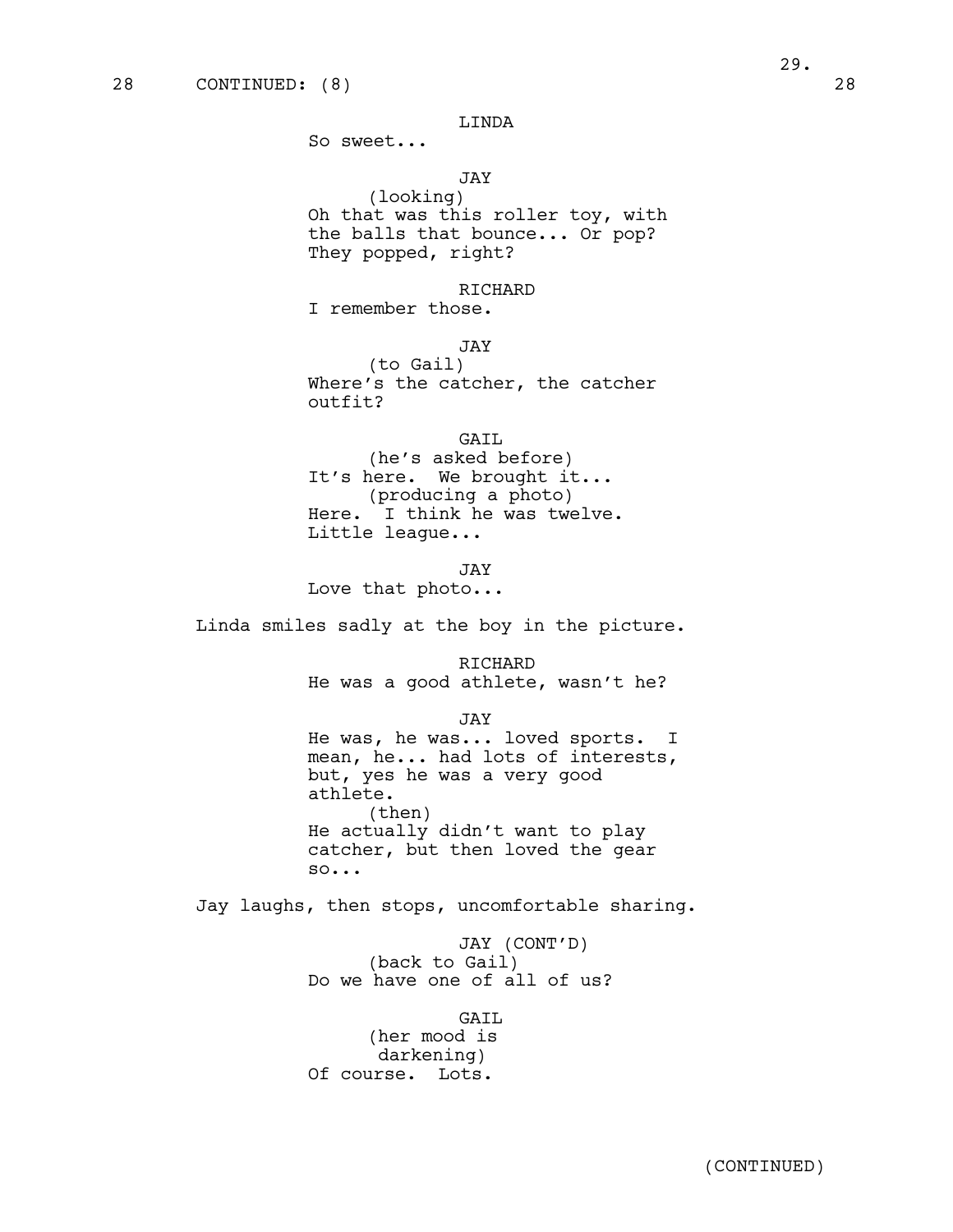She sorts through her collection.

JAY

Okay. (to the others) We had to print some out. Don't have many real photographs anymore, you know?

# LINDA

Yes.

JAY It's nice to hold them, you know, not...?

He lazily motions swiping a phone.

LINDA

It is.

Gail slides a photo across the table.

GAIL

This was us...

JAY

Oh that's...

GATL. The last Christmas...

JAY

Yeah... okay.

Richard and Linda look at the photo.

JAY (CONT'D) We'd dress up. Cheesy, right? That's what we'd say. Instead of "cheese." "Cheesy..." Kids thought these were, you know... silly.

Linda cries. She isn't consoled. It's as if they all expected this.

LINDA

I'm sorry...

RICHARD

Don't be.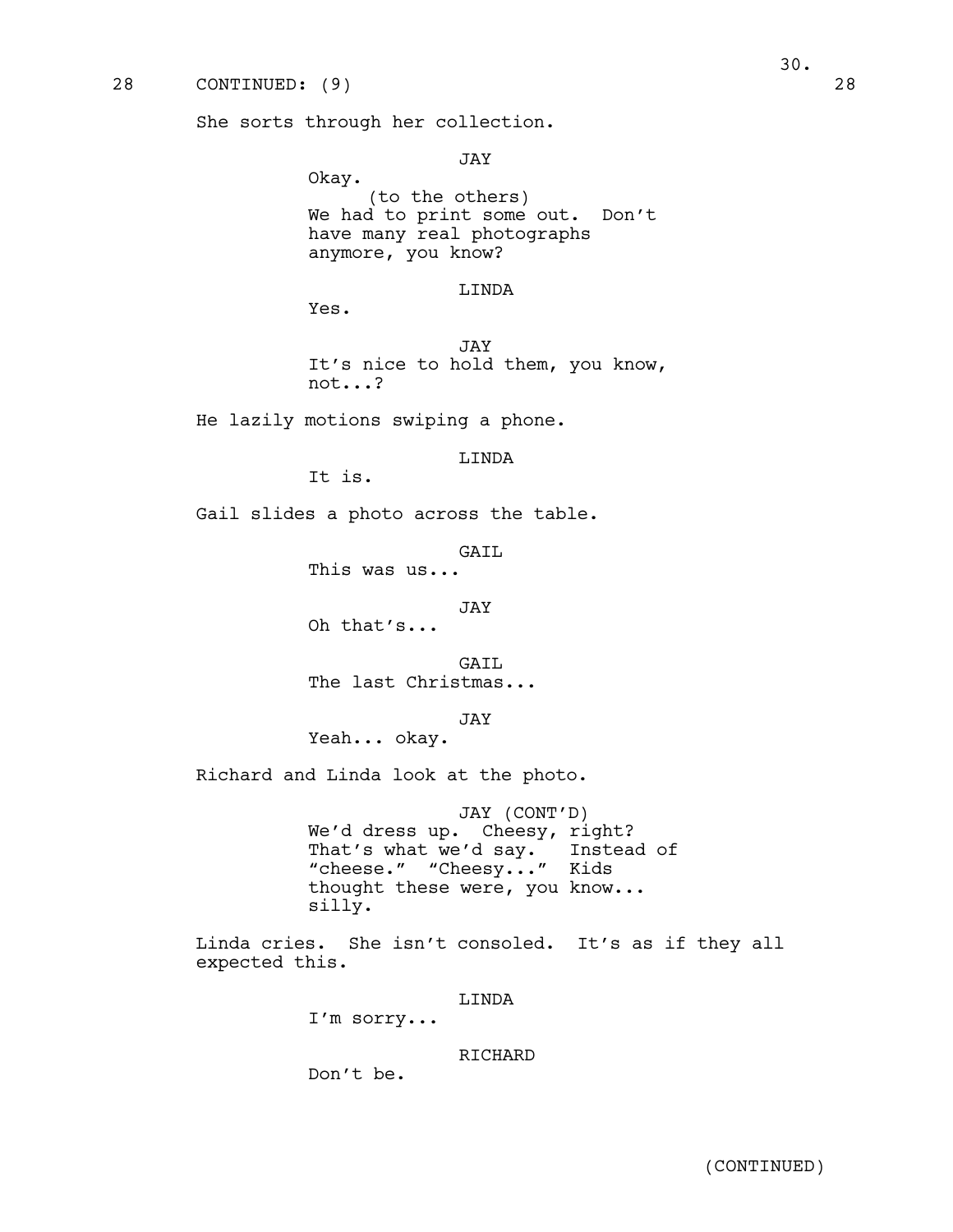JAY

Yeah...

GAIL (taking the photo back)

Here.

JAY

Maybe we should...

LINDA

No, I'm sorry...

RICHARD It's fine, Linda.

LINDA No, I wanted to share too...

RICHARD

Okay.

LINDA I wanted to share ours, but...

JAY

It's hard.

# LINDA

It is...

JAY (beat, aside to Gail) How are you doing? (off her silence) Maybe later?

Gail doesn't look well. She gets up from the table. The others react, but she only grabs the tissue box from the book shelf and gives it to Linda.

LINDA

Thank you. (wiping, then) If I could just show you...

RICHARD

We don't have to.

# LINDA

No...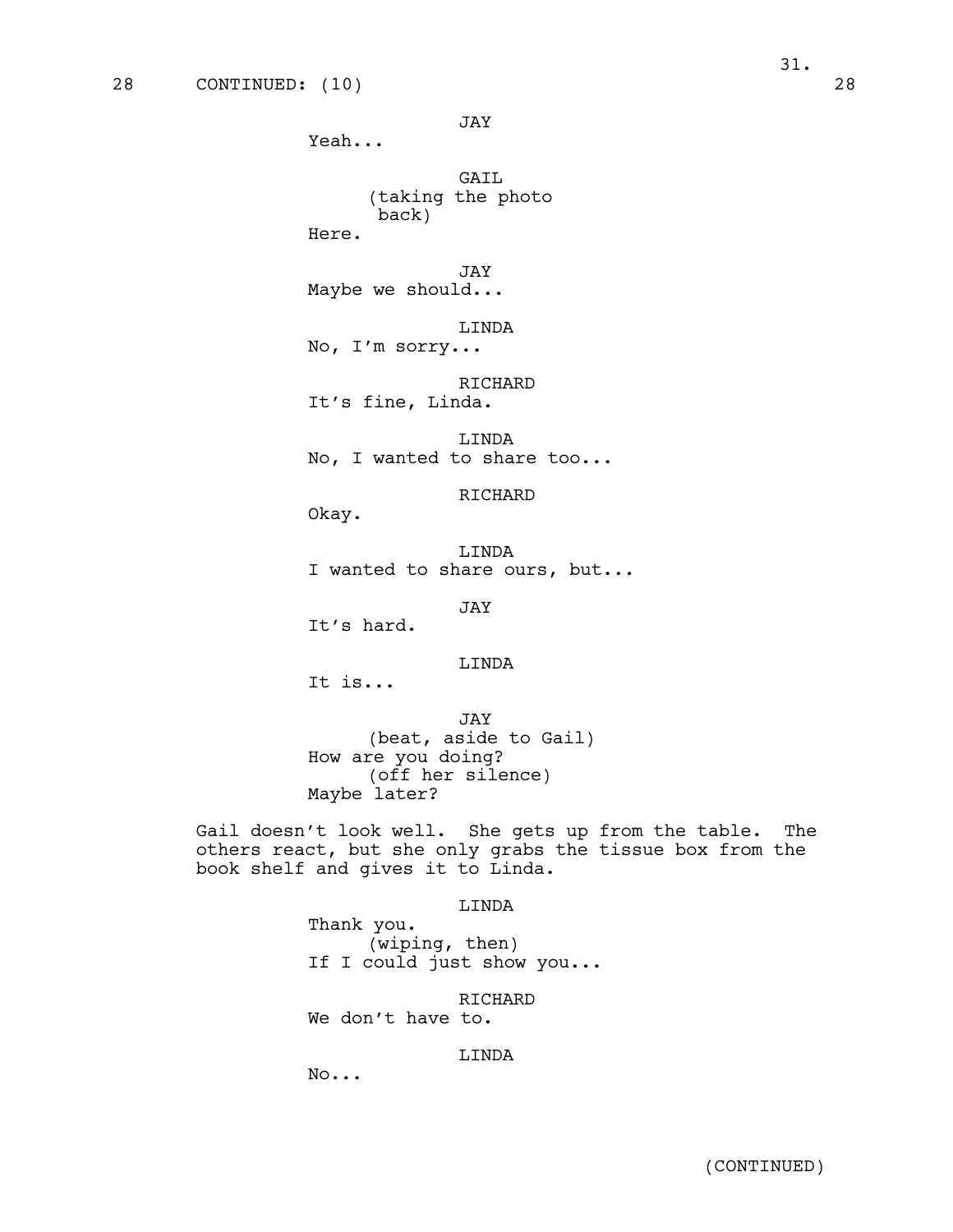# LINDA

No, I want to. (to the Perry's) I brought something. It was easier to... Not a photo if... Is that okay?

JAY Yeah, sure, you said. Right?

LINDA

Gail? (she nods) Okay...

Linda pulls out a mason jar filled with colored paper cut outs, like little origami animals.

> LINDA (CONT'D) So this is...

> > JAY

Oh wow...

LINDA Yes. Something he used to carry around all the time...

RICHARD Couple of years...

LINDA When he was in fourth and fifth grade...?

RICHARD Younger than that...

JAY Okay. What am I looking at?

LINDA Well, he used to love collecting snails...

JAY

Really...

LINDA And he would...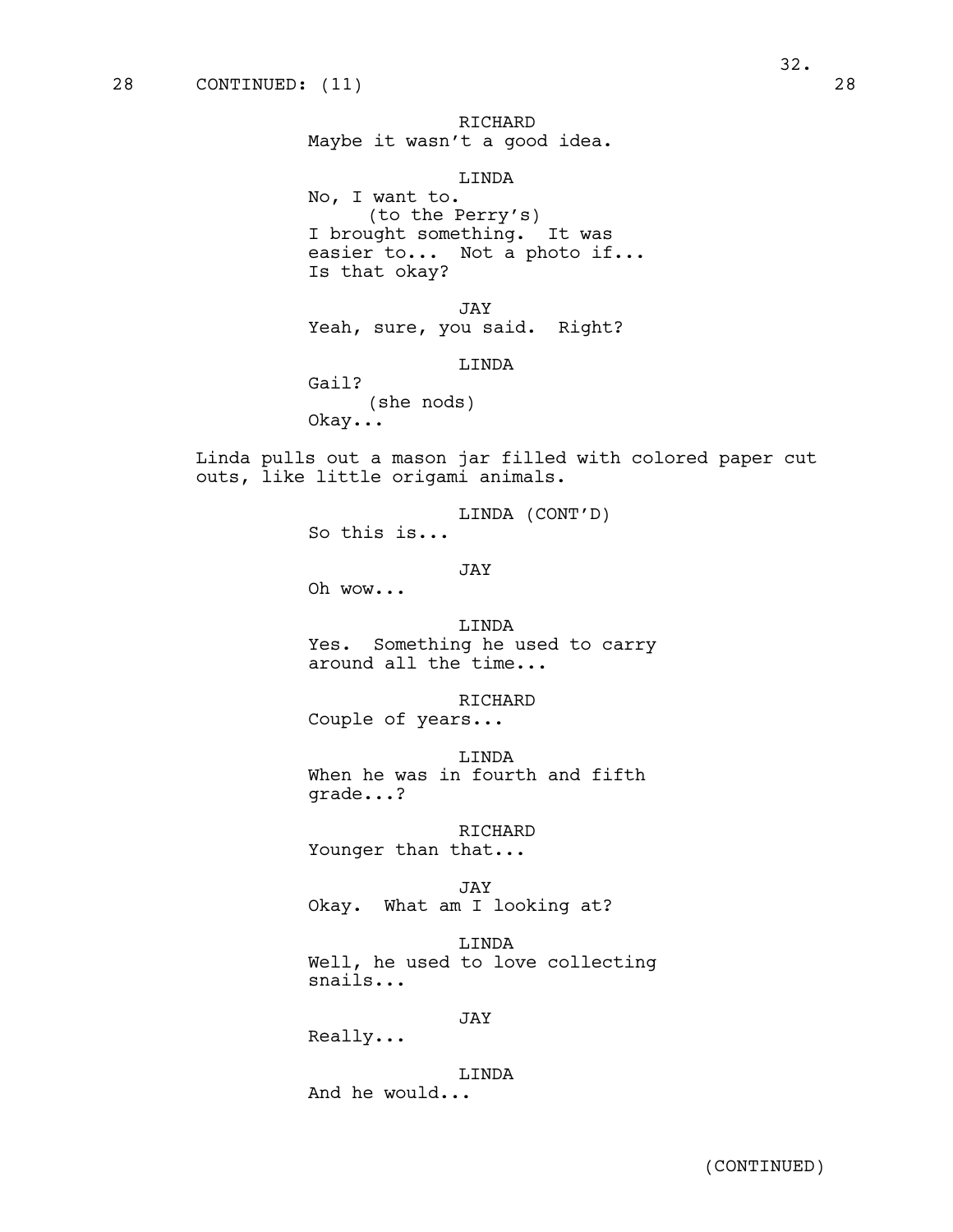# RICHARD

All kinds of things... bugs, spiders, things outside...

## LINDA

Yes, that's true... he loved collecting things outside. (taking over) But snails...

# RICHARD

Yes.

#### LINDA

He was just really fascinated by snails. And he'd collect them in this jar and carry them around wherever he went. To school even, which caused problems...

RICHARD The teachers didn't want... there was a rule.

# LINDA

You weren't supposed to have animals in class, but they weren't really...

# JAY

(helping) Sure, yeah...

#### LINDA

And kids thought it was weird, but...

# RICHARD

It was, a little.

#### LINDA

He just loved them. But, yes, kids thought it was... (conceding) And they *were* messy...

#### RICHARD

Stephen would, his brother, would... torment them... various ways...

33.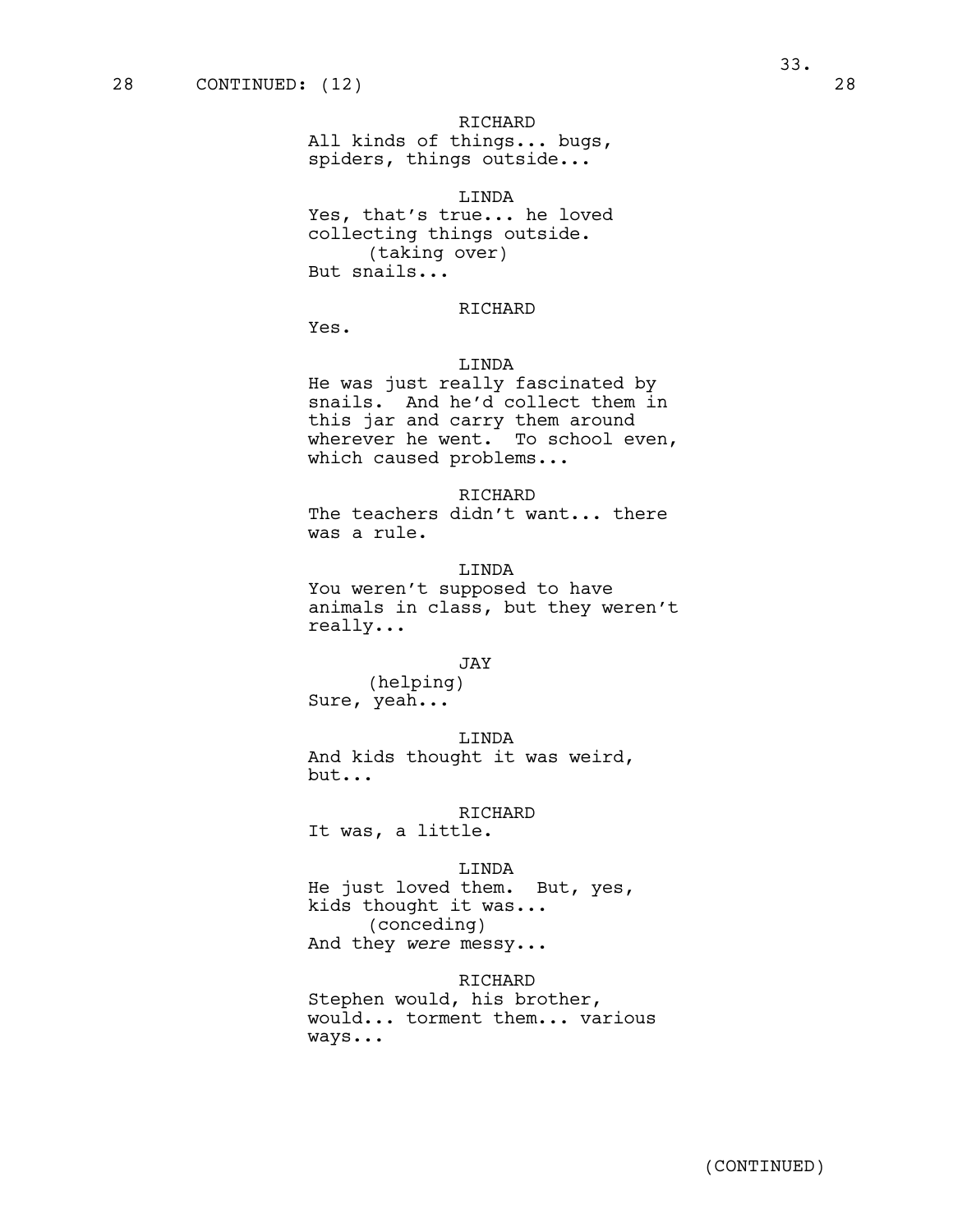LINDA

There were problems with keeping them this way, and he would get so upset. When snails... break it's... (brightening) So one day. He showed up with this...

She holds the jar up proudly for the Perry's to see, displaying the objects inside more clearly.

# RICHARD

Paper snails.

# LINDA

(a rare laugh) Paper snails, yes. And some leaves and a flower. And I think that's a rock. It's a garden. For the snails. And he said, "This way, they won't die." And... I think it's... we thought it was so... clever.

JAY

That is... yeah...

#### LINDA

Or sweet.

JAY (smiles tightly, shaking his head) God...

#### LINDA

I thought it was... (then) Well, at the time I had some concerns...

# GAIL

You did?

# LINDA

Not like... only about his sensitivity. Really I was just happy for him to....

RICHARD Find a solution. He was always determined to find a solution.

34.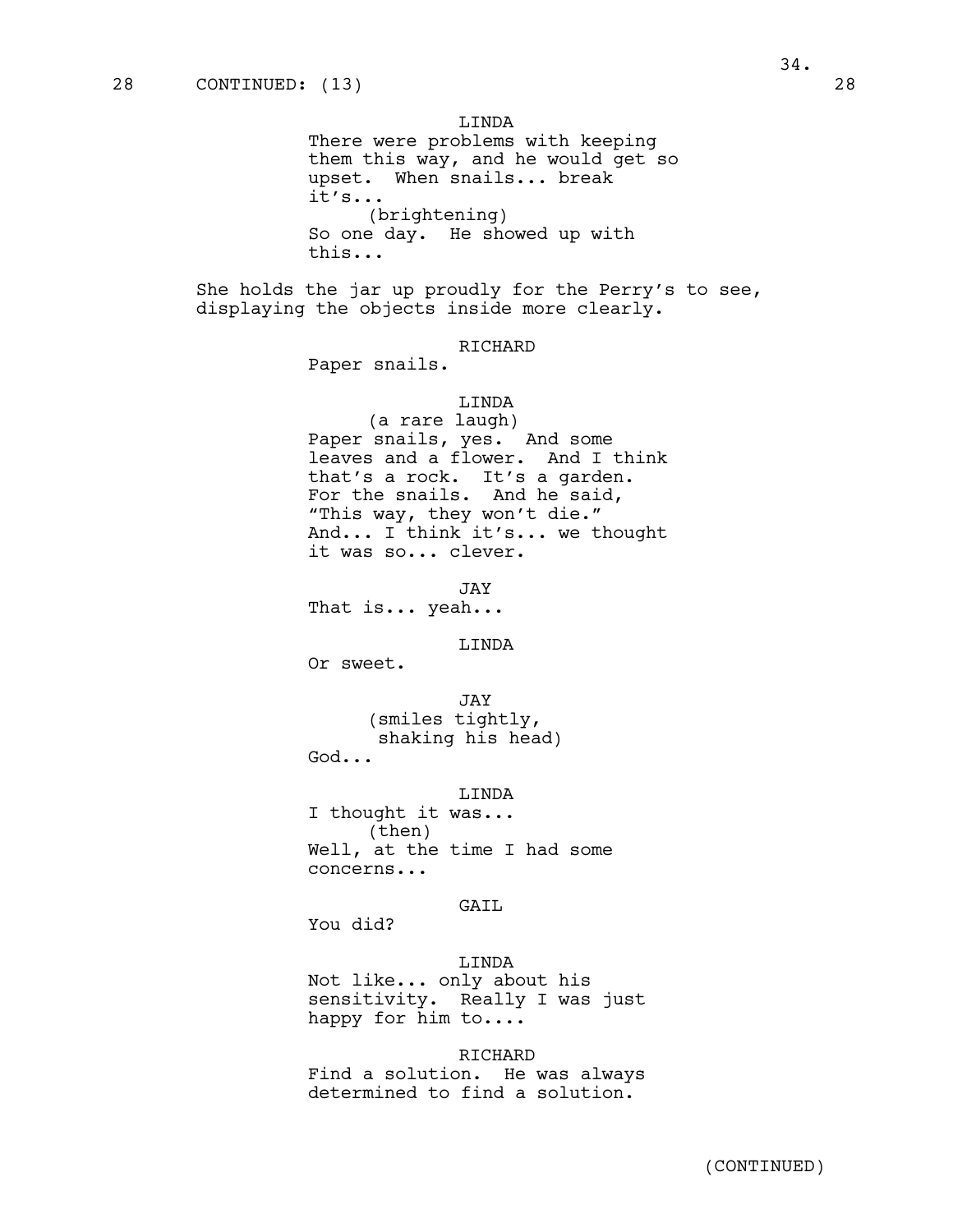LINDA Yes. I was happy that he was.

They fall silent for a beat, staring at the jar. Linda, a little ashamed, puts it away.

> LINDA (CONT'D) Well, thank you...

JAY No, thank you for sharing.

LINDA I wanted to... show you something.

She looks to Richard for support. He nods.

LINDA (CONT'D) (changing the subject) So your daughter? She's doing well?

GAIL She's doing well. Yes.

JAY

Yeah... she's going to be fine. She's so much more social, sociable now, it's... (to Gail, laughs) We miss her now. She's going out too much...

LINDA That's nice.

GAIL

She's dating.

JAY Well, I don't know...

GAIL

(definitive) She's dating.

#### JAY

Okay. (then) She's really been herself again. 35.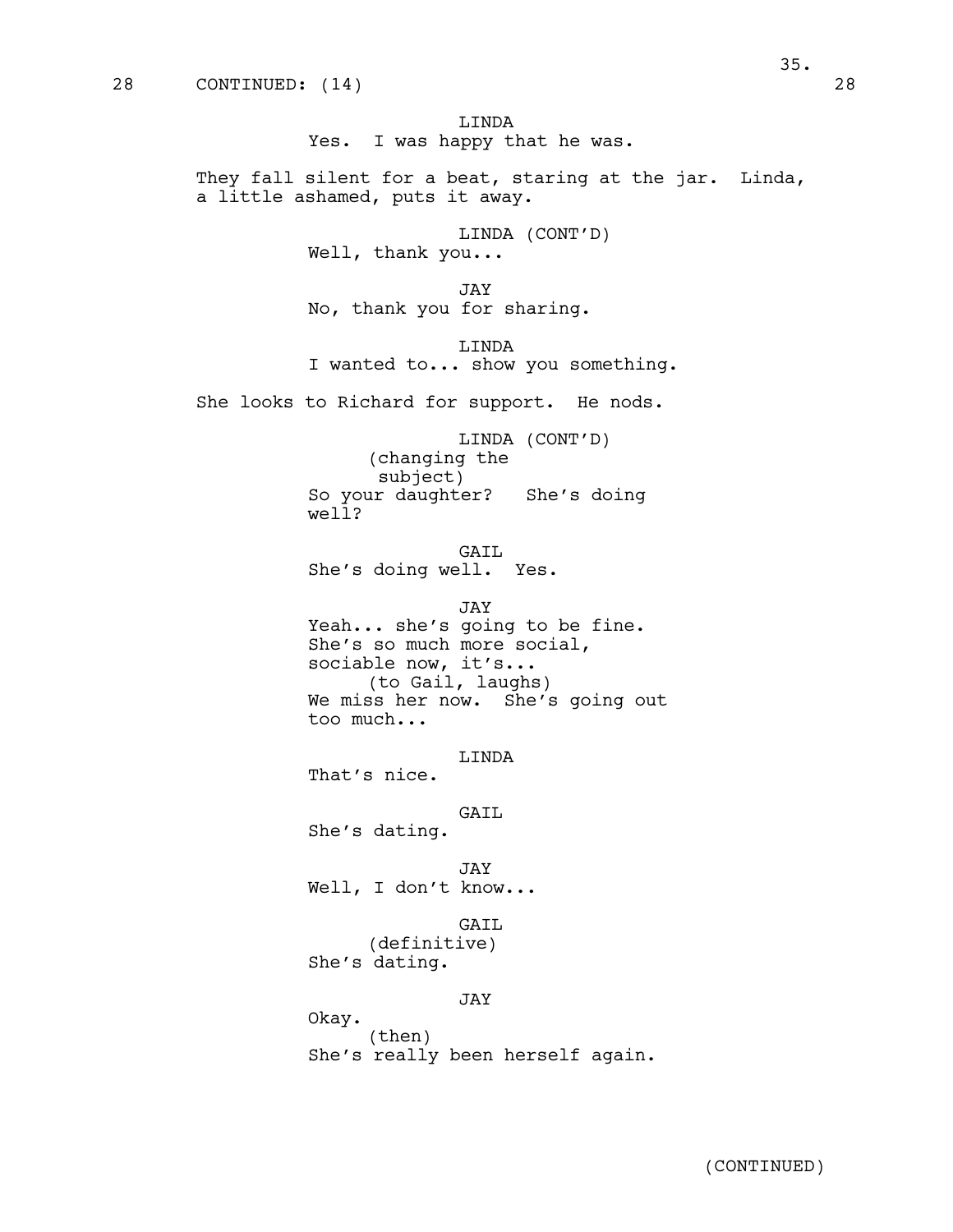28 CONTINUED: (15) 28

#### LINDA

Good.

GAIL She's made a lot of progress.

# LINDA

That's wonderful.

# RICHARD

(beat, to Gail) You mentioned, to Linda, you had made some progress yourself? (to Linda) In your letters? A therapist?

LINDA Oh, that's right, I'm sorry, I told him...

RICHARD (reassuring) She just mentioned...

LINDA You said you've found someone who's been...

GAIL Yes, she's been very helpful. That's right.

# LINDA

That's good.

GAIL Yes... She was, is, a big reason we're here...

JAY I see her as well...

# LINDA

Oh...

GAIL To meet. This way. Or to talk.

LINDA Okay. You both see her?

JAY

Well we...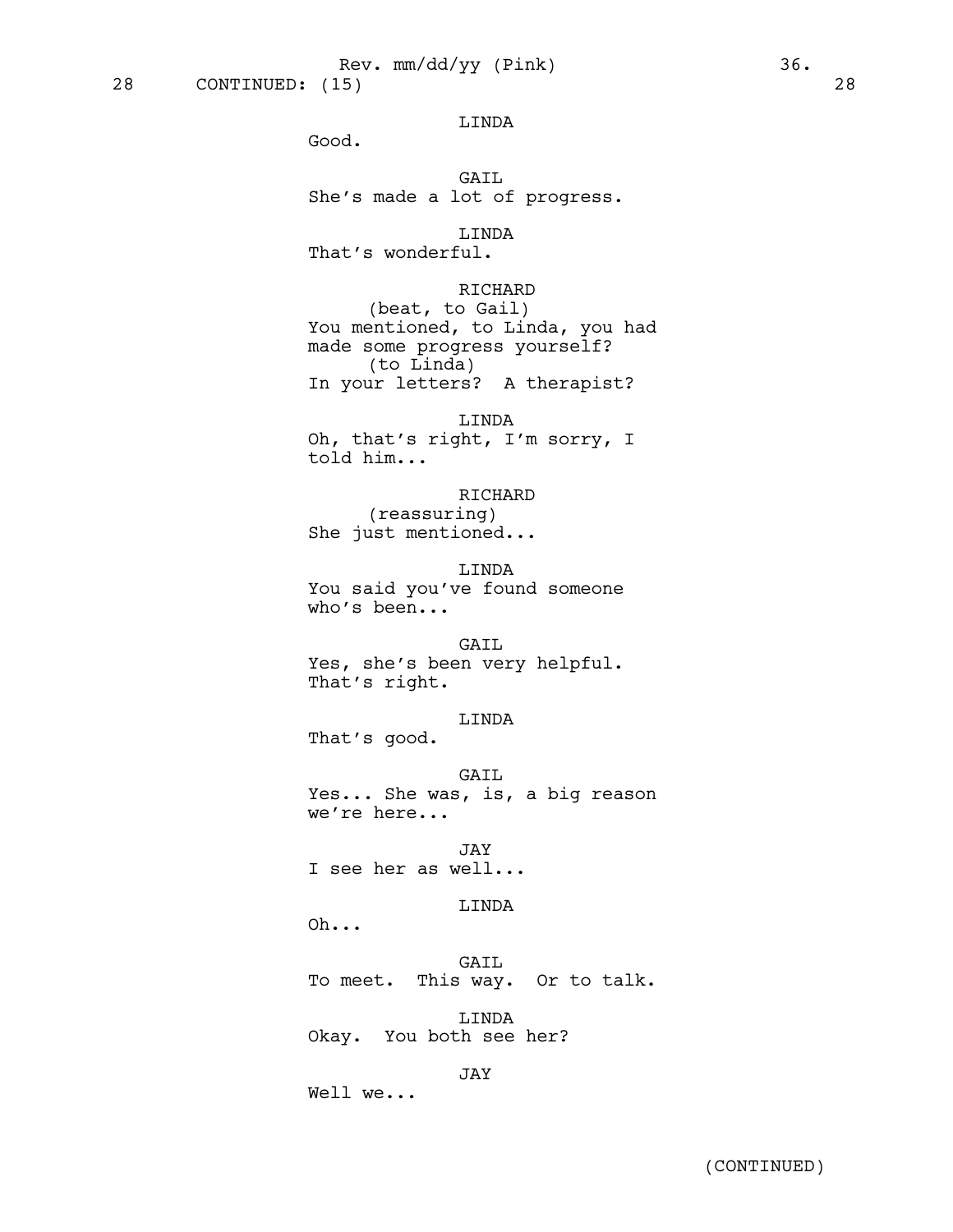Jay and Gail look at one another, unsure of how much to divulge and not in total agreement about it either.

# GAIL

We do.

JAY

Yes, um... we've... it doesn't matter. Yeah, she really encouraged us to just express ourselves, not interrogate. (as if instructed) We don't want to interrogate...

Richard and Linda nod, but know this is impossible.

JAY (CONT'D) "Curious but not defensive."

#### GAIL

(to Jay) "Vindictive."

JAY

What?

GAIL She said "vindictive."

JAY I thought "defensive..."

#### GAIL

(quietly, explaining) No. If *we* are vindictive then...

#### JAY

(remembering) Oh, right. (shrugs) Sorry. (then) It doesn't matter, we aren't here to attack. We've promised that. But we've meant everything... (correcting himself) I mean, we've *felt* everything we've said. We can't apologize for our feelings.

RICHARD Thank you for your honesty.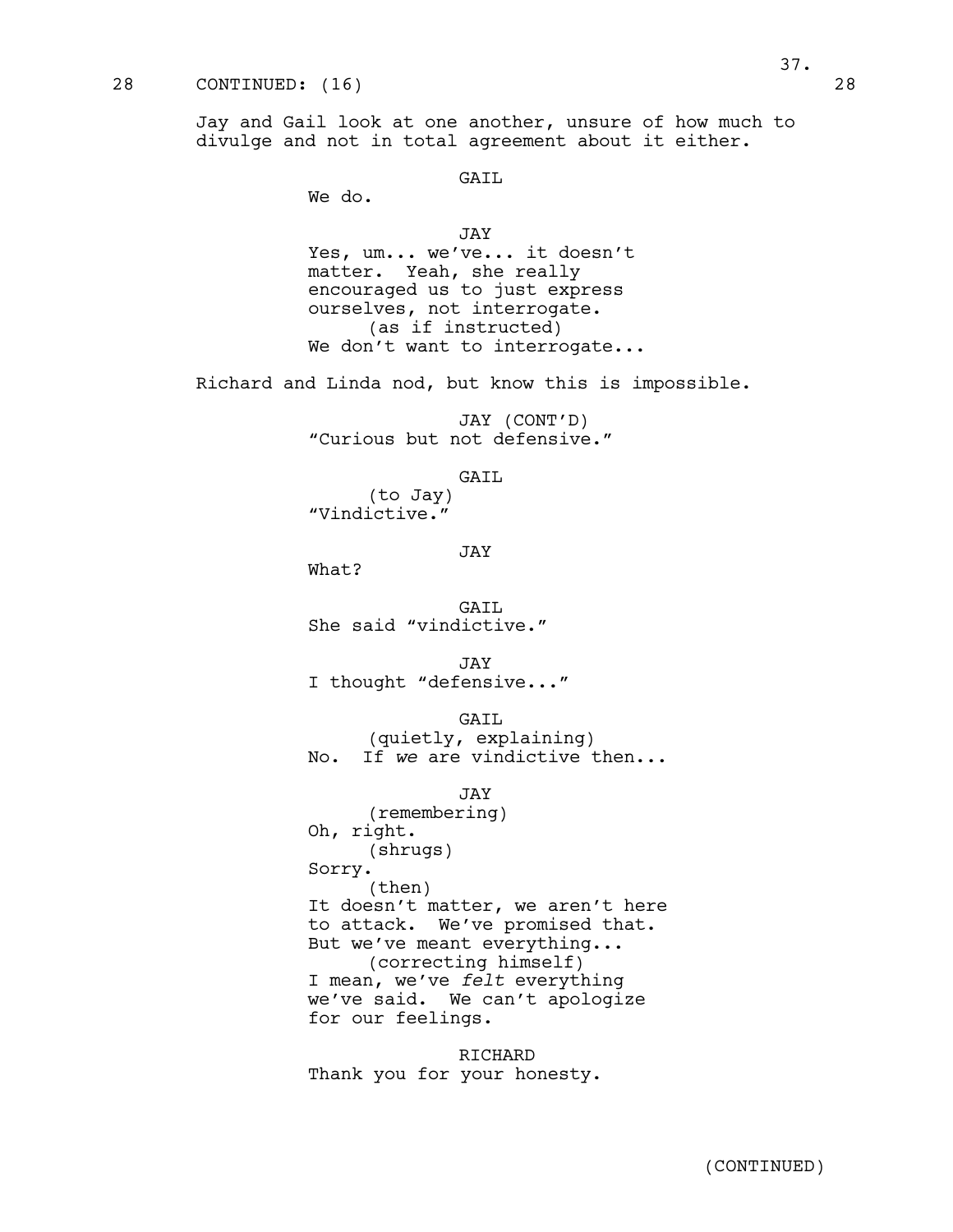#### GAIL

We want to listen, and... we want  $*$ to heal.  $\star$ 

## RICHARD

(a short pause)  $*$ Of course.

## LINDA

(to Gail) \* You know, your letters... while they've been very... difficult for all of us, I'm sure, they've meant so much to me. Even the hard ones. I really... appreciate them.

## RICHARD

(off their silence) We can tell you've done a lot of work. Continue to.

(then) And I don't mean what you've done publicly. But it is admirable. How you put yourself out there. We've actually, Linda and I, have followed your work over the years.

#### LINDA

Everyone's...

# RICHARD Yes, everyone's, but...

JAY Oh, well... I don't know. Thank you. I don't get pleasure from it.

#### RICHARD

It can be defeating. That kind of activism.

# JAY

Yeah, it can, but... I don't even like that word. I'm a... I wouldn't know what else to do.

## RICHARD Your persistence is admirable.

Gail gives Jay a pointed look. He feels it.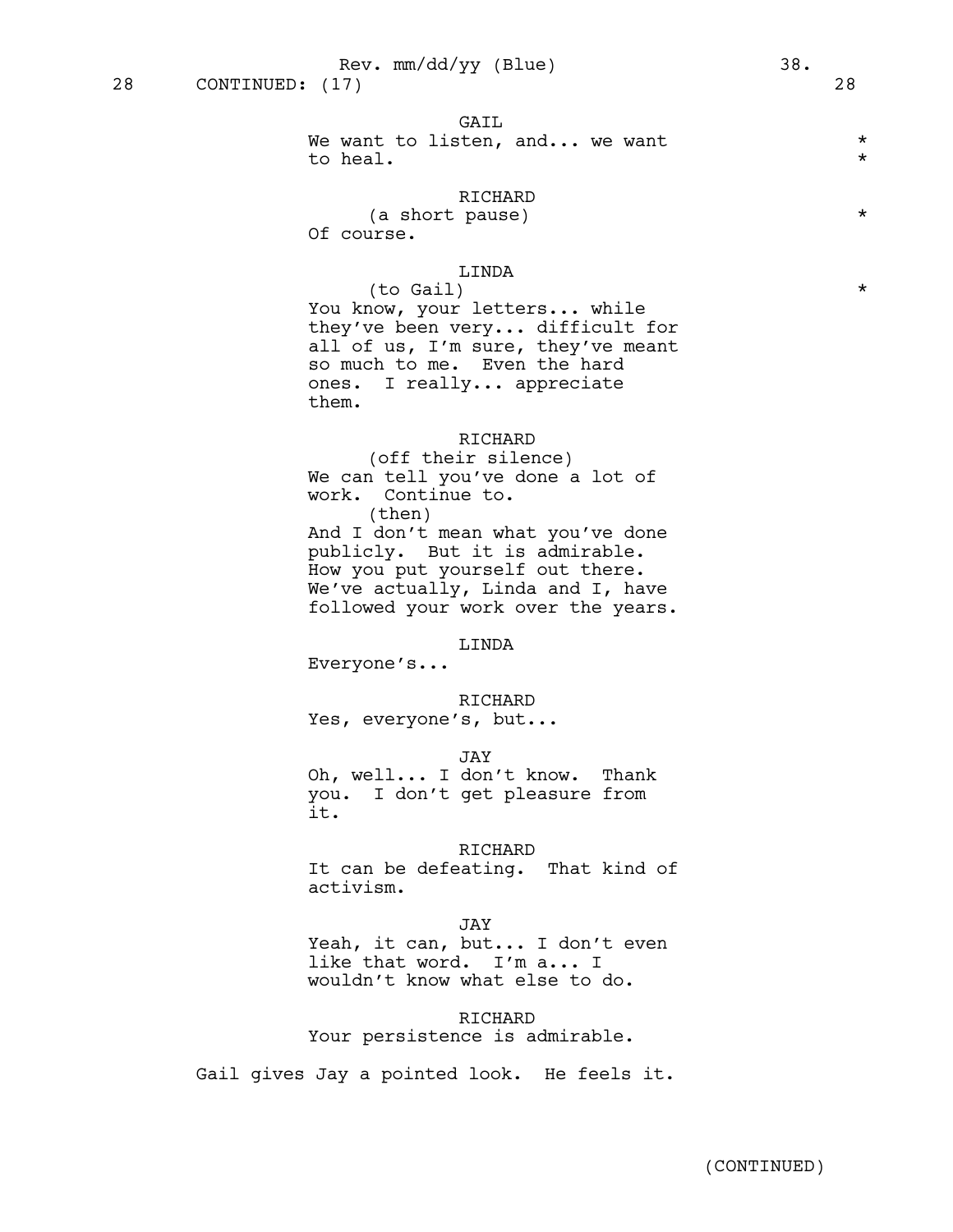JAY

Thank you, but I'm not sure that's what we need to talk about today.

Richard notices but continues anyway.

#### RICHARD

I don't think it's not relevant. You don't think, as a country, we're meeting our obligations.

JAY

Well, that was... I was quoting Obama, but no, I don't. I think we're killing each other. We are.

# RICHARD

(beat) I don't disagree. There's just so many factors...

# JAY

Okay...

RICHARD It's hard to know...

## JAY

And I'm not saying it's one or the other, see that's... (looks to Gail) Sorry...

GAIL

Go ahead...

# JAY

I'm sorry... (to Richard and Linda) I promised I wouldn't talk about this today.

RICHARD We don't have to.

#### LINDA

No.

JAY (beat, can't help it) I'm not saying it's one or the other. (MORE)

(CONTINUED)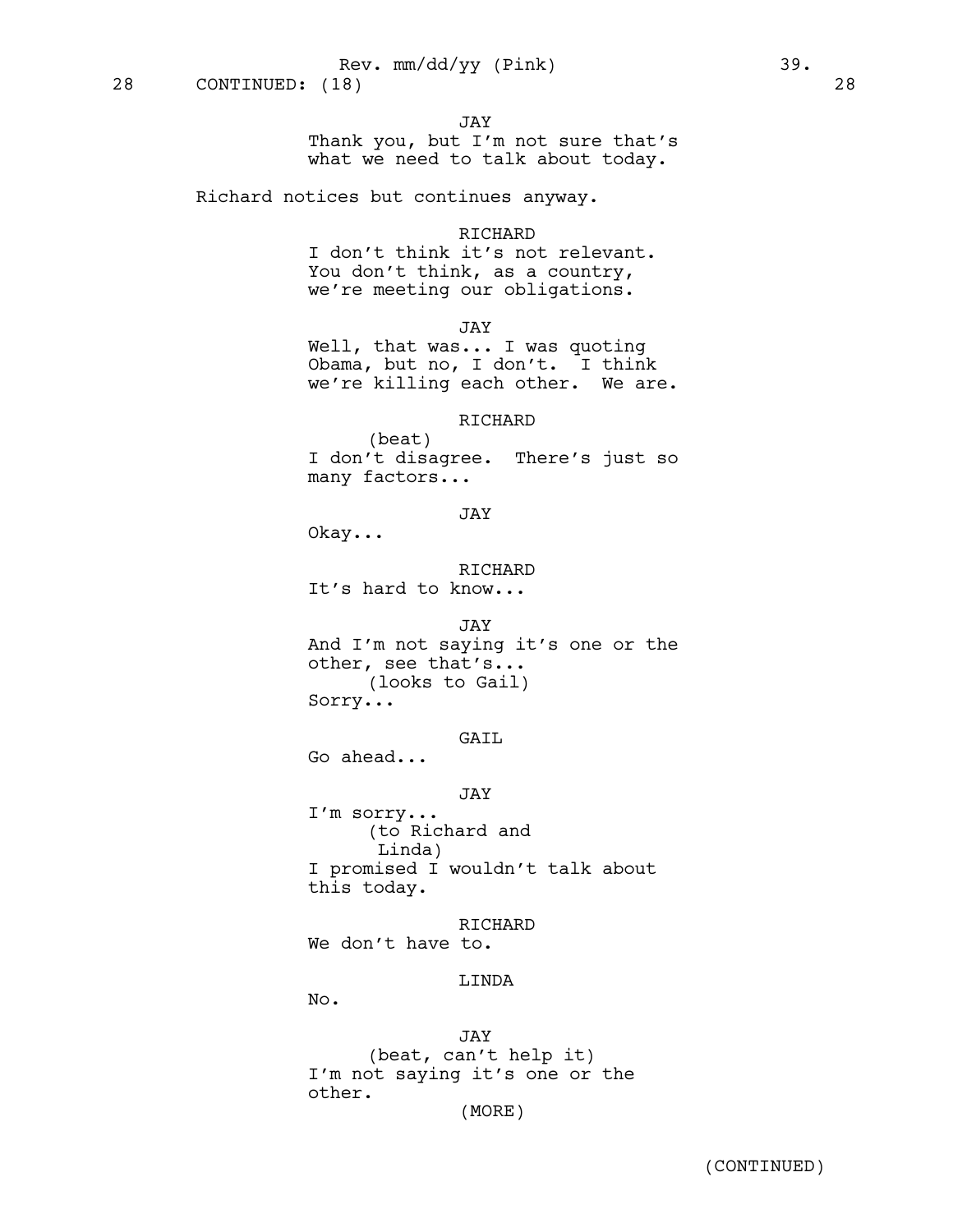Rev. mm/dd/yy (Blue) 40.

That's their defense, it's a fallacy. It's a distraction. "Don't look over here by guns, it's over there my mental health." As if we can't address both? It's insulting. JAY (CONT'D)

## RICHARD

Well exactly, yes, we can, but if your child...

(regretting the word) If your child wanted to hurt himself, would you only remove the dangerous items in your home? No. You'd want to help him. You'd want to know why he was upset and you'd want to change that...

JAY

Are the dangerous items things nobody needs?

#### RICHARD

I guess my point is, I worry that certain legislation is its own distraction.

#### JAY

It's fetishistic at this point. In today's world. It's a fetish.

## GAIL

Okay, Jay...

#### JAY

Alright, sorry. I'm done. That's it. I'm done.

## LINDA

| It's alright. I think we need to | $\star$ |
|----------------------------------|---------|
| be able to listen to each other. | $\star$ |
| We don't seem to anymore, do we? | $\star$ |
| (then)                           | $\star$ |
| I wish we were having more of a  | $\star$ |
| conversation.                    | $\star$ |
|                                  |         |

# JAY \*

Yeah, well...  $\star$ 

LINDA<br>I'm sorry, we might that the sorry we might Or at least, I'm sorry, we might  $*$ <br>be able to hear who is asking for  $*$ be able to hear who is asking for help. \*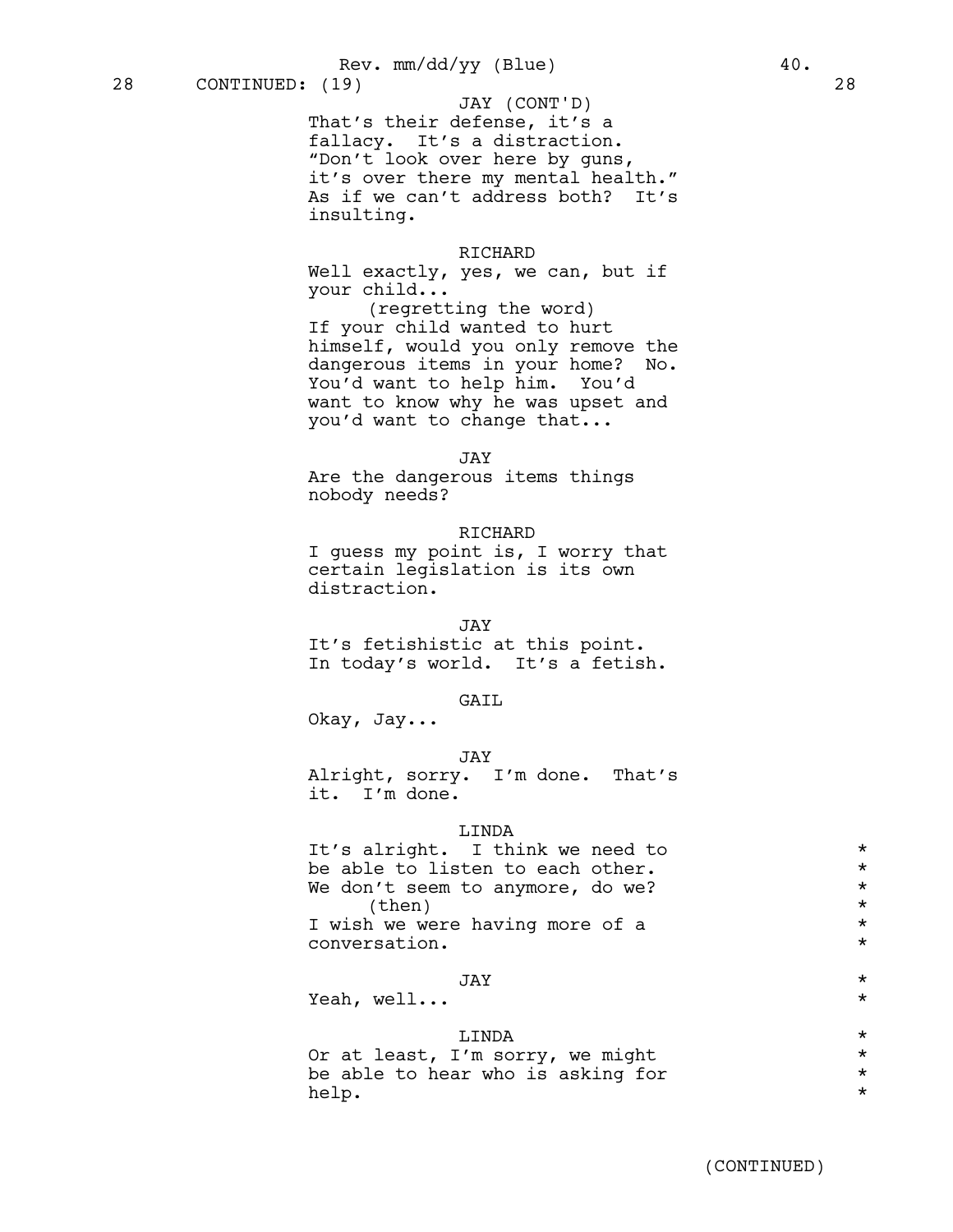# JAY

| Not everyone knows how to ask for |  |
|-----------------------------------|--|
| help. Or wants to.                |  |

## LINDA

That's true. But you know,  $*$ there's a crisis center, not far  $*$ from here. I've thought about \* volunteering, and when you walk \* in, anyone, you're asked to check  $\star$ <br>in, Anxiety, fear, sadness,,, and  $\star$ in. Anxiety, fear, sadness... and  $\star$ <br>they do this every day. I they do this every day. I<br>thought... how could you not be  $\star$ thought... how could you not be  $\qquad \qquad *$ <br>honest? honest?

JAY

I can't imagine giving a kid a chart every day.

#### RICHARD

What about mental health examinations alongside yearly physicals? You see your health physician, why not see a mental health expert as well.

#### JAY

Mandatory brain scans...

## RICHARD

Why not? Most people in this country can't distinguish mental health from mental illness.

#### JAY

Who's paying for all this? (then)

Sorry. Look, I agree, we need to change how it's monitored. We've politicized threats so much we don't have resources where we need them...

# GAIL

(sotto) Why are we talking about this...?

JAY

Sorry...?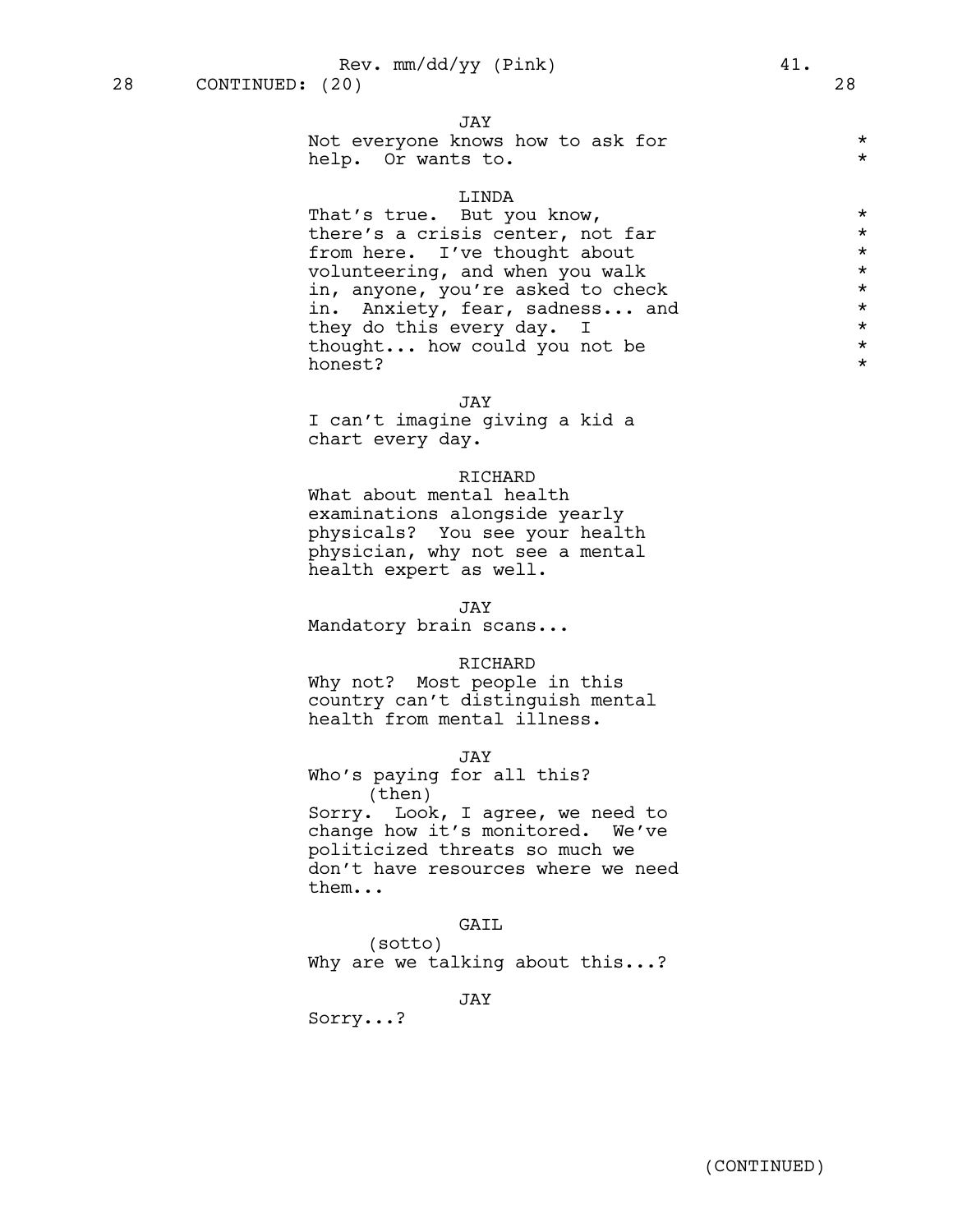GAIL Why are we talking about this? I didn't come here to listen to this. JAY Okay... I'm sorry... RICHARD I didn't mean to offend. (then) I think we find through blame our means to change, and I want to question that. I want to look at everything. Because I blame myself but I can't change that. The Perry's react to this seeming admission. GAIL What do you mean? When you say that... What do you mean? RICHARD That I can't change what I've done. GAIL So you blame yourself? (no response) \* I'm asking. You blame yourself? \* JAY Hey... GAIL (trying restraint) No. I want to know. I don't want to talk about... fucking politics. I want to know. JAY (control) I know, but we don't want to interrogate, right? GAIL

I can imagine it's so hard to live with his actions...

## RICHARD

It is.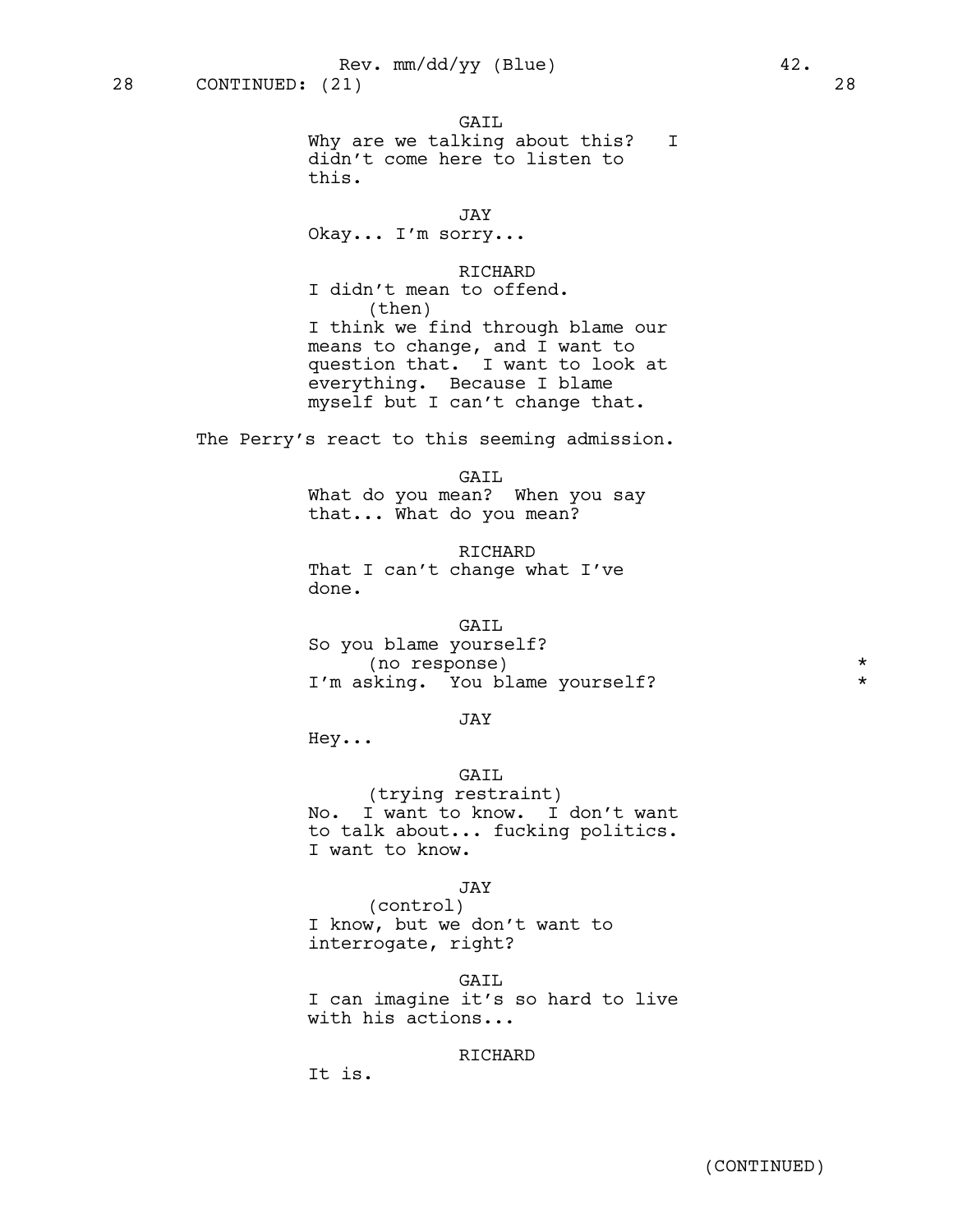But *our* loss... (control) Please tell me what you mean by that.

## RICHARD

I think, all of us, would give our lives to prevent another tragedy like it. I would.

## LINDA

I would too.

## GAIL

Yes.

# JAY (keeping the peace) We all would. Gladly.

## GAIL

But when you talk about blame, on your part, I'd like to know what you're referring to.

#### RICHARD

There's nothing that wasn't covered in the depositions.

#### GAIL

But I want to hear it *now*. We never filed against you, we never took part in that...

JAY

Maybe a better way, so as not to interrogate, we can learn by what we remember? Right?

#### GAIL

Fine. Tell me what you remember... Tell me about your son.

LINDA What would you like to know?

GAIL

Everything. I want to know everything.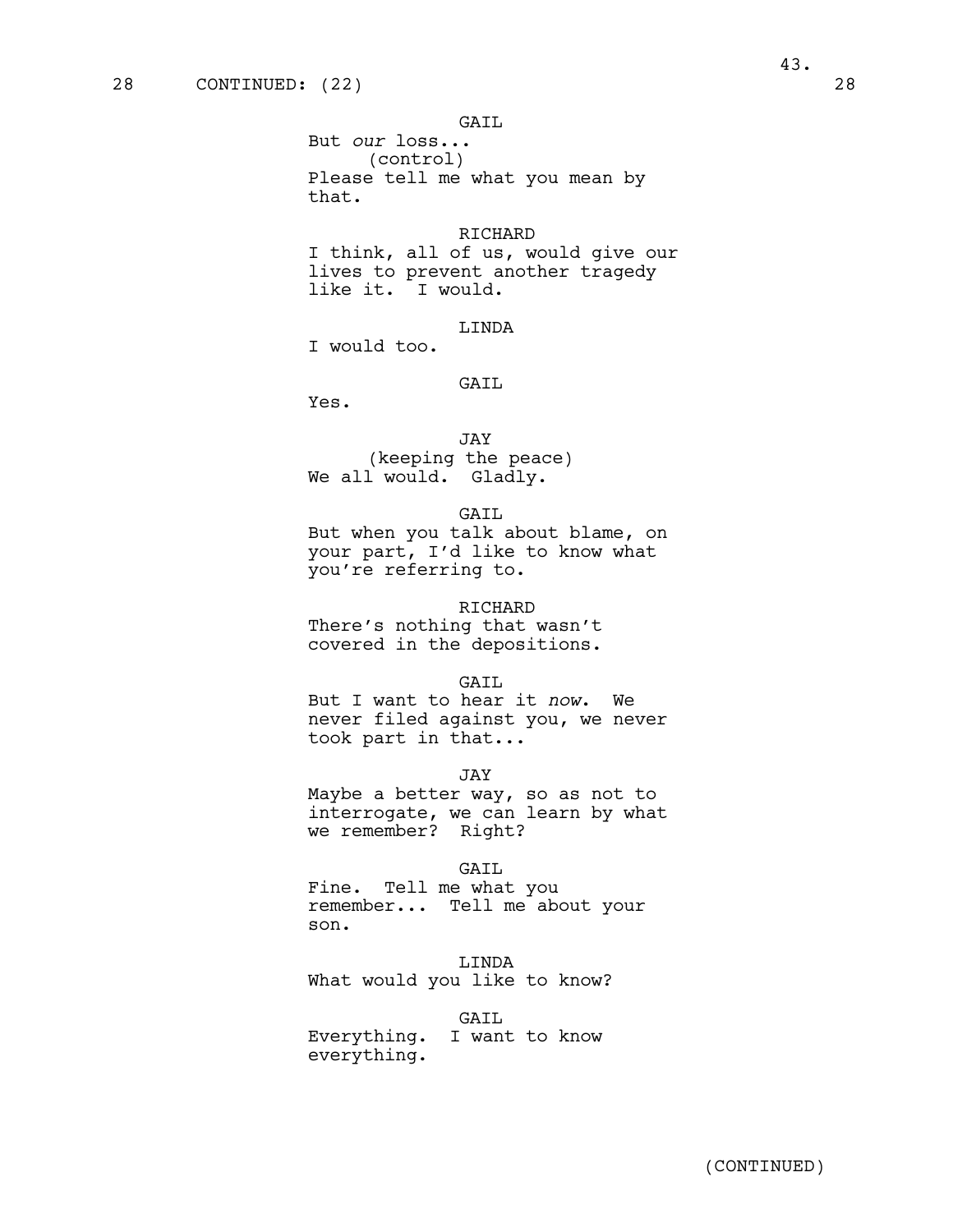Why?

# GAIL

*Why*? Why do I want to know about your son? Because he killed mine.

This stops the four of them cold.

LINDA

(beat, kindly) How far back would you like to go?

GAIL

Wherever you need.

LINDA

(mother to mother) Because... I can tell you everything, but there's still so much no one will ever know.

Gail, understanding, nods.

LINDA

And there's so much no one will ever know. (she thinks) He was shy. Always. Even as a baby. We watched him. But I never worried. I saw things no one else did. But he was shy. He didn't play well with others. Not that he was mean, he just... didn't seem to know how to. (then, brighter) Once he was a little older he would only want to be outside. He loved the outdoors...

GATT.

I know this.

JAY

Gail...

GAIL No, I know that. He was shy, he loved animals... I read everything.

44.

(CONTINUED)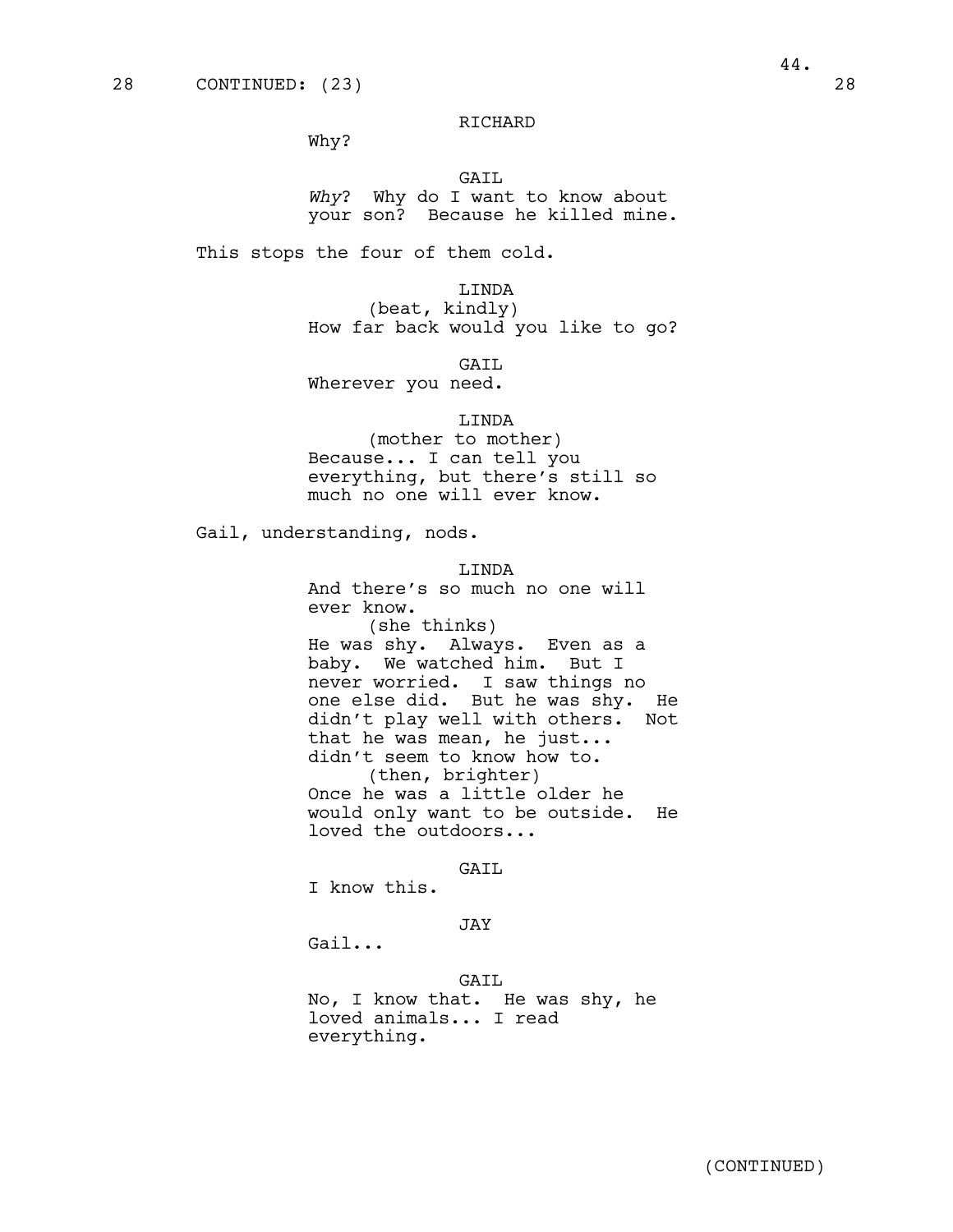I don't know what you want me to say.

GAIL

What did worry you? You said you never worried, but what scared you?

## LINDA

My son didn't scare me as a child. (then) The photographs I have. The ones we don't want to look at. They're of a boy. That's all you'll see.

GAIL I don't need to see him. Okay?

JAY

(to Gail, quiet) That's not why we...

GAIL (to Jay) I don't need to see him.

Jay nods, choosing solidarity.

GAIL (CONT'D) (back to Linda) What changed? I want to know. When he's thirteen he starts going online, or he starts that gaming profile, the account...

RICHARD They were not violent games then...

GAIL

I know, but that was...

LINDA

They were fantasy games, role play...

#### GAIL

(let's not go there) I know. But it was the same account he used later, so... (recovering) I'm asking, what changed? (MORE)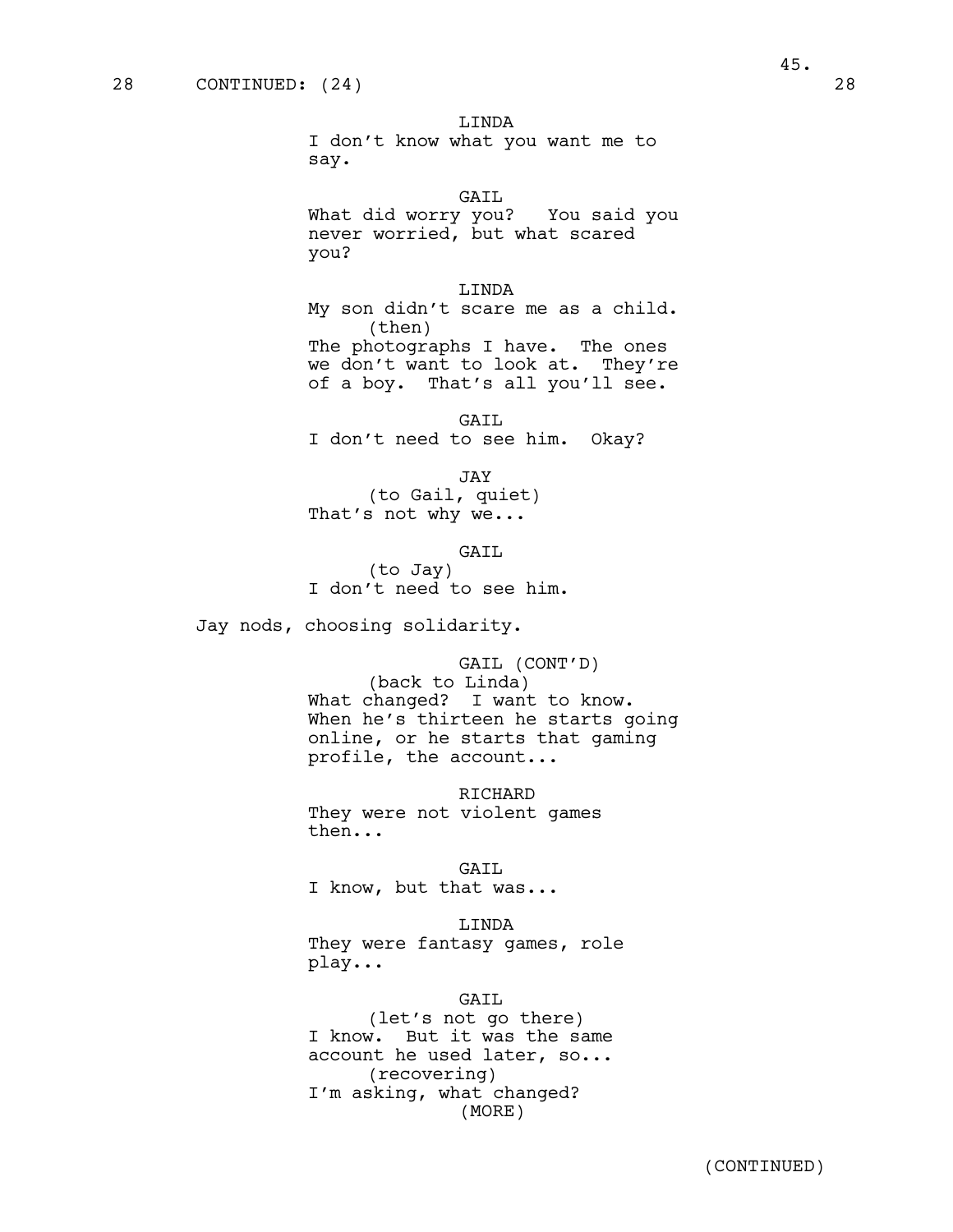There's this boy who plays outside, who supposedly loves nature, but now he's indoors all day online. What changed? GAIL (CONT'D)

Linda and Richard share a look.

LINDA That's very hard to answer.

# GAIL

Please try.

RICHARD There isn't just one thing...

GAIL Then tell me more than one.

JAY

Gail, please. Let's not do it

this way.

Gail looks at her husband, then down. She takes a deep  $*$ breath.  $\star$ 

#### GAIL

I'm sorry. You're right. We're \* not interrogating.

# LINDA

What *are* you doing? I say that as compassionately as I can. What are we doing? You say you want to  $*$ heal? We all do. Is this how?  $*$ 

Gail stares at Linda unsure. Jay tries to help her.  $*$ 

JAY We want to know why... how this happened? Right? I mean, I...

Jay chooses his words carefully. \*

JTAY. We want to hear that. We need your help with that.

LINDA I'm willing to help. (waits, then)  $*$ We moved. You asked what changed? We moved.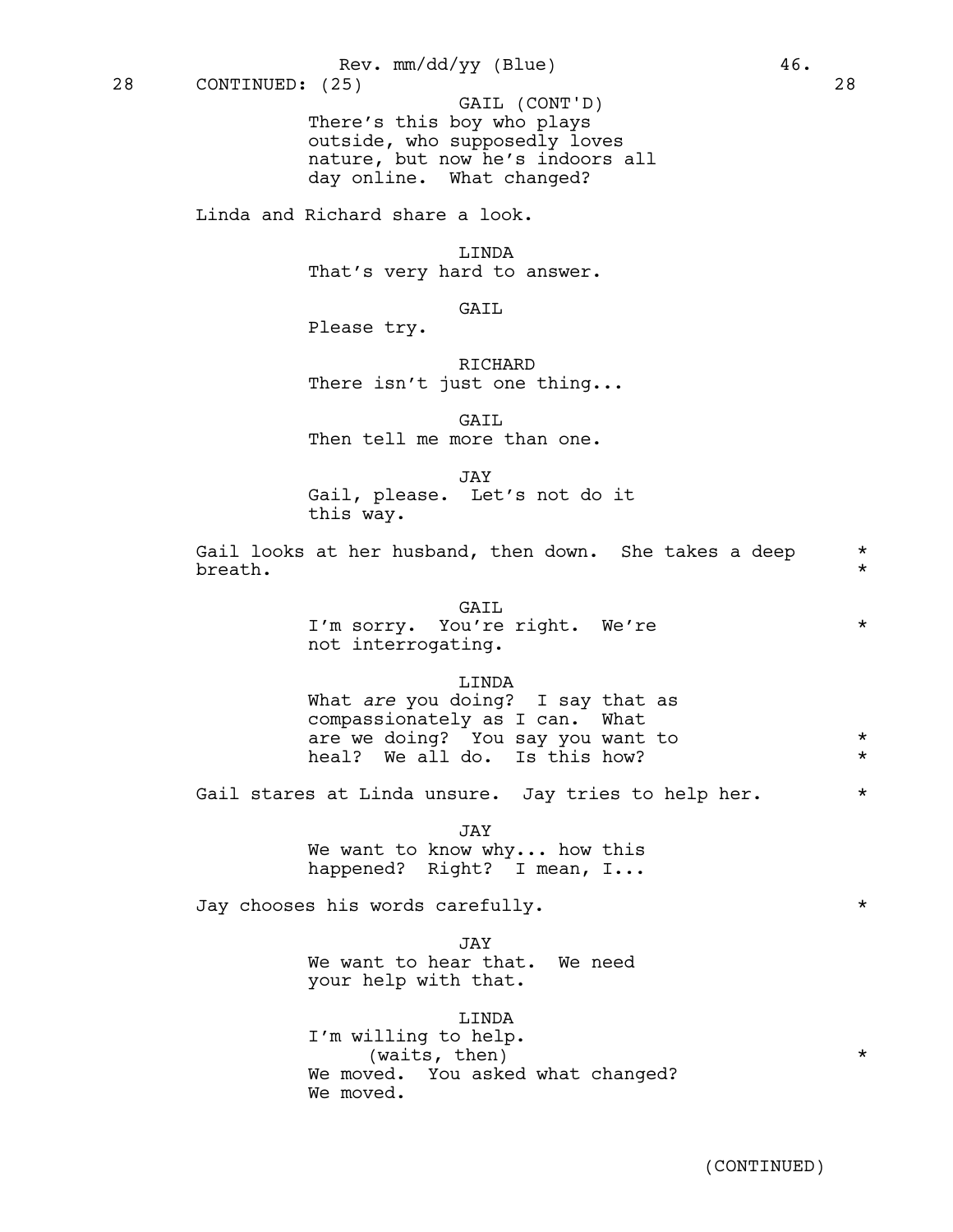(this is sensitive) We did, but, we can't be certain which changes affected him most.

# LINDA

The new school, or environment, was hard for him.

## RICHARD

Hayden... He didn't have close friends growing up, as I'm sure you know, but by middle school that mattered more and it affected him.

(then) A lot of things changed around that age. I had a new job, Stephen was applying for colleges, so we were looking at tuition costs, private schools... We moved.

## LINDA

Our older house had more space...

# RICHARD

(clarifying) Outdoors. Where we moved to was actually a bigger home...

#### LINDA

(a point of contention) Yes, that's true, but where we were had a great back yard...

#### RICHARD

The new neighborhood was very nice it was just more suburban.

#### LINDA

Plots. There wasn't the... freedom he loved.

#### RICHARD

(to Linda) But it was nice.

# LINDA

It was, Richard.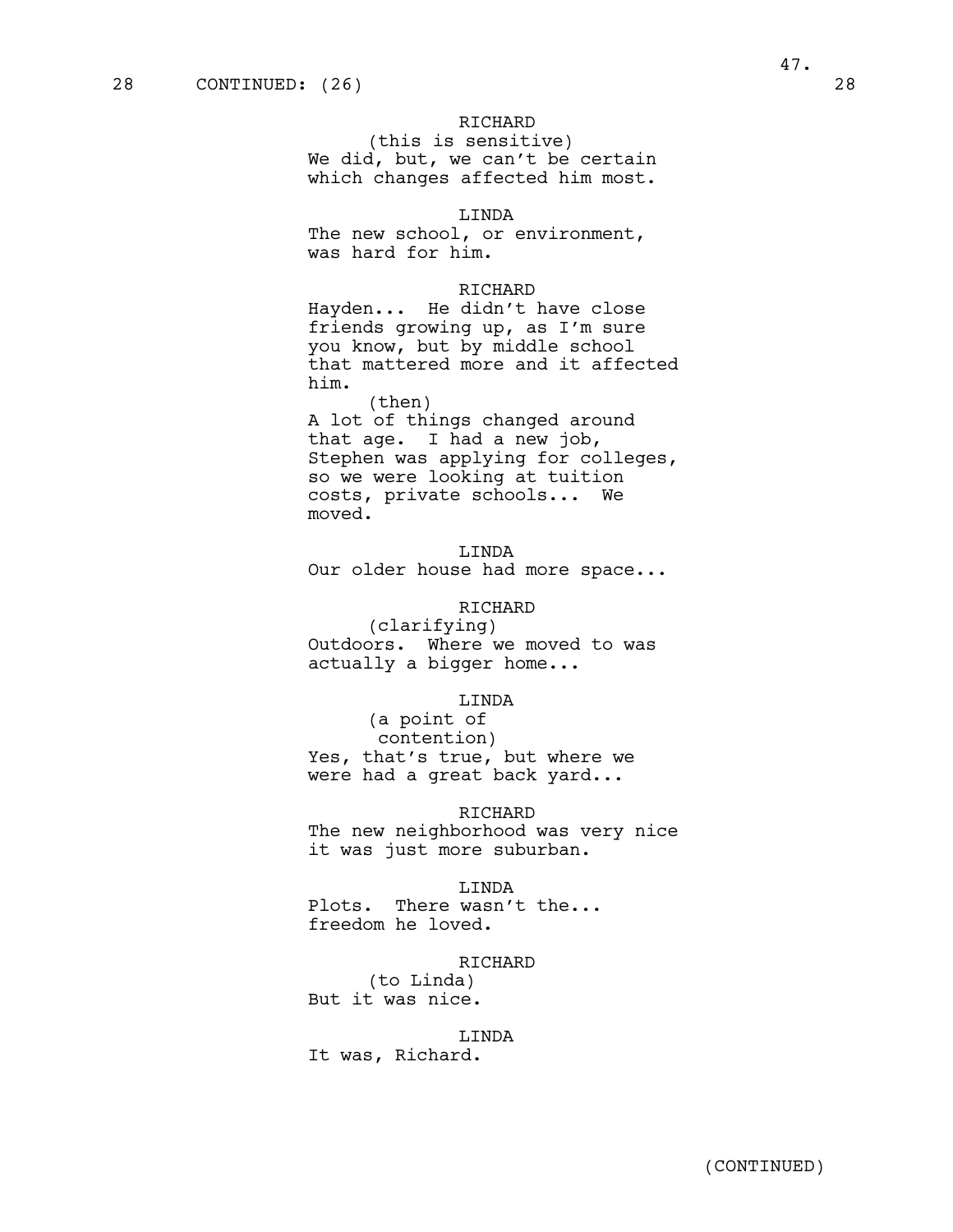The new school was hard for him. Seventh grade in particular, bullying...

# LINDA

It was very bad...

#### RICHARD

Yes. And the boys were a few years apart so that Stephen, who was really thriving in high school, well, he didn't have a lot to give Hayden at that time unfortunately. (then) Sometimes I wish they had been closer, closer in age, so they could have shared friends... (a loaded past) We didn't plan to... or expect to

have another.

## LINDA

(painful past) We thought we might be too old, but... we weren't. (beat)

He was lonely, and I think missed his... how things were. That's when he started spending more time on the computer.

(sincere)

But the games, we thought, were creative... we encouraged them at first. They let him make choices, or... he got to be whatever he wanted to be. And we could hear him, playing with others. He'd laugh... that made me... (then)

And he did well, in school, which was confusing, or... misleading.

#### RICHARD

He always had very good grades. He was very smart.

#### GAIL

(without thinking) I know... (catching herself) I'm sorry, I just...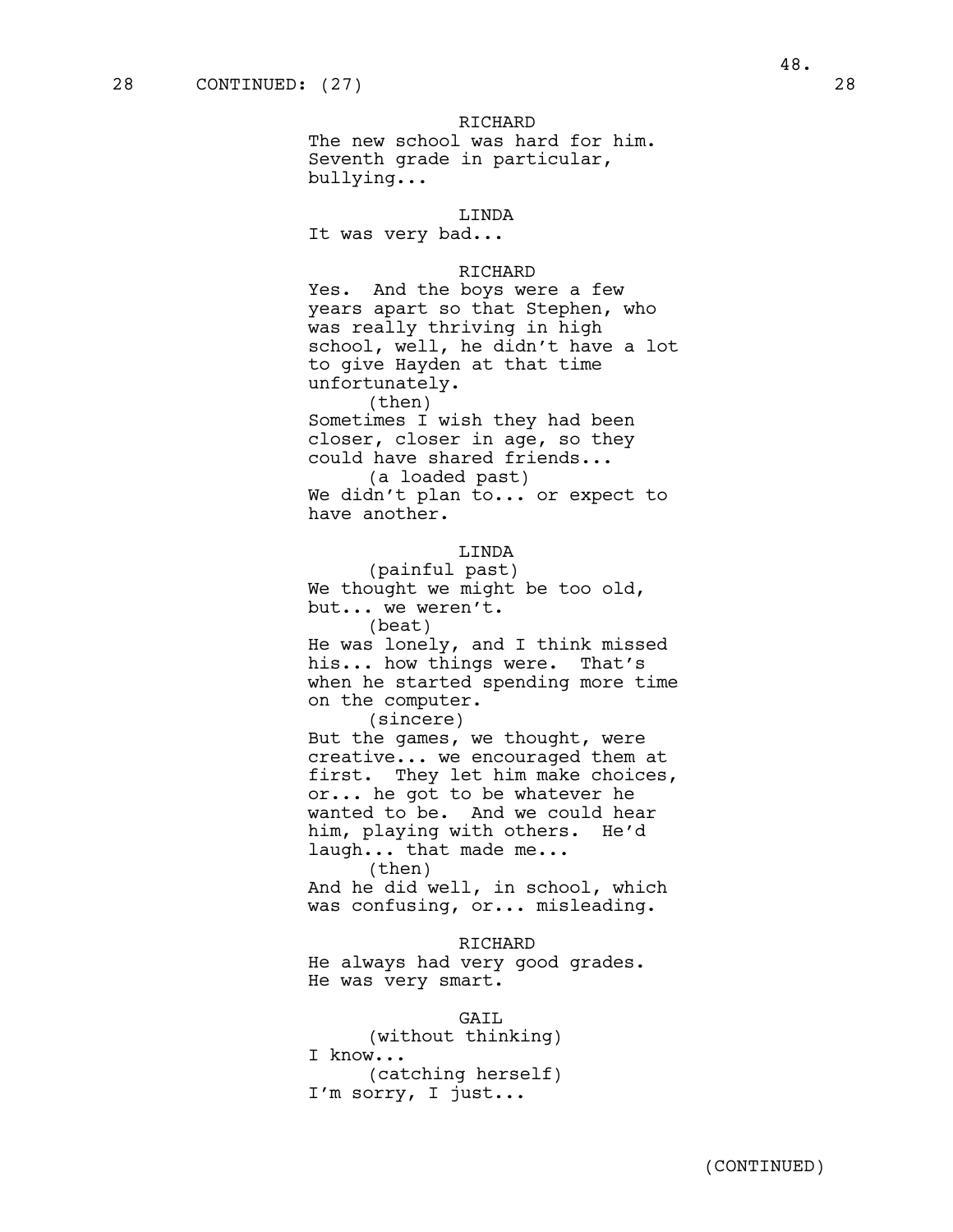That's fine. (then) We had nothing to do with publishing his grades or scores. Any of that.

JAY We know you didn't speak...

## RICHARD

(hearing resentment) I was only saying...

LINDA We mistakenly thought his grades were a sign that things were okay.

RICHARD

That's not all...

LINDA We did, Richard. We thought that's what mattered.

## RICHARD

(beat, a defense) He wasn't fitting in. That hurt. But the grades made us look past some of it.

JAY Did the school say anything?

RICHARD This was middle school not...

JAY

I know, I know, but...

## LINDA

(some bitterness) The school couldn't be bothered. He was quiet with good grades, so he didn't require attention. (something she can't let go of) There was a math teacher though in eighth grade...

RICHARD

Linda...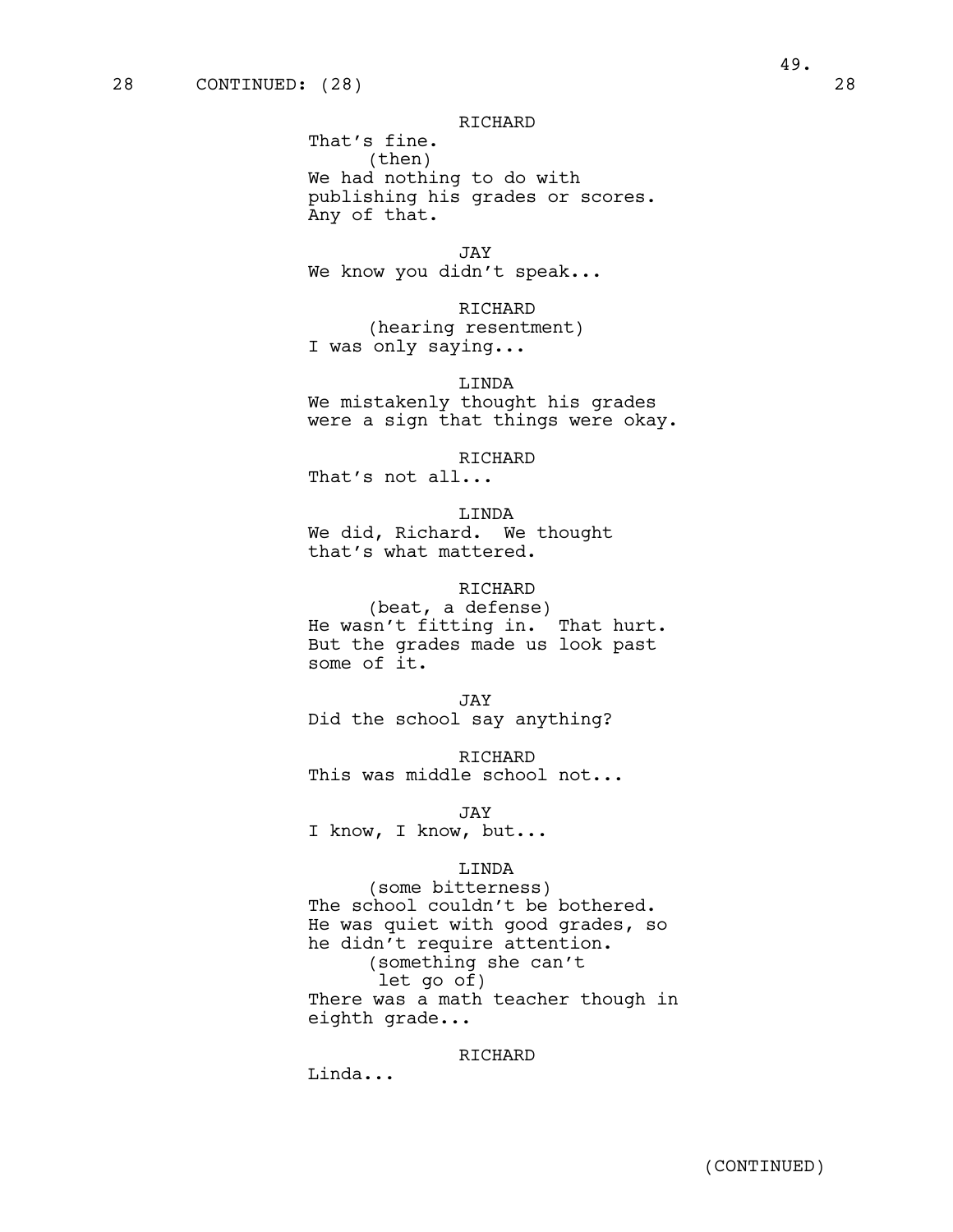#### LINDA

No. Hayden loved him. And... I don't know what their connection was, or why it was so great, but he made Hayden feel confident when... he didn't. I wish I would have... (a missed

opportunity) When he was really struggling later on I tried to see if he could... talk to him. But he'd left for another school and I didn't... I gave up trying to reach him. (catching herself)

I'm sorry...

#### GAIL

That's okay...

## RICHARD

(trying to sum up) He was teased because he had other interests, and I think that made him embarrassed to have those interests. I think he saw being<br>different as a deficit. He did. different as a deficit. But we didn't know or realize it until he showed signs of depression...

#### GAIL

He didn't strike you as sad before?

LINDA He was quiet, but... no.

# GAIL

Violent?

RICHARD No. Not then. When we grew concerned we got help.

GAIL

When was that?

#### RICHARD

(not defensive) His medical history was made public...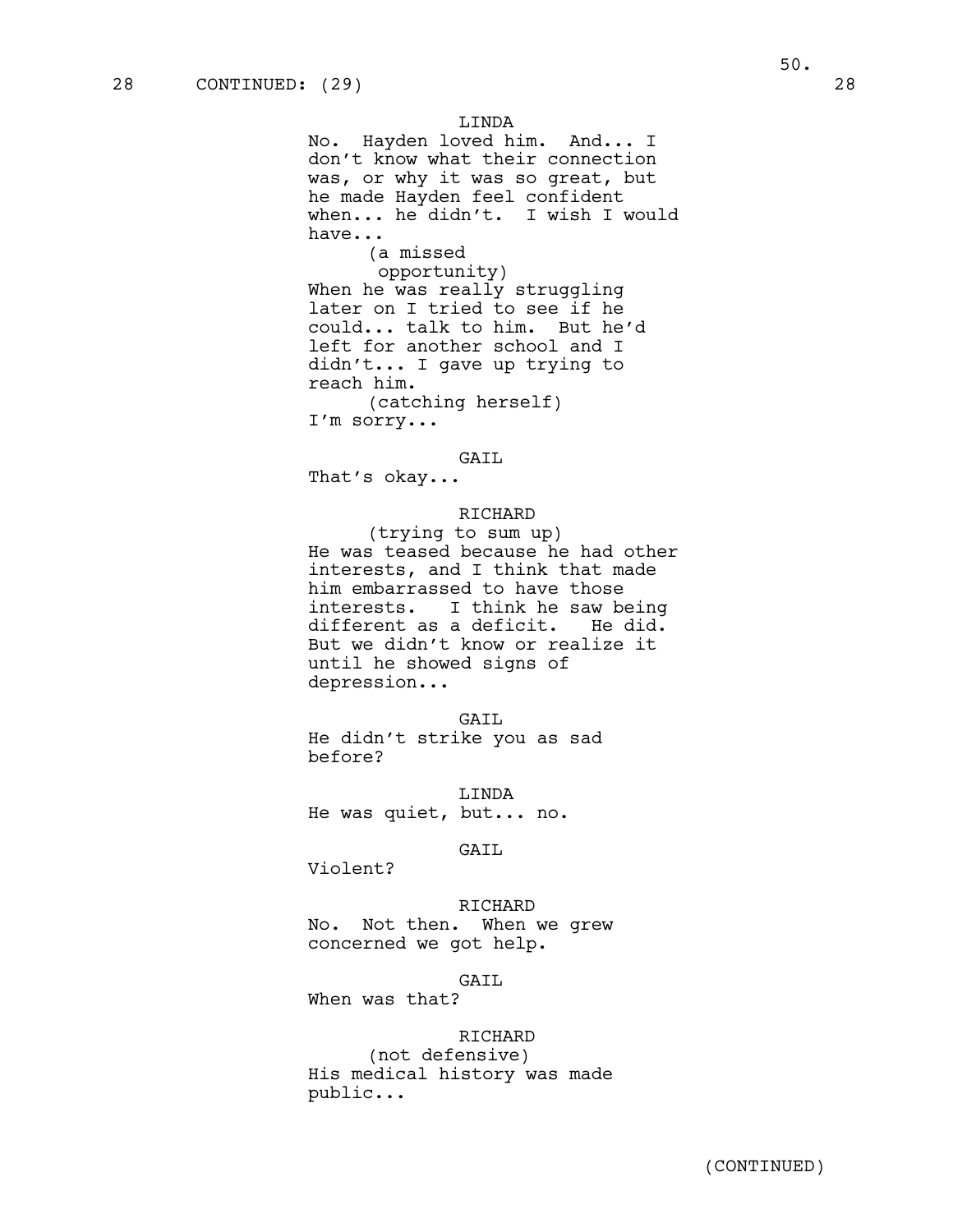#### GAIL

But was there something specifically?

## RICHARD

No, it was his unwillingness to do things. Once Stephen left for college he became angry with our attention for him.

JAY

Why? What would be wrong with that?

LINDA

I think he resented our concern. He wouldn't even let us touch him.

GAIL And that's when you got help?

LINDA Eventually. He didn't want to...

RICHARD He never did. But we finally forced him to see someone.

#### LINDA

I felt like we had no choice, but he would beg to stop. He pleaded with us to let him be normal. Or that he didn't need it anymore, or that... the sessions made him feel not...

# GAIL

What?

LINDA That they made him feel "not human."

# GAIL

He said that?

The Perry's process this.

JAY

So what did the therapist say? I mean, to you.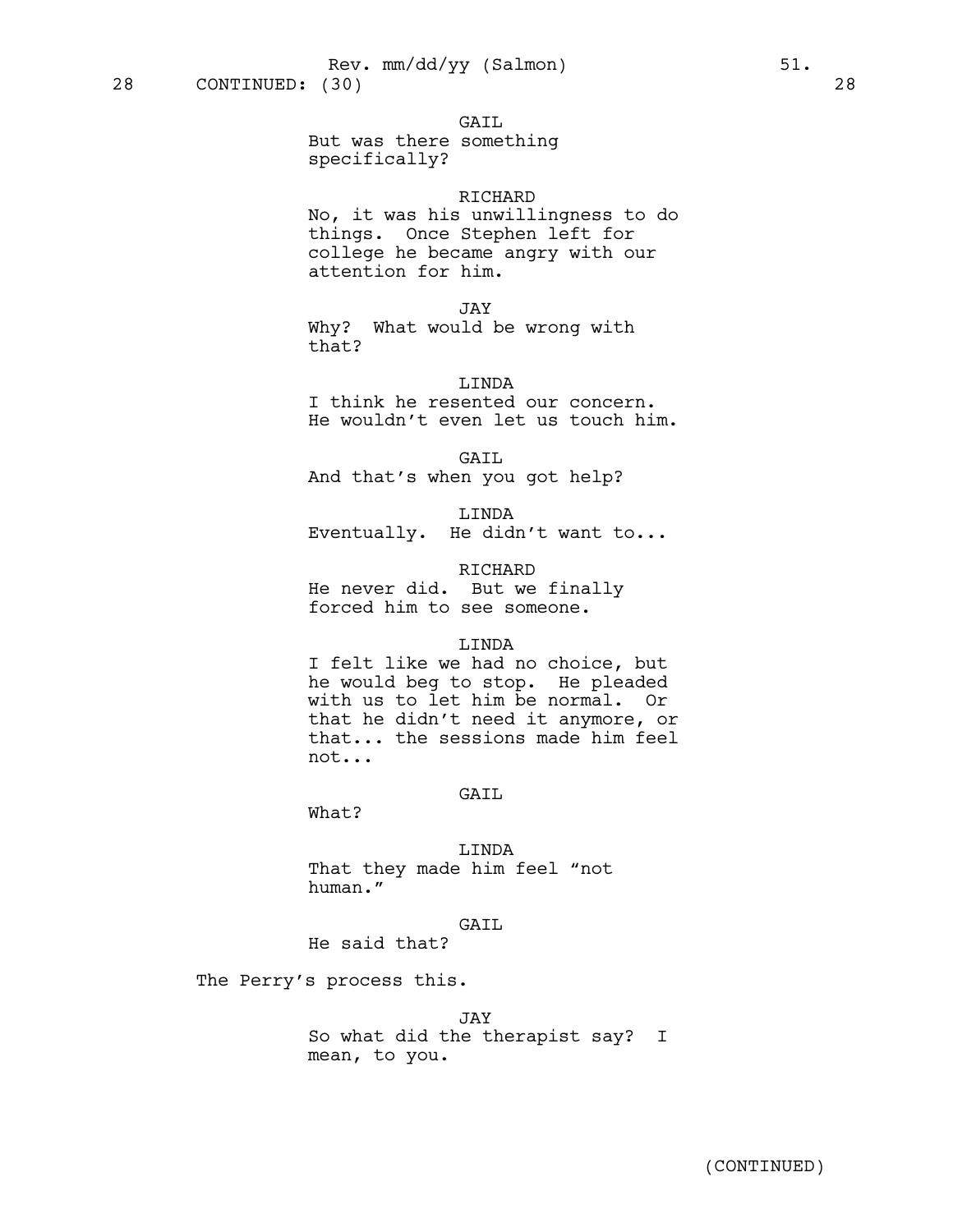He needs to stop isolating, it's reinforcing his negative expectations. All the time online isn't enhancing his relationships it's making him lonelier.

#### GAIL

So you stopped? Or you let him stop going?

#### RICHARD

For a while. Then things would get worse or something would happen...

JAY

Like the pipe bomb?

#### RICHARD

And we'd go through it again... Yes. That certainly had consequences.

JAY Consequences? Jesus...

#### RICHARD

At the time it did. He was arrested...

JAY

There was no consequence.

# LINDA

I know how that sounds. But we were devastated. And we tried  $*$ everything. But was the doctor good? Would they get the prescriptions right? Or take insurance? And of course, we'd pay anything but it *was* expensive. (pleading) I'm just saying, this was the reality of how it was, how defeating... and even with all the professional advice, it was really just us facing these choices alone... But we did try, over and over. You can see.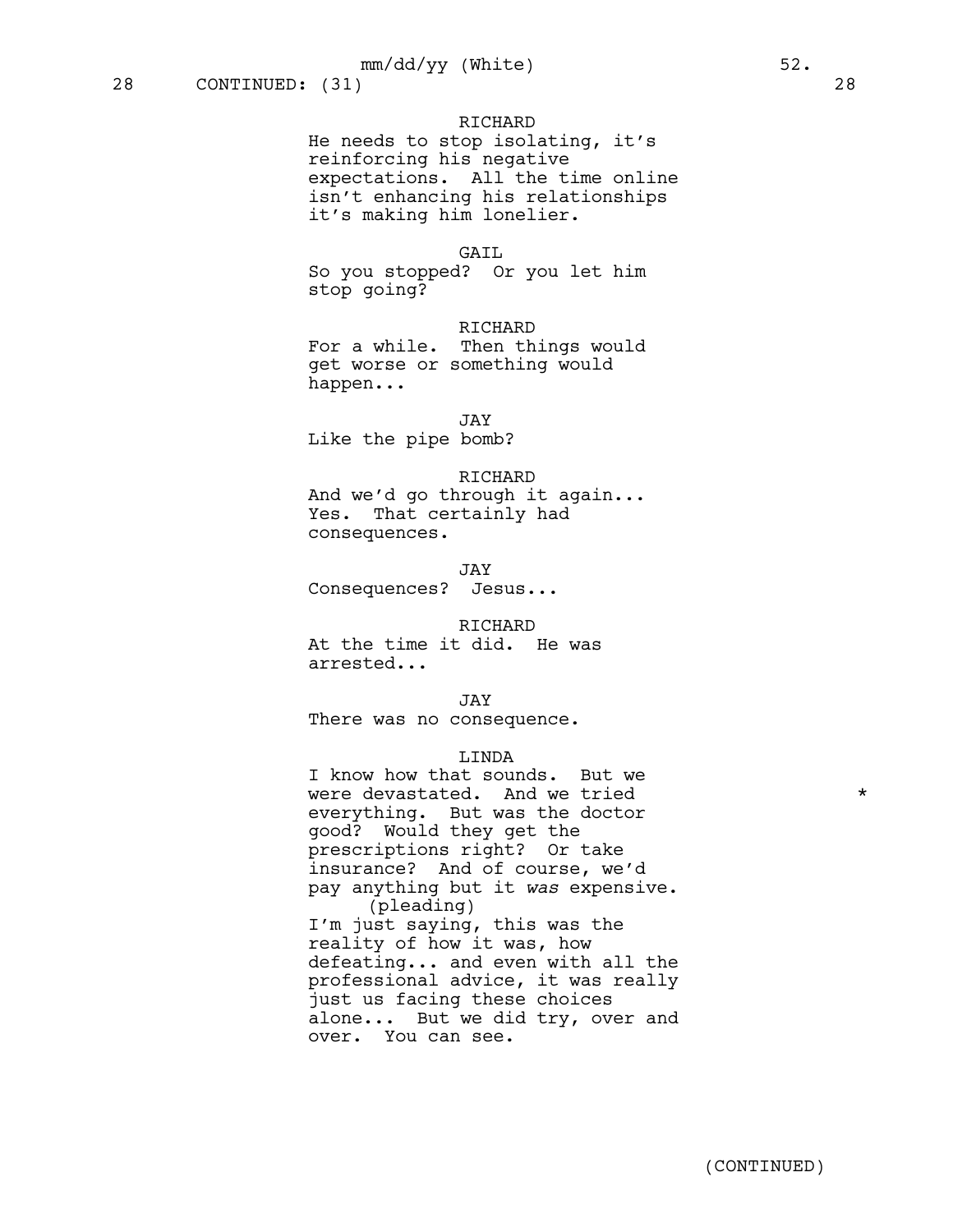(letting her rest) It's true. There is no new information regarding his medical or criminal records. You have access to everything.

#### GAIL

Why didn't you say anything to the school? This was high school now right?

Richard and Linda look at one another. This was critical to the lawsuits.

#### RICHARD

We didn't have to.

#### LINDA

He had just started there. We  $*$ didn't want it to reflect badly on him.

|           | GAIL   | $\star$ |
|-----------|--------|---------|
| God       |        | $\star$ |
|           | T.TNDA | $\star$ |
| I'm sorry |        | $\star$ |

RICHARD As long as he completed his program his record...

JAY

*Jesus Christ*. That program was a joke.

RICHARD They missed things. We all did.

LINDA

But he was lying.

# GAIL

Did you know that?

# LINDA

I suspected he was holding things back. But I never could have believed...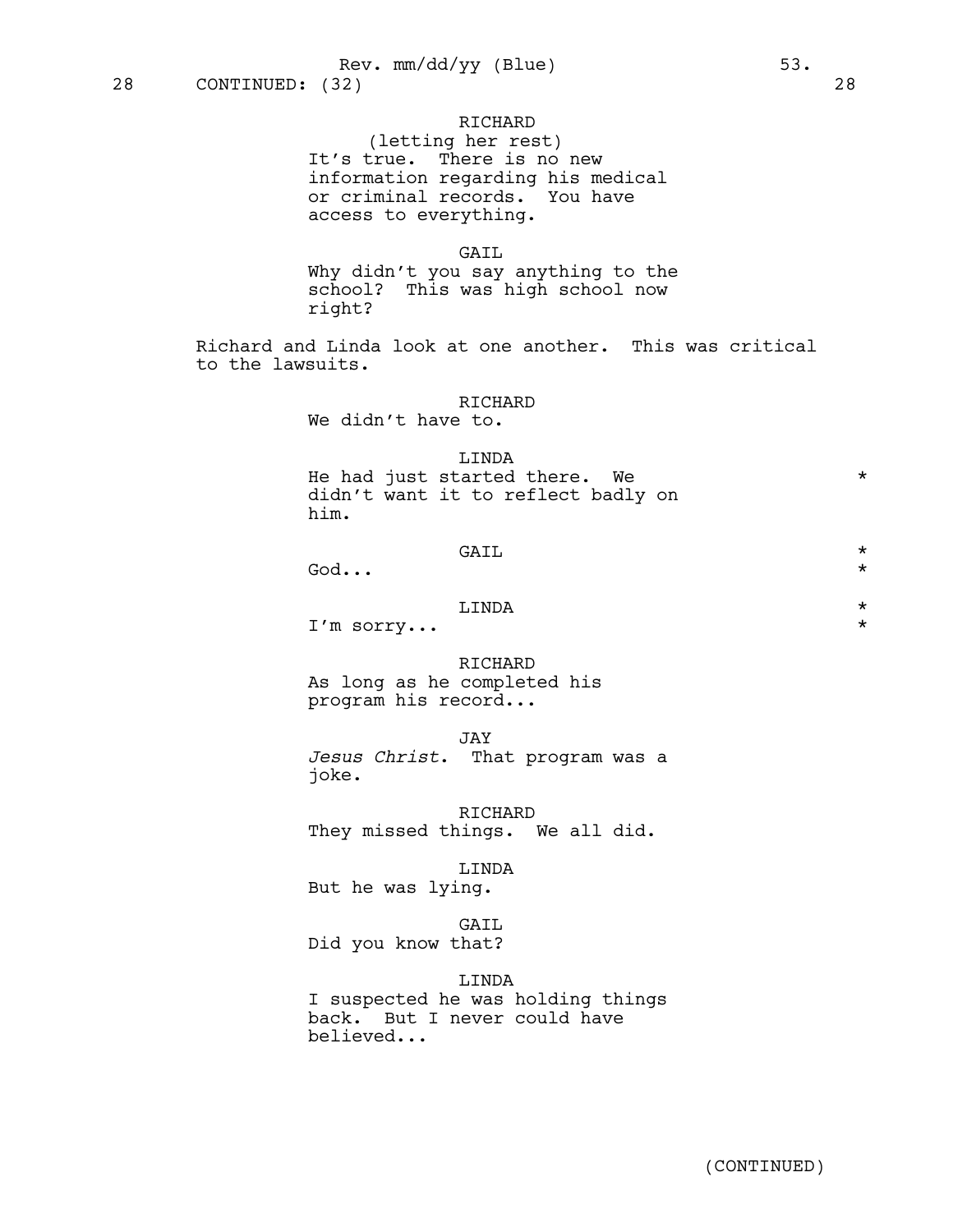(protecting Linda) I understand not speaking publicly made us look like we had secrets.

## GATL

It's not secrets that I have doubts about, or facts, it's... knowing. A parent's intuition... (at a loss) It's your child. You feel it. It should hurt you...

LINDA

It did. And we got him help.

## RICHARD

Everything that happened afterwards, the lawsuits, the media, the hate that flooded into our lives... never once did we feel ready or prepared for any of it. We just tried our best to survive. In fact, many days, dying ourselves seemed a better alternative.

(to Gail) Why not speak? Because I don't have an answer. Why not help prevent this from happening again? Because I don't know how.

JAY

But you must have thought about...

#### RICHARD

Every interaction I ever had with him. Yes. Just... understand that until the civil statutes ran out we were rarely given permission to speak. Even our apologies had to be worded. Linda couldn't join a mother's support group because they worried she'd put the other women at risk.

#### GAIL

At risk?

RICHARD Of being deposed.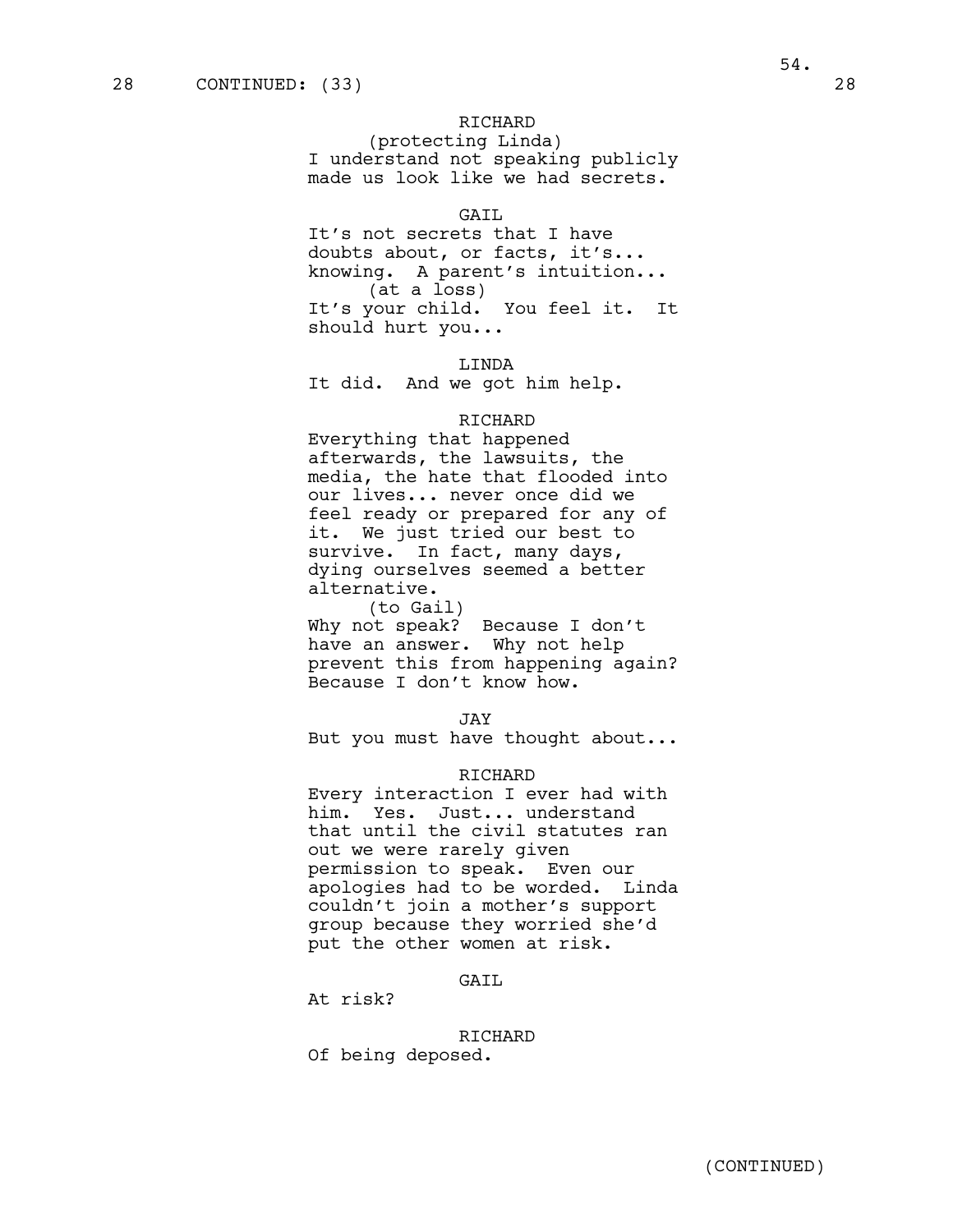# GAIL

# I didn't know that.

They fall silent, seeming to reach a dead end.

JAY

(remaining hopeful) Well, look... I think much of what happened in the aftermath was wrong. We know now how many mistakes were made even from the beginning, just institutionally. We're all victims. It's why we never filed suit. Why we were happy to sign waivers for today. We..

(plainly) We didn't want anything.

#### GAIL

(also plainly) We wanted Evan back.

JAY

Yes. And that was impossible. And from what we could gather you didn't have answers, like you say, but...

#### RICHARD

In hindsight we would have done things differently. The authorities would have too.  $(tlet)$  \* There was negligence. That was

the basis of all the settlements.

JAY

But this is what I want to know.  $*$ What do you regret? Where is your  $*$ regret?

#### RICHARD

(confused, of course) I regret everything. The worst imaginable outcome happened. Any change I might have made could have resulted in a different outcome. I regret everything.

#### JAY

(beat) How can you be so matter of fact?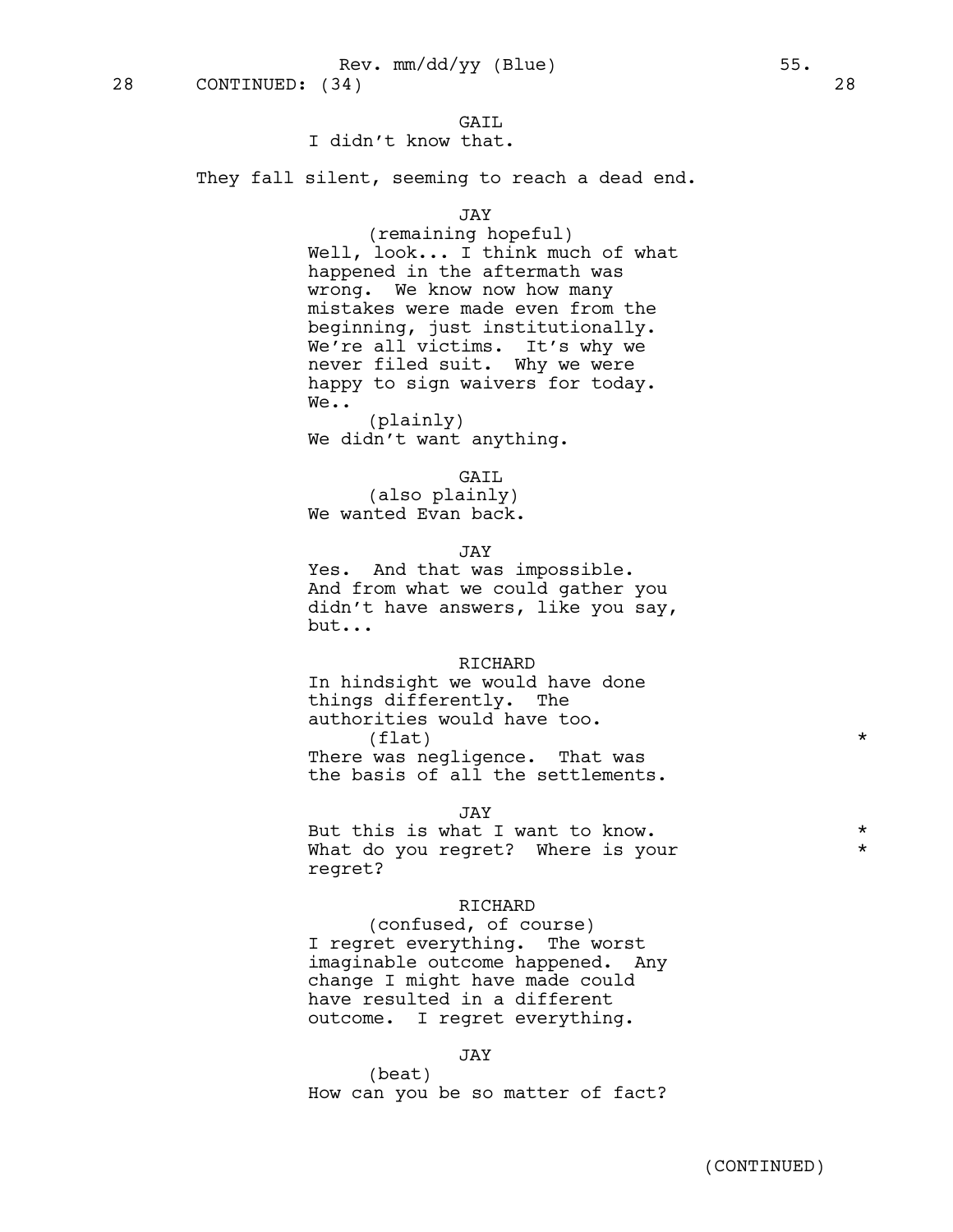## How else can I be?  $\star$

## JAY

No, no, the way you... the way you \* can speak about it. We decided against litigation, but it doesn't mean we didn't, or we don't... (giving up) Want to see you punished. I'm sorry, but want to see you hurt. Want to see...

RICHARD Like everyone else?

JAY Yes, like everyone else.

#### RICHARD

Like you?

JAY

Yes! Like me. Like us. Like my daughter who doesn't sleep...

## RICHARD

(waits) Of course, we hurt.

JAY

Transparency. I think that is what we want. I think we are owed that. Today.

RICHARD

Then please ask what you need, but that is exactly what you've been given.

Jay pushes forward despite the feeling of going in circles.

JAY

Alright... He made a pipe bomb, a pipe bomb, and was arrested. He had probation, or the *program*...

# LINDA

I was scared.

Jay stops in his tracks.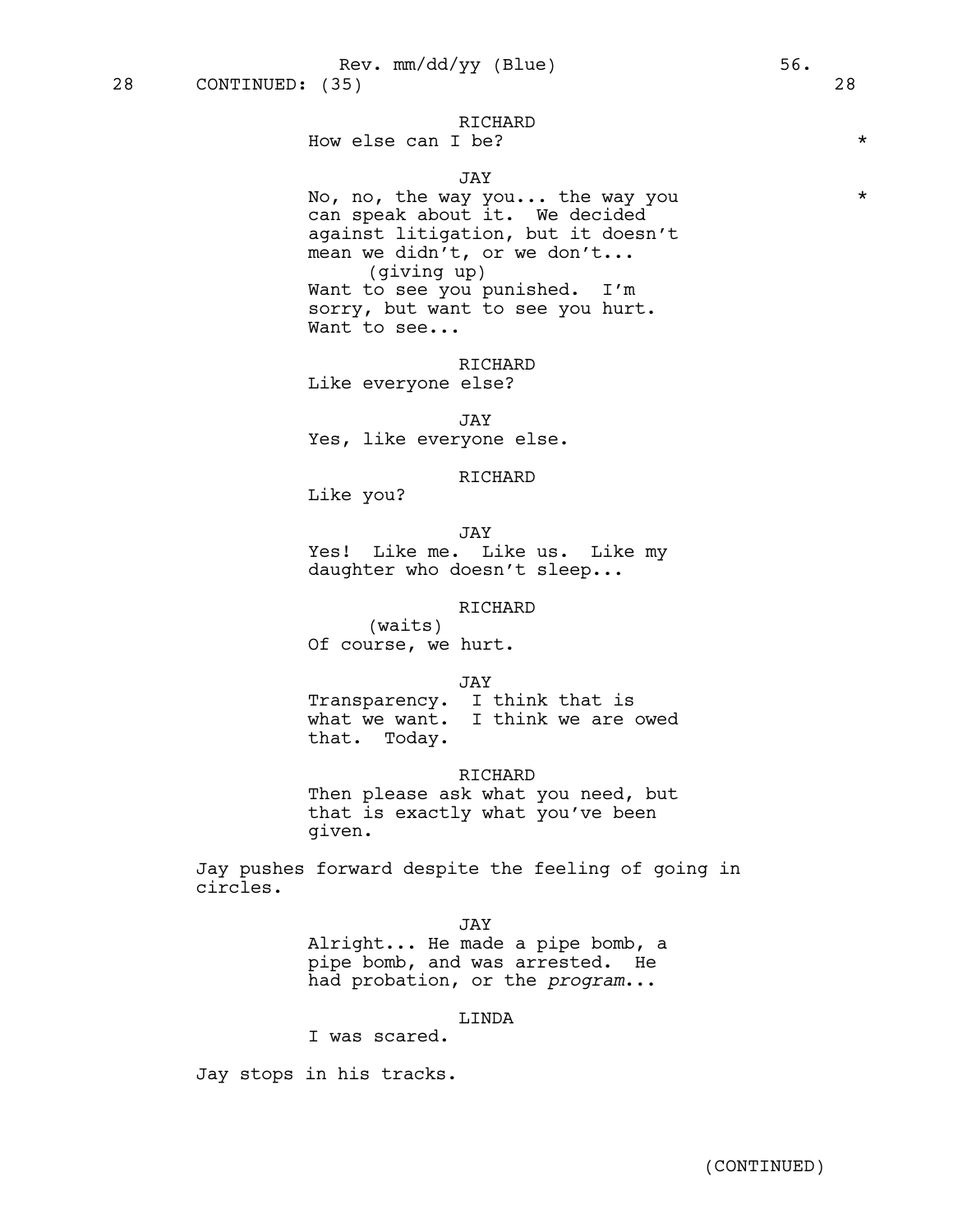28 CONTINUED: (36) 28

## GAIL

What?

LINDA Richard, we were scared. *I* was scared.

#### GAIL

You were...?

# LINDA

I was.

#### RICHARD

I know. Linda, I... \* (trying transparency) He told us before he had contemplated suicide, but only on this test did he mention thoughts of homicide. We *were* scared, but I was trying to see the best possible outcome...

## LINDA

We should have done something then. We should have...  $\star$ 

## RICHARD

Now. Of course, now. But what? And I couldn't accept he would throw away his future because of a homemade bomb. Linda, please...

#### GAIL

When did, or *where* did this interest in bombs come from? Weren't you surprised or...?

## LINDA

Yes...

#### RICHARD

We don't know. Anywhere. And yes we were surprised. Shocked.

## LINDA

He said he read it online. He said he was bored.

#### RICHARD

He said it was just something to do...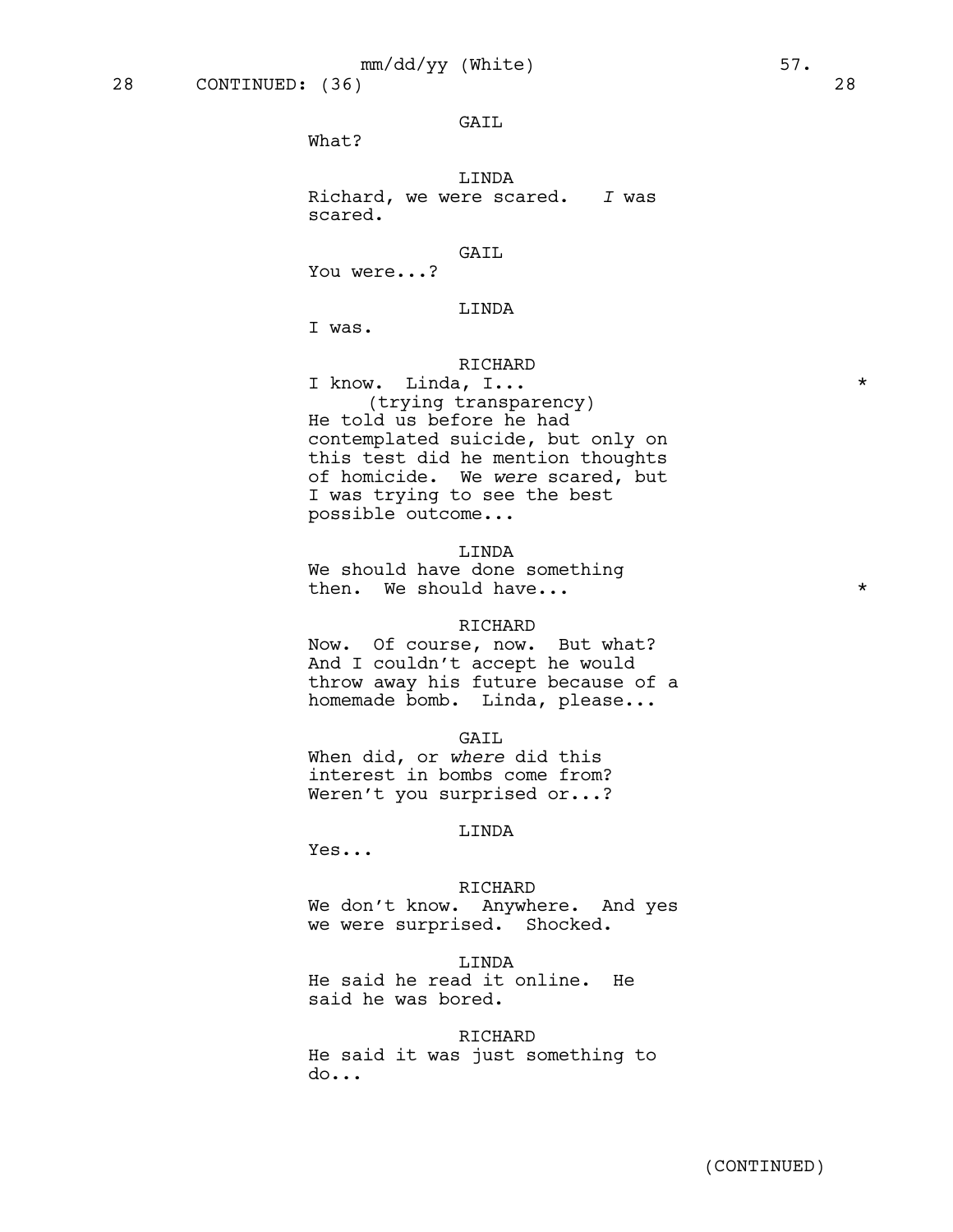"I'm not the only one."

# GAIL

What...?

# RICHARD

Yes... That's what he said. And once he made it, he figured he'd set it off. He went back to the woods...

## LINDA

Where we used to live...

#### RICHARD

No one was around. He wasn't trying to hurt anyone... (catching himself) Or... he didn't... we believed, we hoped, it was what he said it was. (before they can ask) Later on, when we found more plans in his room he said there was good money in artillery engineering. Working in the defense department. That was his excuse.

JAY How could you believe that?

RICHARD We knew nothing about it...

JAY

But after everything else? *How could you believe that*?

#### RICHARD

Because I wanted to! Because I... I had to. But I know now it was just a way of making us think he had bigger plans... (catching again, defeated)

*Other* plans. I'm sorry... I thought he wanted to do something with his life... Something that he was good at, or made him happy. Because otherwise he seemed to have stopped caring. (vulnerable)

(MORE)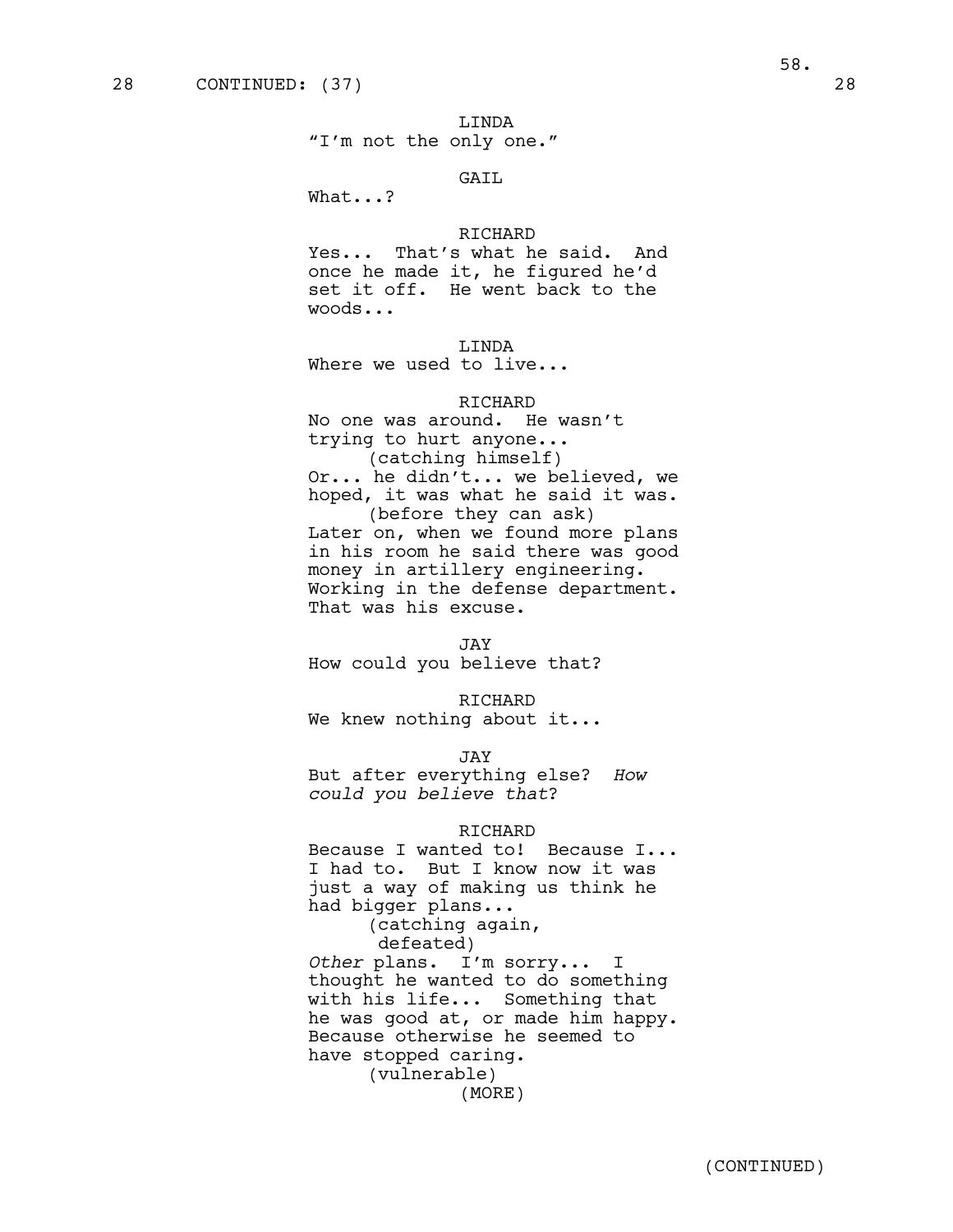Rev. mm/dd/yy (Goldenrod) 59.

We tell our kids they can be anything, right? We teach them that because we believe it... I did. He told me things. I thought he confided in me. I know now some of what he said was purposefully deceitful. To keep me away. RICHARD (CONT'D)

# LINDA

(to rescue Richard) We really thought he was turning things around. We had plans for the summer, college... (then) We were told... (choosing her words) Once someone decides their fate, they do find some happiness. They can even appear euphoric.

The last few months we were happy.

GAIL

(beat, disbelief) He checked off homicidal thoughts.

RICHARD His therapist said it's normal.

GATT.

Normal?

RICHARD For a young man to be angry.

GAIL Why have the question if you choose to ignore it?

#### LINDA

I'm sorry.

## GAIL

(beat) What about the anger? Your neighbor called the police?

## RICHARD

They called us. Not the police. About a year before. It was a bad night.  $\times$  (then)  $*$ We would try to calm him down. (MORE)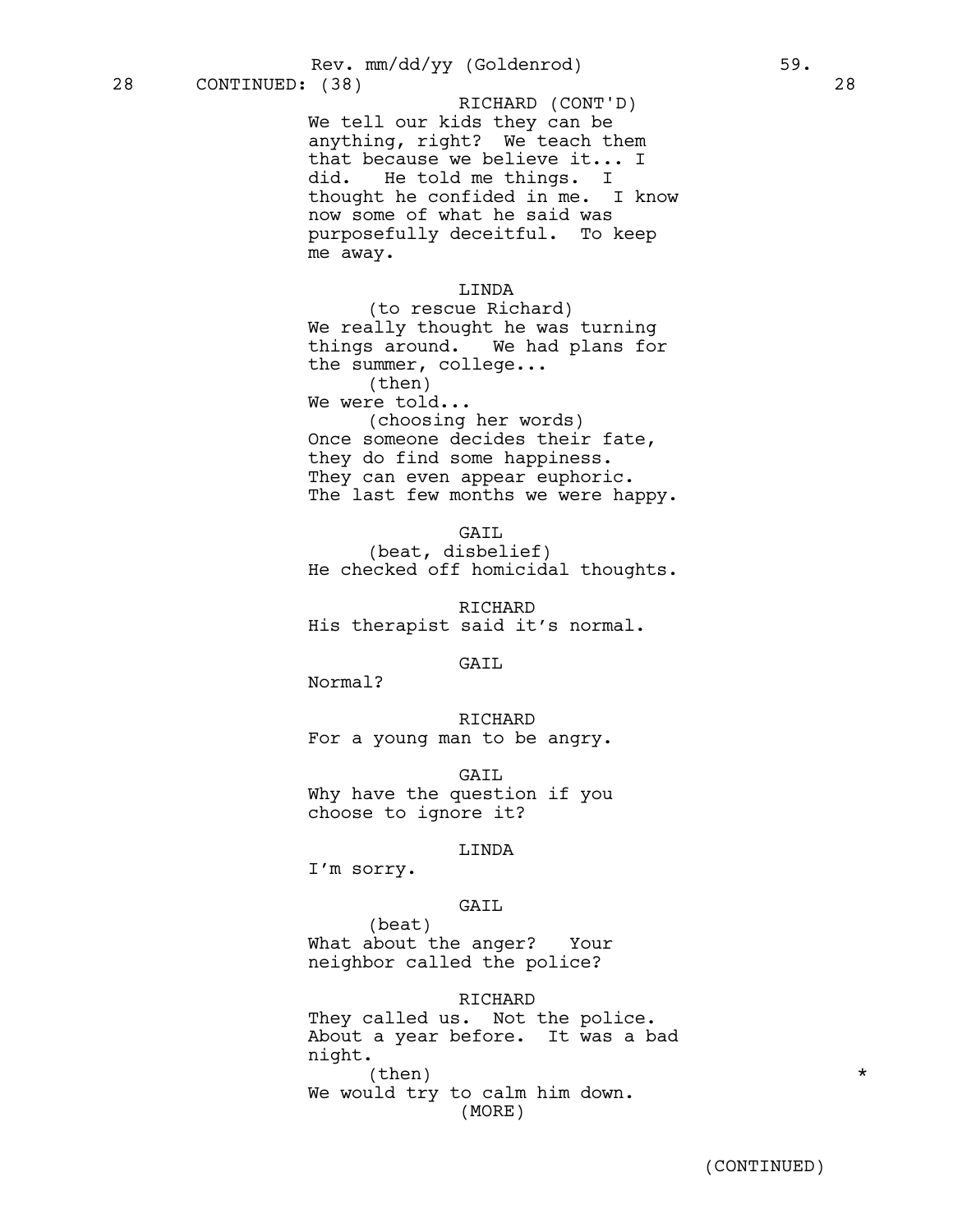28 CONTINUED: (39) 28

Minimize whatever it was that was bothering him. I understand now that may have only intensified his feelings. RICHARD (CONT'D)

# LINDA

# He could be frightening.

Linda conspicuously has little to say.

## RICHARD

He would get frustrated. Easily. Frustrated with things he couldn't figure out. It would...

#### LINDA

Embarrass him...

#### RICHARD

Yes. And it was always hard for him to ask for help, but eventually he just stopped asking entirely. (painful)

Maybe my expectations were too high. I'd let it go, thinking not to bother him, but then I'd be... (then) I've done my accounting. There is no criticism I haven't already heard or placed upon myself... (to Jay) We are not "impassive" as you said.

JAY I've taken that back...

## RICHARD

"Indifferent..."

#### JAY

It was because you wouldn't speak! You never really spoke out...

## RICHARD  $\star$

We released a statement.  $\star$ 

# JAY \*

|  |                        | Not that! That was nothing. Why |  |
|--|------------------------|---------------------------------|--|
|  | couldn't you say more! |                                 |  |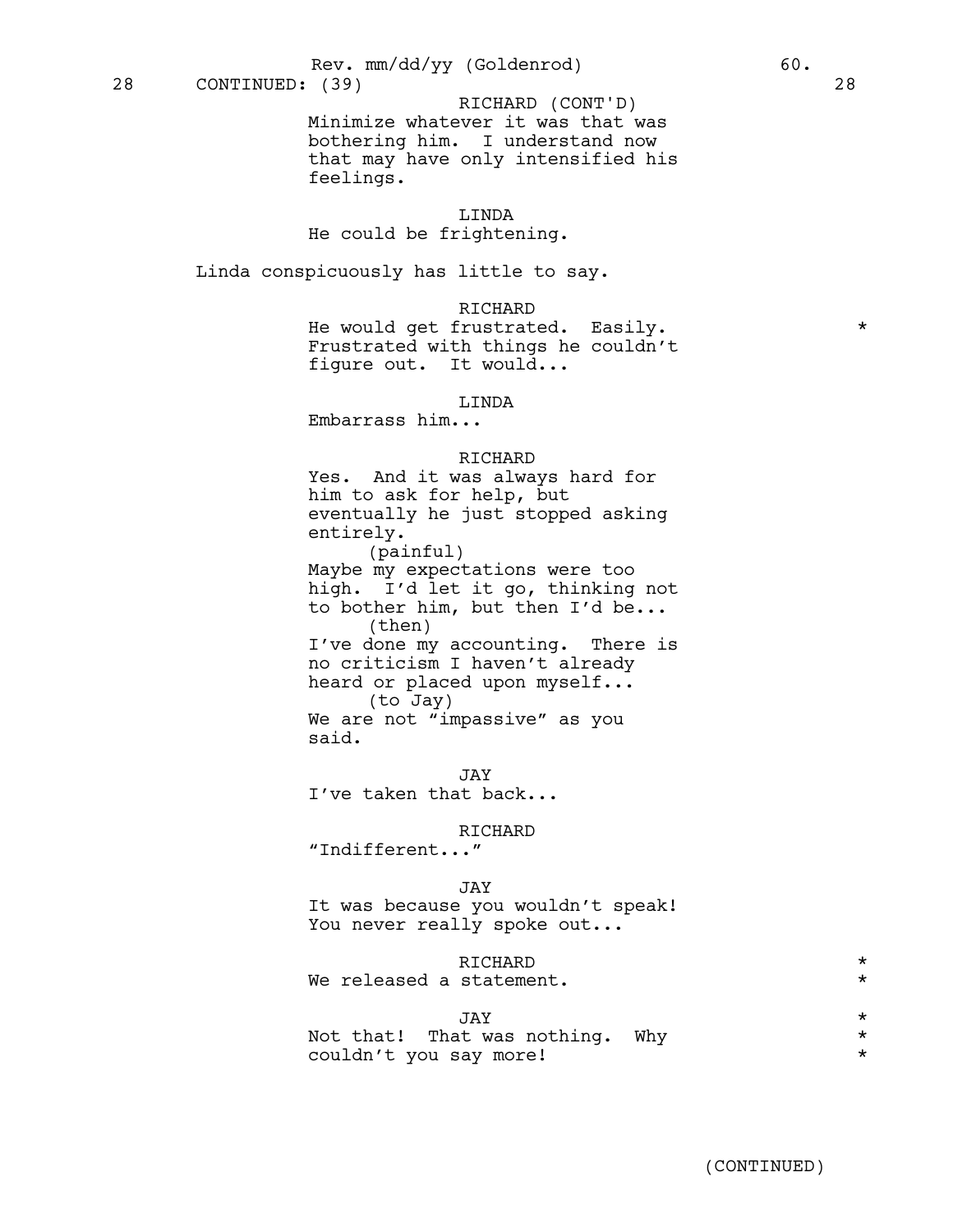RICHARD We weren't allowed to...

JAY No, it's been years...!

RICHARD When we asked for privacy we were accused of hiding something...

JAY No, you could have said...

LINDA What could we say?! Please, tell me? What... What should I say?

JAY

The signs...

LINDA But we didn't know...

JAY

After everything? You couldn't have been surprised...

# LINDA

(pleading) But we were! We didn't know what had happened! I still don't... I just came home from work and the phone rang...

# JAY

What?

# LINDA

(still with urgency) A friend of his called the house, asking if he was there, I said, "Aren't you both at school...?" I didn't...

# JAY

Wait...

## LINDA

He said Hayden hadn't been there all day and that "something happened." "Something's happening." I... (then firm) (MORE)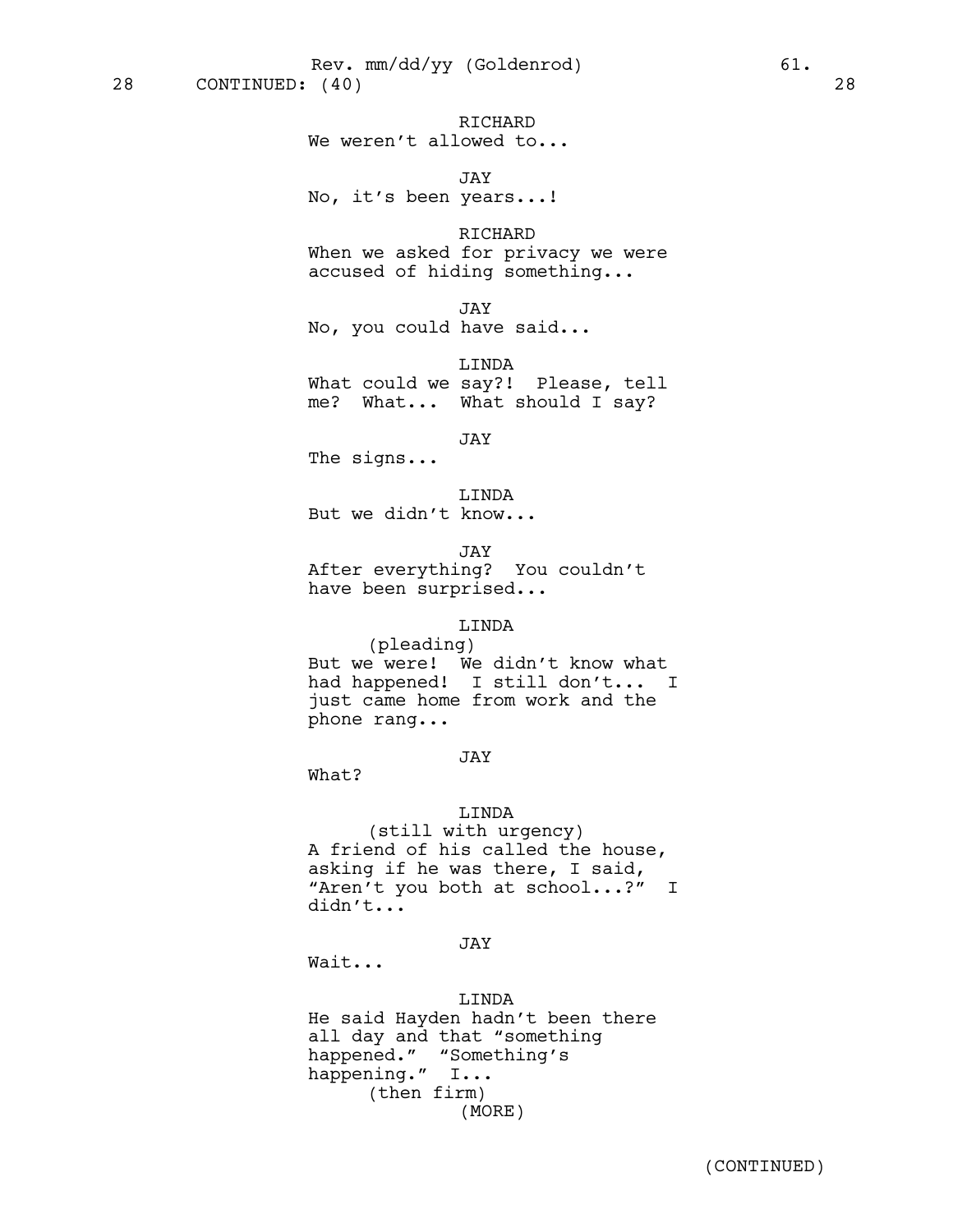I had no idea. Even after turning on the television, seeing the school, from above, what he could be talking about. I didn't... We really didn't know... 28 CONTINUED: (41) 28 LINDA (CONT'D) Rev. mm/dd/yy (Goldenrod) 62.

Linda falters, unable to shake the trauma.

#### JAY

(can't resist) This was Alex? The friend who called?

RICHARD (Linda can't answer) Yes.

#### JAY

Who *knew*.

RICHARD No. He suspected...

JAY

They were his father's guns.

RICHARD

He didn't know Hayden had taken them...

JAY

He asked you to look for them. If you can ask then you must have thought before...

RICHARD

He asked because it had happened. He was there. None of us knew yet.

JAY

But he asked you to check his room, right? Or the closet?

#### LINDA

Yes. It was Alex. He said he wasn't answering his phone, and that he hadn't seen him. "Can you check..." Yes. (then) But I didn't understand what I was even looking for. I thought he would tell me, but... (MORE)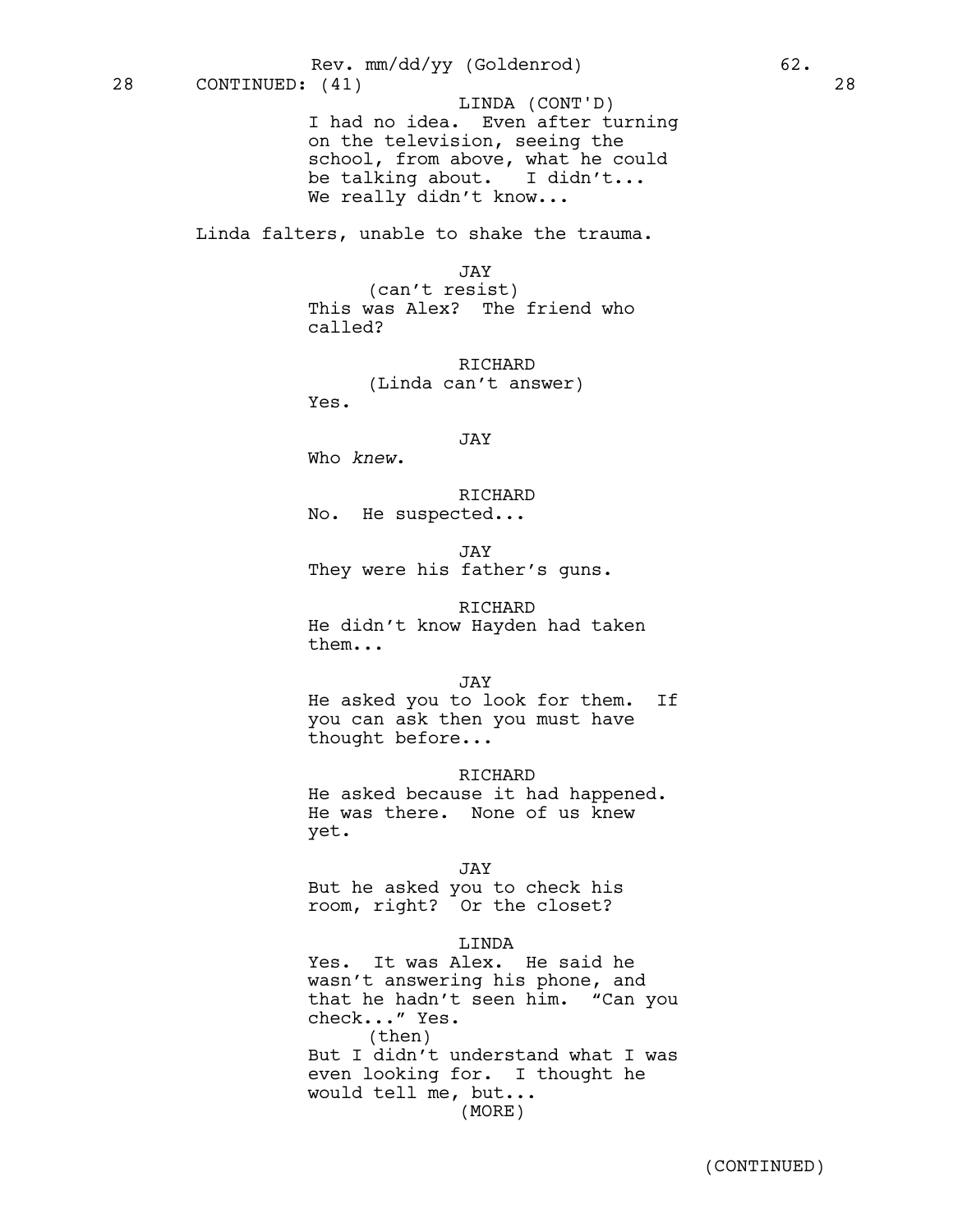he just kept crying and saying he was sorry. I thought *he* did something. LINDA (CONT'D)

# GAIL

We all did.

# RICHARD

We never knew Alex's family had guns, or that Hayden had used them. We learned all of this after.

GAIL

Where were you? When...?

## RICHARD

I was working. I... I have events out of order apparently. I can't remember all of it. (then) A friend, colleague, had called me out of my office... the television was on. Everyone was watching... (to Linda) You called me...

## LINDA

Yes..

RICHARD Once I was driving. I'd run to my car, and...

JAY Wait. I'm sorry, but...

Jay stops story time, showing some frustration.

# JAY

Why are you...? (to all of them) Why... I don't need to hear this. I don't *want* to...

#### LINDA

I'm sorry?

## JAY

No, I... I believe you. I believe you didn't know. I don't want to hear this. I want to know why you didn't do something.  $\star$ (MORE)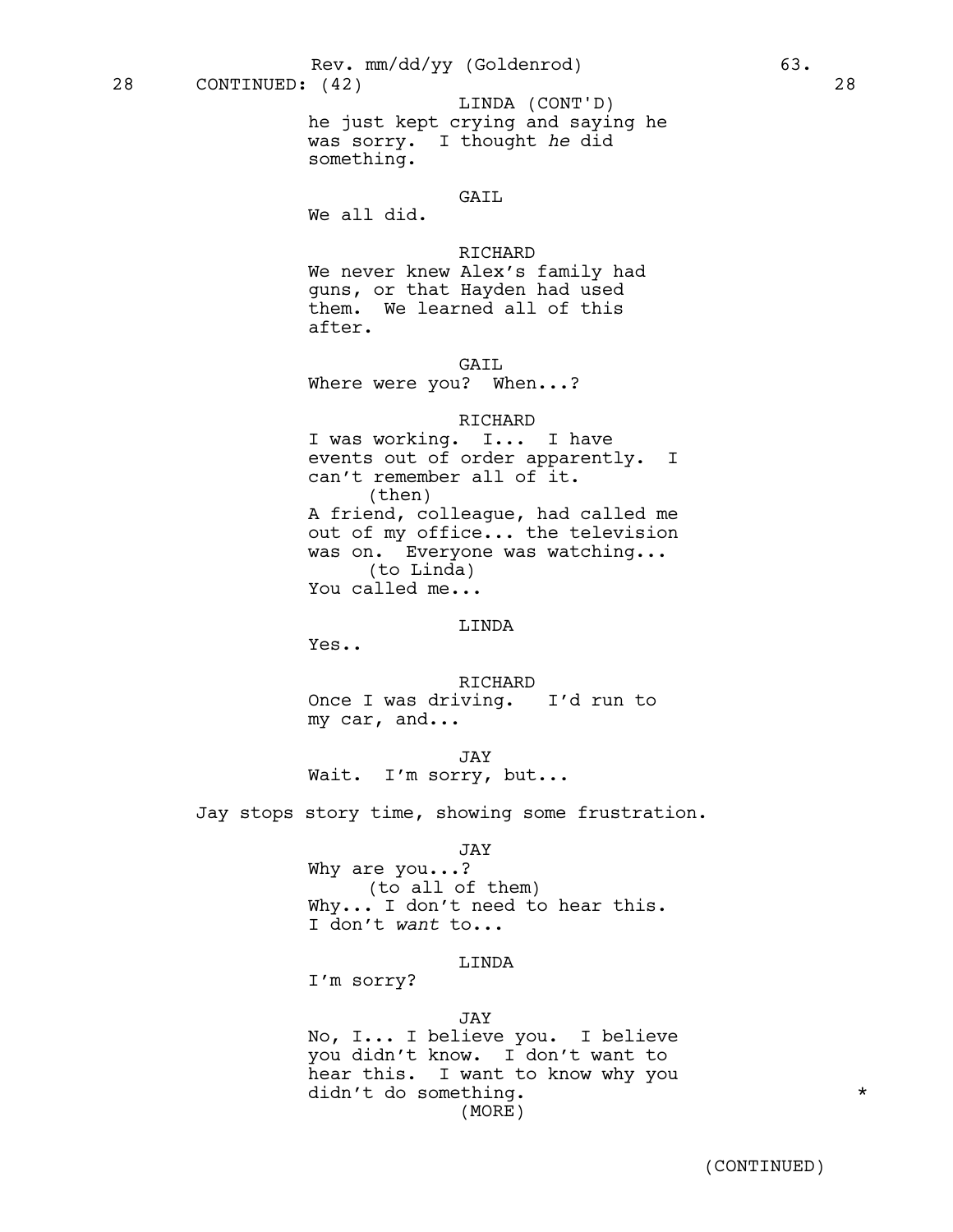#### GAIL

I want to.

JAY (surprised) What?

*didn't stop him*!

GAIL

I want to hear.

JAY

But... I just...  $\star$ 

GAIL I know. But I want to hear.

Gail looks at Richard and Linda, asking them to continue. \* They look at one another finding their place.

## LINDA

I called you.

RICHARD Yes. But... It was hard for us

to speak.

LINDA I couldn't. I tried.

RICHARD Yes, I could tell... So I feared the worst. But... (still amazed) I hadn't. (to Linda) You said... "He was never here..."

LINDA

(haunting) His room. It was... His bed was made. And there was this... notebook. On his pillow. I'd never seen it before, but it was worn, and marked. I was so scared. It must have been there all day. All night...

The Perry's sicken hearing this.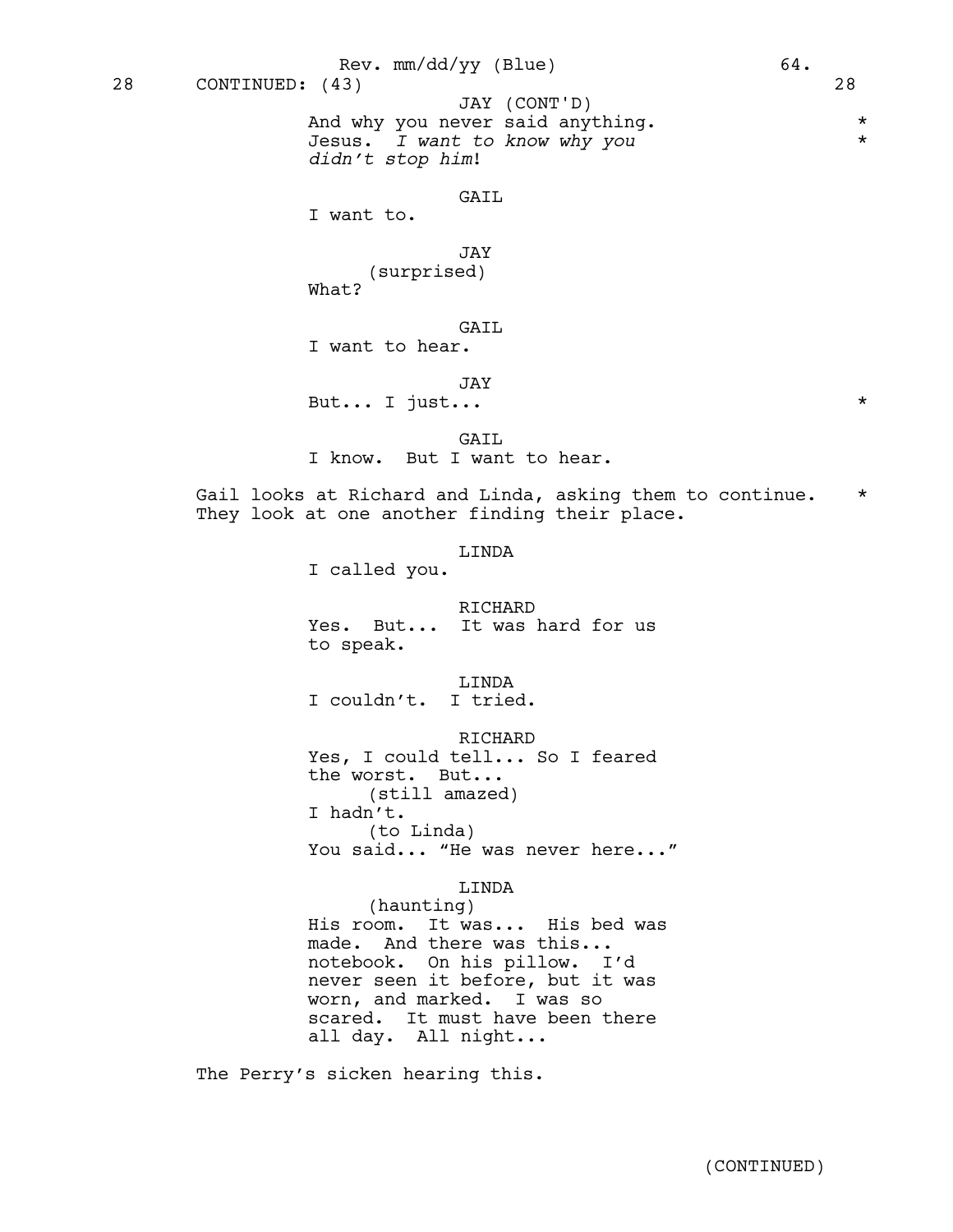I didn't know what she had seen yet, I was just trying to get home. But at some point I thought, "Why am I going home? I need to get to the school..." (recovers) But then I got a call from my sister. She kept telling me to "pull over." I said I would not. "I will not stop driving." And then... we were both crying. (beat) So I just... I don't remember. I

pulled onto our street. I guess that's where I wanted to go. But I was too late.

#### LINDA

(surreal) There were hundreds. So sudden. All in black. Helicopters.

#### RICHARD

I couldn't get near the driveway. I just left the car. I still don't know who moved it back... They kept us apart. They made me wait outside. While they searched the house.

#### LINDA

They put me in the backyard. I kept saying it was a mistake, that it was...

(it's own story) There was a young policeman. Watching me. To make sure I didn't, I learned this later, hurt myself. I finally asked him... "Is my son dead?" He said, not unkindly, "Yes. But that's all I can tell you..." As if...

Anything else mattered. This drops like a heavy stone into all their hearts. Linda cries softly.

> RICHARD It was wrong what they did. Keeping us apart. It was wrong.

LINDA It's okay, Richard.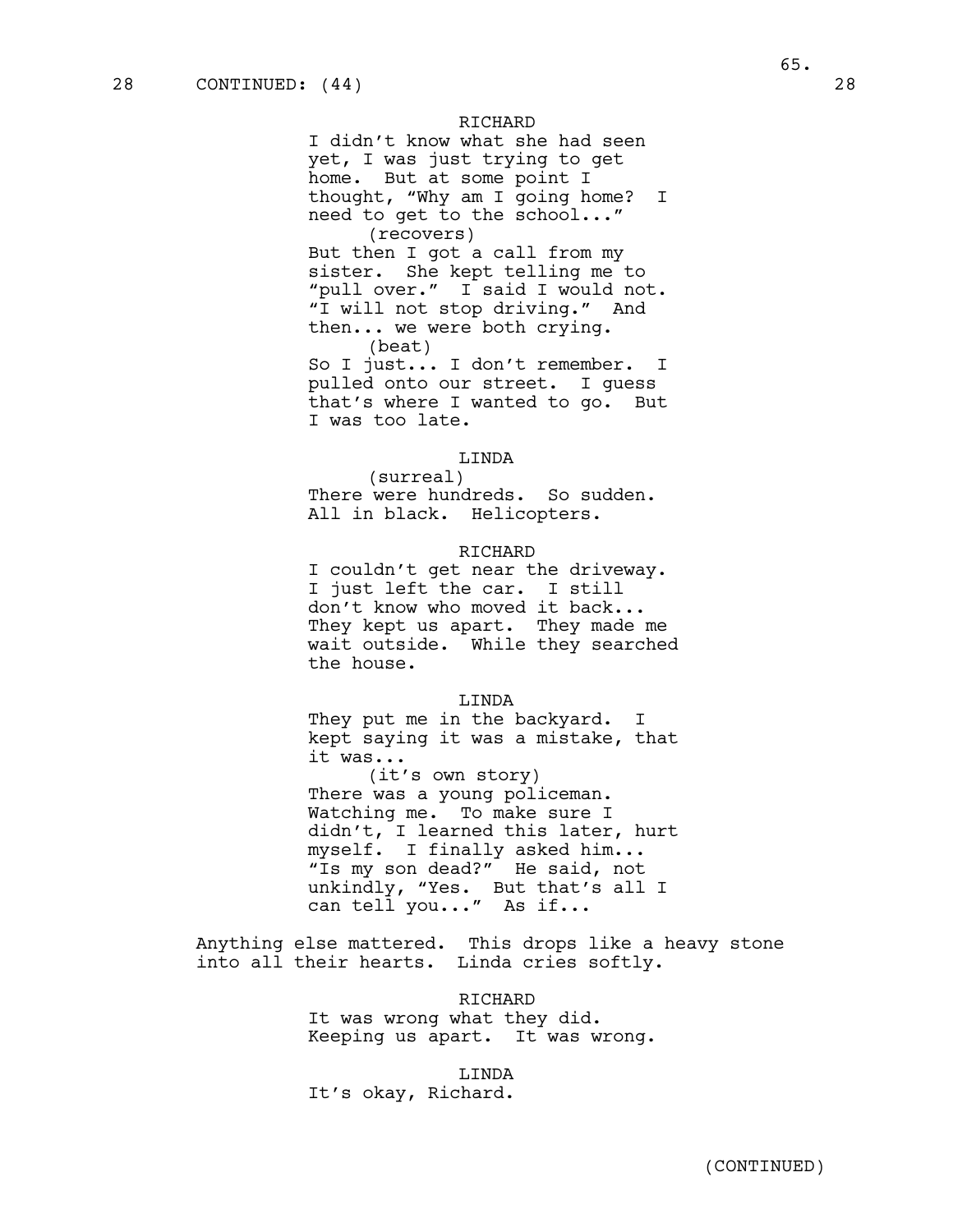RICHARD No. They didn't have to... I kept asking, demanding to see my wife. (to Linda) I begged, Linda.

Something irreparable happened during that separation.

LINDA

That wasn't our fault.

# **RICHARD**

It was wrong.

# LINDA

(for his sake)

It was. (then)

Many times I wished he had killed me too, but... He loved us. He told us. He said he was sorry for what we would go through.

RICHARD

(clarifying) In the notebook.

Jay and Gail are appalled.

JAY

He destroyed your lives. All of our lives.

LINDA

He did. But the love we had, it was real. The truth is we believed we were good parents. And in this awful, confusing way we still do. (off Gail's look) Isn't it worse that I thought I was a good mother? I loved my children. Other parents... I wasn't so different. What did I do so differently? It's very hard to trust anything anymore. I raised a murderer. (beat) And sometimes I don't know if I'm still grieving or if I ever really have. His service was in secret.

(MORE)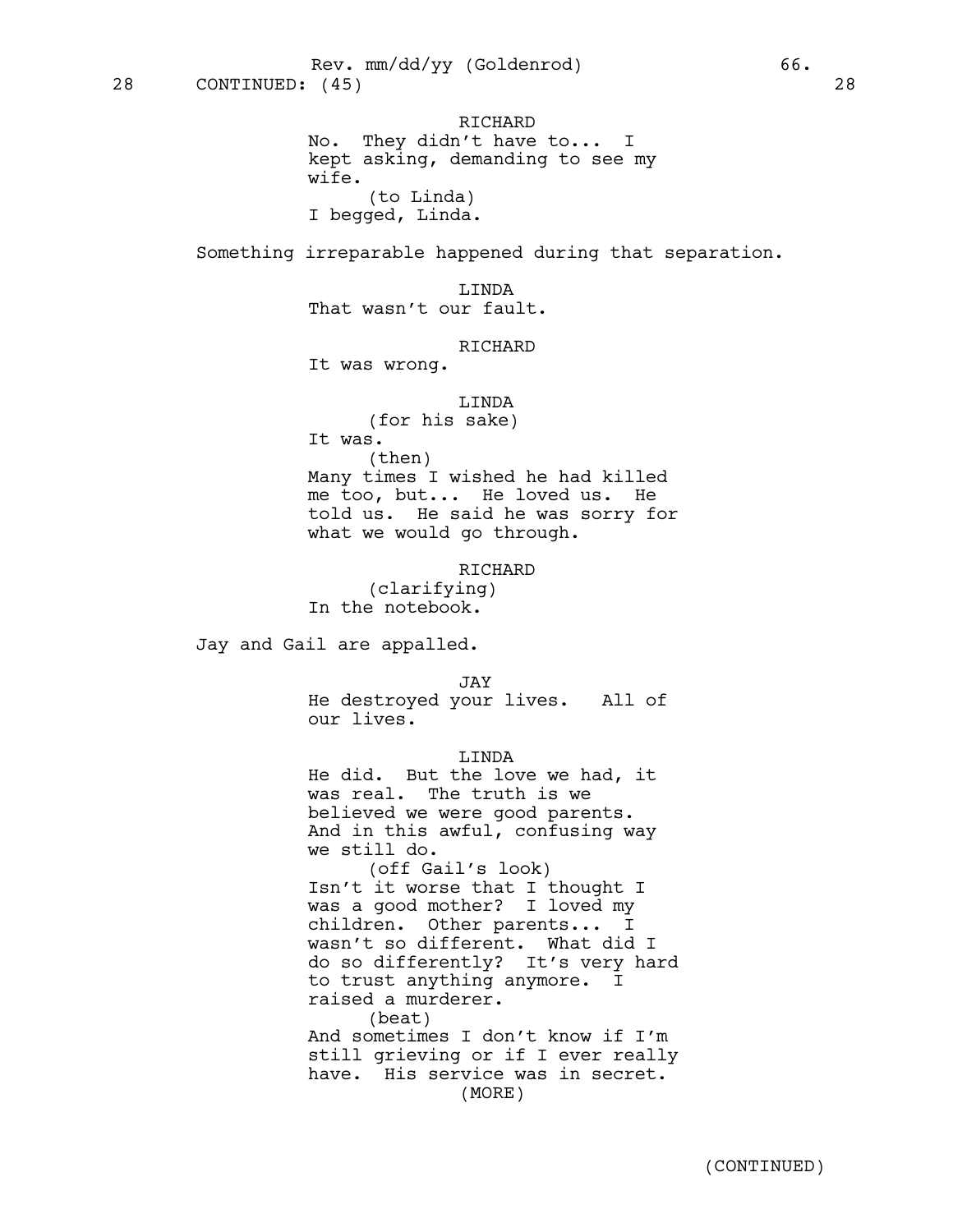No local church would memorialize him. LINDA (CONT'D)

(humiliating) Richard had to beg. To bury his son. And when we found... a place... I was so ashamed... their kindness. (then)

You're supposed to tell happy stories... we hid. So many friends didn't know what to say, didn't come...

# RICHARD

(sees it differently) We had our closest relatives with us. Good friends.

# LINDA

I remember checking the clock. We were so overwhelmed with blame.  $*$ Our financial situation was impossible. \*

(making her point) Grief felt like something... out of reach.

(to Jay, sadly) I didn't stop him because I didn't know. And  $I$  didn't speak because  $*$ I didn't know how. And I'm sorry,  $*$ but I never thought I had enough \* good to say...  $\star$ 

(then) I want answers. I do. I have to reconcile his actions with the child I loved and raised. But there may be none. And maybe we're the last people to ask...

For the Perry's, this is a devastating thought. Jay shakes his head, remembering something.

JAY

"We know the hate."

The others look at him. He stands and walks towards the table with food and drinks.

> JAY (CONT'D) Joy Murphy's parents would say that. Their church? Remember?  $\mathbf{u}$

(MORE)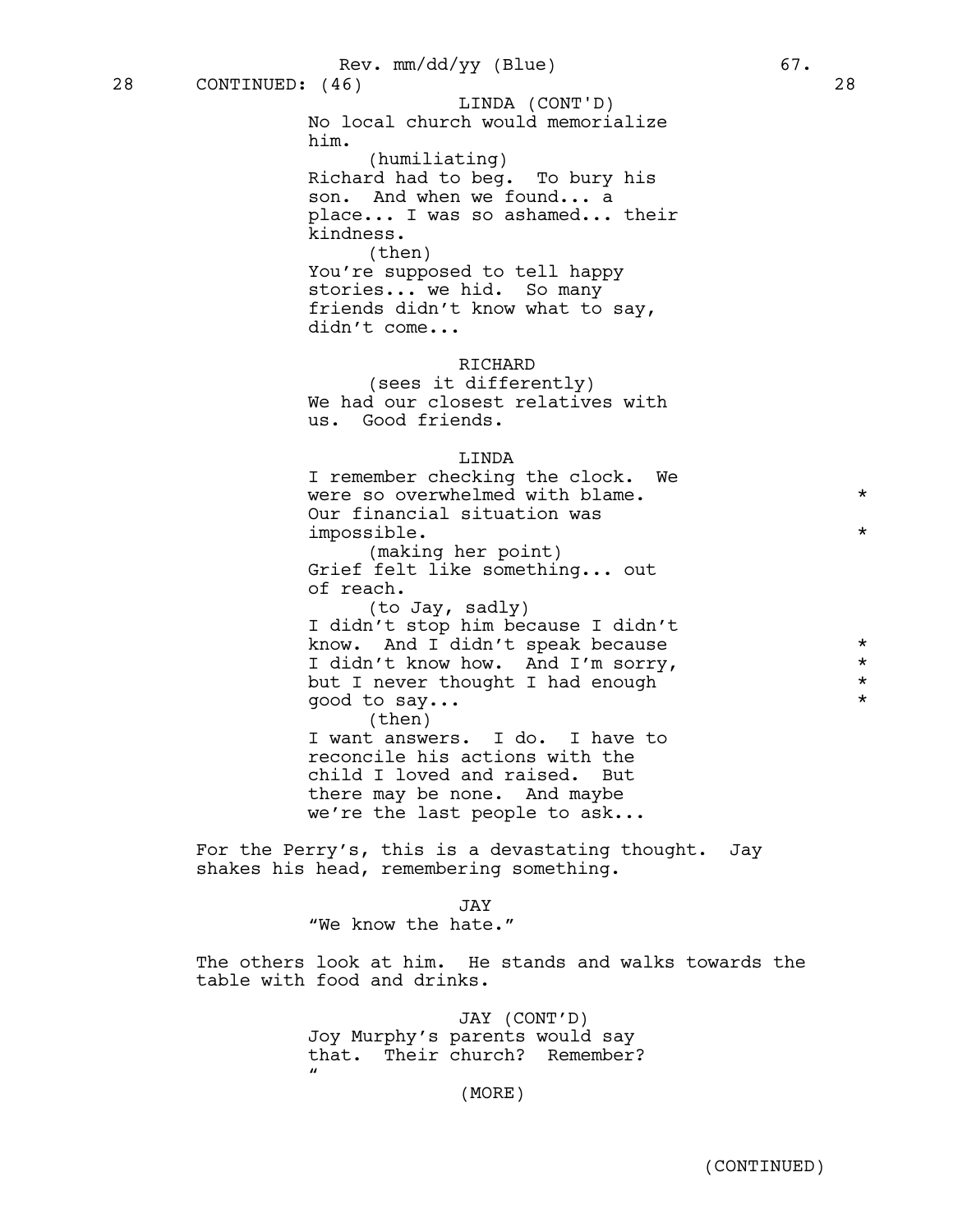We need not know *why* the hate, for we *know* the hate." Or something like that. So stupid... He grabs a water bottle, opens it and drinks. JAY (CONT'D) These are for us, right? LINDA I'm sure it's okay. JAY (re: bottle) Anyone want a...? (nothing) No? (drinking more) But that whole church movement afterwards? It made me so angry. What? The Devil? So meaningless. And leave it to the Catholic church to have the most bankrupt reaction of all... (looking up) Sorry. LINDA This is an Episcopalian church. JAY Oh, right, well, Christian, or... sorry, I'm... not religious. He finishes his water bottle and looks for the trash. JAY (CONT'D) They recycle? GAIL Just leave it. JAY Alright... (then) But they found acceptance first, you know? Or at least... 28 CONTINUED: (47) 28 JAY (CONT'D)

understood it for what it might always be. But for the rest of us, who need reason, what was he? 68.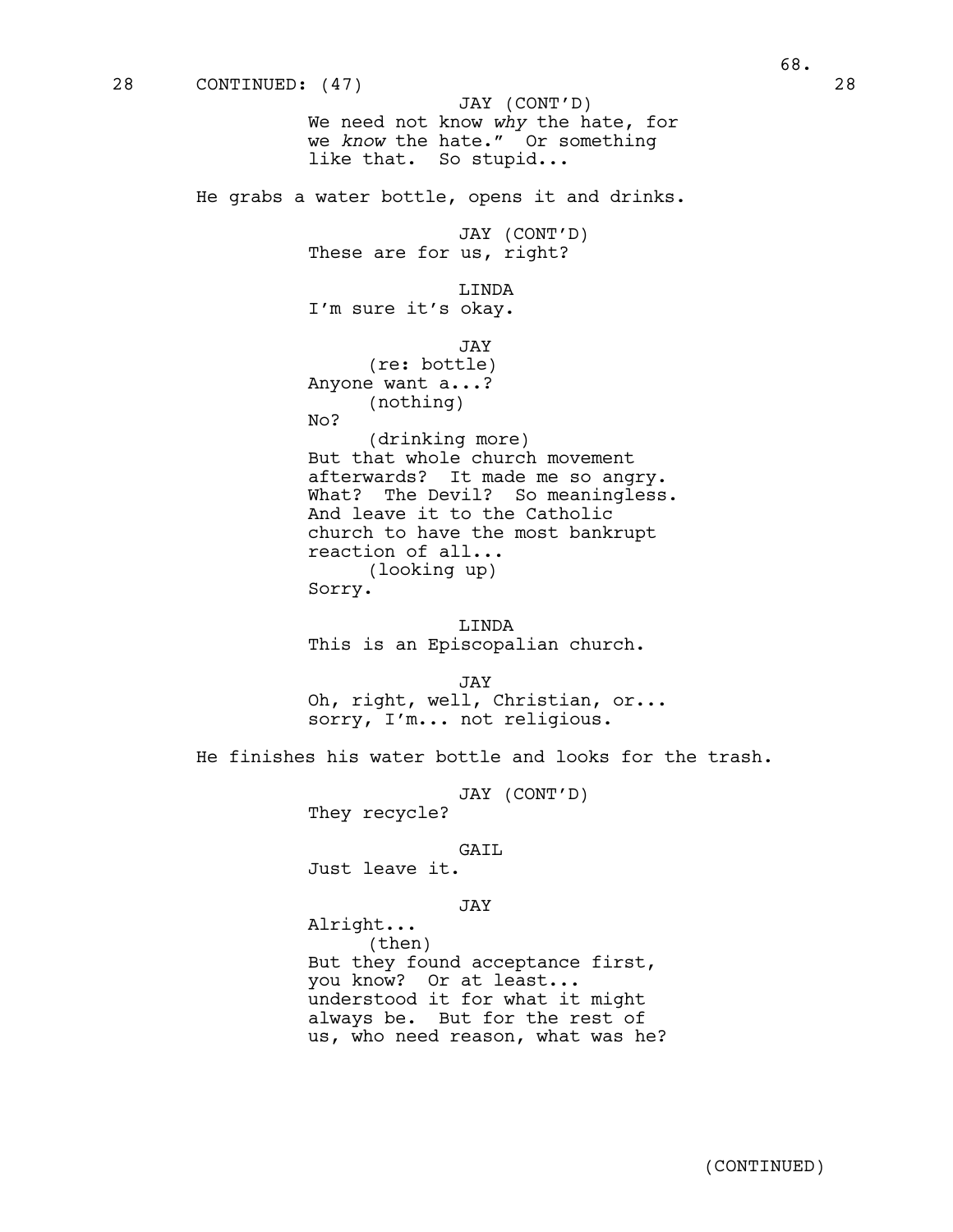(looking back to Jay) We knew he was troubled, just not how capable.

JAY

What about the diagnoses? Early on? At fifteen antisocial personality disorder?

## RICHARD

We were told he exhibited signs of antisocial and bipolar personality disorder, but nothing that would suggest...

Jay crosses back to his side of the table but stays standing.

JAY

No, no, no, I'm not trying to... I believe you didn't... I'm just... I'm asking because a psychiatrist told us, afterwards, that he never would have shared his real problems. Or that he couldn't. That...

#### LINDA

We thought he might with his friends. We asked him to.

## RICHARD

He finally started making friends again in high school. He found a good group...

JAY

I'm sorry, a good group? Alex showed him the guns...

#### RICHARD

Hayden stole them. His friends had nothing to do with it.

#### JAY

I'm just saying, it's hard to hear you call them "a good group." These were the kids going to gun ranges, playing *Call of Duty* all day and night, right? Isn't that where that started?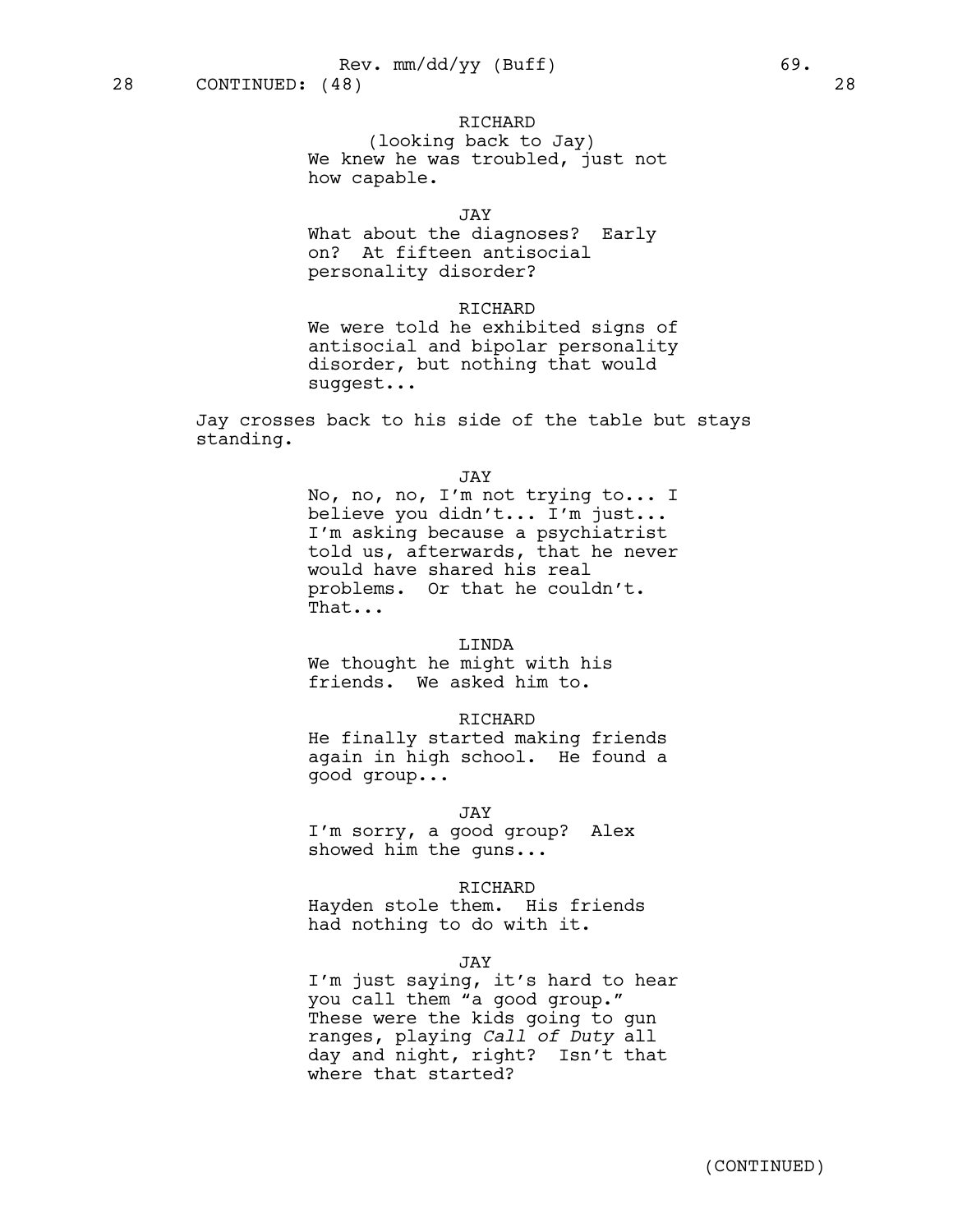It's a video game.

JAY

It's *simulation*. And the visits to the shooting range? How many?

# RICHARD

Only two.

## JAY

That we know about it. And you don't even need to go with those games now.

## RICHARD

If you'd allow me to finish. Addressing *your* point. I was saying, by the end of... his life, despite whatever was going on inside, he seemed popular, for him, in his circle.

Jay sits back down to focus his thoughts for them.

JAY Okay, but what I'm talking about is different...

#### RICHARD

And I'm saying we couldn't see how isolated he was because he was popular, or not... That's not the  $*$ right word, I know, but we couldn't really know the level of intimacy in his social life. From where he had been we were just happy to see him *have* a social life.

JAY

Okay, so that isolation...

GAIL But he was bullied in high school.

LINDA \*

Not by his friends...

#### GAIL

But still. They told the police  $*$ how often he talked about killing \* certain students.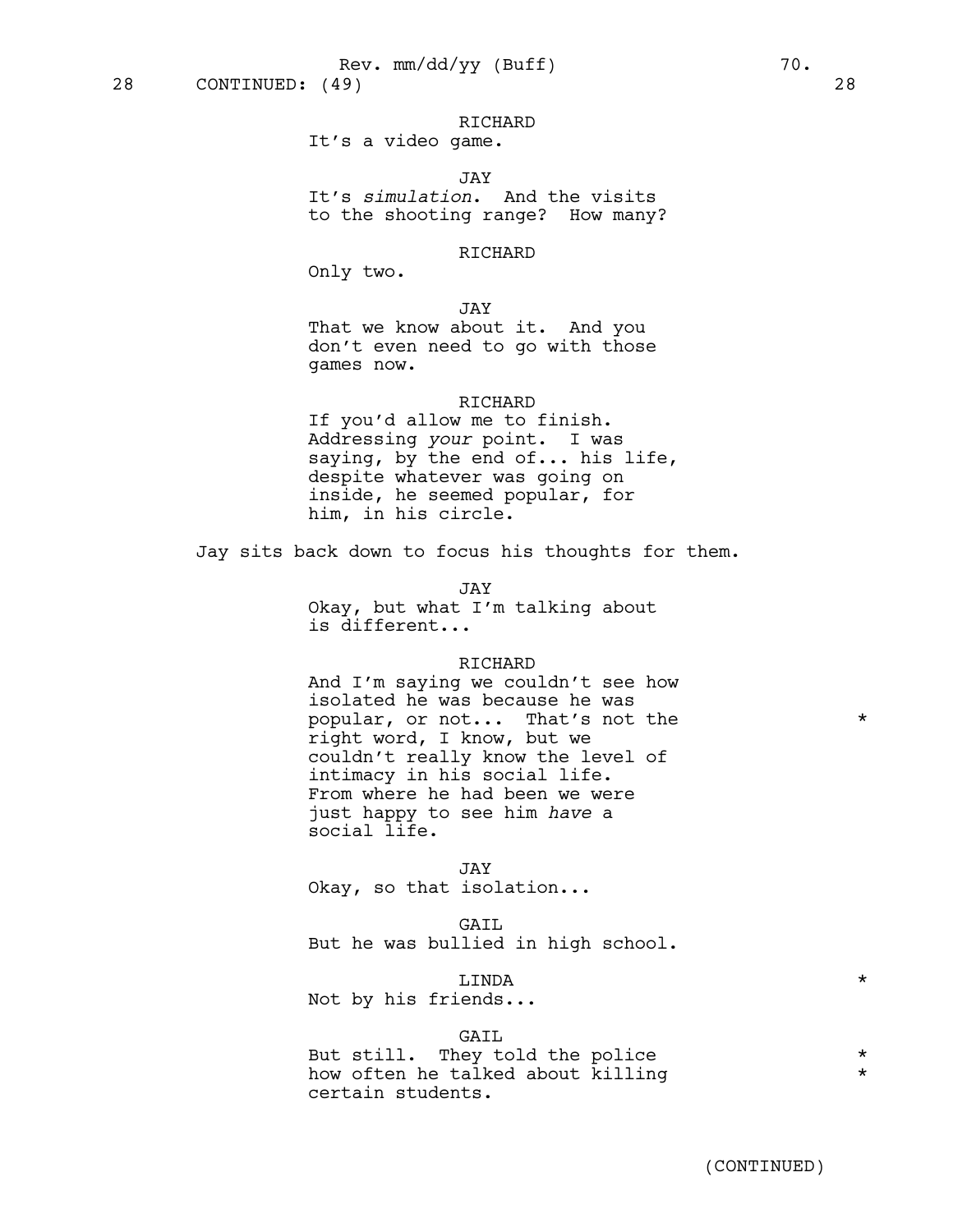He said they all talked that way. His group of friends experienced a lot of bullying.

# JAY

And that's fine, now, I don't care, I'm sorry, if I could just... get this out. That isolation, even around friends, that... detachment, is sometimes indicative of a lack of feeling. Or empathy. Add to that the thousands of hours online? Without any real human contact? (off their looks) This is just how the psychiatrist explained it.

#### RICHARD

We understand the psychology.

#### JAY

Okay. I'm just... Look, what I learned, is there are studies, based on fMRI's, brain scans... They say they can see the responses or lack of response in the brain. That there are actually less connections, less matter, in the prefrontal cortex and amygdala...

# GAIL

Jay...

#### JAY

No, wait, please... Have you heard of mirror neurons?

GAIL

Jesus, Jay, we're qualified...

#### JAY

I know I'm not an expert, I'm just trying to... (to Richard and Linda) I thought this was helpful. The basic idea. I mean, *you* brought up brain scans. Mental health evaluations. (MORE)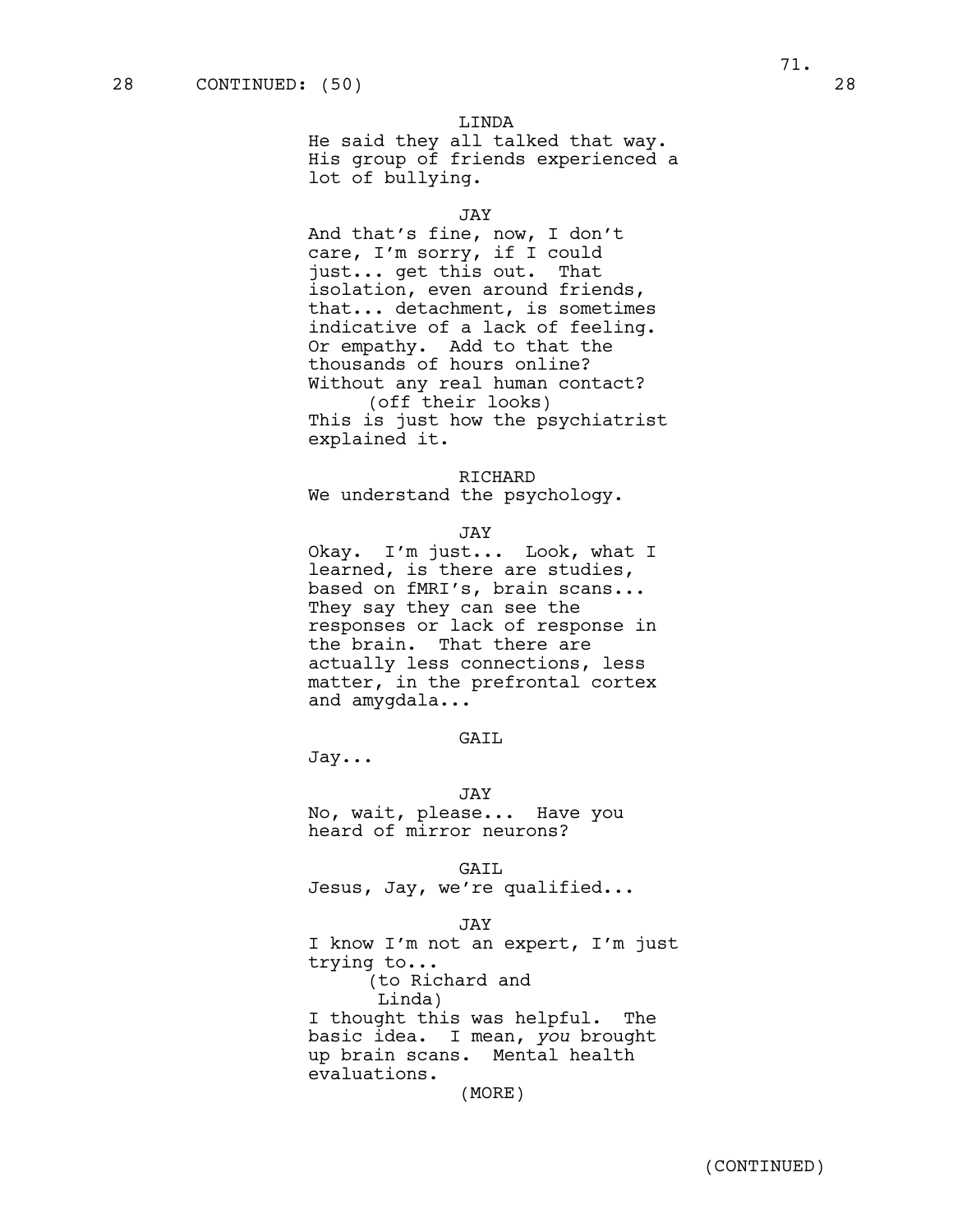## JAY (CONT'D)

If we could have seen, or been able to predict something. Because in these tests, the doctors, they'll see...

# RICHARD

I know. They show certain words or pictures that should generate a response, some emotion or feeling, but they don't.

JAY

Right. The people diagnosed with psychopathy.

#### RICHARD

My son was empathetic. He felt a great deal.

#### JAY

But... I'm just saying, I'm saying this to help you. That it might be helpful...

#### RICHARD

My son was not a psychopath. He was in terrible pain...

#### JAY

But maybe not treatable. Because did anything ever work? How many different medications? Drugs? If it's the actual structure of the brain, I mean, that it is not just pathological... it's physical.

#### RICHARD

I understand what you want to say.

#### JAY

So that it wasn't just high school, or middle school, it was his him.

## LINDA

Do you remember Evan as a baby?

GAIL

(beat, am I offended?) Of course.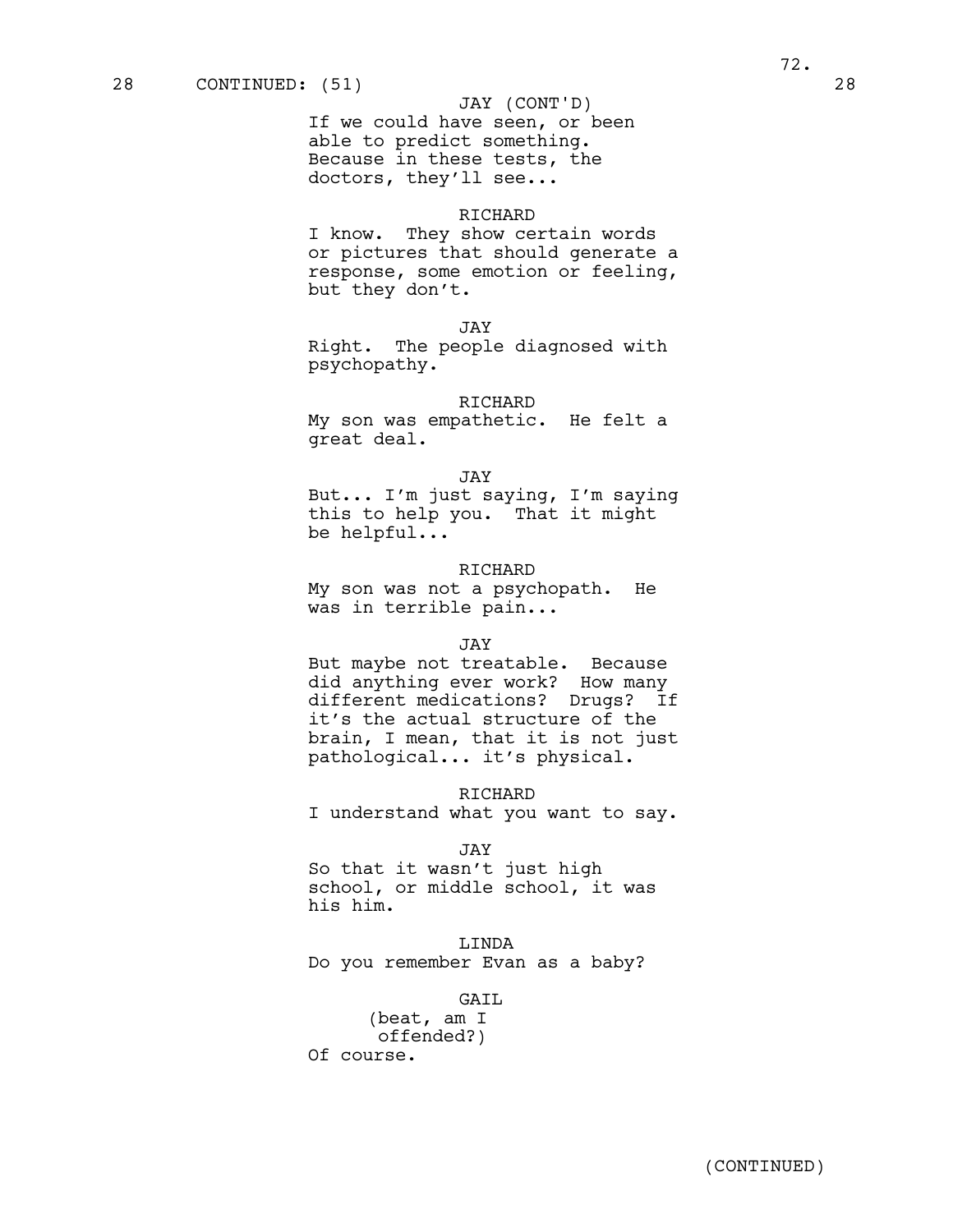LINDA I remember. I feel Hayden as my baby, every day. His helplessness, his crying, then his smile. (then) I don't believe in what you're saying...

Jay audibly scoffs at Linda's sanctimony.

GAIL

(gently) Then Linda. Something must have happened.

RICHARD There was no abuse.

GAIL

(she's wanted to ask) Not just abuse...

RICHARD

Neglect? We were there. As much as we could be.

### GAIL

And we can't always be, I know, but we have to... correct their course when we do have them.

### RICHARD

So we failed. I failed. I know that. I tried everything to correct it. And I would have  $*$ given anything to be there with  $*$ him...

#### GAIL

But you were.

RICHARD If I could have known...

JAY

Maybe no one could get through to him. That he wasn't capable...

# RICHARD

No...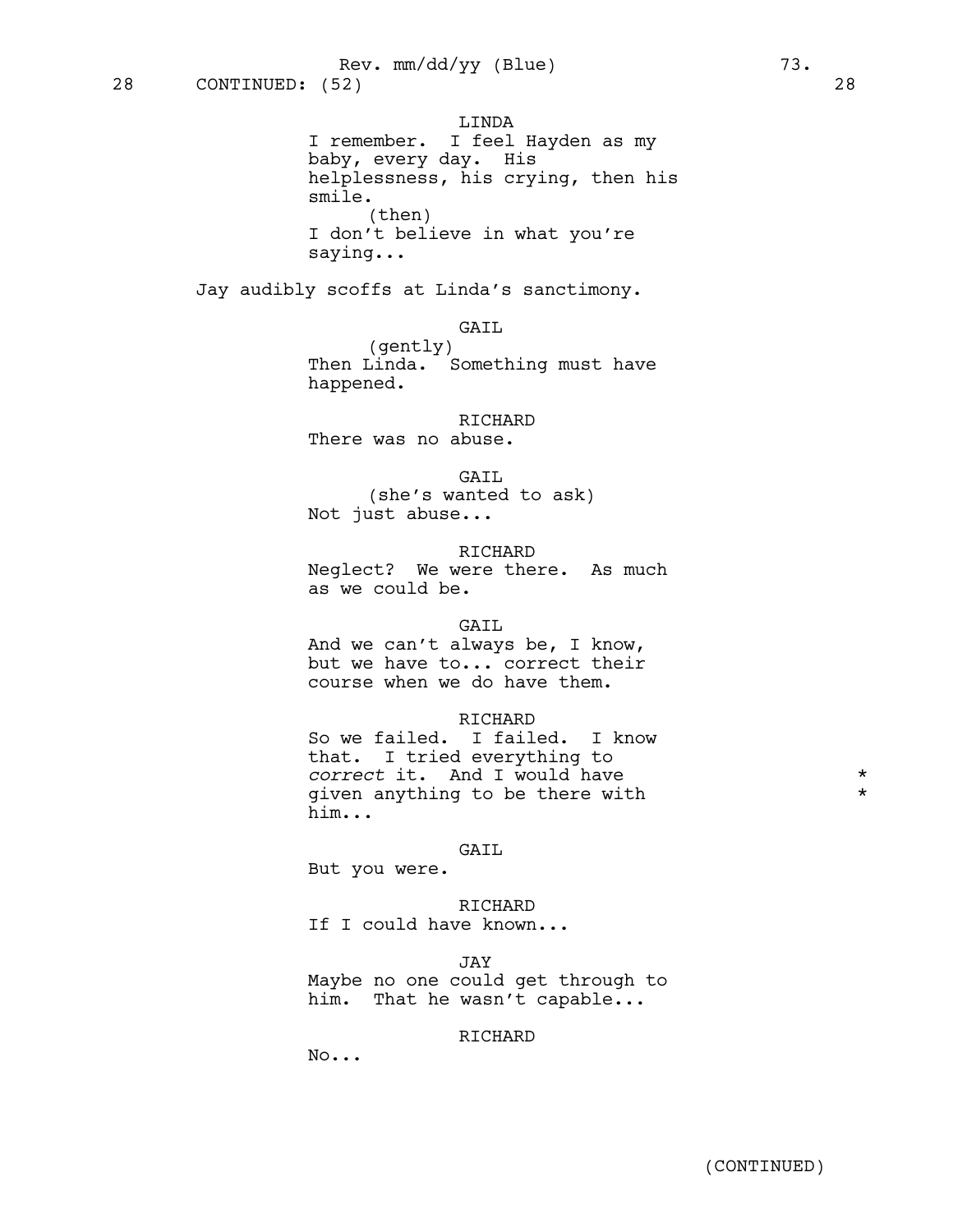"Possible schizoaffective disorder, bipolar disorder, depression, mania, ADHD..."

JAY

# RICHARD

None of which are psychopathy. You don't know what you're talking about...

### JAY

Take those medical records with the criminal report. I mean, we finally have the full report of what happened. Don't you have to weigh the evidence, the facts of what he did, against the relationship, or history you had with him?

# LINDA

He became them, he wasn't always them...

## JAY

We can trace how far back he planned this. We can trace his *footsteps* for Christ's sake...

### **RICHARD**

I don't believe the timeline definitively proves anything about his mental state...

JAY \*

How can you say that?

#### LINDA

We're not denying what he did or who he became...

#### JAY

But I can't help but hear you blame a not abnormal childhood.

#### **RICHARD**

He's my son. I can't remove my feelings from our history, or his records...

(CONTINUED)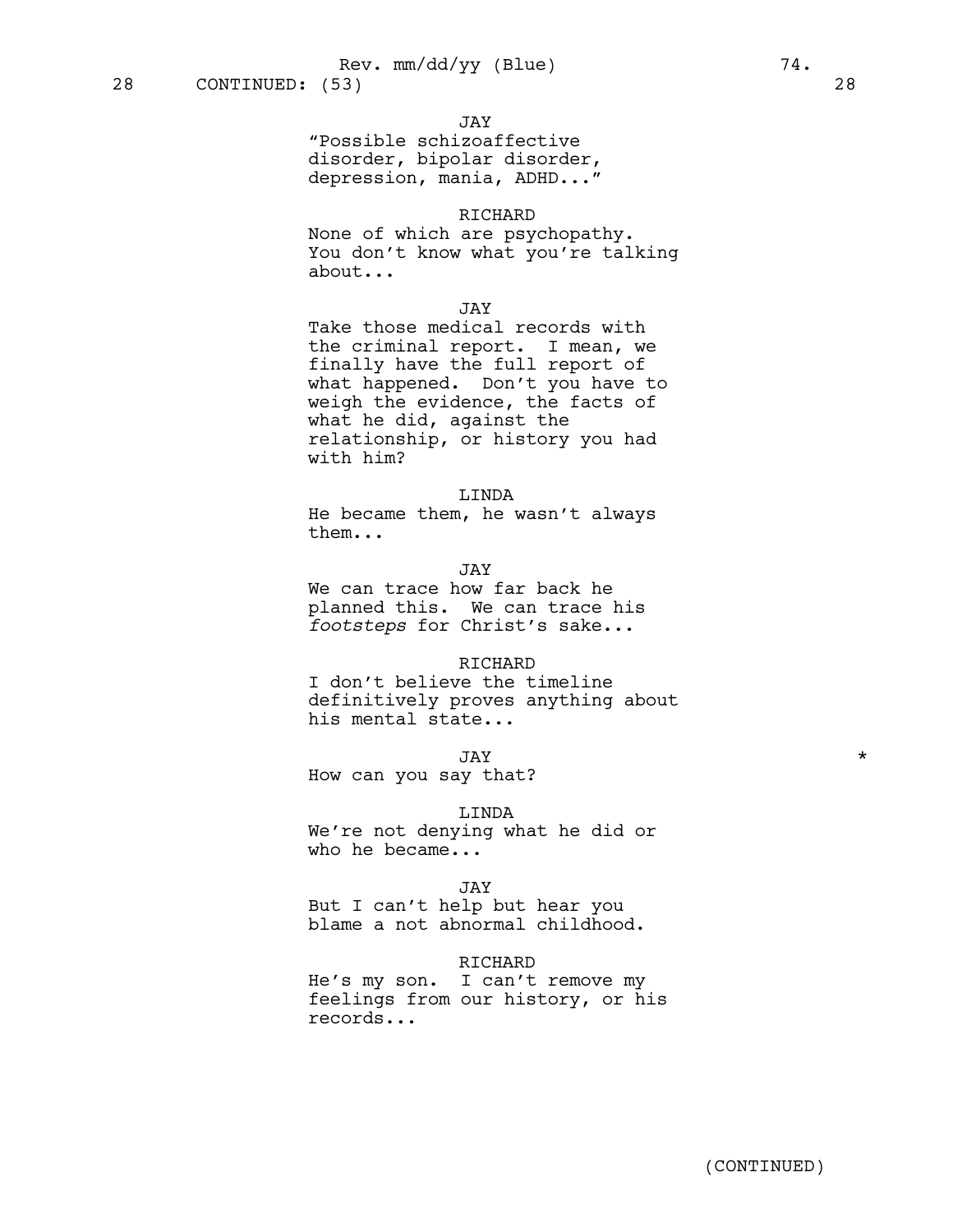#### JAY

I'm not asking for that, but what he did, his capacity for murder was potentially there long before anyone could have known...

#### RICHARD

You think you can attach one word to something in order to understand it? To make you feel safe. Well, I won't say it. I don't believe it. It's not simple. It's everything you cannot see... and it left him helpless. He was helpless...

# GAIL

But it's our job to help. That's our job. At some point it doesn't matter whether or not you see the signs, it's still our obligation.

# RICHARD

I said. I failed.

| TAY.                              | $\star$ |
|-----------------------------------|---------|
| And what I'm saying is that maybe | $\star$ |
| you had very little choice. The   | $\star$ |
| report speaks for itself          |         |

#### LINDA

He was gone by then, he was...

JAY \* I mean the deliberate choices...

RICHARD

He did not target.

JAY What? How can you say \* Why does that matter? \* that? GAIL

# RICHARD

He would have said so. JAY No, he murdered people... Or why is one better? GAIL

> JAY What do you mean he didn't target?

LINDA I don't believe he looked for any one person...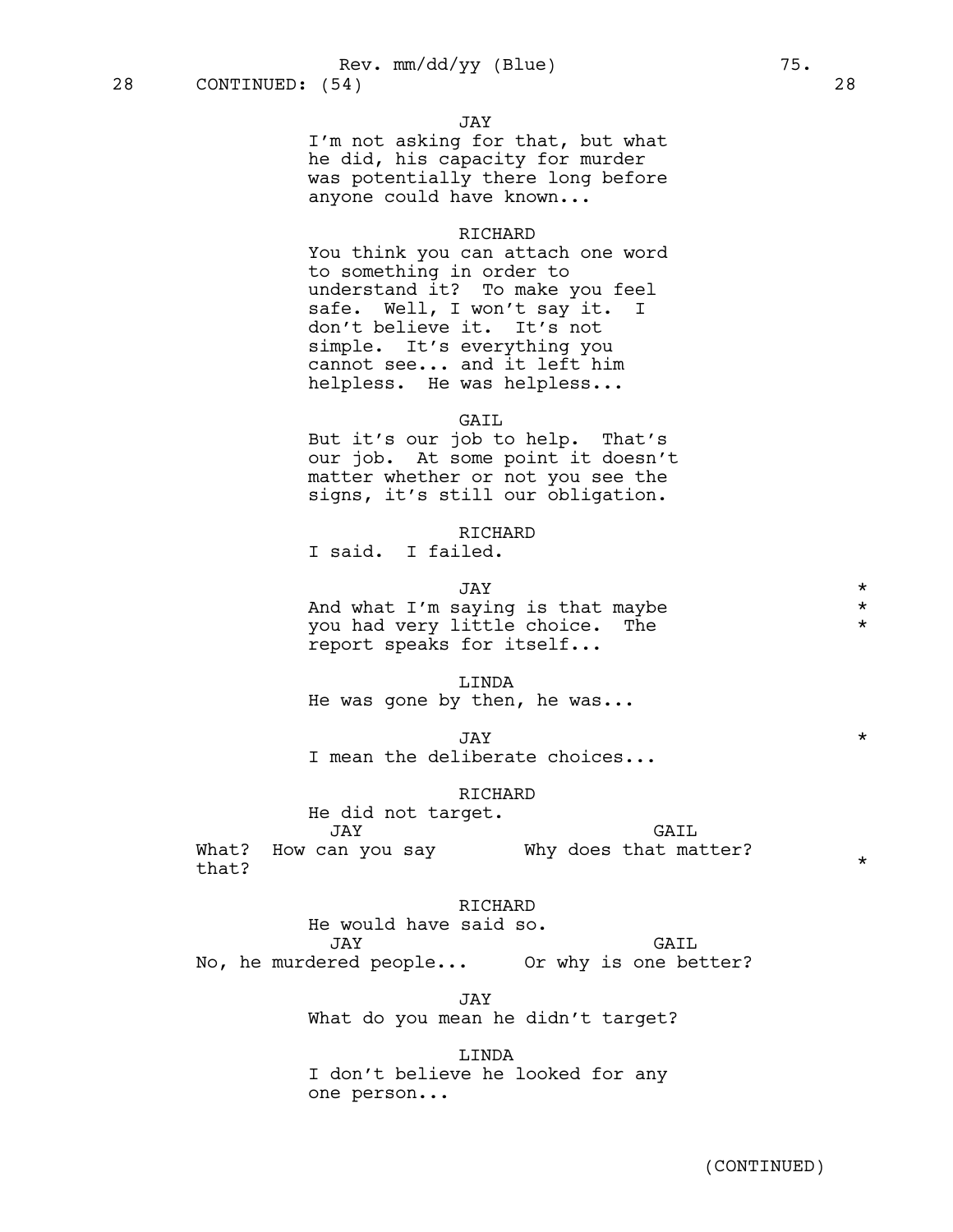JAY *Jesus Christ*... GAIL Wait, it doesn't matter... \* RICHARD He'd never met any of them. JAY *It was his school! They were his students!*  RICHARD He'd never been in that classroom before... JAY He wanted to kill them... RICHARD Those students, they weren't his grade. Evan... JAY *Don't*. RICHARD I'm just saying... JAY (quietly) No, no, just don't.. RICHARD He didn't know them... JAY He wanted them to suffer... GAIL \* Jay... \* RICHARD But not... JAY (reeling on Richard) 28 CONTINUED: (55) 28

*What?* Not intentionally? *What were you going to say*?

# RICHARD

He didn't seek out to make any one individual suffer.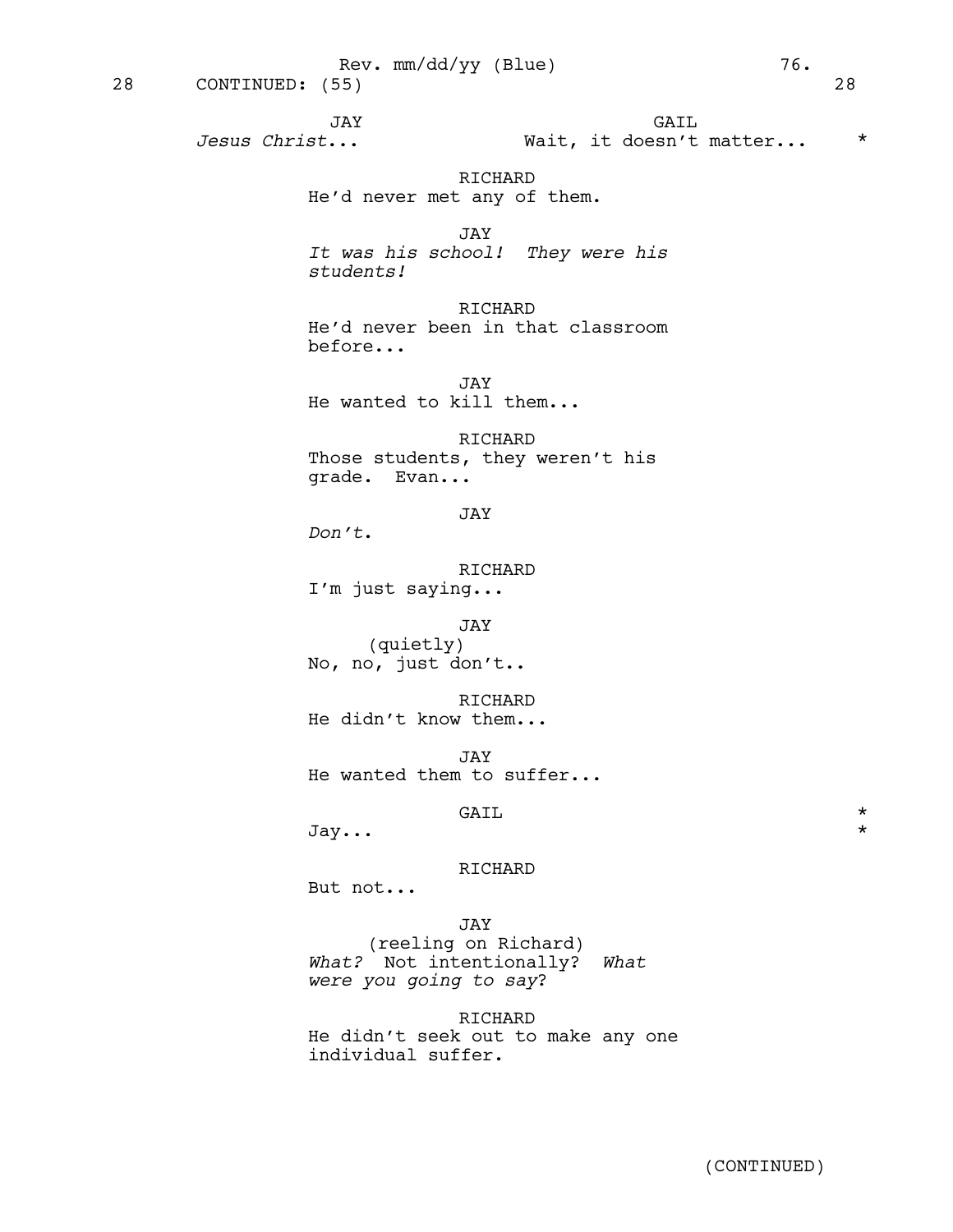JAY

But my son did! Evan suffered! So much. And he let him...

RICHARD I'm sorry. Both of you...

JAY

No...

RICHARD

I know what happened... JAY No you don't...  $GAIL$ Wait...  $\star$ 

RICHARD

He did the most awful thing I've ever known, but I know the report...

JAY

(erupting) *No you don't! You don't know how my son died!*

Jay slams his fist down on the table.

JAY (CONT'D) He entered Evan's classroom at 1:29 PM. He threw a bomb in the center of the desks and stayed there shooting for a half a minute. He could have killed everyone in that time. He *chose* not to. He watched them. They saw his face. They saw the way he... looked. He knew Evan was still alive. He knew exactly who was hurt and who wasn't when he left. **RICHARD** We could never see into the Please...  $GAIL$ 

classroom...

JAY

No! He suffered! The first gunshots happened at 1:29. When the attack began. He left them bleeding, dying... Six minutes! \* Six minutes later. He comes back. Your son. To retrace his steps. He's in the hallway. Again. At 1:35. He came back to... finish. (MORE)

\*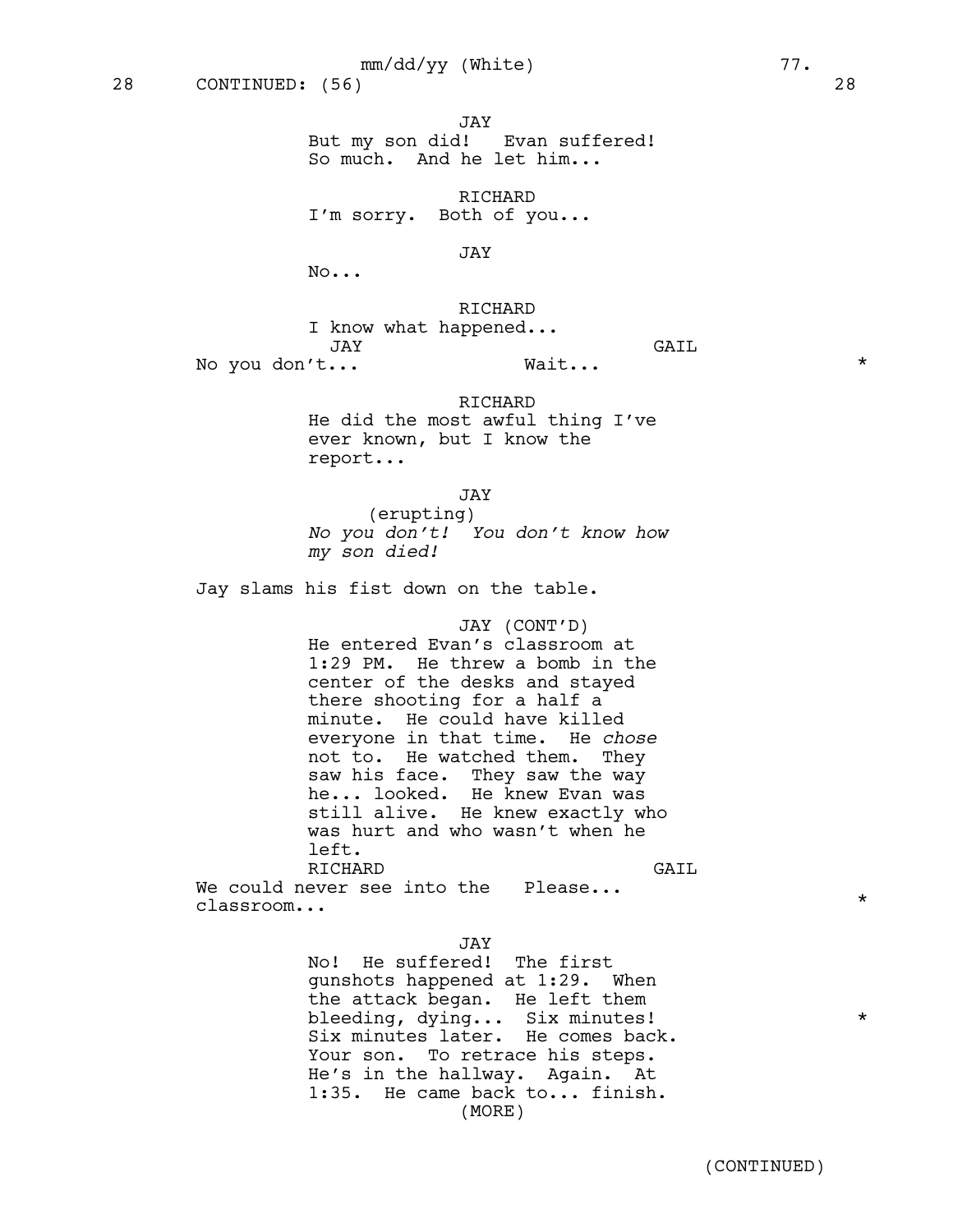And Evan was there... The last \*\*\* gunshot, 1:36, the bullet hit his neck, his artery... JAY (CONT'D)

#### GAIL

Jay...

# JAY

Six minutes... He was *alive*... He was trying to get out, the blood... trails showed he was trying to...

# GAIL

Please, stop...

## JAY

No, no. Then it *was* methodical, he was looking... he came back and Evan was still alive...

# RICHARD

I know...

#### JAY

*No, you don't! You don't know! I know!* I know *the streaks*... On the floor. The way he crawled. For his life. The wounds in what order. How he fought. And how he died...

# GAIL

Jay...

JAY (childlike) No....How he died...

GAIL (softly, sadly) Okay... (waits) Now stop. Please.

Jay is finished. He wipes away a tear, incensed by its timing, and slumps back into his seat. Gail steps away from the table, needing to be alone. She sits in an  $*$ <br>armchair by the window They all need some time armchair by the window. They all need some time.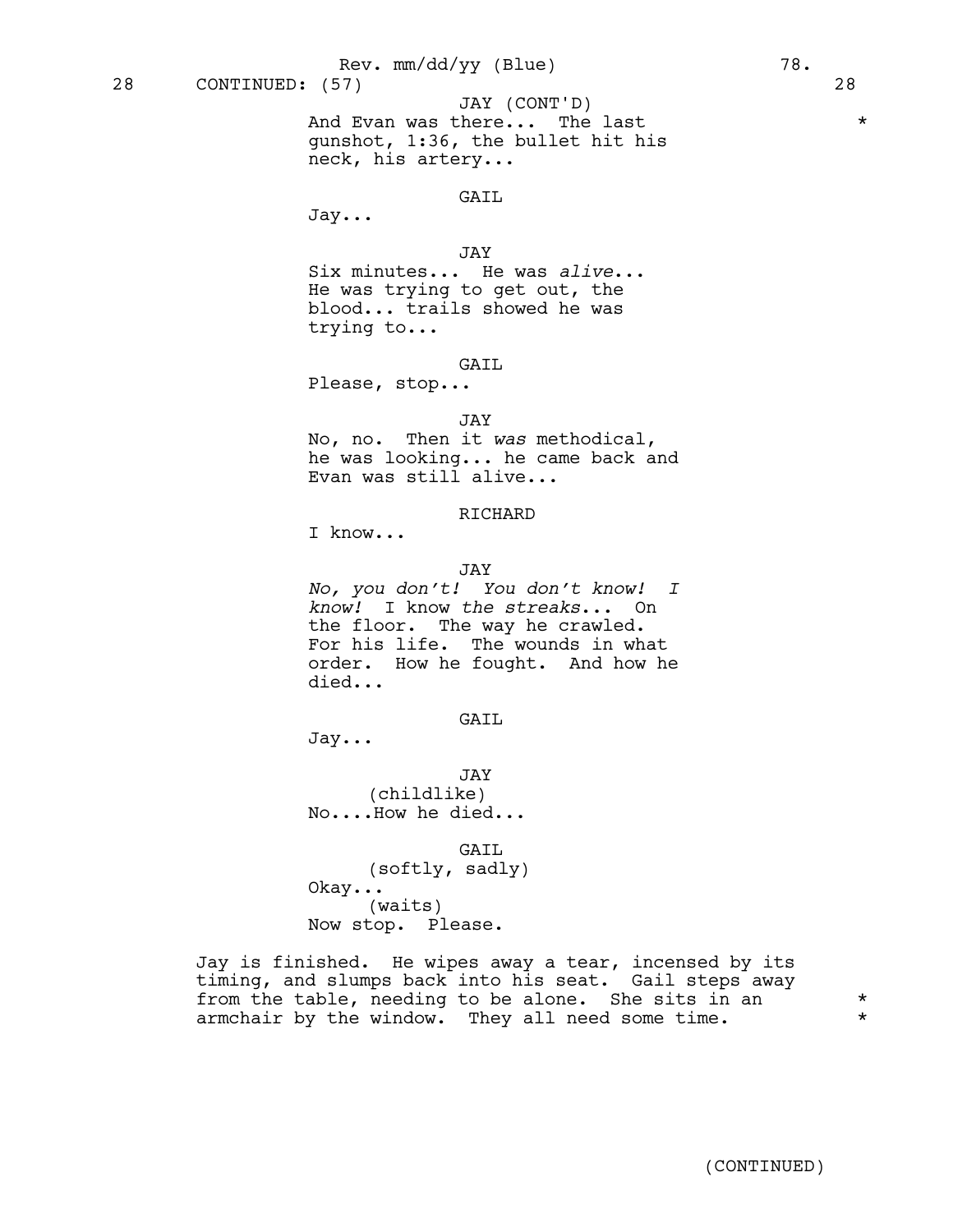# RICHARD

(condemned to repeat) Caroline, Jonathan, and Tori were killed instantly by the blast. Daniel. Shot three times in the chest. Twice in the lungs, once in the heart. He died, seated at his desk. Julianna. Shot twice in the leg. Once in the knee and once in thigh, the femoral artery.

JAY

What are you doing...?

#### RICHARD

She lost her vision because of the glass in her eyes. She tried to crawl out of the classroom but she died before finding the way...

JAY

Okay...

# RICHARD

Vanessa. Shot four times. Twice in the abdomen and twice in the head...

#### GAIL

We understand. You know.

Linda looks to ground, stricken.

### RICHARD

The victims and the wounded. I'm sorry... but I know. All of them. I know Evan. His story that day. And I know Hayden's. (accepting) He did go back. He was going to the library. Where he wanted to die. Where he told us, wrote to us, in his notebook, "That's where you'll find me. Where it's quiet for me." Where... (to Jay) Respectfully, the last shot, was at 1:41. In the library. (then) He passed the classroom on his way back. He saw Evan. In the hallway. (beat) (MORE)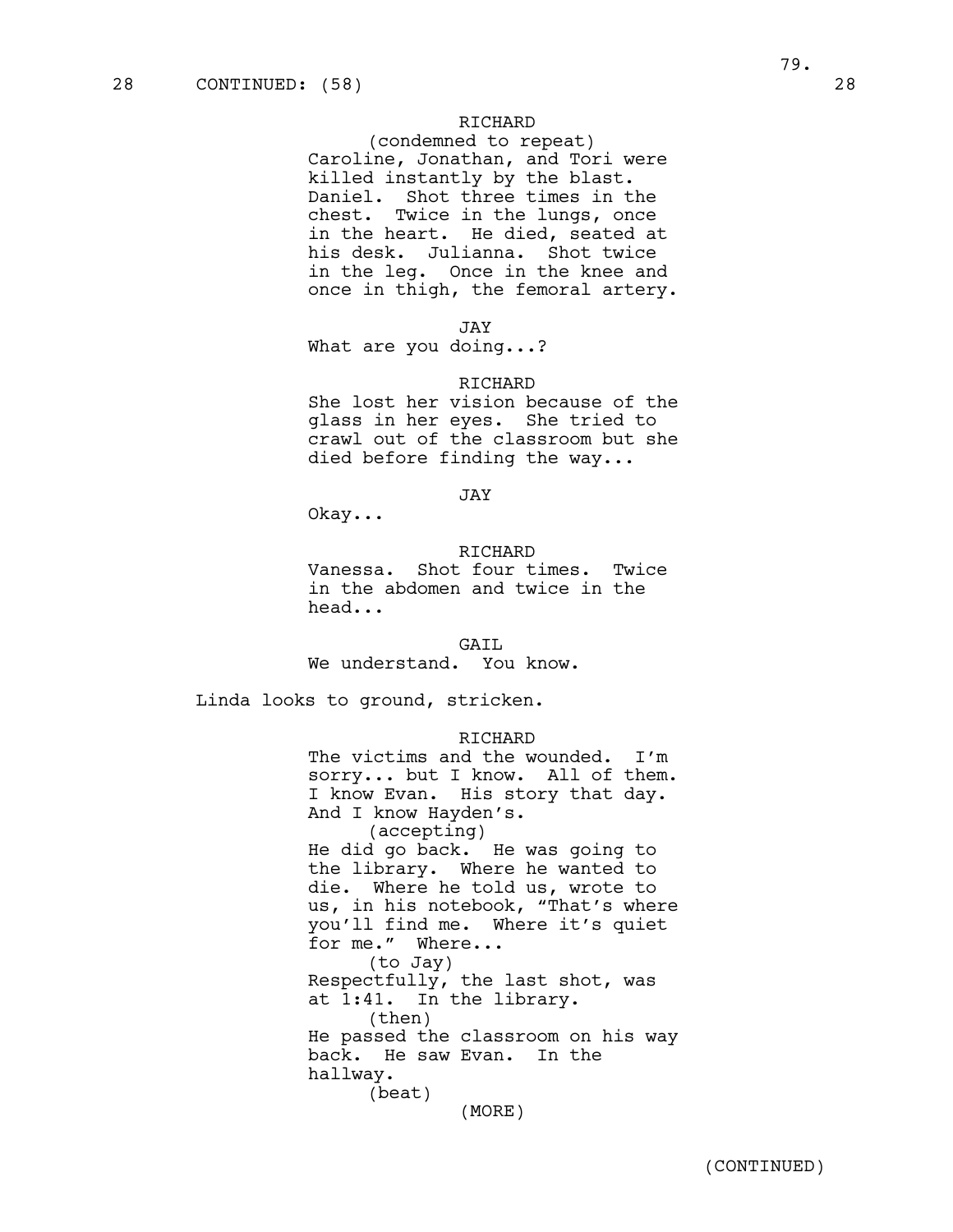He didn't go back inside. I don't believe he ever intended to. Planned to. It doesn't negate what he did plan. What he did do. Silence. Jay, totally depleted, still can't let go. JAY (stuck) But people saw... the kids saw... (then) Christopher? RICHARD Shot in the head. I know. My son. JAY The face. Hiding.  $\star$ RICHARD Underneath his desk. JAY 28 CONTINUED: (59) 28 RICHARD (CONT'D) Rev. mm/dd/yy (Blue) 80.

Begging for his life...

Linda gets up from the table and sits on a chair against  $*$ <br>the wall. the wall.

> RICHARD We don't know what they were saying...

JAY Witnesses... They were facing each other, he was on his knees...

RICHARD That is what they said...

JAY That is not feeling...

RICHARD That is hate...

JAY No. That is...

RICHARD Disturbed, hate, rage, hopelessness...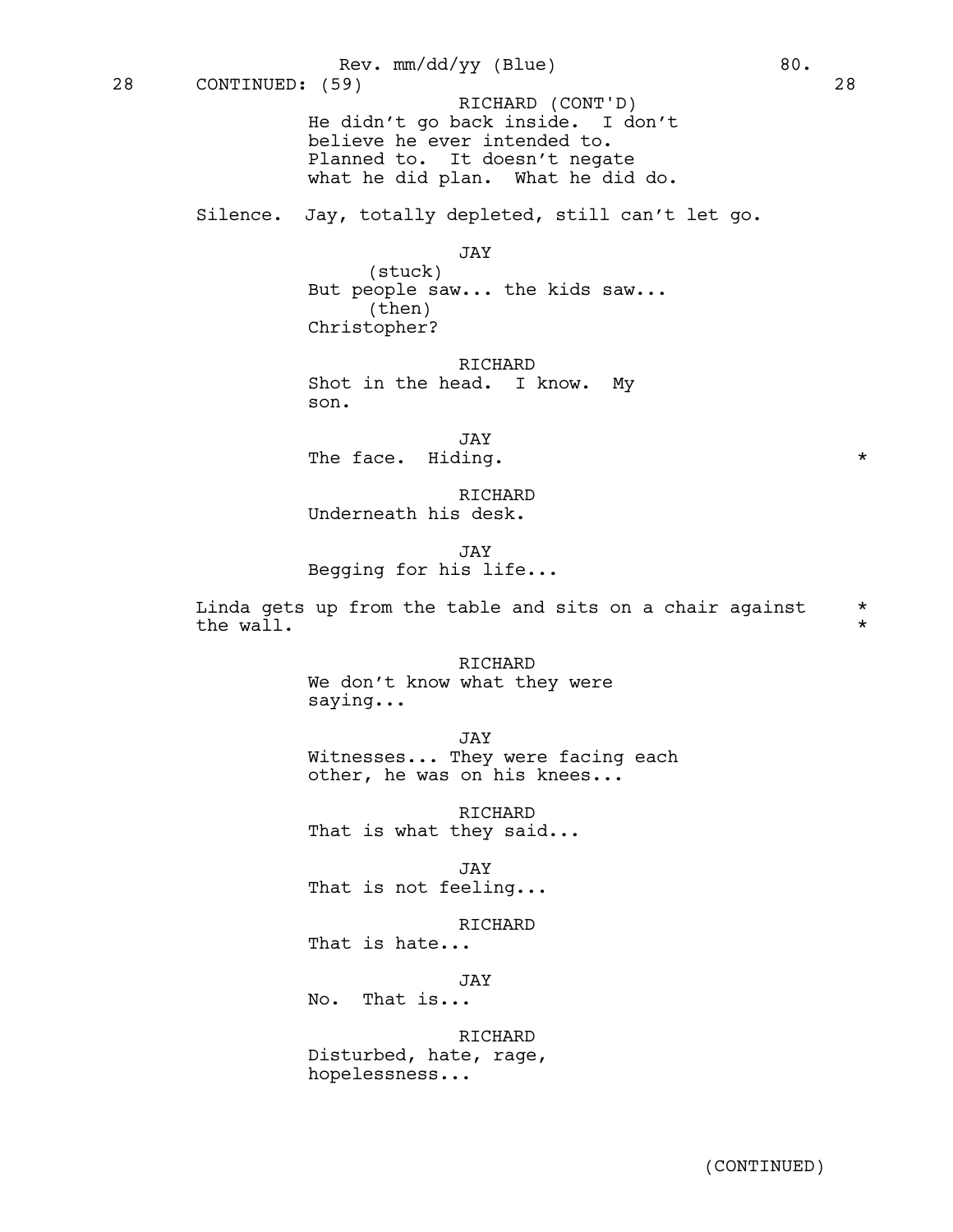JAY

No, no, no, apathy, indifference, cold, callous...

|                     | RICHARD<br>Evil? Do you want to say?                                                                                                                                                                                                                                                       |                                            |
|---------------------|--------------------------------------------------------------------------------------------------------------------------------------------------------------------------------------------------------------------------------------------------------------------------------------------|--------------------------------------------|
|                     | Because I I won't. I won't.                                                                                                                                                                                                                                                                | $^\star$                                   |
|                     | GAIL<br>(beat, softly)<br>It doesn't matter                                                                                                                                                                                                                                                | $\star$<br>$^\star$<br>$^\star$            |
| corner of the room. | He gets up and goes to get a water bottle for himself. $\,$<br>He takes small sips. He sits down on a bench in the                                                                                                                                                                         | $\star$<br>$\star$<br>$^\star$             |
|                     | RICHARD<br>(still defending, but<br>for himself)<br>No I've heard all the<br>theories. Was he a terrorist?<br>Was he a white nationalist? He<br>didn't target any race. He threw<br>pipe bombs into classrooms he'd<br>never stepped foot into before.<br>He wanted to hurt the world. And | $\star$<br>$\star$<br>$^\star$<br>$^\star$ |
|                     | he did.<br>(then)                                                                                                                                                                                                                                                                          | $^\star$<br>$^\star$                       |
|                     | We went to the school. Did you<br>know that? That was supposed to<br>be for the victims's families.<br>Hayden would not be counted as a                                                                                                                                                    | $^\star$                                   |
|                     | victim, but we fought for that.<br>And we saw. We saw the damage.<br>The windows, the black stains<br>We saw his hate                                                                                                                                                                      | $^\star$                                   |
|                     | LINDA<br>The lines                                                                                                                                                                                                                                                                         |                                            |
|                     | RICHARD<br>What he did<br>(to Linda, softly)<br>What?                                                                                                                                                                                                                                      |                                            |
|                     | LINDA<br>The lines. Or tape. The outlines<br>of the children. And Mr. Moore.                                                                                                                                                                                                               |                                            |

Gail winces at the memory.

(CONTINUED)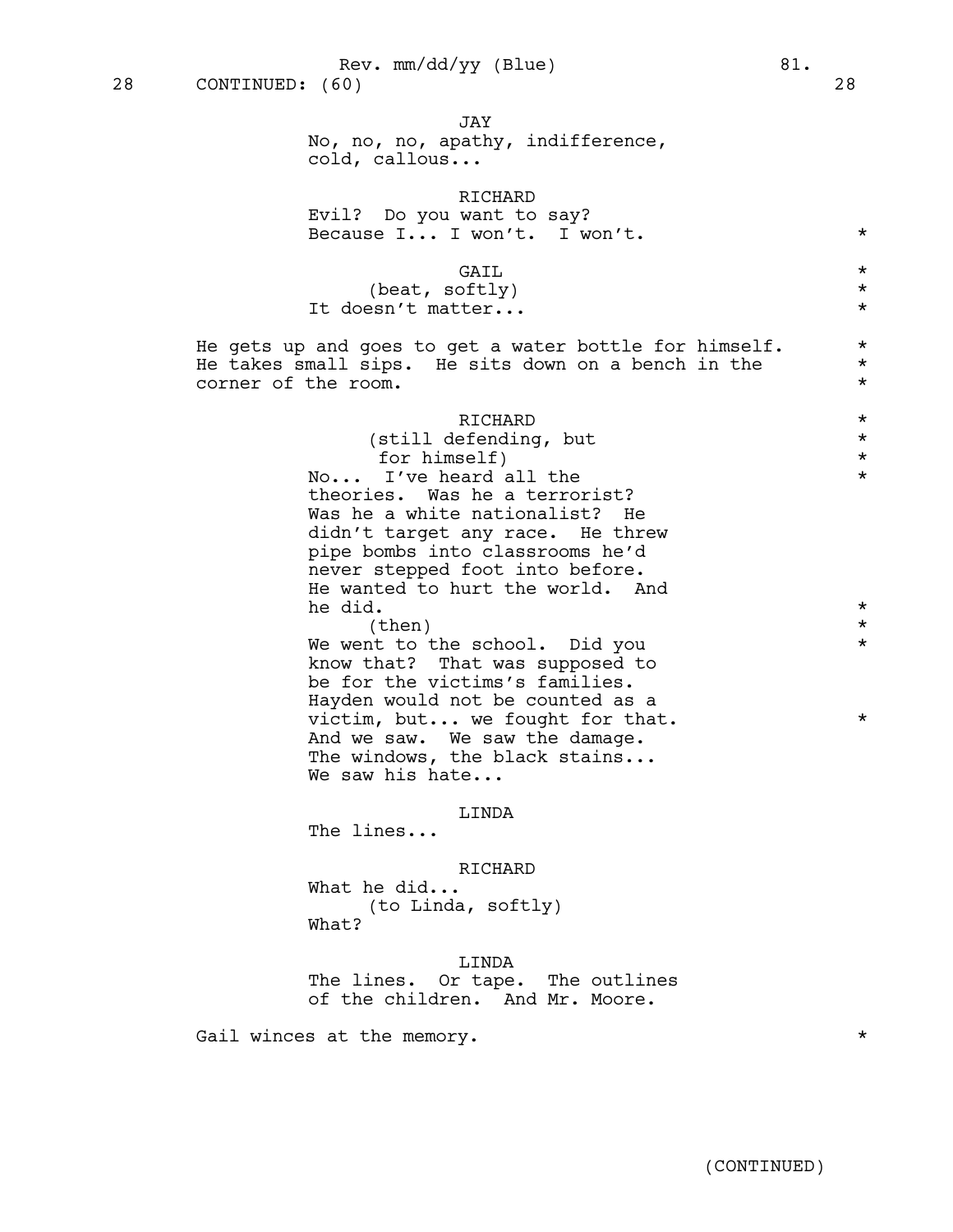# JAY \*

(understanding) Of the bodies... that was...  $\times$  (then)  $*$ 

I didn't know you were allowed in.

## LINDA

It was kept secret. They didn't want...

# RICHARD

More outrage. (solemn) \*

The world mourned ten. We mourned eleven. There were no memorials for eleven, no concerts reading eleven names. And I understood that but... I wasn't going to be excluded from that too. (making his case)

The damage though... how much? He was in pain. It was the pain that  $*$ brought him there.

(then) I didn't want another child. But once he was born... I loved Hayden so much. He was my best friend. We had so much fun. But... maybe he should never have been born...

### LINDA

No...

(pushing it away) Maybe we should never have gone to the school. I just remember this terrible feeling of... awe. Just awe for what my boy had done. And then this long skinny frame outlined on the carpet. All alone.

(strange) I knew it was him. Not because of where it was or... I just knew it was him.

JAY

I recognized Evan too. Just like... Not because of the lines, but the number? The number markers? For the report...?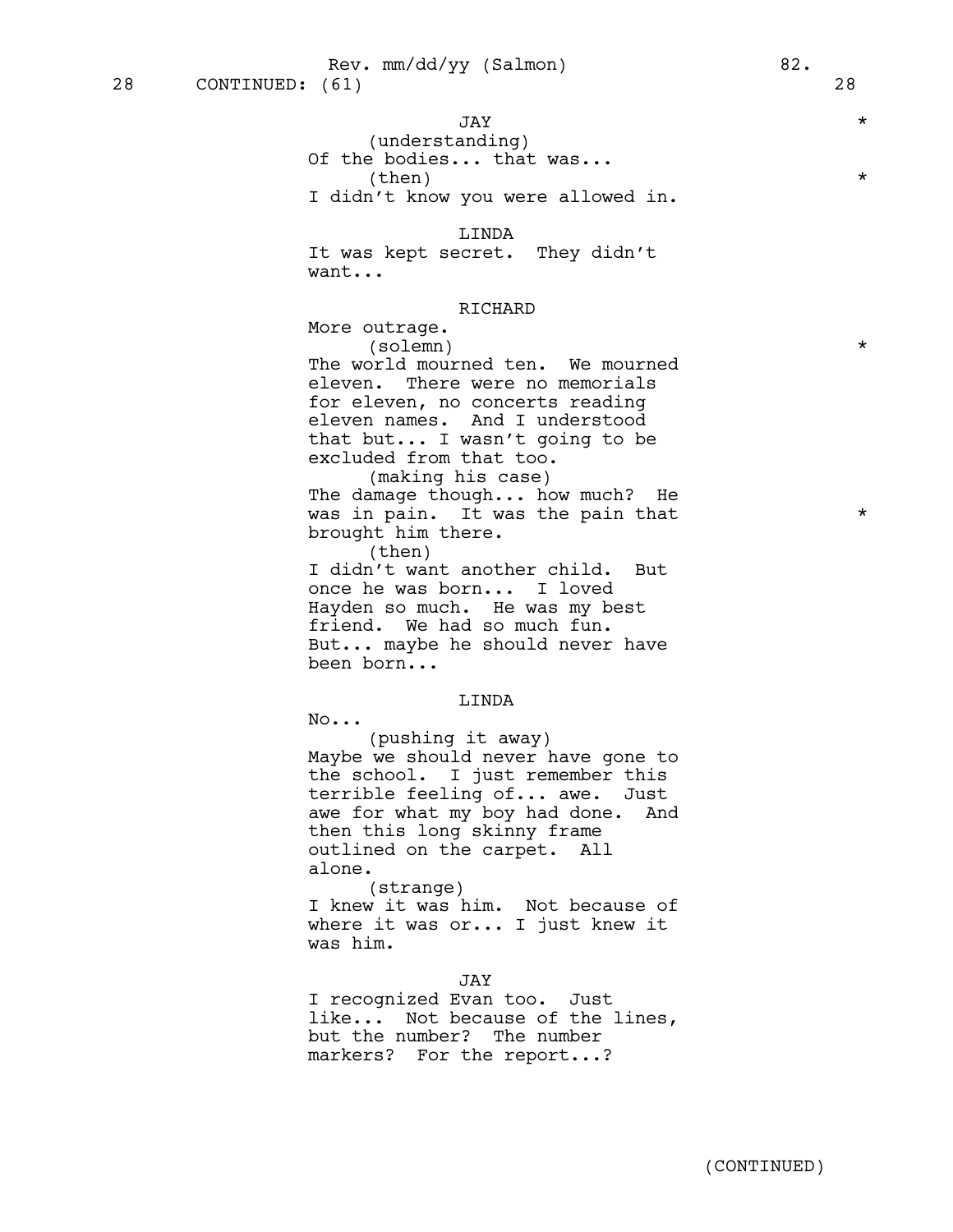### LINDA

Yes...

JAY

He was number one. He was the first they found, I guess. But he was... he was my... he was mine... (composing, to Linda) Sorry... That was hard.

Linda nods sadly, finding comfort in their shared pain.

LINDA It was. But you know, and please forgive me, it made me feel like the rest of you.

Gail reacts in the corner with a soft cry. Jay looks at  $*$ his wife, then to Linda.

JAY

Some parent, I can't remember who, said early on, in a mean way, meant to be mean, that you were "the loneliest people in the world." As if that was justice.  $*$ As  $if...$ 

### LINDA

Well we were.

### RICHARD

We still receive mail. At least I do. Some hateful, some sympathetic, most just strange.

#### LINDA

| Yes. I never understood it's      |         |
|-----------------------------------|---------|
| purpose.                          |         |
| (beat)                            |         |
| It only reminded me of what he    | $\star$ |
| did, when I just wanted to heal,  |         |
| or restore my memory of who he    | $\star$ |
| was.                              |         |
| (then)                            | $\star$ |
| And that's what I have to do, you | $\star$ |
| understand? You said he destroyed | $\star$ |
| our lives. Yes, he did. But       | $\star$ |
| while I know the world would have |         |
| been better without him           | $\star$ |
| (so hard for her)                 | $\star$ |
| I can't say I would have been     |         |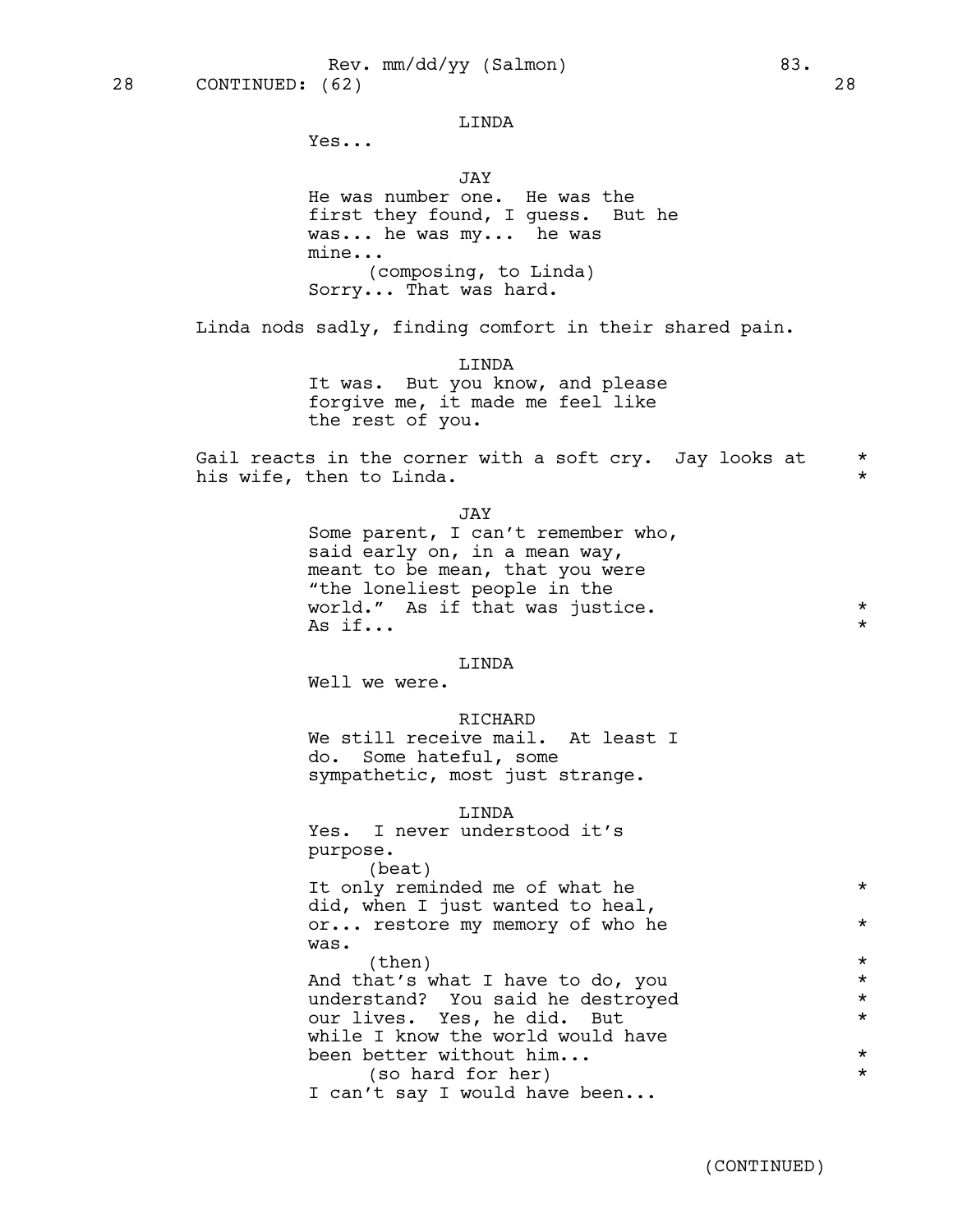# GAIL

(something unraveling)

Oh god...

LINDA

I'm sorry. I know that's...

# GAIL

No...

Linda stands sensing Gail's pain and moves towards her.

### LINDA

I shouldn't have said that. I just... I thought I had to believe my son's life had no value because of what he did before he died. I don't have to believe that. Do I?  $*$ (to both of them) Or is that hard for you to hear?

JAY I guess. Yes, it is. But... I won't tell you how to keep your son.

They look at Gail.

# GAIL

I don't know. I'm sorry. It's hard, but... No. I think that's right... (struggling) God, I don't know...

# LINDA

It's okay. I wouldn't ever expect you to feel that way...

# GAIL

No. No, that's not it. Not your son. Him. It's *value*. It's all of their values. It's... (vulnerable) See. I made a promise. I made a promise to him... (breaking) That I can't keep...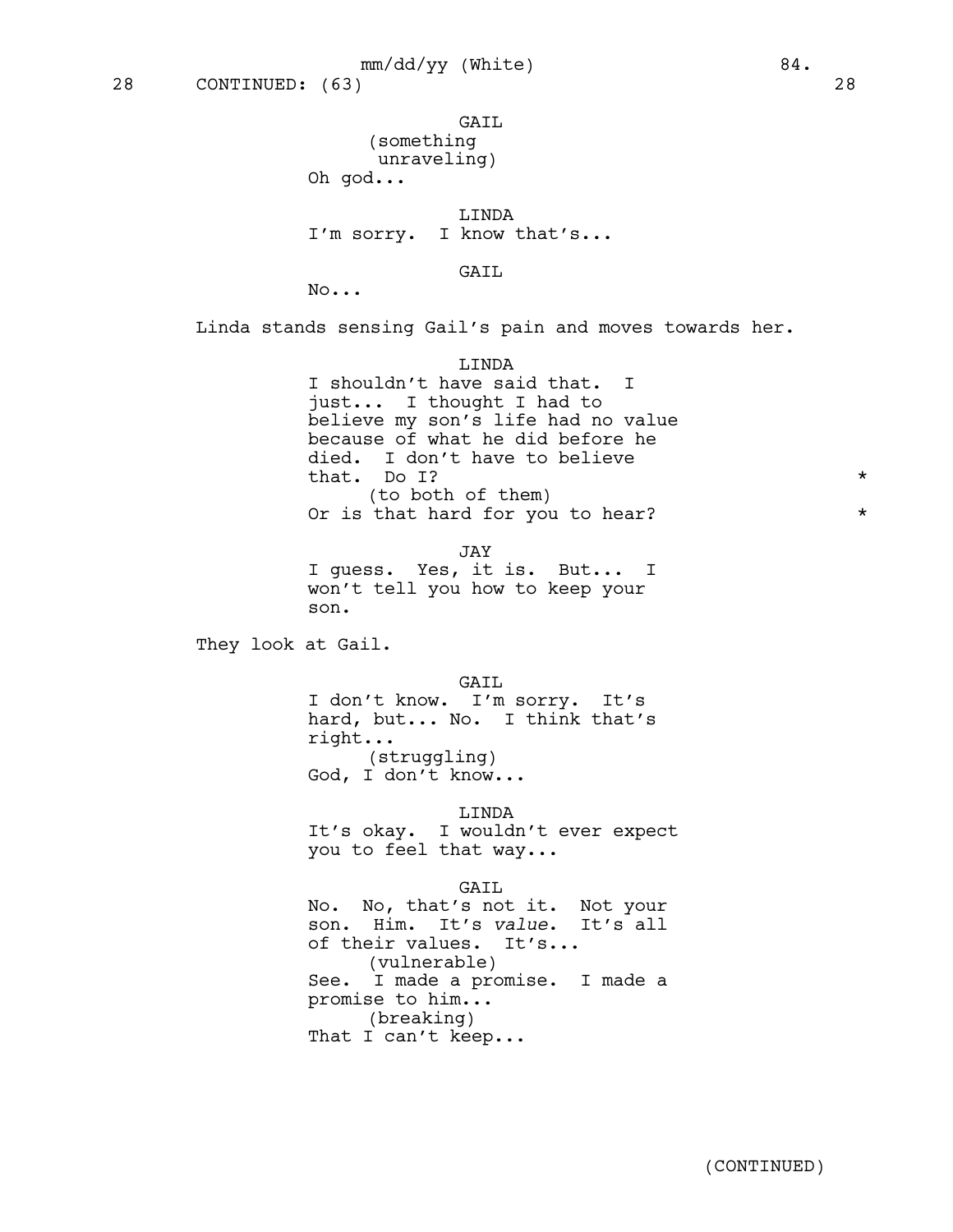JAY

(reaching for her) Hey...

GAIL (let me do this)

No, please.

Linda takes Gail's chair and brings it over to sit by her. The two woman face one another near the window.

LINDA

What did you promise him?

GAIL

I... I promised him that his life would mean something. That it wouldn't be in vain. That because of him, all of them, there would be change.

She looks at Jay, broken, crying.

GAIL (CONT'D) But nothing has changed. Nothing. The only difference is that they're gone. And that's all I hear. Still. I hear all those parents... The last of us left in that fire house. The loneliest people in the world. Asking, "What do you mean, 'They're gone?' Gone where? Where have they gone...?" (lost) So you talk about value. Their

lives having value. That's all that I want. I just want it to mean something. I want it to change.

LINDA Why does it have to?

GAIL

What?

LINDA Tell me a story about Evan.

GAIL

What...?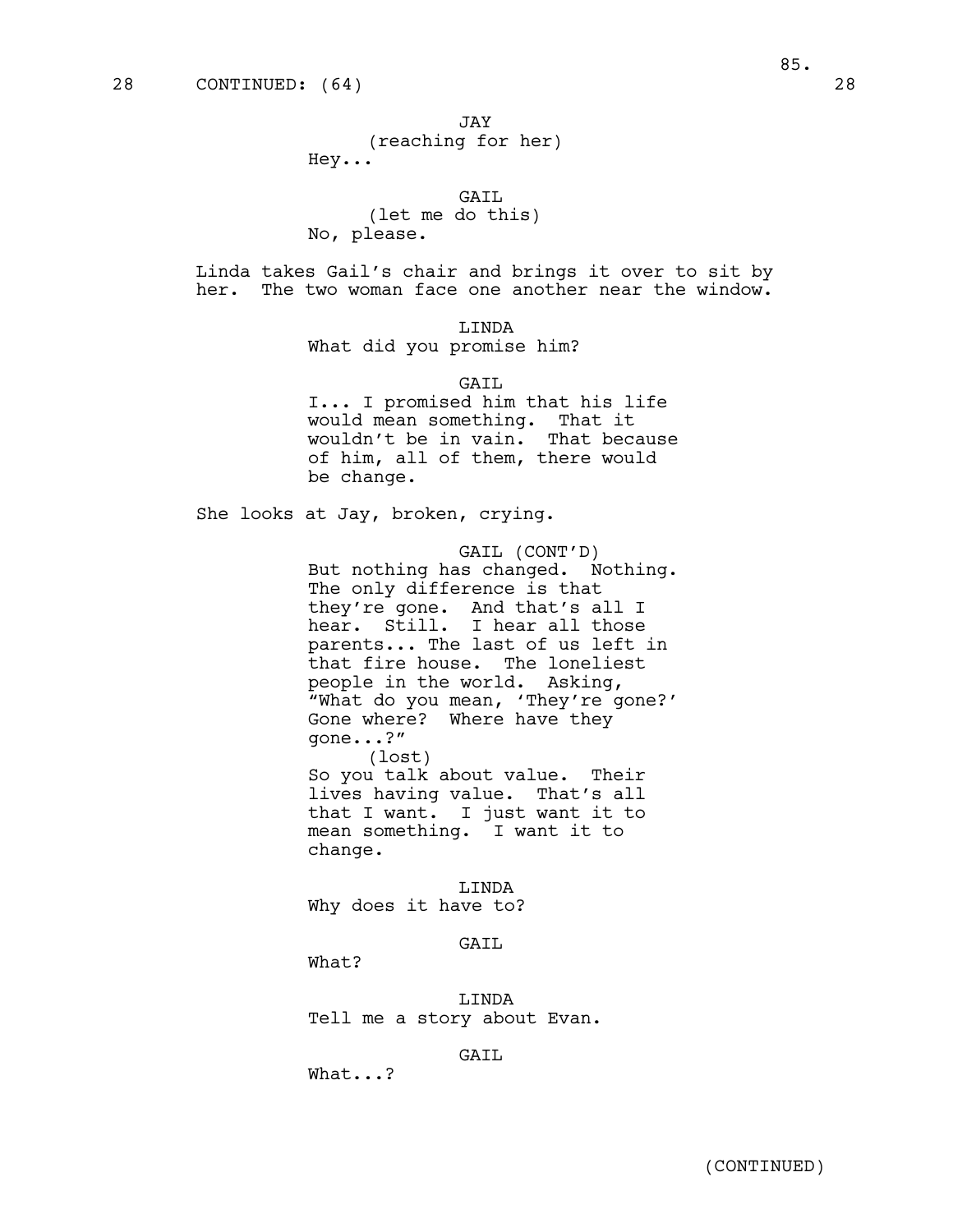LINDA Please. Tell me a story about him.

GAIL

Now...?

LINDA

Yes...

GAIL I can't... There's too many...

LINDA That's okay, don't think, just speak...

# GAIL

(looks to her husband)

Jay...

JAY (granting permission) It's okay... go.

GAIL \* No, come here...  $\star$ 

She beckons him closer, to be with her for this.  $*$ 

# GAIL

(through tears) Okay. Okay. Okay... \* (she finds him) I see... I think he's twelve? Sixth grade? I don't know. He's young... It's fall. He's playing football with his friends. They would play in the park by our home. Sundays. Just a few blocks from our home. But we had a dinner to go to that night. Jay's parents were visiting. I said, "Don't get too dirty we're leaving the house by five." And he said, "Mom, the dirtier you are the better you are. (MORE)

(CONTINUED)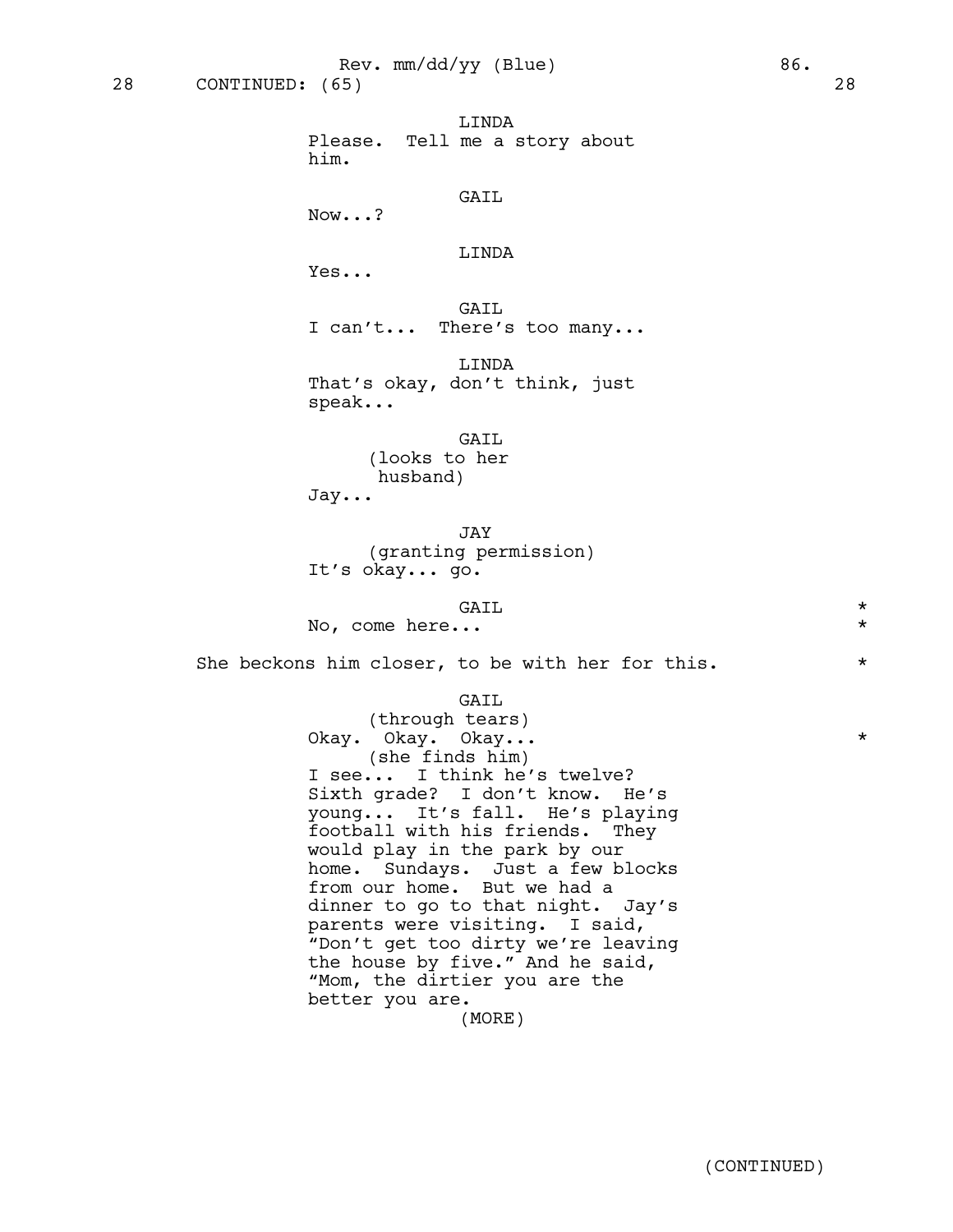Rev. mm/dd/yy (Blue) 87.

That's how you spot the best players on the team, they have the grass and stains on their jerseys." I said, he was so funny, I said, "Shouldn't the good players not be tackled and fall on the ground so much?" "No, mom, the best players are the dirtiest." Okay. He was like that about everything. He'd have these strong opinions, didn't matter if he knew anything about what he was talking about... GAIL (CONT'D)

She laughs through tears. Richard joins the others with  $*$ <br>the tiggue boy the tissue box.

# GAIL \*

So, of course, it's five, or almost five and he's not back yet. And I'm all ready to just go down there and grab him. Drag him back. When Sophie comes in the door. She followed Evan everywhere back then. She loved watching the boys play and goof around. So she bursts in the house and says, "Oh my gosh, mom, look at Evan." I come around the corner and he is, like, head to toe, covered in mud.

JAY

It was absurd.

# GAIL

It was. He must have tried to, like, cover himself, like a mud bath. It didn't really make any sense even. So, I lost it. "Evan, what did you do?"

JAY

He was totally unfazed...

GATT.

Yeah, right? He played it cool. He said, "Mom, I told you. The best players...", you know? I was so mad. And then... I was laughing... (back to sadness, but it's different) (MORE)

(CONTINUED)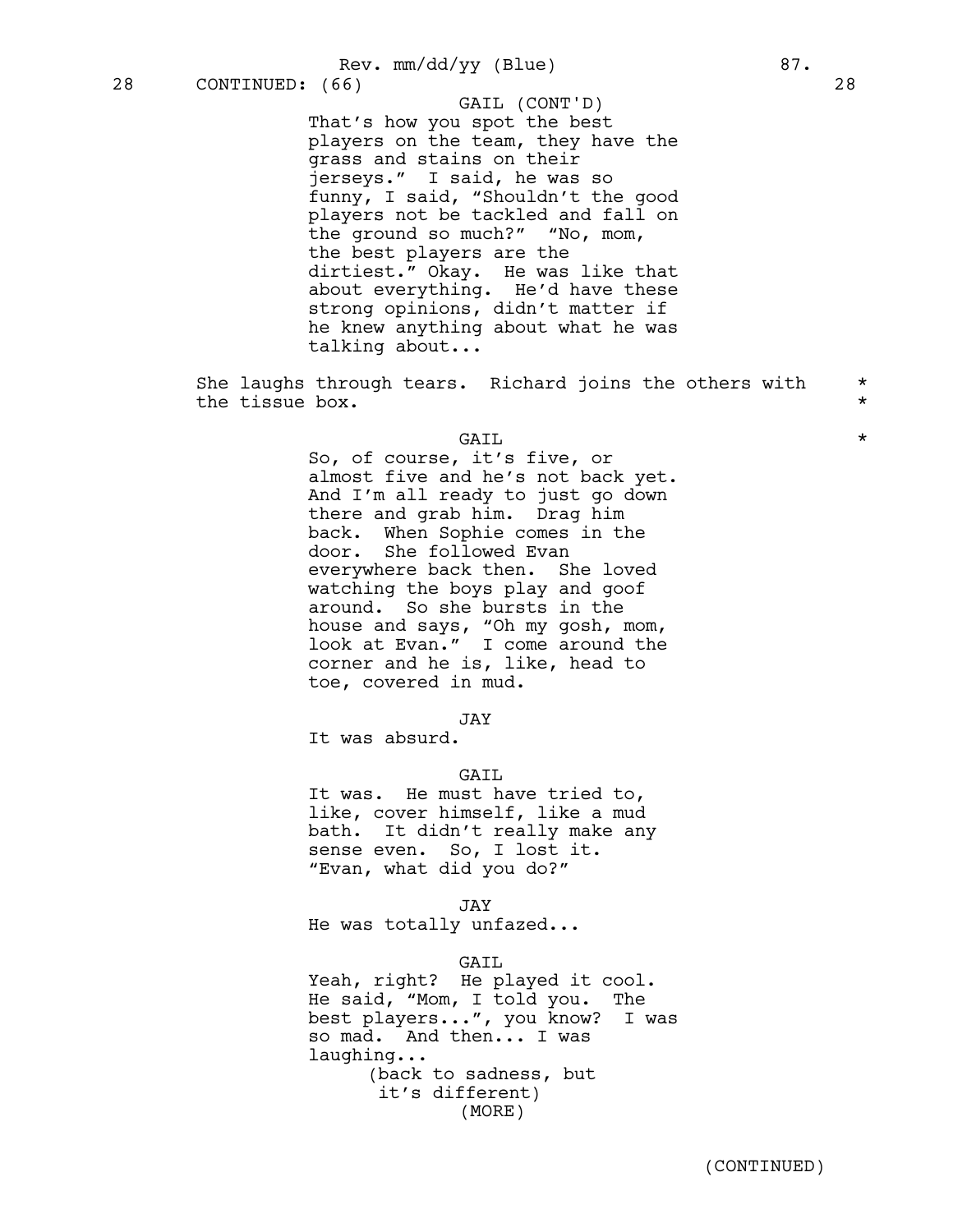# GAIL (CONT'D)

And then hugging him. And the dirt, the grass, that smell. Wet leaves. The child on him. I could feel so much life... We let him go to dinner that way...

#### JAY

(come on) He washed his face...

# GAIL

Yeah, but... he was so proud.

# LINDA

(beat) That's what his life meant. Let him rest. Evan doesn't have to change the world.

GAIL But I still miss him.

LINDA Do you remember what you wrote me?

GAIL Oh God, I wrote you way too much.

# LINDA

(laughs) You wrote me that you wanted me "to know your son. Know his name."

But this breaks through. Gail looks at Linda, amazed.

LINDA (CONT'D) (beat, to Jay) Do you have a story?

#### JAY

(shaking his head) Oh God... All of them, but... (to Gail) Let's just preserve them, okay?

Gail has gone somewhere else.

# GAIL (scared)

Jay...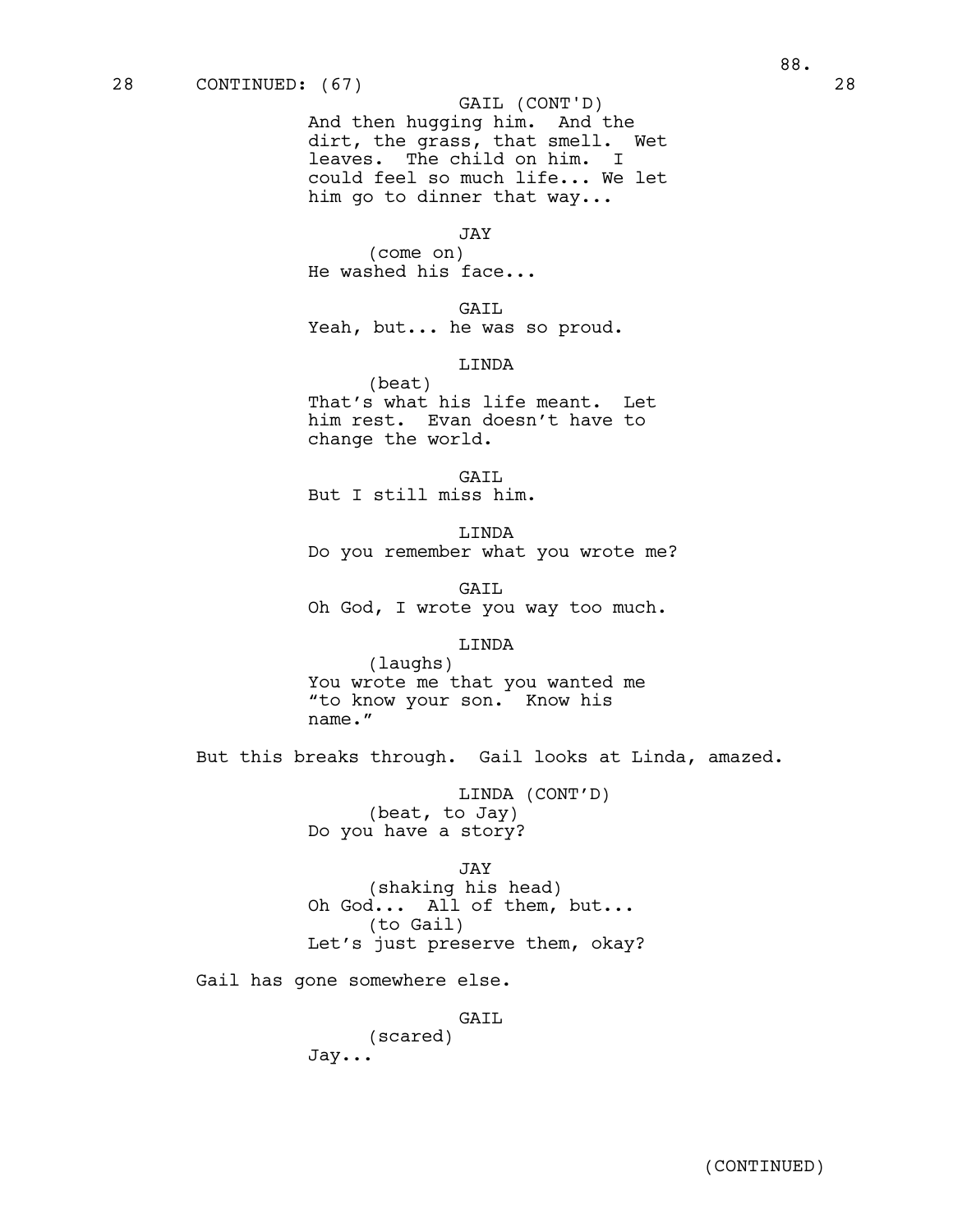Rev. mm/dd/yy (Blue) 89.

GAIL I think I need to...

JAY

What?

Yeah...?

GAIL I think I'm ready.

JAY

(beat, understanding) Okay...

# GAIL

|              | (to Richard and<br>Linda)                                                                                                                     | $\star$<br>$\star$ |
|--------------|-----------------------------------------------------------------------------------------------------------------------------------------------|--------------------|
|              | I need to tell you I wanted so<br>badly for you to be an example,<br>or punished I came here hoping<br>for that.<br>(to Linda,<br>vulnerable) |                    |
|              | But something's died in all of                                                                                                                | $\star$            |
|              | us. All of us. And I'm so scared                                                                                                              | $\star$            |
|              | that what I wanted or what I<br>need isn't what I thought                                                                                     | $\star$<br>$\star$ |
|              | LINDA<br>What did you think?                                                                                                                  | $\star$<br>$\star$ |
|              | GAIL                                                                                                                                          | $\star$            |
|              | That if I forgave you I'd lose                                                                                                                | $\star$            |
|              | him                                                                                                                                           | $\star$            |
|              | LINDA                                                                                                                                         | $^\star$           |
|              | No                                                                                                                                            | $\star$            |
|              | GAIL                                                                                                                                          | $\star$            |
|              | Yes But maybe I just                                                                                                                          | $\star$            |
|              | needed to be with you because I                                                                                                               | $\star$<br>$\star$ |
|              | know I forgive you                                                                                                                            |                    |
| Linda cries. |                                                                                                                                               | $\star$            |
|              | GAIL<br>(letting go)<br>I have. I forgive you.                                                                                                | $\star$<br>$\star$ |
|              | (pushing through)<br>And I want you to know<br>(not turning back)                                                                             |                    |
|              |                                                                                                                                               |                    |

(MORE)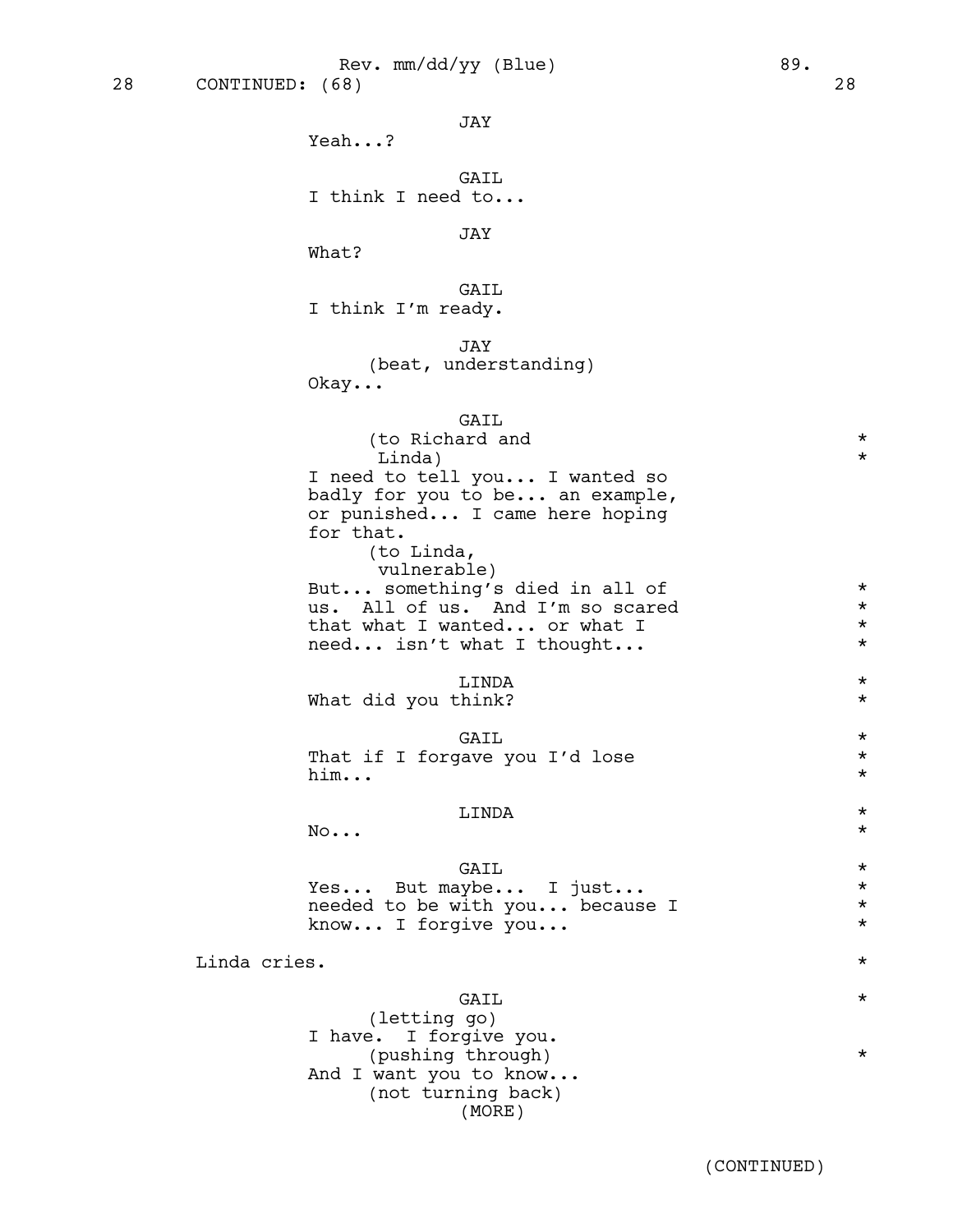I want you to know... That I also forgive Hayden. For what he did. For taking my baby's life. Because I know, in my heart, he was lost. And because... (to Jay) \* I can't live this way anymore... JAY 28 CONTINUED: (69) 28 GAIL (CONT'D) Rev. mm/dd/yy (Blue) 90.

Sweetheart...

GAIL (shaking her head) I can't. We can't...

JAY

Hey...

GAIL

No. *We* don't sleep. We don't breathe. We don't see each other anymore. We don't. And I want us to again...

JAY

Okay...

#### GAIL

I want us to.

He nods, crying.

#### GAIL

Okay... Because I can't hold on to this. It's not him. It's  $*$ not... it's this... just terrible \* pain from wishing for a different past. And I can't let it control \* my life. Because if I do, I'm afraid I really won't ever see  $*$ Evan again... And I know, I know, I will be with him again. I will feel him against me, if I can forgive... and if I can love  $*$ again. And so I do. I do.

Empty of tears, she breathes..  $*$ 

The four of them fall into a deep exhausted silence. After a while, Linda offers a way out.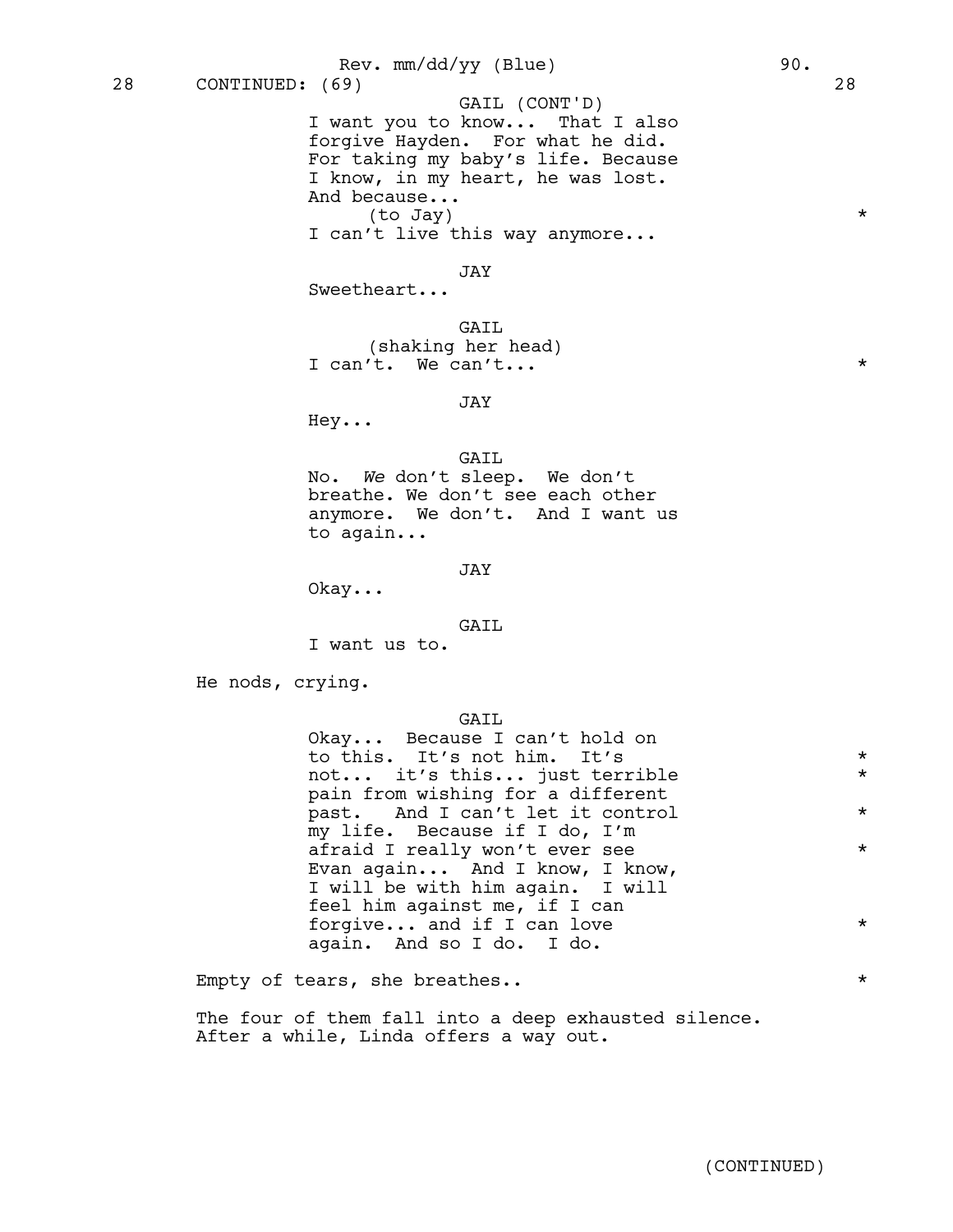LINDA

Maybe this is right? (sheepishly) A moment of silence? Maybe this the way to say goodbye.

JAY Sure. That's... I like that. Should we...?

# LINDA

You're fine.

They attempt eye contact, like a clumsy toast, and then go quiet. Heads bow slightly and they do their best to say goodbye - say a prayer.

Richard breaks first, raising his head with a confident exhale. The others eventually come up for air.

> RICHARD Well... Thank you again. I hope we were able to help.

A formality has returned.

JAY Yeah... is that it?

Jay, surprising himself, doesn't want to leave.

GAIL

I think so. (then) I'm exhausted.

JAY

(looking for help) Okay, well, if we feel like... I guess we can always speak again.

Richard and Linda smile politely. Richard stands.  $*$ 

LINDA Thank you so much for bringing your pictures...

GAIL Oh, of course, thank you too...

# LINDA

Okay...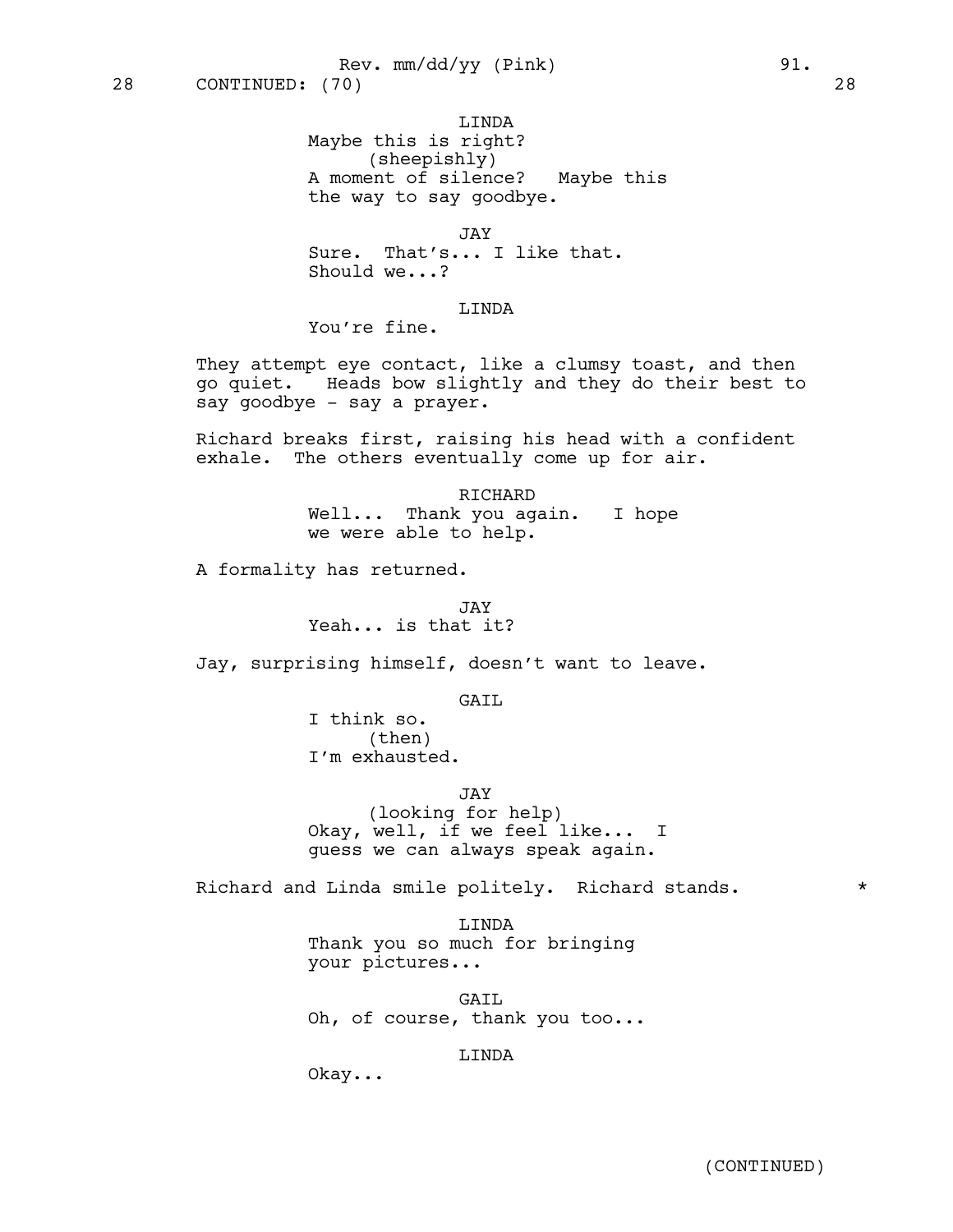GAIL Thank you for the flowers.

LINDA You're welcome.

RICHARD Will they travel? The flowers? I don't want you to...

GAIL Oh, we'll manage.

JAY

Yeah, sure...

# RICHARD

Maybe Kendra can get you a box or something to put them in?

LINDA I should have thought of that...

GAIL No it's, okay. We can hold them right...?

JAY Well, there was the woman who worked here. They might have something...

RICHARD I don't think we met her, but let me go see.

Richard exits purposefully to the offices. The others aren't sure what to do next.

> JAY Oh, is that coffee? I could use some coffee. Anyone want...?

GAIL Just some water maybe.

JAY

Linda?

LINDA

I'm okay.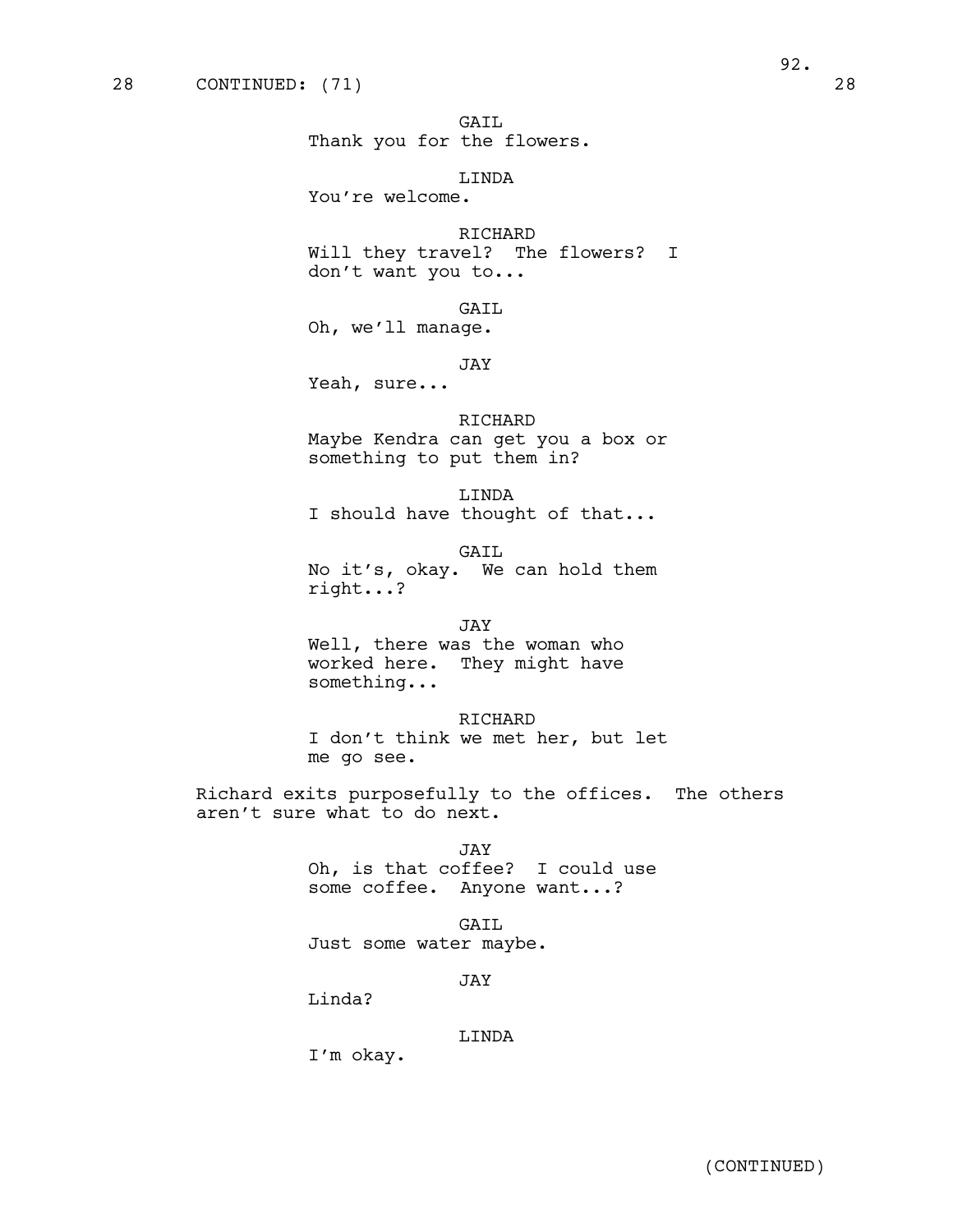JAY Bottle for the road, no?

LINDA

Okay.

Jay crosses to the food table.

Richard and Kendra can be heard speaking in the office. Judy's voice joins in having been included in the search.

Jay returns handing Linda and Gail each a water bottle.

GAIL You don't want coffee?

JAY Nah, it's too late... bad idea.

He stays standing awkwardly. Linda looks for an exit.

LINDA Maybe I'll go see if I can help...

JAY Okay, yeah, should we...?

# GAIL

Yeah...

Gail nods, not moving. Linda collects her purse and leaves the room.

Jay and Gail are alone again. \*

GAIL \* I'll be right there.

# JAY \*

Okay.  $\star$ 

Jay leaves. \*

Only Gail remains. She slowly gets up to collect her purse. Before leaving she stops to look at the artwork on the wall.

She closes the door behind her.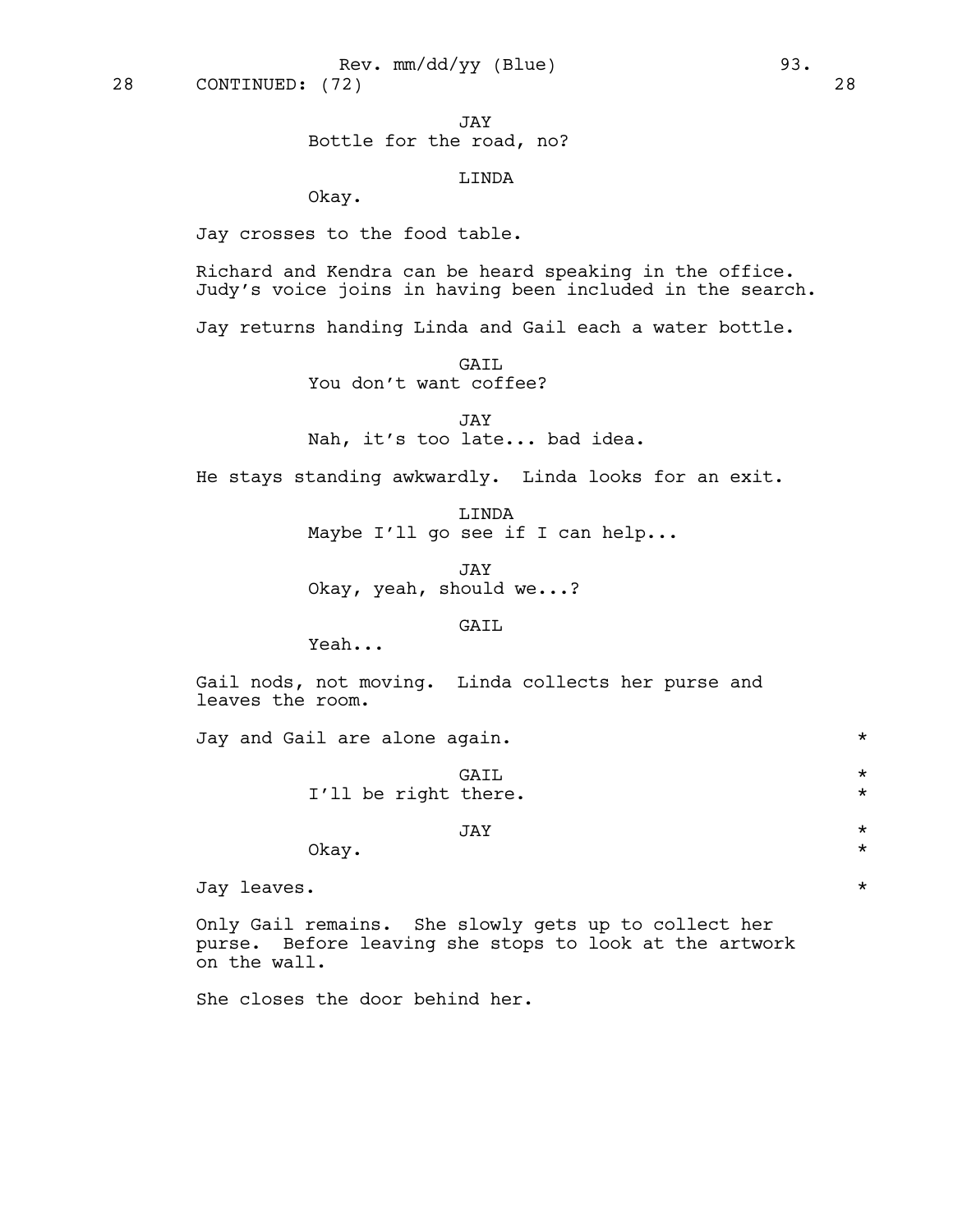# 29 INT. EMMANUEL EPISCOPAL CHURCH - OFFICES - MORNING 29

Moments later... Everyone is looking for a way to  $*$ protect the flowers. Linda and Richard stand by the front door. Gail and Jay stay further inside allowing the others space to look.

> **JUDY** Let me see what we have...

# RICHARD

Whatever you can find.

JUDY

Yeah, no, so you can put them on the floor and not worry about it, I get...

KENDRA But nothing too big, right?

JUDY And we have more stuff downstairs.

GAIL Are you sure...?

KENDRA

You have newspaper?

JAY

Yeah, please don't trouble yourselves...

LINDA

I'm sorry, I should have thought of that...

RICHARD It's fine, they'll find something.

ANTHONY What about bubble wrap?

JUDY I don't think we have bubble wrap.

ANTHONY

Yeah we do...

KENDRA Something to stuff it right?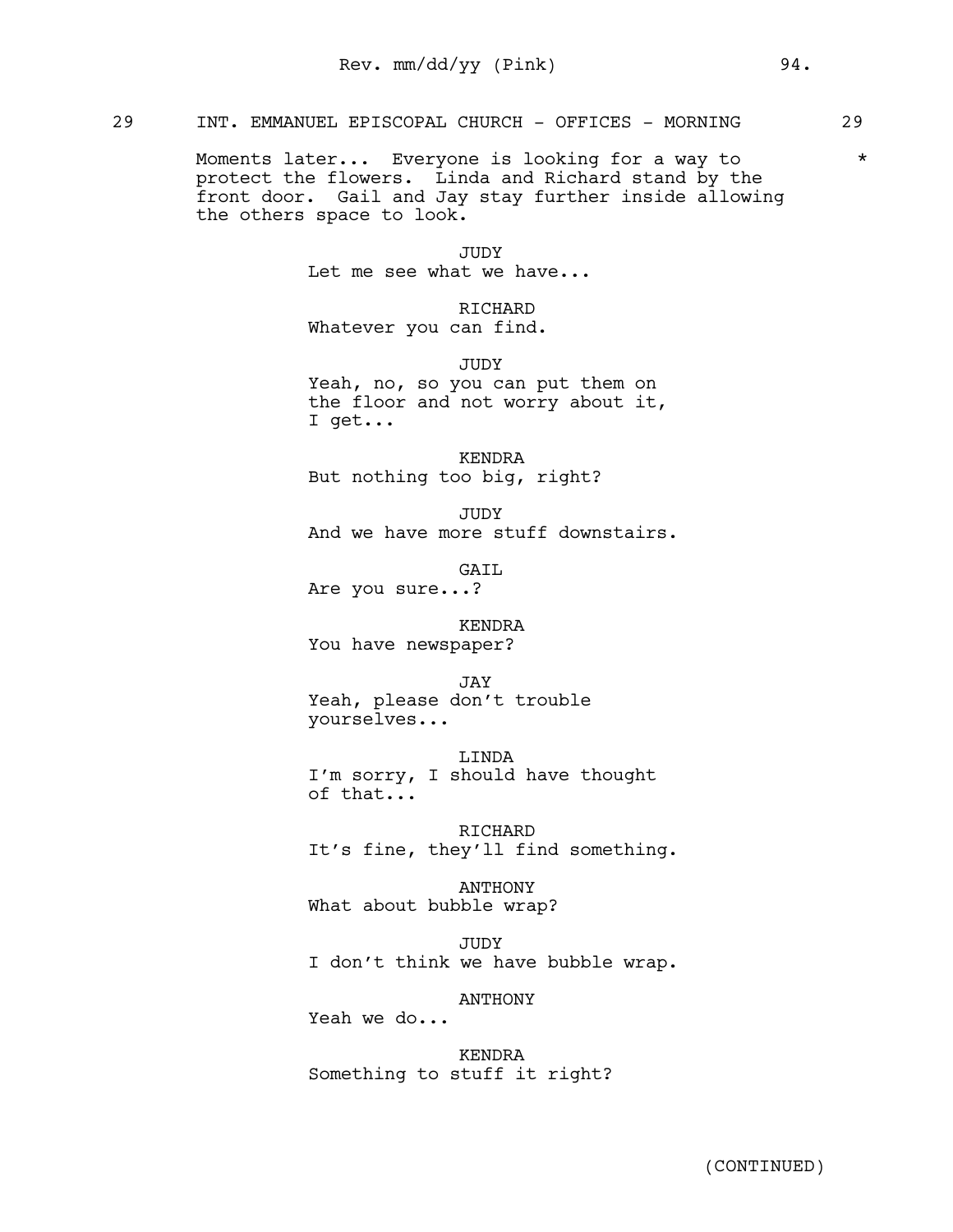JAY Is this too much trouble?

JUDY How is this? It's too big isn't?

ANTHONY They brought the new hymnal books in a box...

JUDY Oh yeah, good idea, go check...

KENDRA Thank you, guys.

RICHARD Yes, thank you.

JUDY Of course, and let me see what else is down here. One second...

Anthony and Judy leave.

# LINDA

Well...

JAY (gesturing off) Should we wait for...?

Linda looks at Richard. He cannot stay with this.

RICHARD If you don't mind... I should go...

JAY Oh, no go ahead...

RICHARD Linda, I have to get back...

## LINDA

Okay...

He searches for words.

RICHARD I can walk back without you...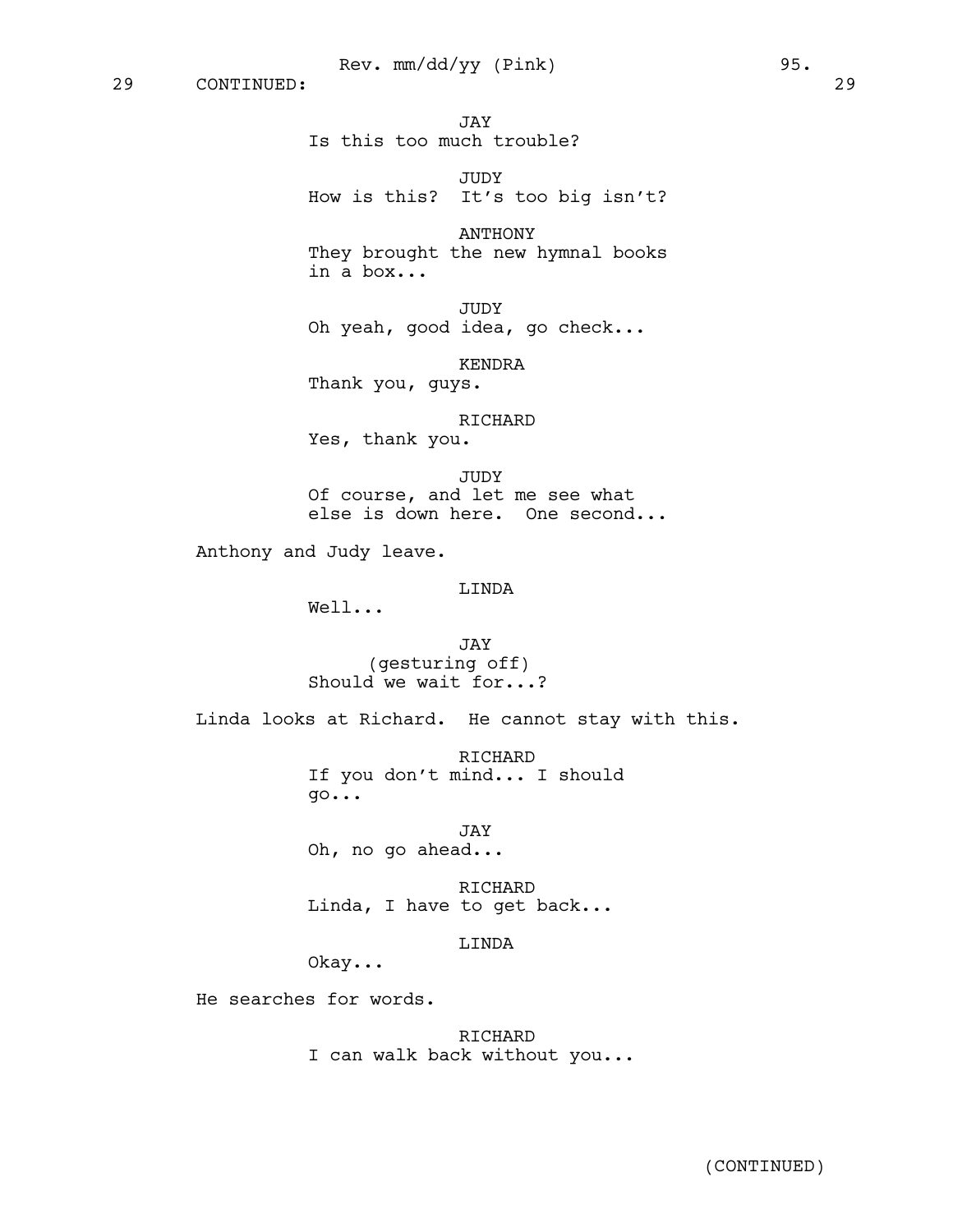LINDA

No, Richard...

RICHARD If you want to... Okay.

LINDA I can come with you.

RICHARD

Alright.

LINDA (to Jay and Gail) We walked over here together...

Linda wants to say something more.

RICHARD (to Jay and Gail) It was... please take good care of yourselves.

# GAIL

Thank you...

JAY Of course, yeah, take care.

Richard leaves. He doesn't walk far before turning back to wait for Linda.

The women think to hug but something keeps them apart for now.

> JAY (to Linda and Kendra) Well, thank you. And you, Kendra.

> > KENDRA

It was my pleasure.

# JAY

(to Gail) We'll stay here?

# GAIL

Yeah... (reaching, confused) We're always here. I mean, to stay in touch.

(CONTINUED)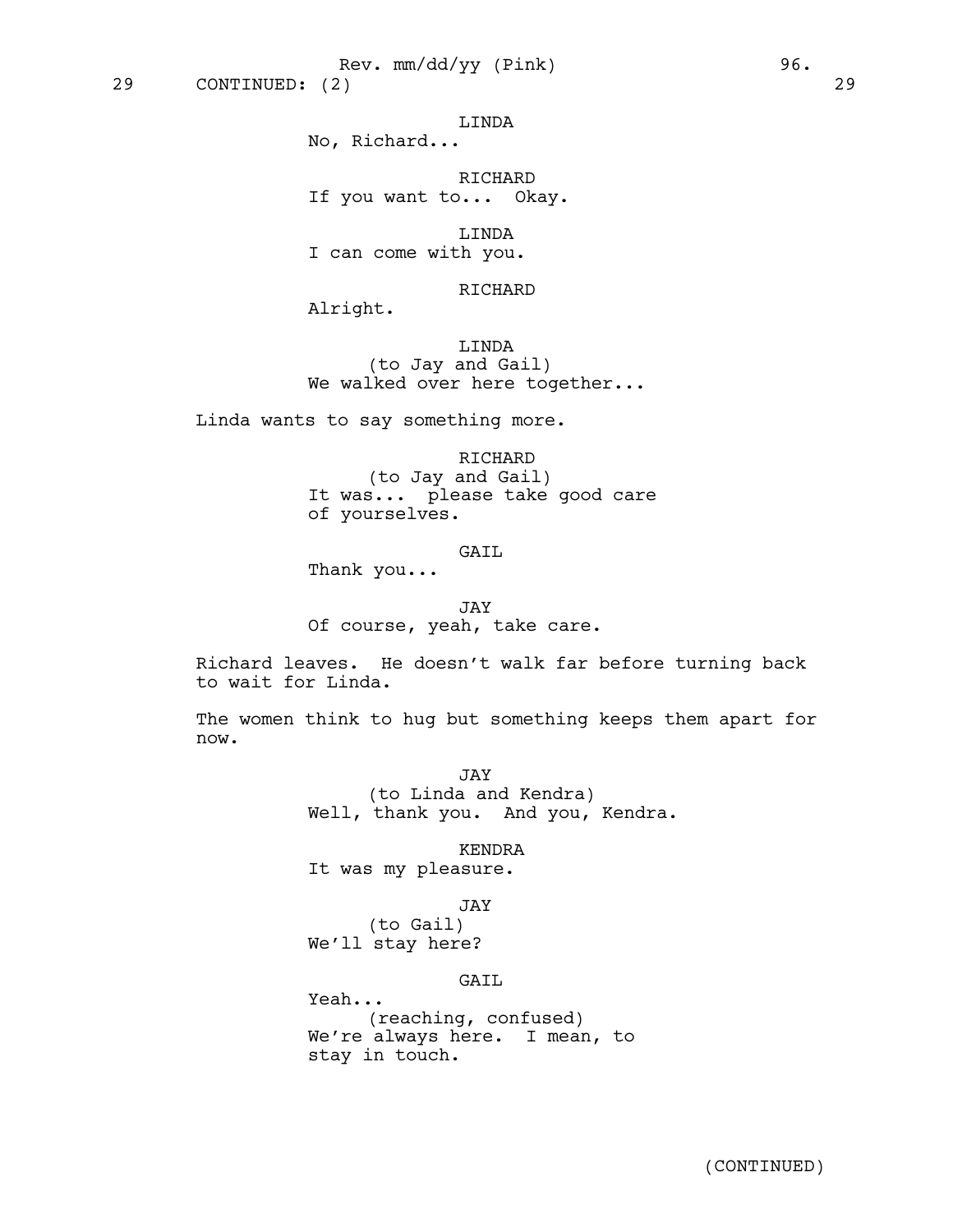LINDA

Good. I'm... It was nice to see you again.

KENDRA Take good care of yourselves.

Kendra smiles at the Perry's and escorts Linda out.

Linda and Richard walk away, with Kendra following behind.

The Perry's are alone again. Judy calls out from the basement steps.

> JUDY (O.S.) You all want to just come down here and take a look? With the flowers? Sorry it just might be easier...

> JAY Yeah, that's fine. Thank you...

Jay heads down the stairs. Gail takes one last look outside before heading down herself.

30 INT. EMMANUEL EPISCOPAL CHURCH - BASEMENT - DAY 30

Judy heads back to the kitchen. Jay and Gail follow.

JUDY I mean, it's not great but maybe if we stuff it with newspaper...

JAY Anything's fine, don't trouble yourself.

JUDY

Here...

Judy, stepping out of the kitchen with a box, notices the others are gone.

> JUDY Oh... I'm sorry, did they... did they leave?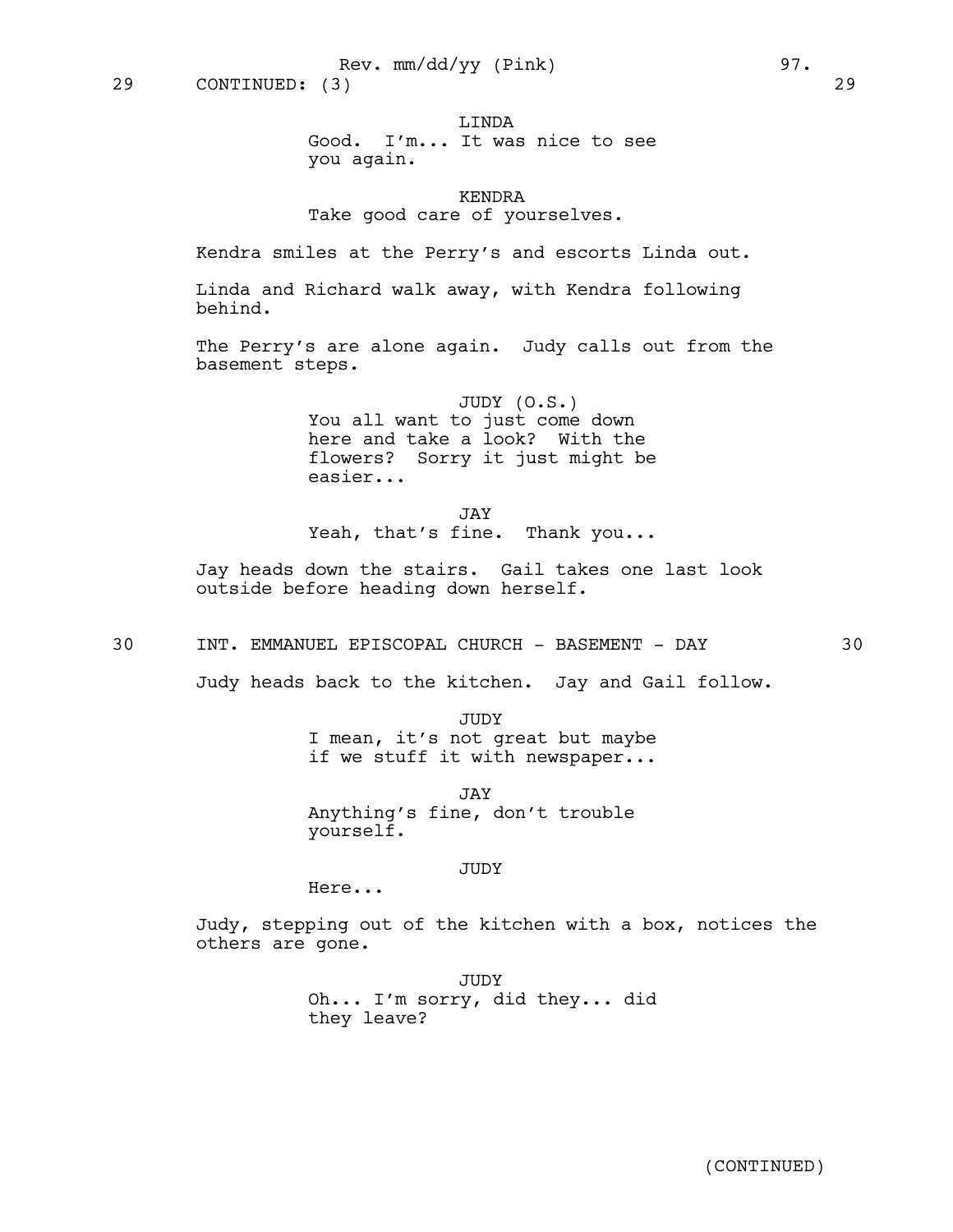GAIL Yes, they left, but thank you... (re: flowers) They're ours, a gift, so...

JUDY Oh, okay... Did Kendra leave?

GAIL She walked them out, but maybe she'll come back. Did you...?

**JUDY** 

(disappointed) No, no, I just thought to... say goodbye is all... (realizing) I didn't even introduce myself to them, did I? Shoot...

GAIL

That's okay. I'm sure...

JAY

Oh, yeah, don't worry...

JUDY

(taking it hard) No, I should have. Shoot... (then) I'm Judy. I know we met already, but...

GAIL

(laughs) Hi, Judy. Thank you for having us. Giving us the space. It's very...

#### JUDY

It's healing here. (afraid to overstep) It's just safe. It is. Wherever you come from. So... (re: the box) How about this? We could stuff it with some newspaper or...

Anthony comes down the stairs from the church.

#### ANTHONY

Judy...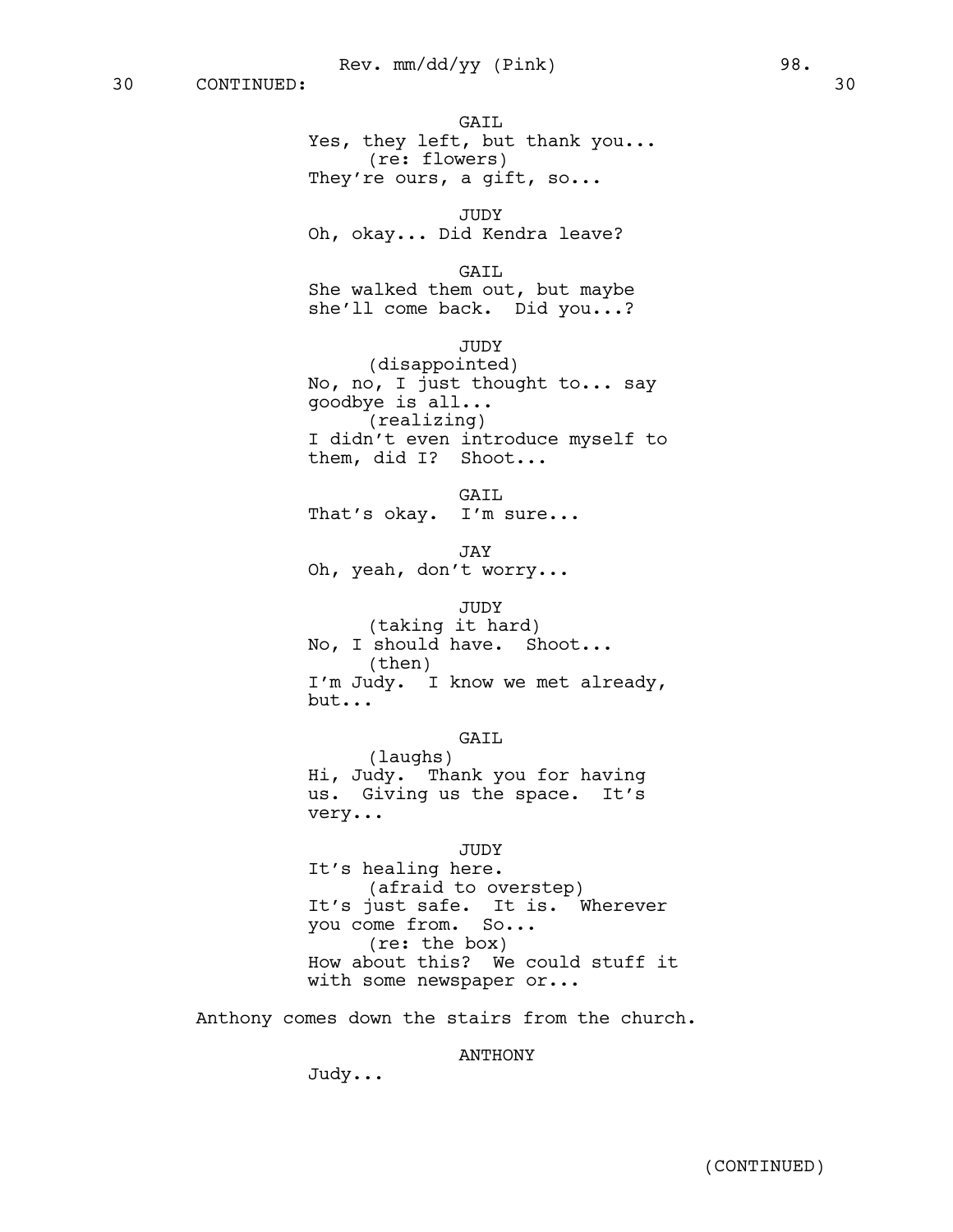Yeah...

# ANTHONY

(to the Perry's) Pardon me. (then) They're bringing the rest of the books to St. Thomas, so they need the boxes...

JUDY Oh, okay, well this should work with some newspaper...

GAIL Oh, I think we're fine, really...

ANTHONY I would use bubble wrap.

JUDY Okay, well... you want to get this bubble wrap?

GAIL I don't want you to bother...

ANTHONY (taking the box) I'll pack it. It's easy.

Anthony goes into the kitchen to find bubble wrap.

**JUDY** Can't we just stuff it with newspaper?

ANTHONY How much newspaper do you have?

GAIL

(ending it) You know what? I'm just going to hold on to them. I want to.

JUDY

You sure?

GAIL I am. I think it will be nice.

She tucks the flowers into her chest confidently.

99.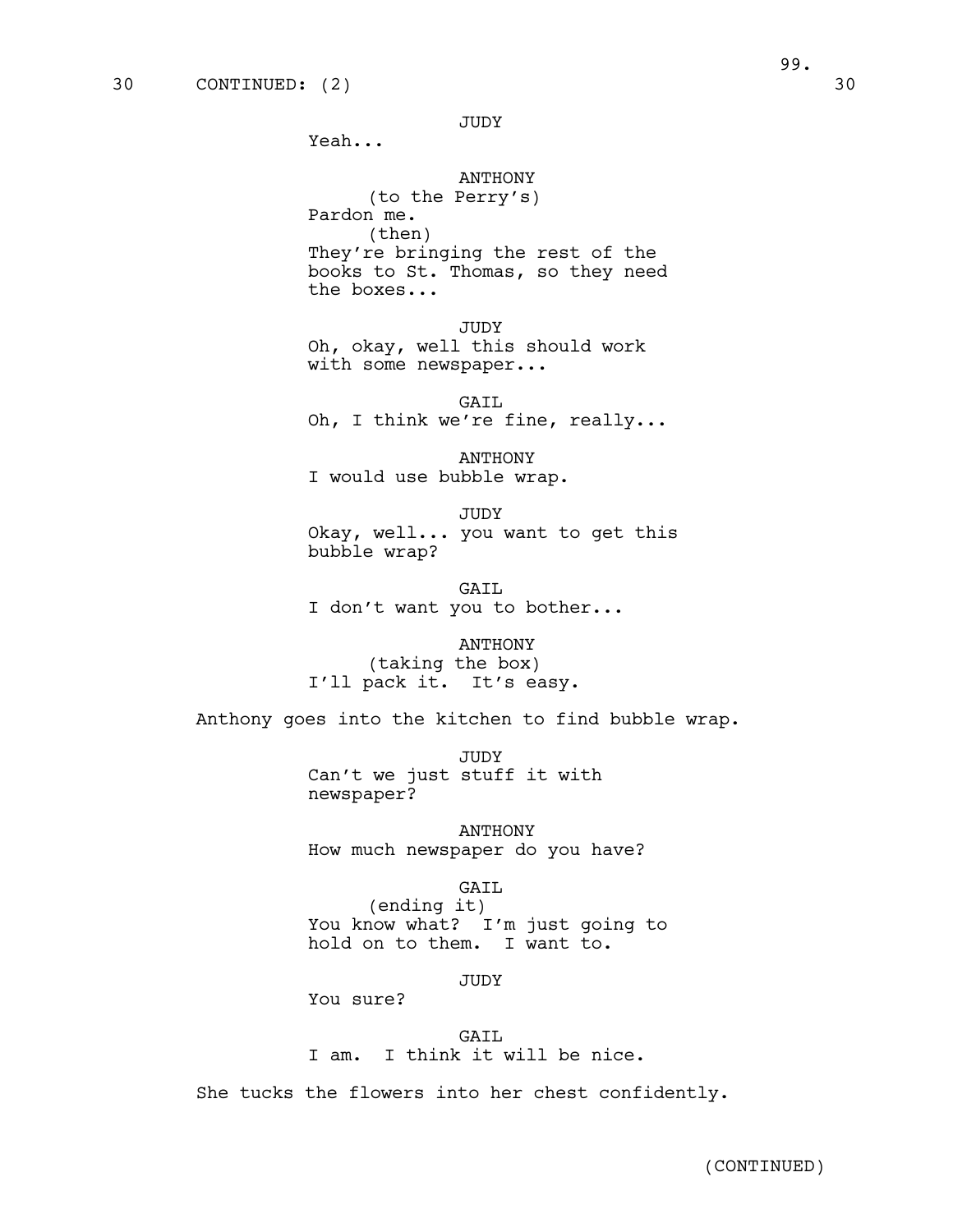JUDY

Okay. Sorry...

# GAIL

That's okay.

JAY (beat, to get out) Well...

GAIL

I guess... (to Anthony and Judy) It was nice meeting you all. Thank you for your...

Gail stops when she sees the look on their faces. She turns to see Linda, at the landing of the office stairs.

Linda steps forward, unsure of herself. In the office, Richard peers down from behind the corner.

RICHARD

Linda...

Linda steps towards Gail.

### LINDA

I have a story. I wanted to tell you...

GAIL Oh... I want to hear it.

LINDA

He was sixteen. He'd had such a bad week. I felt so badly for him. How cruel kids could be. But I couldn't just let him fall apart?

#### GAIL

No...

#### LINDA

We were alone. Richard was working late. I made him dinner but he wouldn't eat. I asked him to talk but he wouldn't talk. Finally I went to his room. He was on the computer. I yelled at him, "You have to start working. (MORE)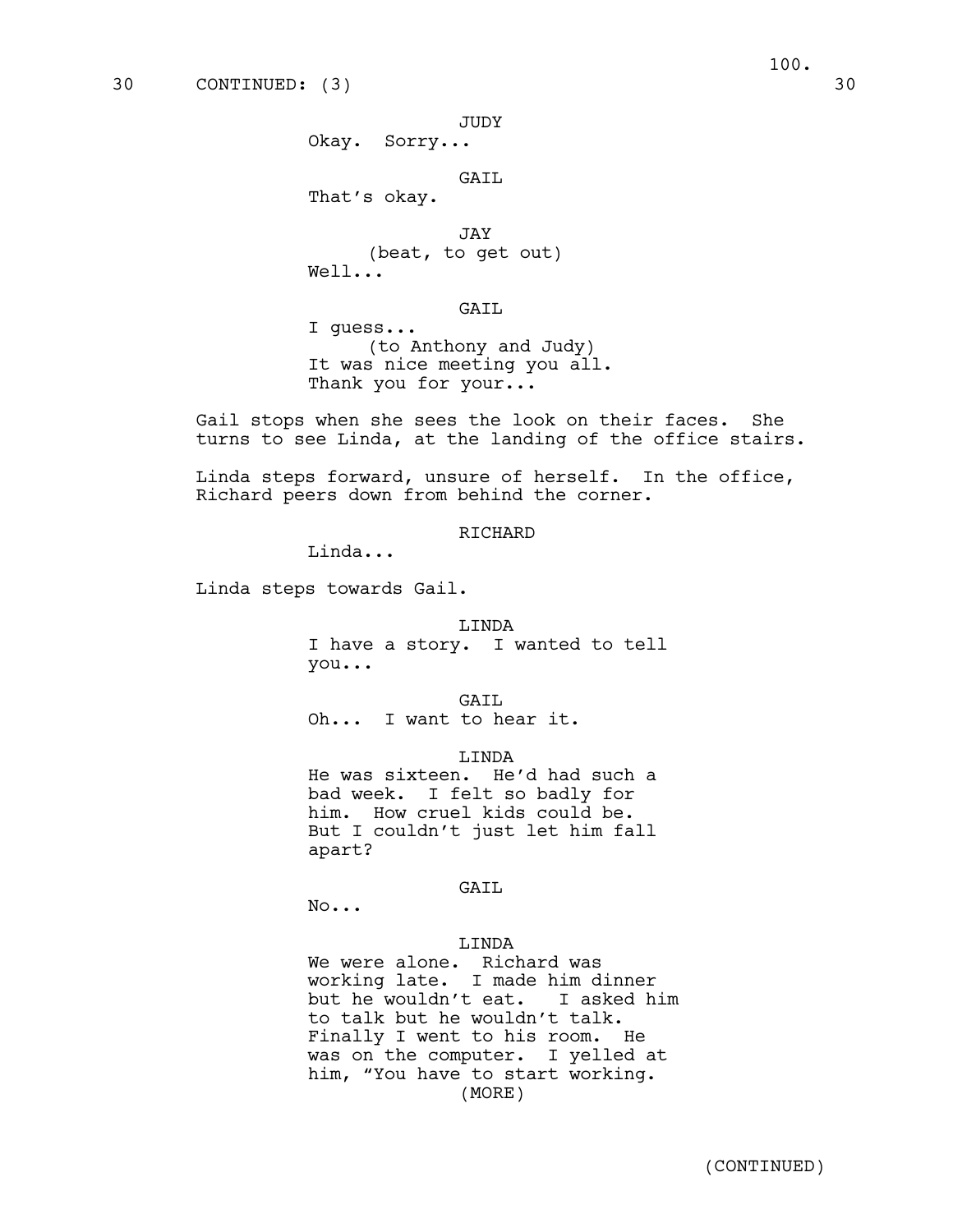If you can't be happy, at least you can do well." But he screamed at me, "I don't want to be happy. I don't want to do well." "Why?" I cried. "Why?" Then we were screaming at each other. We were both so hurt. And scared. I know it. It happened so fast, but he said, "Get out before I hit you. Get out before I beat the shit out of you, I swear to god..." He was terrifying. LINDA (CONT'D)

(ashamed) I went to my room and I locked the door...

(her burden, her wisdom) Gail. I wish I had let him. I wish I had said, "Okay. Hit me. You hit me, sweetheart. Hit me as long as you'll ever need." Because then I would have know him. I would have known who he really was.

Gail doesn't know what to say at first.

#### GATT.

It's okay. You can have me.

She hugs Linda, deeply. Their words are private, maybe inaudible.

LINDA

(maybe a laugh) My story's a little different, isn't it?

GAIL No... We miss them.

LINDA I wanted to tell you a story too.

#### GATT.

I'm sorry I didn't ask.

The women stay embraced. The rest watch. Finally, Gail and Linda disentangle.

Linda look at the others in the room, slightly embarrassed, before walking back up the stairs.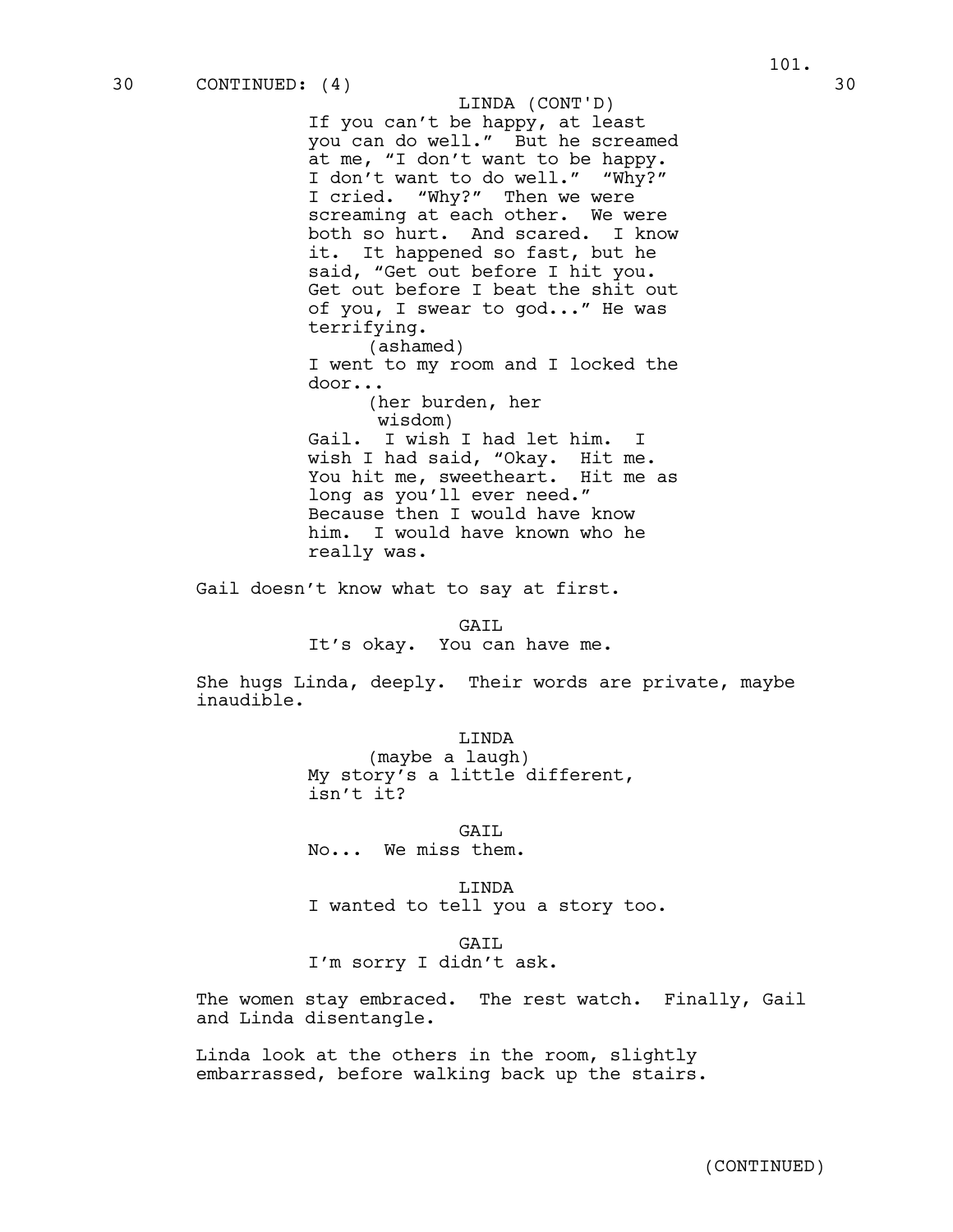Richard and Kendra follow her out.  $*$ No one speaks. Finally... JAY Should we...? GAIL I just thought we'd... JAY Right... GAIL Let them go. JAY Good idea. They wait. In the church, a small choir begins to sing. JAY (CONT'D) (hearing) Is that? JUDY Oh, I'm sorry... JAY Singing? JUDY Yeah, they have... they rehearse for tomorrow... I forgot... JAY No, it's nice... it's... JUDY (to Anthony) Did we tell them? ANTHONY I told you this morning they had rehearsal... JUDY Did you? (to Jay) Sorry... 30 CONTINUED: (5) 30 Rev. mm/dd/yy (Blue) 102.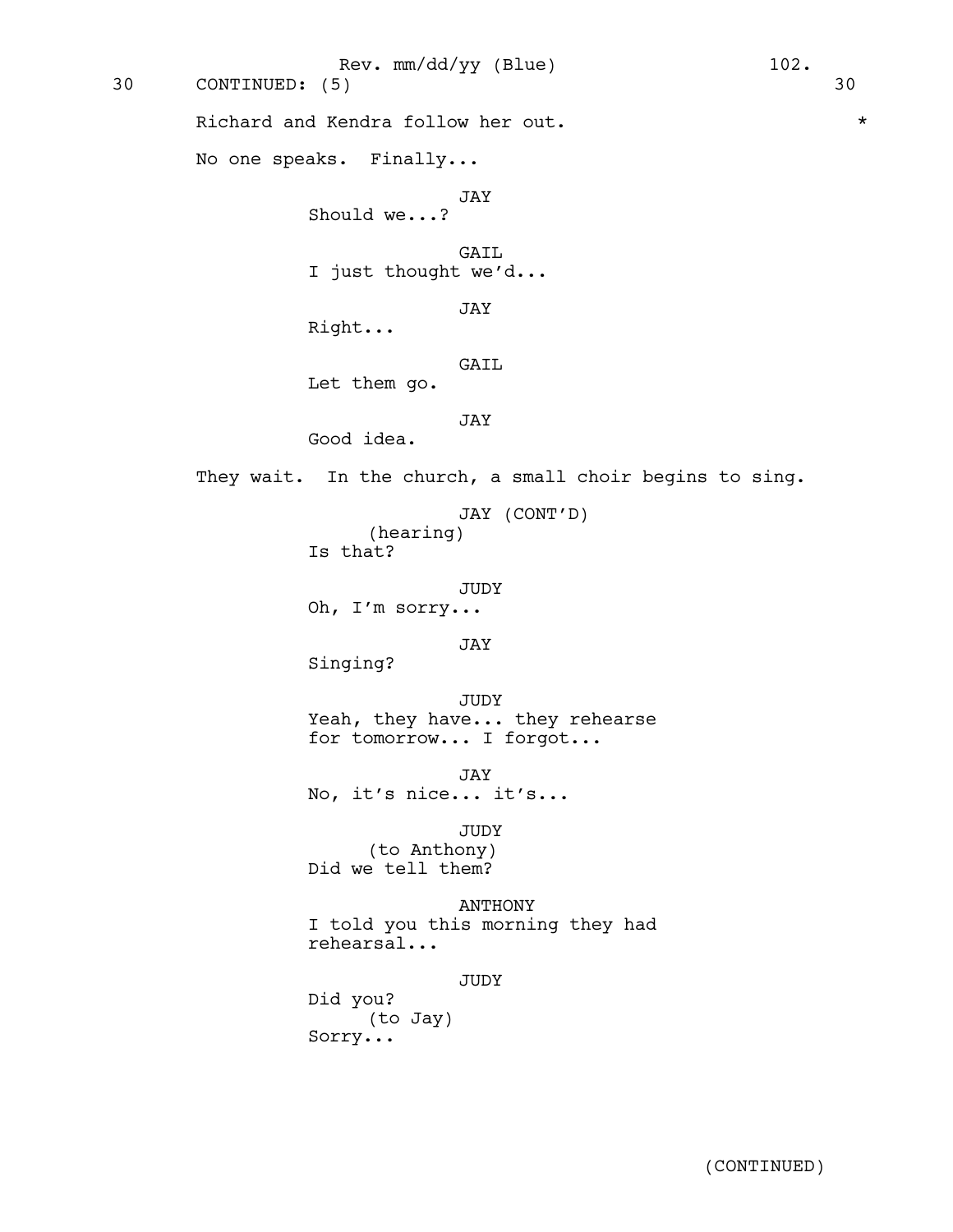JAY No, no, don't be. It's... They're singing?

JUDY Yeah. I guess practicing for the choir. For tomorrow.

JAY

It's nice...

JUDY (smiles, relieved) It is, isn't it? (then) Would you like to see?

Judy gestures to the stairs and the church above them. Jay looks up.

> JAY (still looking) No, that's okay, I'm... I...

Jay can't find the words, overwhelmed.

Gail, still facing where Linda was, waits for the right time to leave.

They listen. "*Blessed be the tie that binds...*"

Eventually Gail turns to Jay. She gently takes his face in her hand and pulls him away from the music. She looks into his eyes. She smiles at him. She embraces him. The flowers caught between them.

CUT TO BLACK:

31 EXT. EMMANUEL EPISCOPAL CHURCH - NIGHT 31 The church in evening quiet...

- 32 INT. EMMANUEL EPISCOPAL CHURCH PARISH HALL NIGHT 32 The room filled with moonlight...
- 33 EXT. SECLUDED STREET NIGHT 33 The broken fence bordering the meadow. The tape blows in the wind.

(CONTINUED)